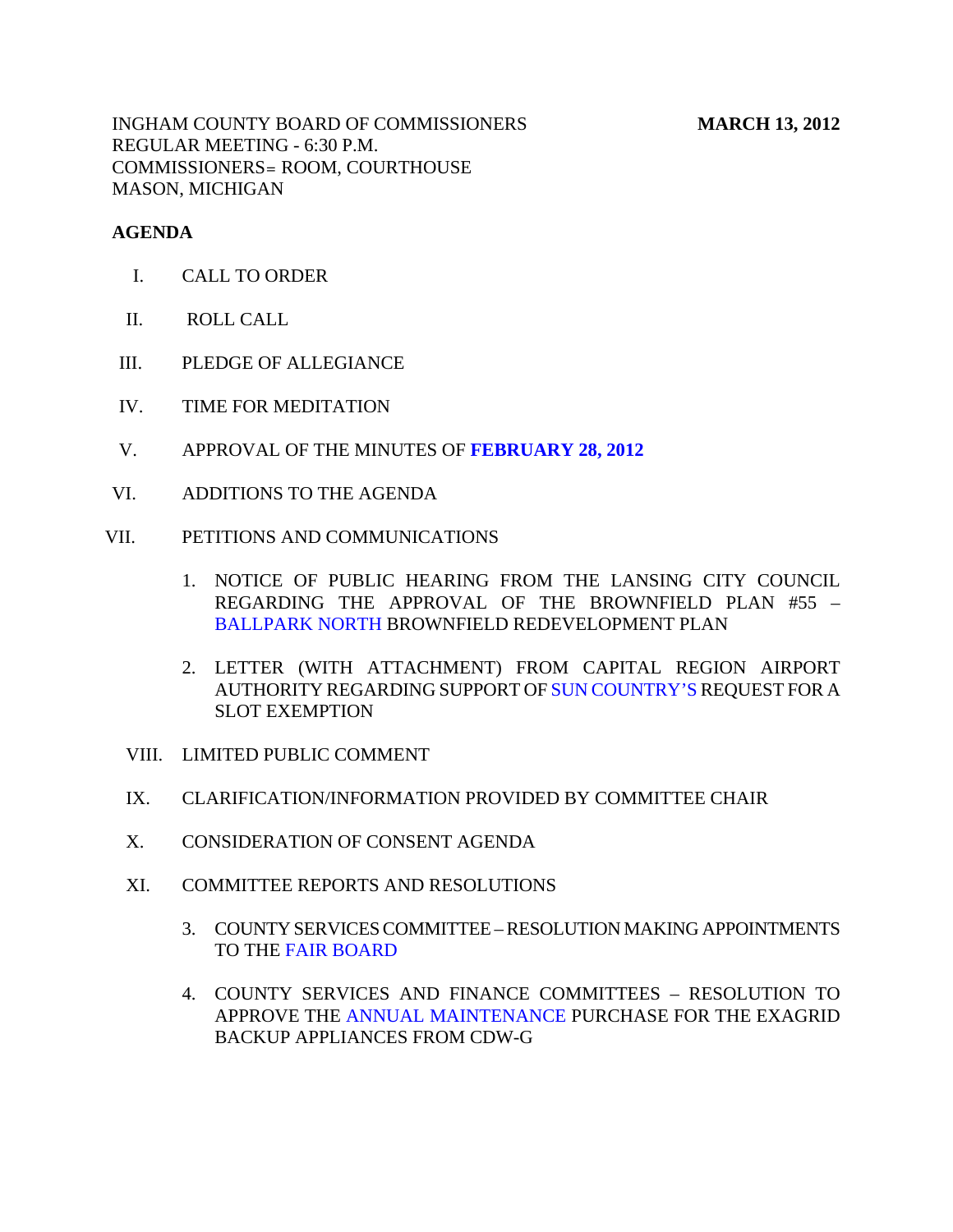#### **BOARD OF COMMISSIONERS PAGE TWO** MARCH 13, 2012

- 5. COUNTY SERVICES AND FINANCE COMMITTEES RESOLUTION AUTHORIZING A TEMPORARY [PRINCIPAL RESIDENCE AUDITOR](#page-57-0) ASSISTANT
- 6. COUNTY SERVICES AND FINANCE COMMITTEES RESOLUTION TO ADOPT THE INGHAM COUNTY PARKS 2012-2016 FACILIT[Y MASTER PLAN](#page-58-0)
- 7. COUNTY SERVICES AND FINANCE COMMITTEES RESOLUTION RESCINDING THE COUNTY P[ARKS SECOND VEHICLE ANNUAL PARKING](#page-59-0) PASS FEE
- 8. COUNTY SERVICES AND FINANCE COMMITTEES RESOLUTION AUTHORIZING A FUND TRANSFER TO TH[E POTTER PARK ZOO](#page-60-0)LOGICAL SOCIETY FOR 2012 MARKETING
- 9. COUNTY SERVICES AND FINANCE COMMITTEES RESOLUTION APPROVING A TRANSFER OF FUNDS AND AUTHORIZATION TO PROCEED WIT[H REPLACEMENT OF LIGHTING WITHI](#page-61-0)N THE CORAL REEF EXHIBIT
- 10. COUNTY SERVICES AND FINANCE COMMITTEES RESOLUTION AUTHORIZING A TRANSF[ER OF FUNDS TO ACCOMM](#page-62-0)ODATE THE PURCHASE OF CAGES FOR THE DISCOVERY BUILDING
- 11. COUNTY SERVICES AND FINANCE COMMITTEES RESOLUTION AUTHORIZING INCREASING T[HE VACANT PART-TIME ZOOKEEPER 400](#page-63-0) POSITION TO A FULL-TIME POSITION AND APPROVAL OF A LINE ITEM TRANSFER
- 12. COUNTY SERVICES AND FINANCE COMMITTEES RESOLUTION APPROVING A TRANSFER OF FUNDS AND AUTHORIZATION FOR THE POTTER PA[RK ZOOLOGICAL SOCIETY TO PR](#page-64-0)OVIDE SEASONAL WORKERS FOR CUSTOMER SERVICE RELATED POSITIONS
- 13. COUNTY SERVICES COMMITTEE RESOLUTION GRANTING A WAIVER OF THE REQUIREMENTS OF THE INGHAM COUNTY LIVING WAGE POLICY [TO ST. VINCENT CATHOLIC CHARITIES](#page-66-0)
- 14. COUNTY SERVICES COMMITTEE RESOLUTION SETTING PUBLIC HEARINGS ON THE TRANSFER OF POWERS, DUTIES AND FUNCTIONS OF [THE INGHAM COUNTY ROAD COMMISSION TO T](#page-67-0)HE INGHAM COUNTY BOARD OF COMMISSIONERS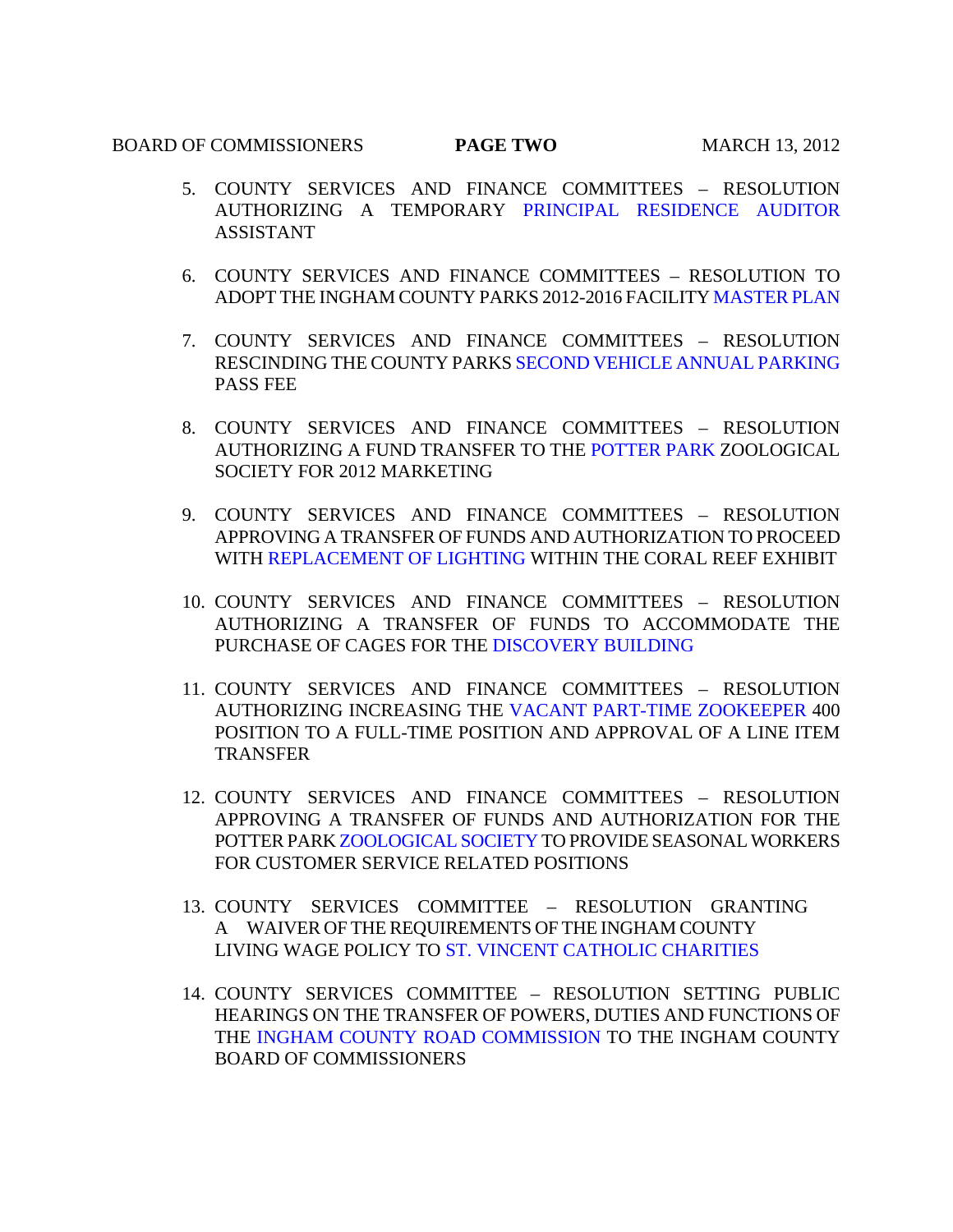### **BOARD OF COMMISSIONERS PAGE THREE** MARCH 13, 2012

- 15. COUNTY SERVICES COMMITTEE RESOLUTION CONGRATULATING BET[HEL SEVENTH-DAY ADVENTIST CHURCH O](#page-68-0)N THE EVENT OF THEIR PUBLIC AFFAIRS AND RELIGIOUS LIBERTY DAY
- 16. COUNTY SERVICES AND FINANCE COMMITTEES RESOLUTION APPROVING ENTERING INTO A GRANT WITH THE MICHIGAN DEPARTMENT OF LICENSING AND REGULATORY AFFAIRS AND APPOINT [DOUGLAS A. STOVER AS](#page-69-0) COUNTY GRANT ADMINISTRATOR FOR THE 2012 REMONUMENTATION PROJECT
- 17. COUNTY SERVICES AND FINANCE COMMITTEES RESOLUTION TO CONTRACT WITH RONNIE M. LESTER AS COUNTY REPRESENTATIVE AND [ENGER SURVEYING AND ENGINEERING FOR](#page-70-0) SERVICES AS MONUMENTATION SURVEYOR FOR THE INGHAM COUNTY MONUMENTATION AND REMONUMENTATION PROJECT IN 2012
- 18. FINANCE COMMITTEE RESOLUTION AUTHORIZING 2012 [ADMINISTRATIVE FUND](#page-72-0)
- 19. FINANCE COMMITTEE 2012 [BORROWING RESOLUTION](#page-74-0) (2011 DELINQUENT TAXES)
- 20. FINANCE COMMITTEE RESOLUTION TO [ADOPT A FINANCIAL](#page-103-0) DEPOSITORY RESOLUTION FOR THE COUNTY OF INGHAM
- 21. FINANCE COMMITTEE RESOLUTION ESTABLISHING THE [BUDGET](#page-105-0)  CALENDAR FOR 2013
- 22. FINANCE COMMITTEE RESOLUTION AUTHORIZING THE INGHAM COUNTY SHERIFF'S OFFICE TO SELL TWO DOZEN SCBA (SELF CONTAINED [BREATHING APPARATUS\) T](#page-107-0)O THE MASON CITY FIRE DEPARTMENT
- 23. HUMAN SERVICES, COUNTY SERVICES AND FINANCE COMMITTEES RESOLUTION [TO ACCEPT HEALTHY! CAPITAL COUNTIES FUNDS AND](#page-108-0) TO AUTHORIZE A TEMPORARY PART-TIME POSITION
- 24. JUDICIARY AND FINANCE COMMITTEES RESOLUTION TO ENTER INTO AN AGREEMENT [WITH HIGHFIELDS INC. FOR T](#page-110-0)HE PRIDE PROGRAM
- 25. JUDICIARY AND FINANCE COMMITTEES RESOLUTION TO ENTER INTO A CONTRACT WIT[H HIGHFIELDS INC. FOR](#page-111-0) SERVICES AT THE INGHAM ACADEMY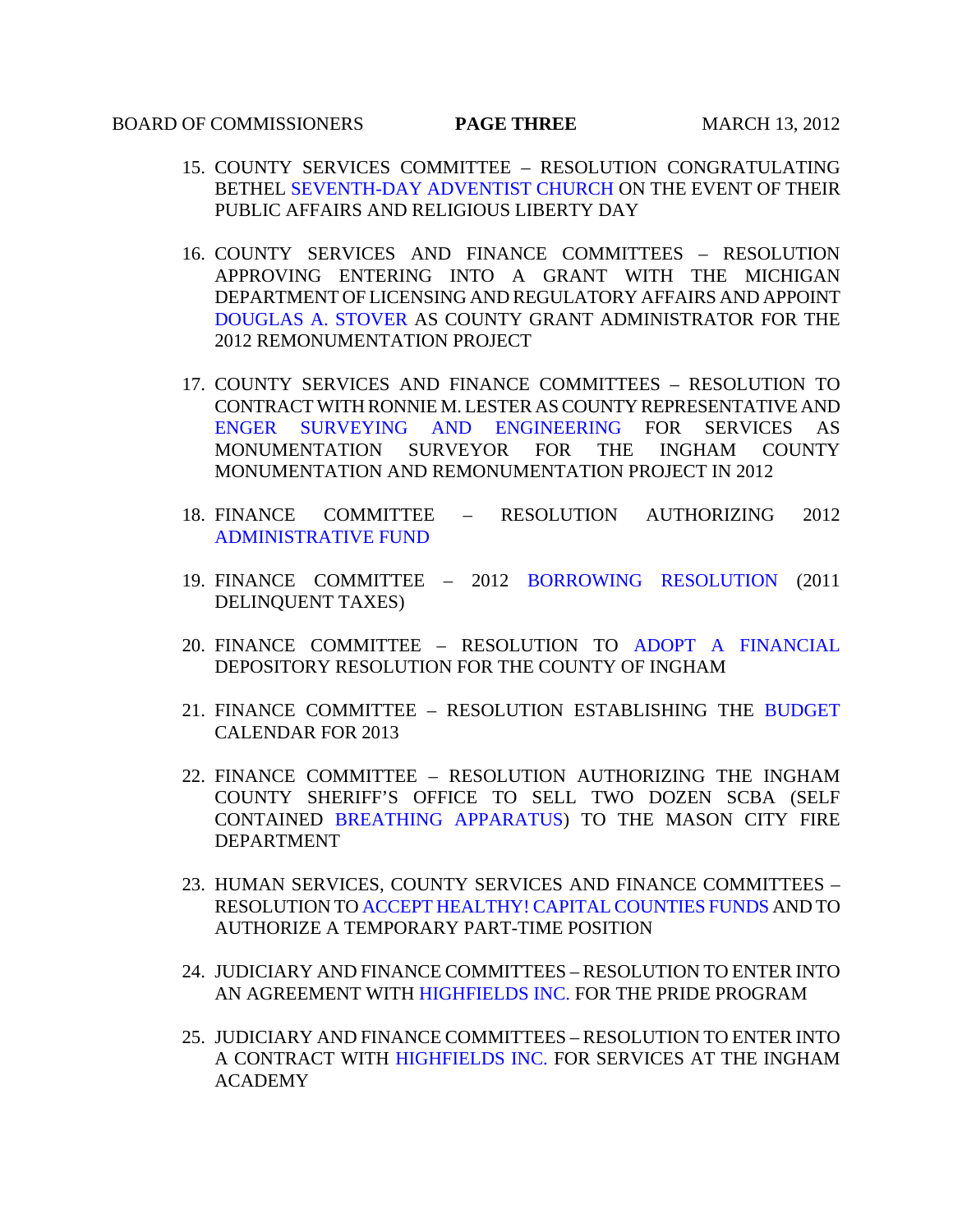#### **BOARD OF COMMISSIONERS PAGE FOUR** MARCH 13, 2012

- 26. JUDICIARY AND FINANCE COMMITTEES RESOLUTION TO AUTHORIZE ENTERING INTO A CONTRACT W[ITH HOUSE ARREST SERVICES INC.](#page-112-0)
- 27. JUDICIARY AND FINANCE COMMITTEES RESOLUTION TO AUTHORIZE ENTERING INTO A CONTRACT WITH MICHIGAN STATE UNIVERSITY FOR T[HE ADOLESCENT DIVERSION PROGRAM](#page-113-0)
- 28. LAW ENFORCEMENT, COUNTY SERVICES AND FINANCE COMMITTEES RESOLU[TION TO ESTABLISH THE FINAL ST](#page-114-0)AFFING AT THE INGHAM COUNTY 911 CENTRAL DISPATCH CENTER
- 29. LAW ENFORCEMENT AND FINANCE COMMITTEES RESOLUTION TO AUTHORIZE INGHAM COUNTY TO ACCEPT THE DONATION OF THREE MOBILE RADIOS FRO[M HAYES GREEN BEACH HOSPITAL](#page-116-0)
- 30. LAW ENFORCEMENT AND FINANCE COMMITTEES RESOLUTION AUTHORIZING THE INGHAM COUNTY SHERIFF'S OFFICE TO SELL AT [FAIR MARKET VALUE, TWO](#page-117-0) USED PATROL VEHICLES TO THE INGHAM INTERMEDIATE SCHOOL DISTRICT
- 31. LAW ENFORCEMENT AND FINANCE COMMITTEES RESOLUTION AUTHORIZING AN AMENDMENT TO THE CONTRACT WITH THE CITY OF LANSING FOR THE PUBLIC SAFETY INTEROPERABLE COMMUNICATION (PSIC) GRANT PROGRAM TO ENHANCE THE INGHAM COUNTY PUBLIC [SAFETY RADIO COMMUNICATIONS SYSTEM](#page-118-0)
- XII. SPECIAL ORDERS OF THE DAY
- XIII. PUBLIC COMMENT
- XIV. COMMISSIONER ANNOUNCEMENTS
- XV. CONSIDERATION AND ALLOWANCE OF CLAIMS
- XVI. ADJOURNMENT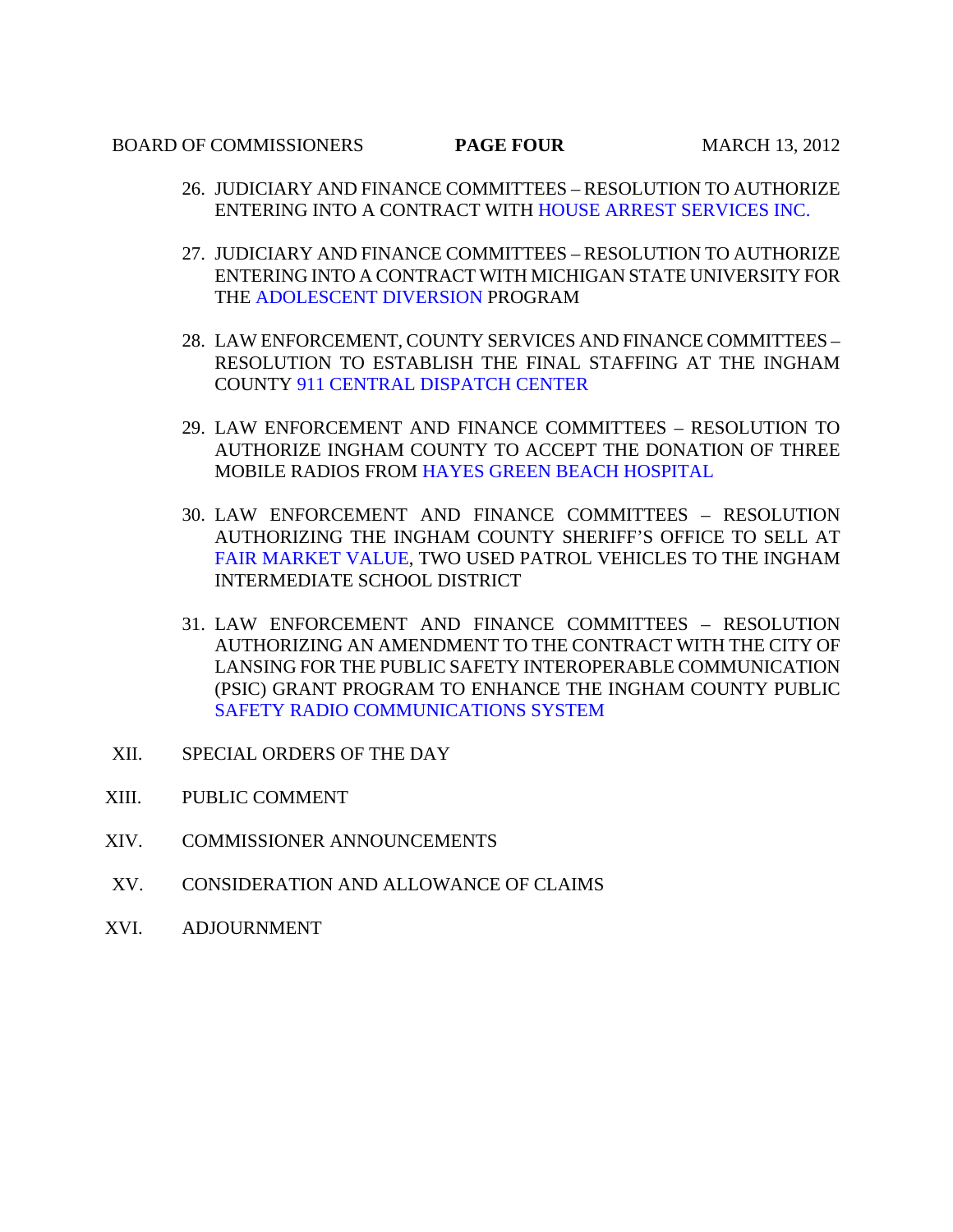**BOARD OF COMMISSIONERS PAGE FIVE MARCH 13, 2012** 

THE COUNTY OF INGHAM WILL PROVIDE NECESSARY REASONABLE AUXILIARY AIDS AND SERVICES, SUCH AS INTERPRETERS FOR THE HEARING IMPAIRED AND AUDIO TAPES OF PRINTED MATERIALS BEING CONSIDERED AT THE MEETING FOR THE VISUALLY IMPAIRED, FOR INDIVIDUALS WITH DISABILITIES AT THE MEETING UPON FIVE (5) WORKING DAYS NOTICE TO THE COUNTY OF INGHAM. INDIVIDUALS WITH DISABILITIES REQUIRING AUXILIARY AIDS OR SERVICES SHOULD CONTACT THE COUNTY OF INGHAM IN WRITING OR BY CALLING THE FOLLOWING: INGHAM COUNTY BOARD OF COMMISSIONERS, P.O. BOX 319, MASON, MI 48854, 517-676-7200.

### **PLEASE TURN OFF CELL PHONES AND OTHER ELECTRONIC DEVICES OR SET TO MUTE OR VIBRATE TO AVOID DISRUPTION DURING THE MEETING**

#### **FULL BOARD PACKETS ARE AVAILABLE AT: www.ingham.org**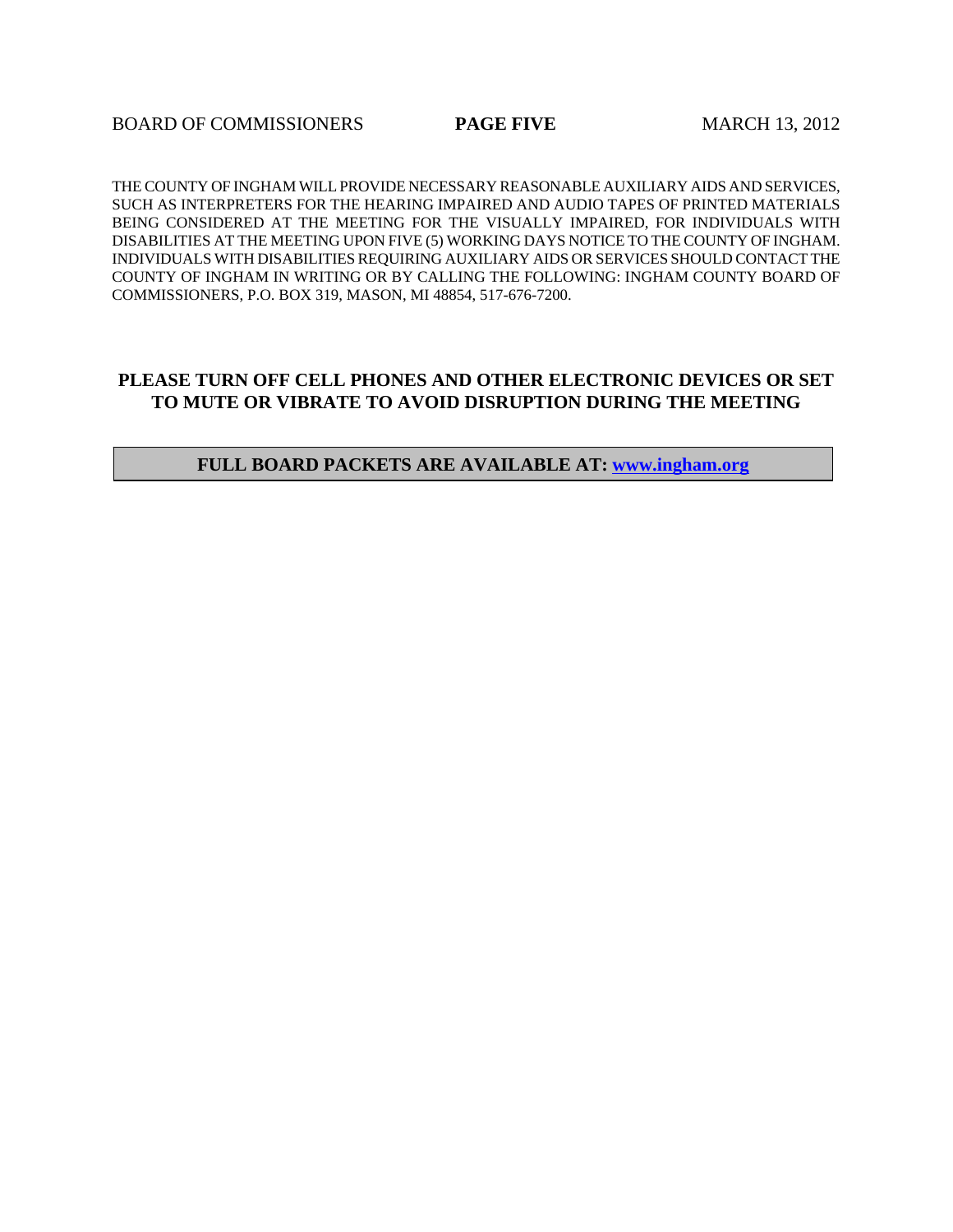Board of Commissioners Room - Courthouse Mason, Michigan - 6:30 p.m. February 28, 2012

### <span id="page-5-0"></span>**CALL TO ORDER:**

Chairperson Copedge called the February 28, 2012, regular meeting of the Ingham County Board of Commissioners to order at 6:33 p.m. Roll was called and all Commissioners were present except: Commissioner Koenig.

### **PLEDGE OF ALLEGIANCE:**

Chairperson Copedge led the Board in the Pledge of Allegiance and a few moments of silence were observed for meditation.

#### **APPROVAL OF THE MINUTES:**

Moved by Commissioner Celentino, supported by Commissioner Grebner, to approve the minutes of the February 14, 2012, meeting as submitted. Motion carried unanimously. Absent: Commissioner Koenig.

#### **ADDITIONS TO THE AGENDA:**

Agenda Item No 19 – Resolution adopting a tentative Ingham County 911 service plan (substitute for appendix #6 only).

#### **PETITIONS AND COMMUNICATIONS:**

Miscellaneous Resolution #12019 from the Public Services Committee Chairperson, Jim Runestad, regarding opposition to the early release of violent offenders by the Michigan Department of Corrections. Referred to Law Enforcement.

Letter from Wheatfield Township regarding resolution of recognition of leadership and assistance with Noble Road Flooding Issue. Accepted and placed on file.

Notice of intent to plan from Delhi Charter Township Dept. of Community Development. Accepted and placed on file.

Letter (with attachment) from State of Michigan Department of Environmental Quality, Air Quality Division with attached pending New Source Review Application Report. Accepted and placed on file.

Letter (with attachments) from City of East Lansing regarding the Brownfield Redevelopment Authority Plan. Referred to finance.

Late - Resolution from Oceana County Board of Commissioners regarding Foreign Worker Program. Accepted and placed on file

#### **LIMITED PUBLIC COMMENT:**

Earl Griffes addressed the Board regarding the Road Commission.

Daniel Troin addressed the Board regarding the Road Commission and expressed concerns as to why a letter of complaint has not been shared with the Board by Chairperson Copedge.

### **CLARIFICATION/INFORMATION PROVIDED BY COMMITTEE CHAIR:**

Chairperson Copedge shared with the Board that steps are being taken regarding letter of complaint.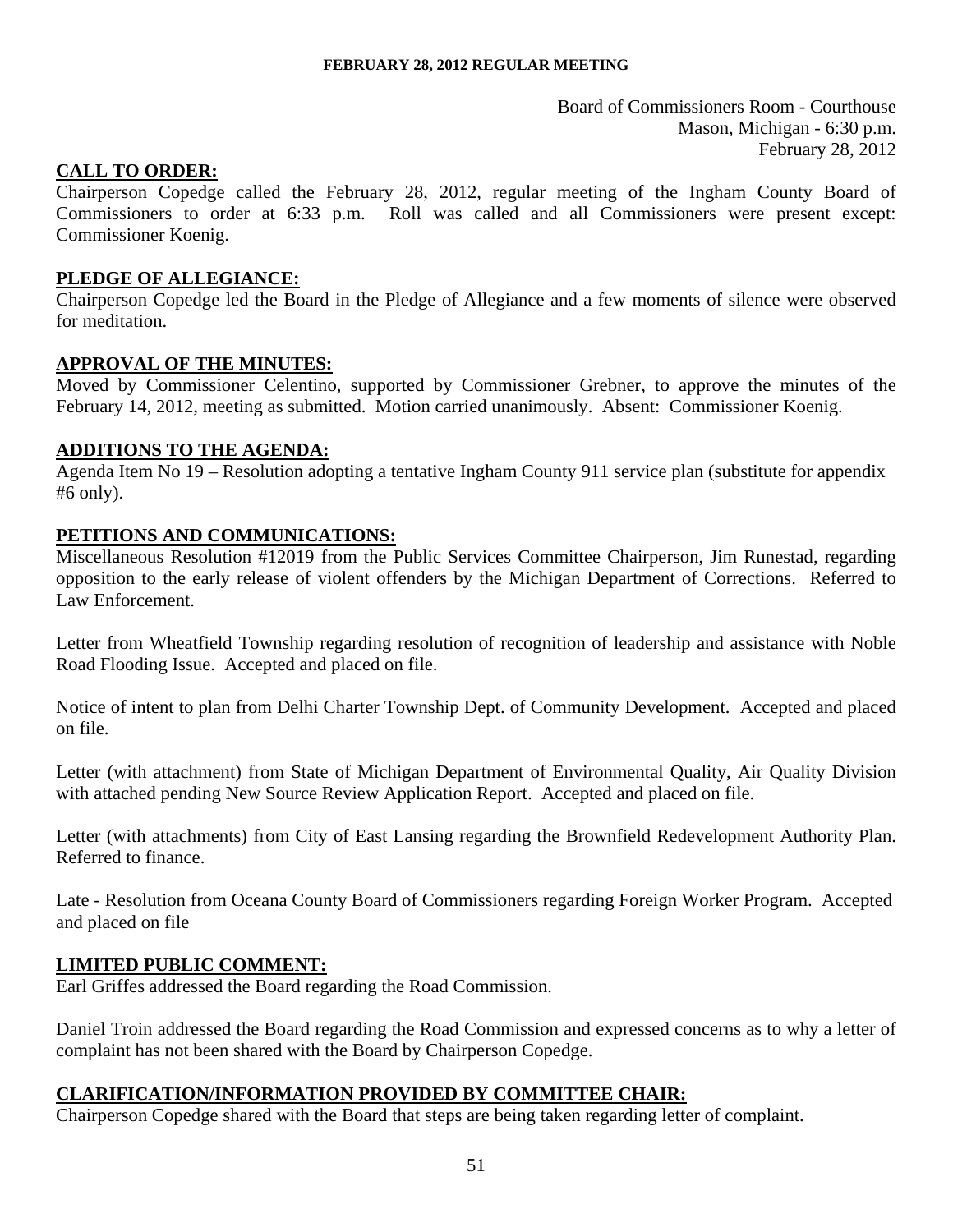Commissioner Holman shared with the Board that items regarding the Road Commission are on the next County Services meeting next week.

## **CONSIDERATION OF CONSENT AGENDA:**

Moved by Commissioner Dragonetti, supported by Commissioner Schafer, to adopt a consent agenda consisting of all items, except, 9 and 19. Motion to adopt a consent agenda carried unanimously. Items on the consent agenda were adopted by a unanimous roll call vote. Items voted on separately are so noted in the minutes. Absent: Commissioner Koenig.

### **COMMITTEE REPORTS AND RESOLUTIONS:**

The following resolution was introduced by the County Services Committee:

## **RESOLUTION MAKING AN APPOINTMENT TO THE YOUTH COMMISSION**

## **RESOLUTION #12-43**

WHEREAS, several vacancies exist on the Youth Commission; and

WHEREAS, the County Services Committee interviewed applicants interested in serving on this Commission.

THEREFORE BE IT RESOLVED, that the Ingham County Board of Commissioners hereby appoints:

### Huong Nguyen, 5743 Haverhill Drive, Lansing, MI 48911

to the Ingham County Youth Commission, to a term expiring 8/31/13.

### **COUNTY SERVICES: Yeas:** Holman, Schor, Grebner, Celentino, De Leon, Vickers  **Nays:** None **Absent:** None **Approved 2/21/12**

Adopted as part of the consent agenda.

The following resolution was introduced by the County Services Committee:

### **RESOLUTION HONORING DARRYL DIAMOND**

### **RESOLUTION #12-44**

WHEREAS, Darryl Diamond served on the Ingham County Fair Board from February, 2004 through December, 2011; and

WHEREAS, Darryl served as Vice President and Secretary Treasurer of the Fair Board and as a member was very instrumental in the Grand Stand events and concerts; and

WHEREAS, in 2011, Darryl participated in an internship program through Ferris State University at the Ingham County Fair Office; and

WHEREAS, Darryl served as a model of decorum and integrity as an officer and member of the Ingham County Fair Board; and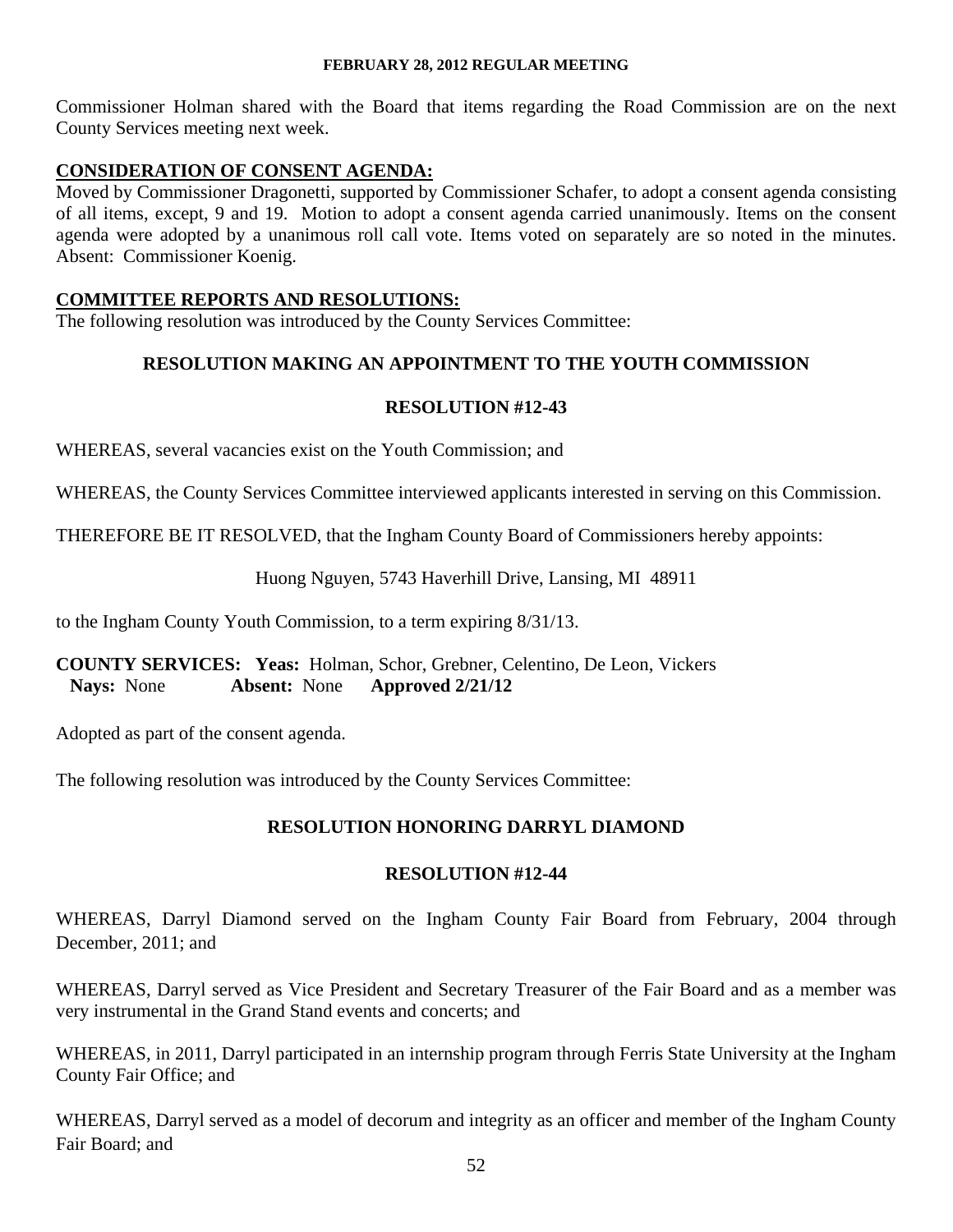WHEREAS, throughout his tenure on the Fair Board, Darryl was always willing to go above and beyond his duties as a Fair Board member; and

WHEREAS, the citizens of Ingham County and 4-H youth have greatly benefited from his devotion and dedication to the Ingham County Fair.

THEREFORE BE IT RESOLVED, that the Ingham County Board of Commissioners hereby honors Darryl Diamond for his many years of dedicated service and the countless hours he has devoted while serving as a member of the Ingham County Fair Board.

BE IT FURTHER RESOLVED, that the Ingham County Board of Commissioners sincerely appreciate the many contributions he has made to the County of Ingham and its citizens and extends its best wishes to Darryl for continued success in all of his future endeavors.

# **COUNTY SERVICES: Yeas:** Holman, Schor, Grebner, Celentino, De Leon, Vickers  **Nays:** None **Absent:** None **Approved 2/21/12**

Adopted as part of the consent agenda.

The following resolution was introduced by the County Services Committee:

# **RESOLUTION HONORING STAN JORDAN**

# **RESOLUTION #12-45**

WHEREAS, Stan Jordan served on the Ingham County Fair Board from January, 1996 through December, 2004 and again from May, 2008 through December 31, 2011; and

WHEREAS, as a board member, Stan was instrumental in working with the Horse Committee and in the implementation of policies; and

WHEREAS, previously Stan served as president and vice-president of the Fair Board, and oversaw the sound system, tractor pull and assisted with the coordination of camping on the fairgrounds; and

WHEREAS, Stan served as a model of decorum and integrity as an officer and member of the Ingham County Fair Board; and

WHEREAS, throughout his tenure on the Fair Board, Stan was always willing to go above and beyond his duties as a Fair Board member; and

WHEREAS, the citizens of Ingham County and 4-H youth have greatly benefited from Stan's devotion and dedication to the Ingham County Fair.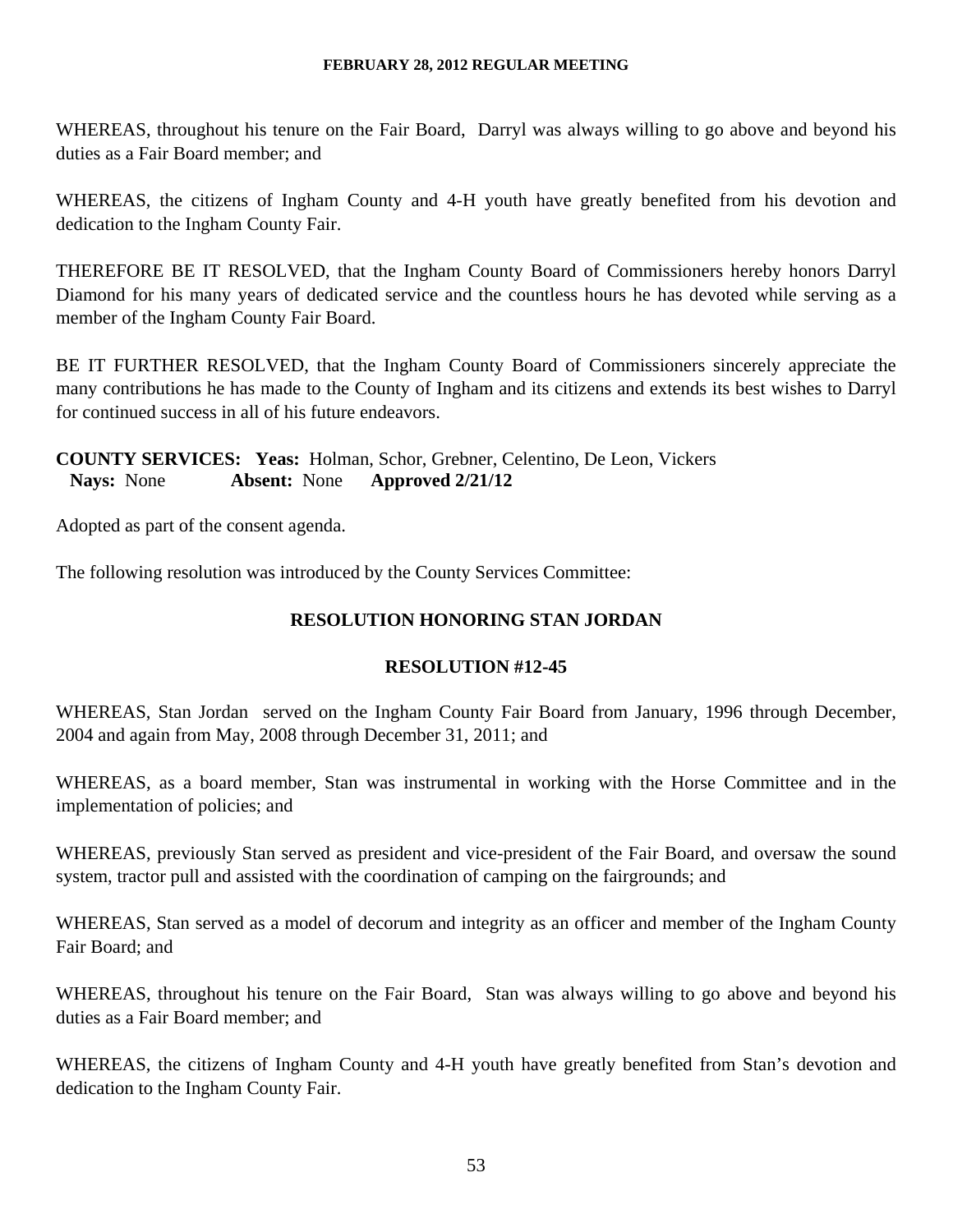THEREFORE BE IT RESOLVED, that the Ingham County Board of Commissioners hereby honors Stan Jordan for his many years of dedicated service and the countless hours he has devoted while serving as a member of the Ingham County Fair Board.

BE IT FURTHER RESOLVED, that the Ingham County Board of Commissioners sincerely appreciate the many contributions he has made to the County of Ingham and its citizens and extends its best wishes to Stan for continued success in all of his future endeavors.

**COUNTY SERVICES: Yeas:** Holman, Schor, Grebner, Celentino, De Leon, Vickers  **Nays:** None **Absent:** None **Approved 2/21/12** 

Adopted as part of the consent agenda.

The following resolution was introduced by the County Services Committee:

## **RESOLUTION URGING MEIJER TO CONTINUE TO ALLOW THE DISTRIBUTION OF FREE NEWSPAPERS AND PUBLICATIONS THROUGHOUT ITS CHAIN OF STORES**

# **RESOLUTION #12-46**

WHEREAS, due to labor costs, Meijer has announced its plan to discontinue its racks of free publications throughout its chain of stores effective at the end of February; and

WHEREAS, publications which currently pay for placement of their newspapers in the racks that will be affected by this policy change include the City Pulse, New Citizens Press, Michigan Bulletin and the Chronicle; and

WHEREAS, the Ingham County Board of Commissioners supports local business and use these publications as a way to inform the community of important notices, public hearings, changes in ordinances and public policy, promote County government and solicit bids and requests for proposals from local businesses; and

WHEREAS, this new policy could have an adverse impact on the thousands of residents who rely on these publications for information and notices from Ingham County, as well as other governmental entities.

THEREFORE BE IT RESOLVED, that the Ingham County Board of Commissioners hereby urge Meijer to rescind their policy and continue to allow publications to offer their free newspapers at the Meijer stores.

BE IT FURTHER RESOLVED, that the County Clerk forward a copy of this resolution to Meijer Headquarters in Grand Rapids.

**COUNTY SERVICES: Yeas:** Schor, Grebner, Celentino, De Leon  **Nays:** Holman, Vickers **Absent:** None **Approved 2/21/12** 

Moved by Commissioner Holman, supported by Commissioner McGrain, to adopt the resolution. Motion carried on a roll call vote with Commissioners Dougan, Dragonetti, Holman, Schafer, and Vickers voting no, all others voting yes. Absent: Commissioner Koenig.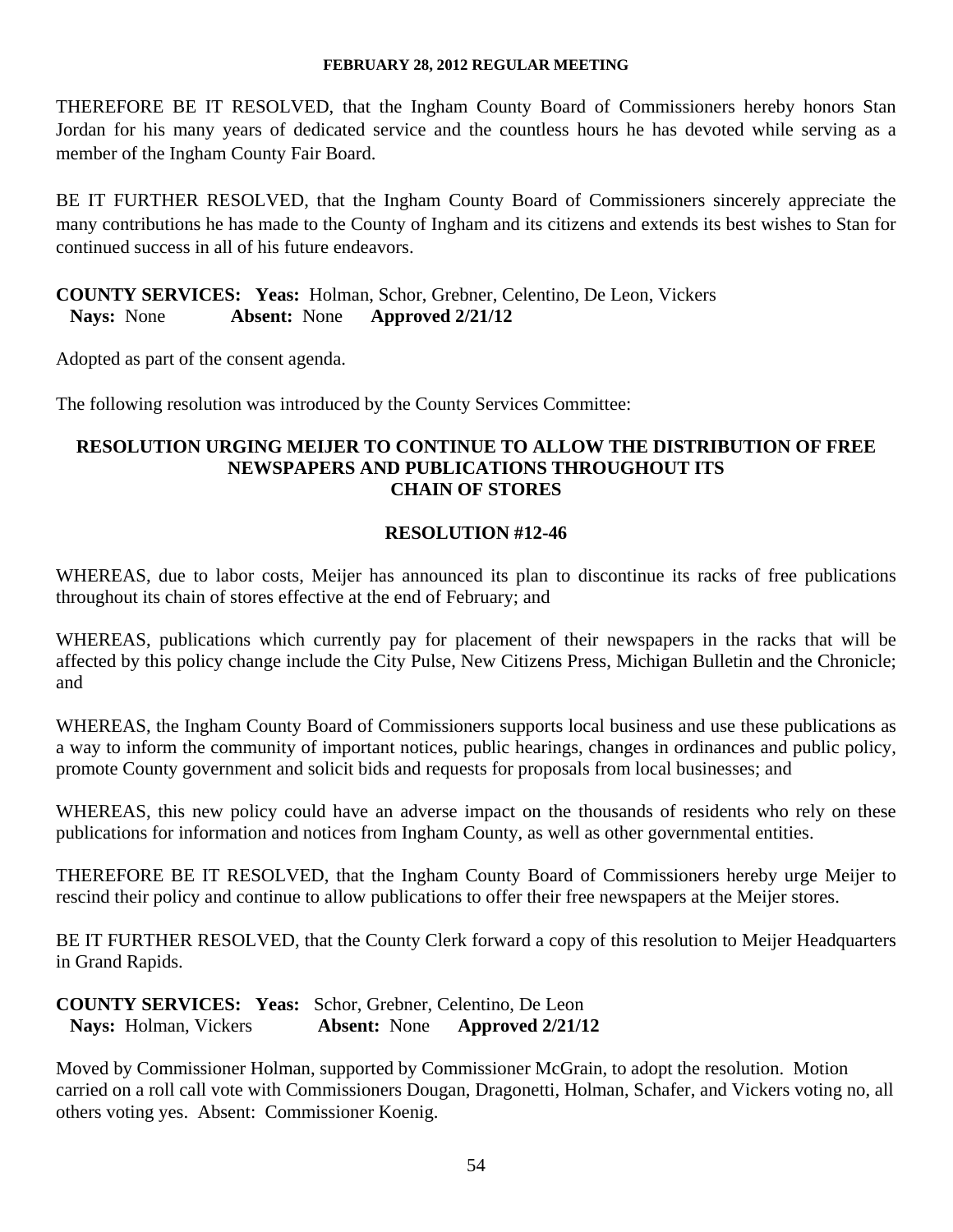The following resolution was introduced by the County Services and Finance Committees:

# **RESOLUTION AUTHORIZING AND CLARIFYING PENSION BENEFITS FOR POTTER PARK ZOO EMPLOYEES**

# **RESOLUTION #12-47**

WHEREAS, on or about May 1, 2007, the City of Lansing and Ingham County entered into an Agreement (hereinafter, the "Agreement") for the Lease and Operation of Potter Park and Potter Park Zoo which transferred operational responsibility of the Potter Park Zoo to the County as of July 1, 2007; and

WHEREAS, pursuant to the Agreement, it was envisioned that City employees who worked at the Potter Park Zoo would be provided the opportunity to continue employment as Ingham County employees and would be placed in Municipal Employees' Retirement System, of Michigan (MERS) plans equating to City of Lansing retirement pension benefits; and

WHEREAS, there are still some issues regarding the establishment of the benefits for Teamster and UAW employees who transferred from the City of Lansing; and

WHEREAS, the County Attorney and the Financial Services Department have discussed with MERS the changes that are needed to correct and clarify the issue and have prepared the attached MERS mandated resolution forms.

THEREFORE BE IT RESOLVED, that the Ingham County Board of Commissioner authorizes the attached resolutions correcting and clarifying the benefits for the Potter Park Zoo employees.

BE IT FURTHER RESOLVED that Jill Rhode, Director of Financial Services is authorized on behalf of the County's retirement system to sign and execute all documents to effectuate and finalize this transaction, subject to prior approval as to form, by legal counsel.

**COUNTY SERVICES: Yeas:** Holman, Schor, Grebner, Celentino, De Leon, Vickers  **Nays:** None **Absent:** None **Approved 2/21/12** 

**FINANCE: Yeas:** Grebner, McGrain, Nolan, Bahar-Cook, Dougan  **Nays:** None **Absent:** Tennis **Approved 2/22/12** 

Adopted as part of the consent agenda.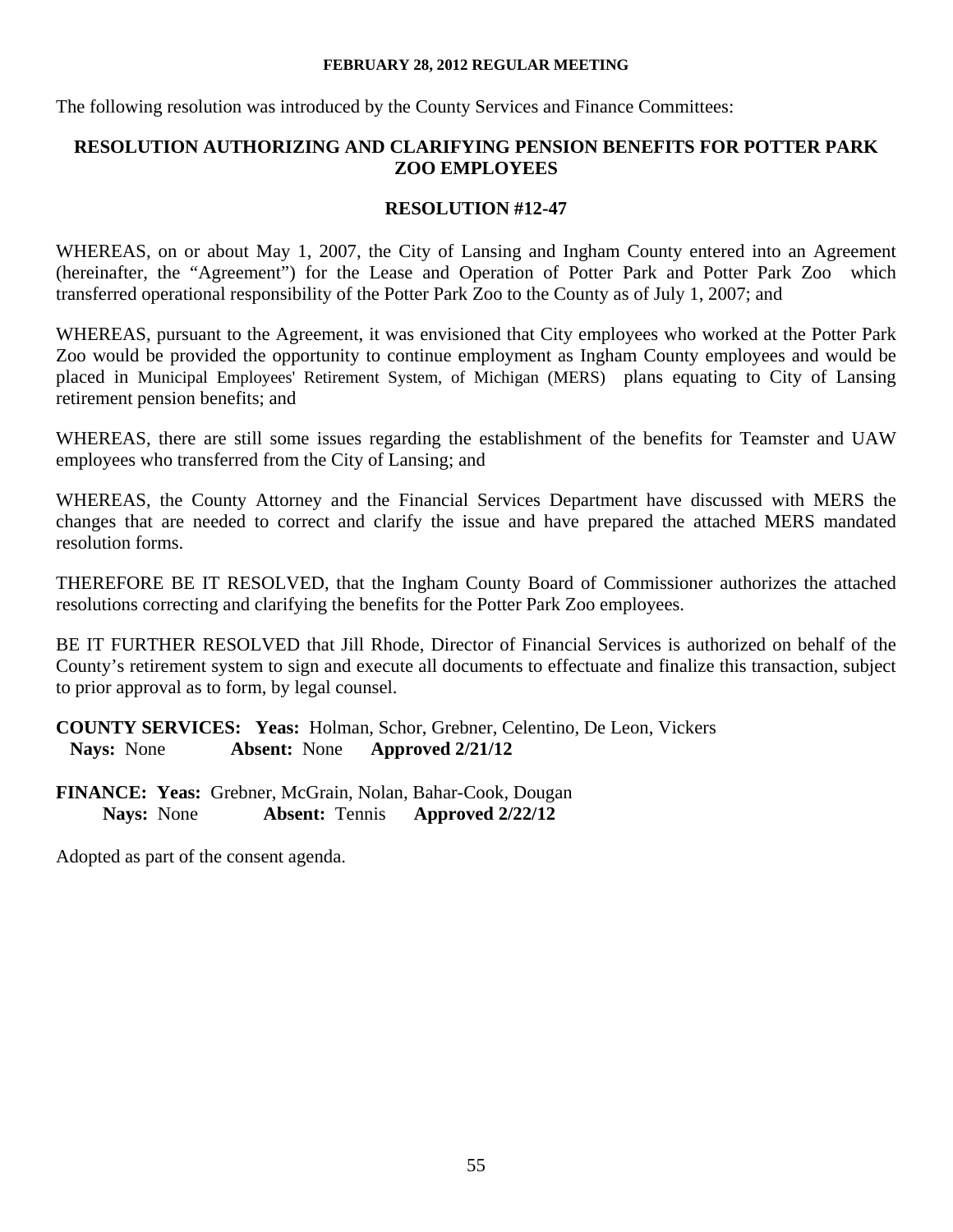# **LETTER AGREEMENT BETWEEN INGHAM COUNTY (Employer) AND**

**UNITED AUTOMOBILE AEROSPACE AND AGRICULTURAL, WORKERS OF AMERICA INGHAM COUNTY UNIT, LOCAL 2256 (Union)** 

## **POTTER PARK ZOO UAW UNIT**

- **WHEREAS**, on or about May 1, 2007, the City of Lansing and Ingham County entered into an Agreement for the Lease and Operation of Potter Park and Potter Park Zoo (the "Agreement"). The Agreement provided and it was the intent of the Parties that Former City Employees who worked at the Potter Park Zoo would be provided the opportunity to continue employment as Ingham County employees, would be placed in Municipal Employees' Retirement System, of Michigan (MERS) plans equating to City of Lansing retirement pension benefits.
- **WHEREAS**, to effectuate this intent, the County and the Unions (UAW and Teamsters) entered into letters defining the benefit levels for Former City Employees while employed by the City. Thereafter, appropriate resolutions where passed by the County to establish with MERS three new divisions:

Division 94—Zoo Hires After 7/1/07 with the following benefits: MERS B-2, V-10, FAC 5 and no employee contribution.

Division 95—UAW Local 2256 with the following benefits: Multiplier: 2.8 (1.5 >35 years) – 100% max; V-8; F58/8; Rule of 65, FAC 2.

Division 96—Teamsters Local 580 with the following benefits: Multiplier: 2.8 (1.5 >35 years) – 100% max; V-8; F58/8; Rule of 65, FAC 2.

- **WHEREAS**, the Parties discovered later that Division 95 did not accurately reflect the retirement plan for UAW employees while employed by the City.
- **WHEREAS,** during the negotiations for the UAW Zoo unit collective bargaining agreement, the Parties clarified and agreed to the correct plan which accurately reflected the retirement plan for City UAW employees.
- **WHEREAS**, Representatives of MERS stated that to correct these discrepancies, the affected Unions would need to provide a letter agreement explaining the discrepancies and agreeing to the changes/clarifications.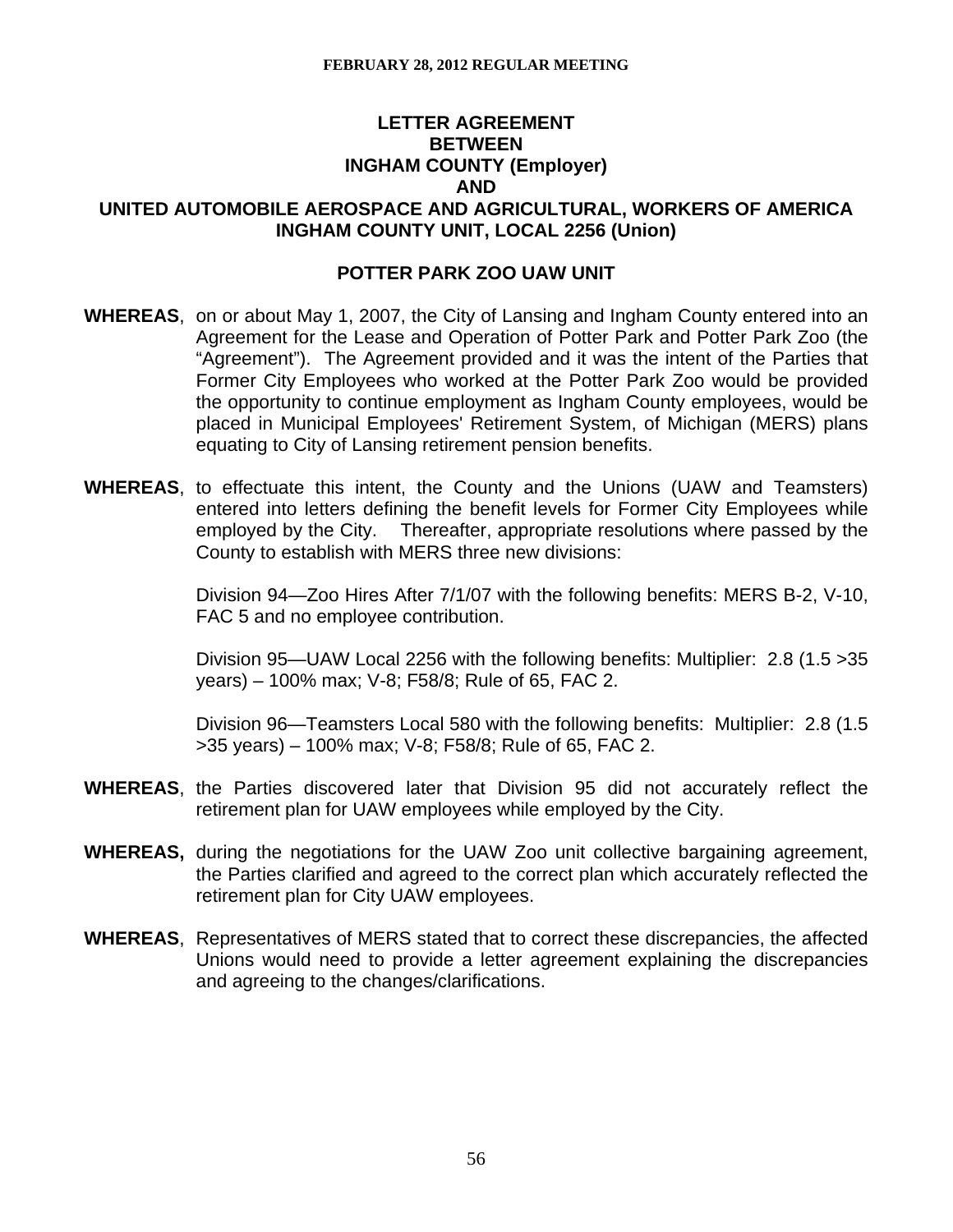# **NOW THEREFORE, IT IS AGREED THAT:**

The proper benefit levels, for Teamster's Local 580 Potter Park Zoo employee is accurately reflected in the Resolutions of the Ingham County Board of Commissioners dated and a set forth in the collective bargaining agreement dated January 19, 2011, and the County and Union agree to the establishment and placement of such employees as set forth in the Resolutions.

- 1. 2.75% multiplier of the years of service credit up to a maximum of 35 years.
- 2. 1.5% multiplier of the years of service credit in excess of 35 years.
- 3. The maximum annual pension may not exceed 100% of the FAC.
- 4. Eligible at 50 years with 25 years of service credit or 58 years with 8 years of service credit.
- 5. FAC equals the highest two consecutive years out of the last 10 years of service prior to retirement.
- 6. 8 year vesting.
- 7. Employee contribution equals 1.7% of wages during this Contract term.
- 8. No mandatory retirement age.
- 9. Participation in the City of Lansing Retiree Health Care Plan.

# IT IS AGREED

COUNTY OF INGHAM TEAMSTERS LOCAL 580

\_\_\_\_\_\_\_\_\_\_\_\_\_\_\_\_\_\_\_\_\_\_\_\_\_\_\_\_ \_\_\_\_\_\_\_\_\_\_\_\_\_\_\_\_\_\_\_\_\_\_\_\_\_\_\_\_\_\_\_ Dale Copedge, Chairperson **Art Luna, Labor Representative** Ingham County Board of Commissioners

\_\_\_\_\_\_\_\_\_\_\_\_\_\_\_\_\_\_\_\_\_\_\_\_\_\_\_\_ Mike Bryanton, County Clerk

APPROVED AS TO FORM: COHL, STOKER & TOSKEY, P.C.

\_\_\_\_\_\_\_\_\_\_\_\_\_\_\_\_\_\_\_\_\_\_\_\_\_\_\_\_

Bonnie Toskey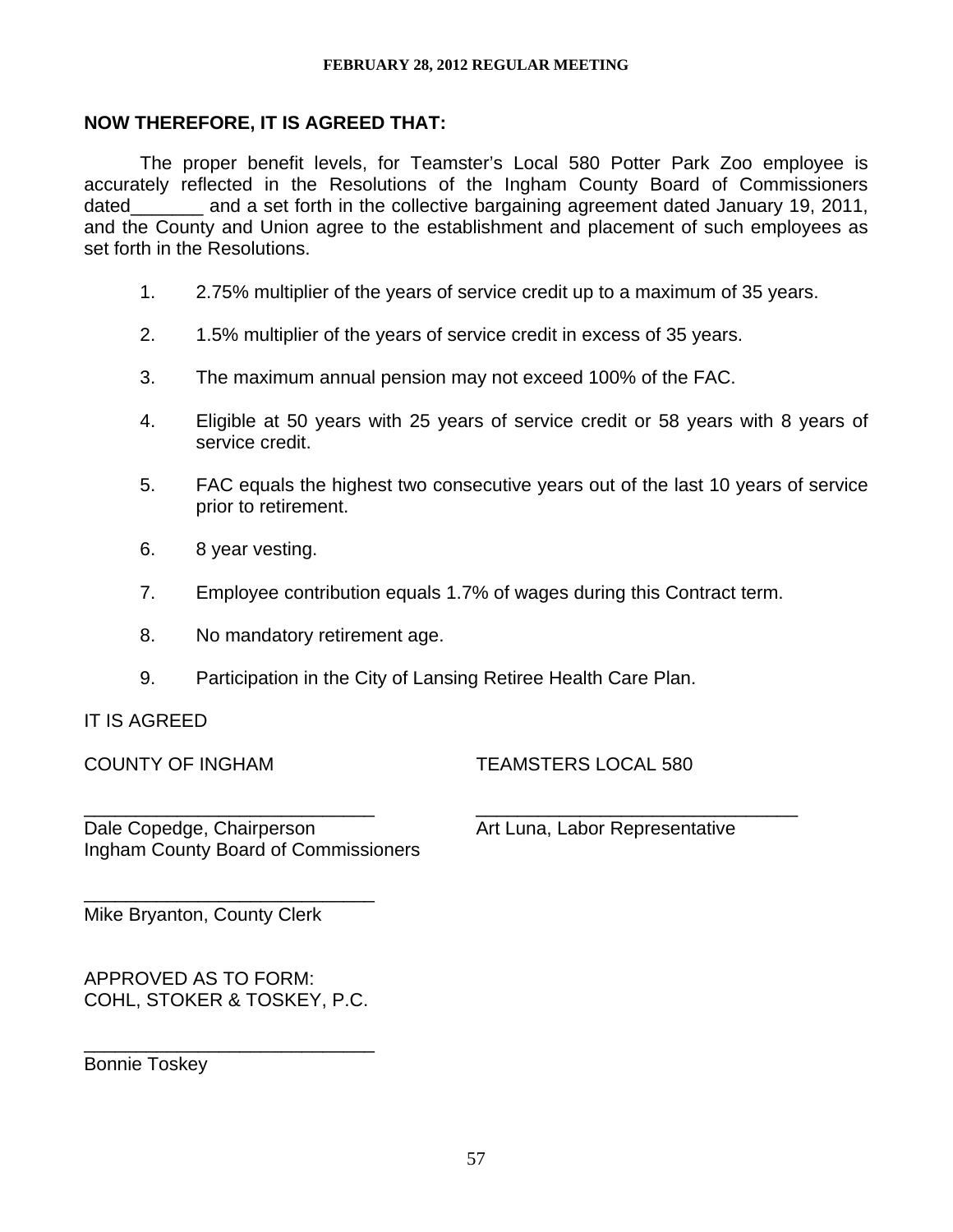#### **RESOLVED BY THE INGHAM COUNTY BOARD OF COMMISSIONERS**

**WHEREAS**, on or about May 1, 2007, the City of Lansing and Ingham County entered into an Agreement (hereinafter, the "Agreement") for the Lease and Operation of Potter Park and Potter Park Zoo which transferred operational responsibility of the Potter Park Zoo to the County; and

**WHEREAS**, pursuant to the Agreement, it was envisioned that City employees who worked at the Potter Park Zoo would be provided the opportunity to continue employment as Ingham County employees, would be placed in Municipal Employees' Retirement System, of Michigan (MERS) plans equating to City of Lansing retirement pension benefits;

**WHEREAS,** by agreement with the City of Lansing and the appropriate Unions, person hired at the Potter Park Zoo on or after July 1, 2007 who were not former City of Lansing Zoo employees were to be eligible for a MERS B-2, V-10, FAC 5 plan with no employee contribution; and

**WHEREAS,** pursuant to these agreements, Ingham County established with MERS three new divisions:

Division 94—Zoo Hires After 7/1/07 with the following benefits: MERS B-2, V-10, FAC 5 and no employee contribution.

Division 95—UAW Local 2256 with the following benefits: Multiplier:  $2.8$  (1.5  $>35$ ) years) – 100% max; V-8; F58/8; Rule of 65, FAC 2 out of 10.

Division 96—Teamsters Local 580 with the following benefits: Multiplier: 2.8 (1.5 >35 years) – 100% max; V-8; F58/8; Rule of 65, FAC 2 out of 10; and,

**WHEREAS,** unbeknownst to the County, the above-delineated benefit levels for Division 96 at the City of Lansing and were only applicable to a single former employee of the City of Lansing (Zoo Manager) and were not applicable to the remainder of the Division 96 employees. To like effect, the benefit levels for Division 95 were not accurate nor applicable to the members of Division 95. Rather, the actual benefit levels payable by the City of Lansing, and, thus by the County pursuant to the Agreement with City of Lansing, are those set forth on the attached Exhibits 1 and 2; and,

**WHEREAS**, upon discovering these discrepancies, the County undertook to clarify and bargain with the Unions representing those employees in Division 95 and Division 96 to rectify this matter and accurately reflect the benefit levels which the had Parties agreed to pursuant to the Agreement with the City of Lansing; and,

**WHEREAS,** as part of negotiations, the County and the Unions representing Division 95 and Division 96 have clarified and agreed to the proper pension benefit levels payable to the employees in these divisions (See, Exhibits 3 and 4); and,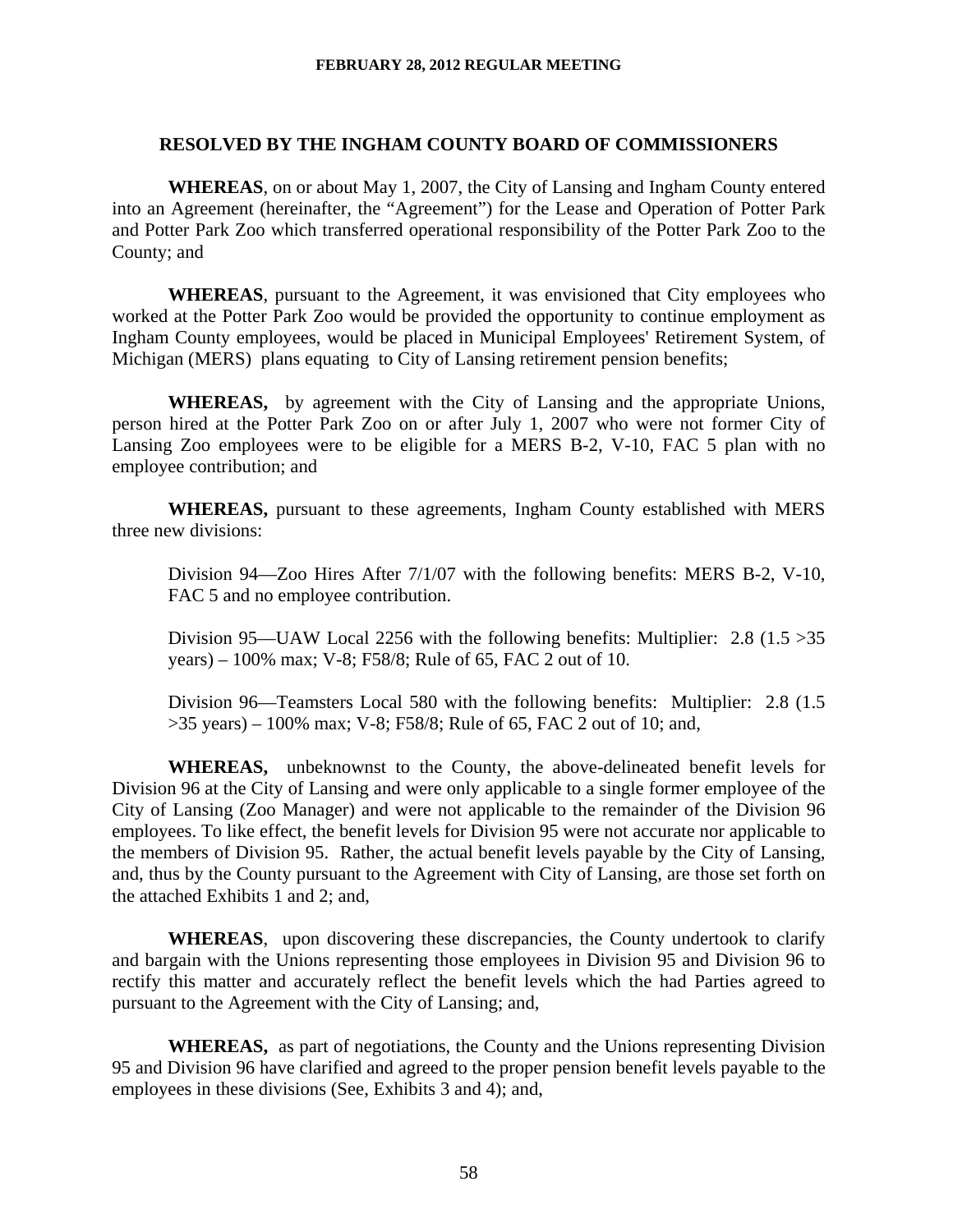**WHEREAS,** in addition, during the negotiations for the Teamster's Local 580 Potter Park Zoo collective bargaining agreement, the Parties have agreed – pursuant to the MERS Bridged Benefit Program – that two Division 96 employees would be placed into the MERS B-2, V-10, FAC 5 program with no employee contribution only as to service credit earned on or after January 1, 2010 (See, Exhibit 3); and,

**WHEREAS, Teamsters Local 580 subsequently asserted that it was not agreeable to a vesting period of ten (10) years under the MERS B-2, V-10, FAC 5 program with no employee contribution only as to service credit earned on or after January 1, 2010 and, as such, the County and Teamsters Local 580 agreed to correct the vesting issue as set forth herein.** 

**NOW THEREFORE BE IT RESOLVED**, that the Ingham County Board of Commissioners hereby rescinds the benefits and resolution establishing such benefits with the MERS System as to two of the three employees in Division 96.

**BE IT FURTHER RESOLVED,** that the Ingham County Board of Commissioners hereby authorizes the attached Resolution (Exhibits 1) establishing corrected divisions for two employees formerly in Division 95 and 96.

**BE IT FURTHER RESOLVED,** that the Ingham County Board of Commissioners hereby authorizes the transfer of the funds designated for each transferred employee from the MERS Divisions 96 for credit towards the employee's retirement in the Municipal Employees Retirement System ("MERS") corrected divisions hereby established by Ingham County pursuant to the Agreement.

**BE IT FINALLY RESOLVED** that Ms. Jill Rhode is authorized on behalf of the County's retirement system to sign and execute all documents to effectuate and finalize this transaction, subject to prior approval as to form, by legal counsel.

Date: \_\_\_\_\_\_\_\_\_\_\_\_\_\_\_\_\_\_\_\_\_\_\_\_ \_\_\_\_\_\_\_\_\_\_\_\_\_\_\_\_\_\_\_\_\_\_\_\_\_\_\_\_\_\_\_\_\_\_\_\_\_\_\_\_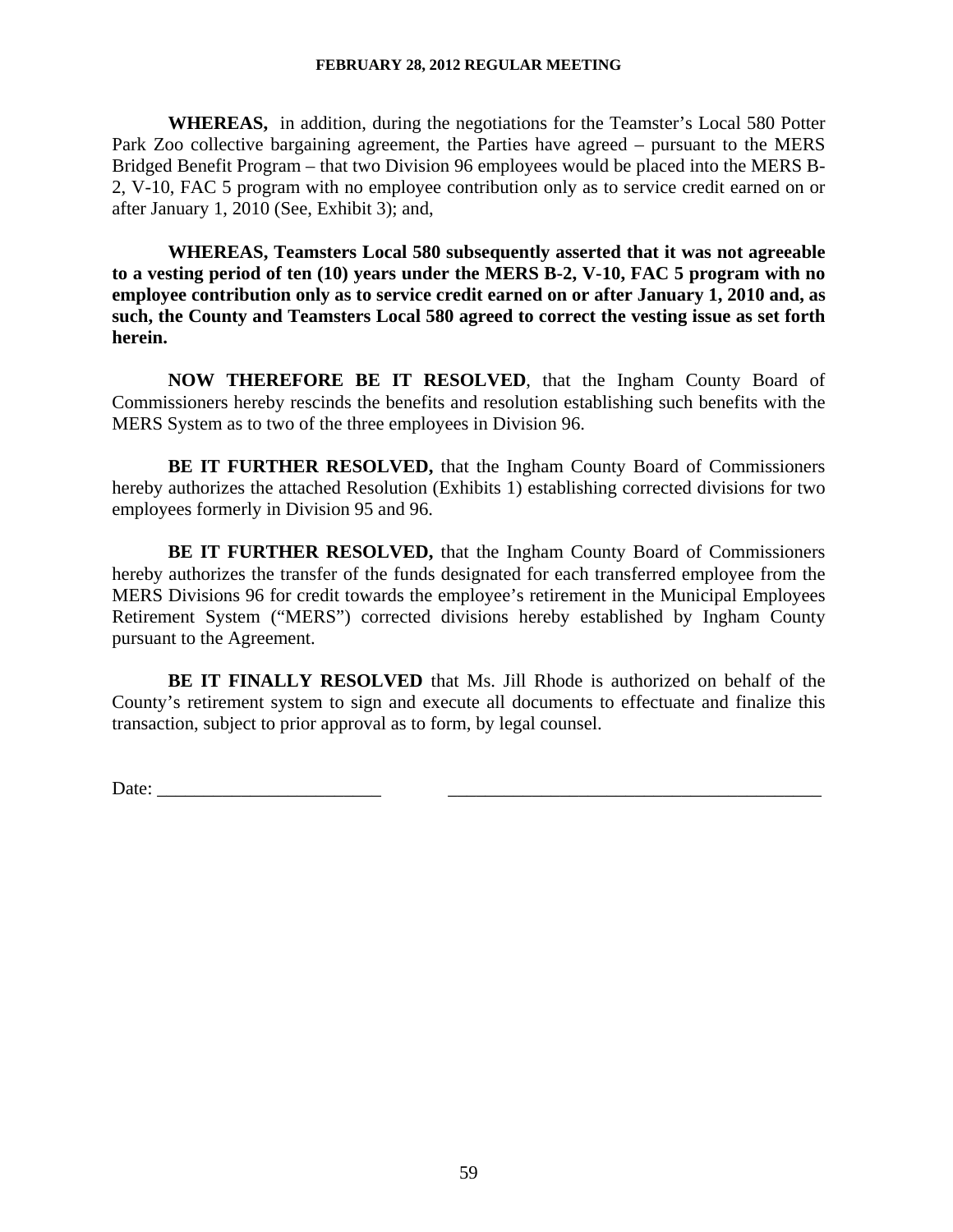#### **MUNICIPAL EMPLOYEES' RETIREMENT SYSTEM OF MICHIGAN**

#### **RESOLUTION FOR ADOPTING MUNICIPAL EMPLOYEES**' **RETIREMENT SYSTEM OF MICHIGAN DEFINED BENEFIT PROGRAMS (OTHER THAN DB COMPONENT OF HYBRID PROGRAM)**

**The Board of Commissioners of Ingham County whose fiscal year is January 1 to December 31, desires to make available to its eligible employees (as defined below) benefits provided by the Municipal Employees' Retirement System, of Michigan (MERS), as authorized by 1996 PA 220. Benefits available are those provided under the Plan Document of 1996 and the MERS Bridged Benefit Program.** 

**IT IS RESOLVED that pursuant to the Actuarial Valuation dated to be determined, by MERS' actuary, MERS benefits stated in Section 1 below are to be provided to the following employee division: Teamsters Local 580 (Former Lansing Zoo Employees/Non-Director) (See, attached Exhibit A).**

Please note: If no Initial Valuation has been done by MERS' actuary on the specific benefit program (or combination of programs) selected below; or the Initial Valuation is more than one (1) year old at the time MERS $^1$ coverage becomes effective as provided under Section 4 of this Resolution; then, per Retirement Board requirements, this Resolution will not be implemented until a current actuarial valuation is done by MERS<sup>'</sup> actuary and necessary supporting contribution rates certified.

1. Benefit programs/formulae selected are:

#### FOR SERVICE CREDIT ACCRUED PRIOR TO JANUARY 1, 2010 (including service credit earned while employees were employed by the City of Lansing):

| Multiplier: 1.60 |                                                                                                                  |
|------------------|------------------------------------------------------------------------------------------------------------------|
| Vesting:         | Age 50 with 25 or more years of service or age 58 with 8 or more years of service. MERS vesting-eight (8) years. |
| FAC:             | Highest 2 consecutive years out of the last ten.                                                                 |
| Misc:            | No mandatory retirement age;                                                                                     |
|                  | Non-Duty Disability Retirement pursuant to MERS non-duty disability provisions;                                  |
|                  | Duty Disability Retirement pursuant to MERS duty disability provisions;                                          |
|                  | Duty Death Retirement pursuant to MERS duty death provisions;                                                    |
|                  | Non-Duty Death eligibility after eight years of service credits;                                                 |
|                  | Annual Amount-Pursuant to MERS plan provisions.                                                                  |
|                  | The required employee contribution is 3.5 %.                                                                     |
|                  | Prior service credit shall be all prior service from date of hire through December 31, 2009.                     |
|                  |                                                                                                                  |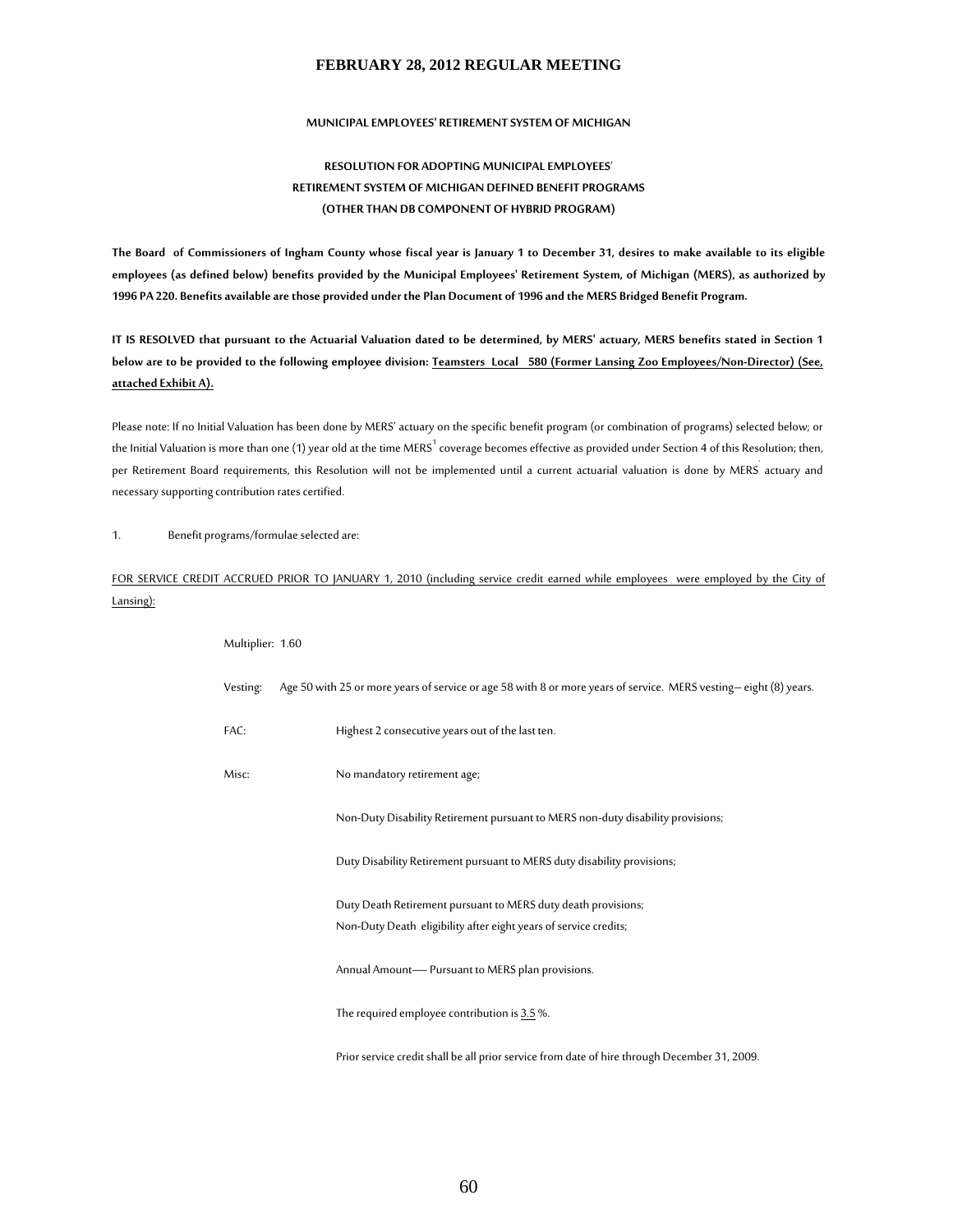#### B. FOR SERVICE CREDIT ACCRUED ON AND AFTER JANUARY 1, 2010.

Pursuant to the MERS Bridged Benefit Program, for service credit earned on or after January 1, 2010, employees will be B2, **V8**, FAC 5

The required employee contribution is  $-0$ - %.

Prior service credit shall be only for service credit earned on and after January 1, 2010.

2. The Initial Valuation discloses the actuarial reduction in the employer's future contribution rate that will occur where assets of a preceding qualified plan (whether defined benefit or defined contribution plan) and/or other source are transferred to MERS.

2.1 In all asset transfers, the employer shall furnish MERS with all necessary and specific information required by MERS on the allocation of employer and employee contributions and investment earnings, along with taxable and nontaxable status on the employee contribution portion.

2.2 The effective date of this Resolution for making deductions for the employee contributions specified above, and for the payment of necessary employer contributions to MERS, as required in the Plan Document, shall be the same date that MERS' coverage begins, which is July 1, 2007.

2.3 For municipalities, Plan Section 41 requires adoption by affirmative vote of a majority of the governing body; for courts, see Plan Section 41A. A complete copy of the fully executed collective bargaining agreement (if applicable), and certified copy of the complete official minutes or other official authorizing action for the open meeting at which this resolution was adopted must be forwarded to MERS with this resolution. Certified this \_\_\_\_ day of \_\_\_\_\_\_\_\_\_\_\_\_\_\_\_\_\_\_\_\_\_, 2011.

 $By:$ 

Title: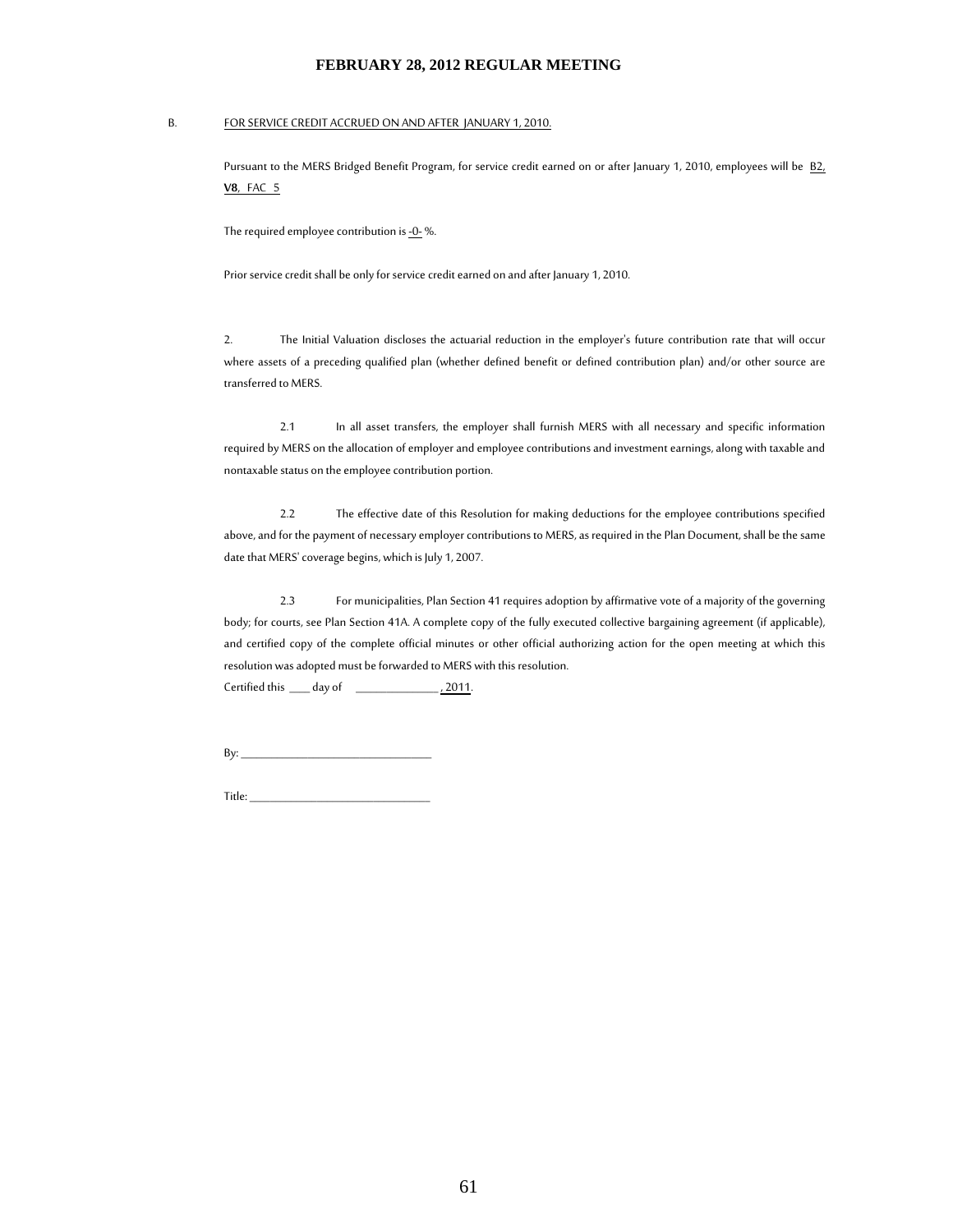**EXHIBIT A:**

**Members:** 

Teresa Masseau

Tara Harrisson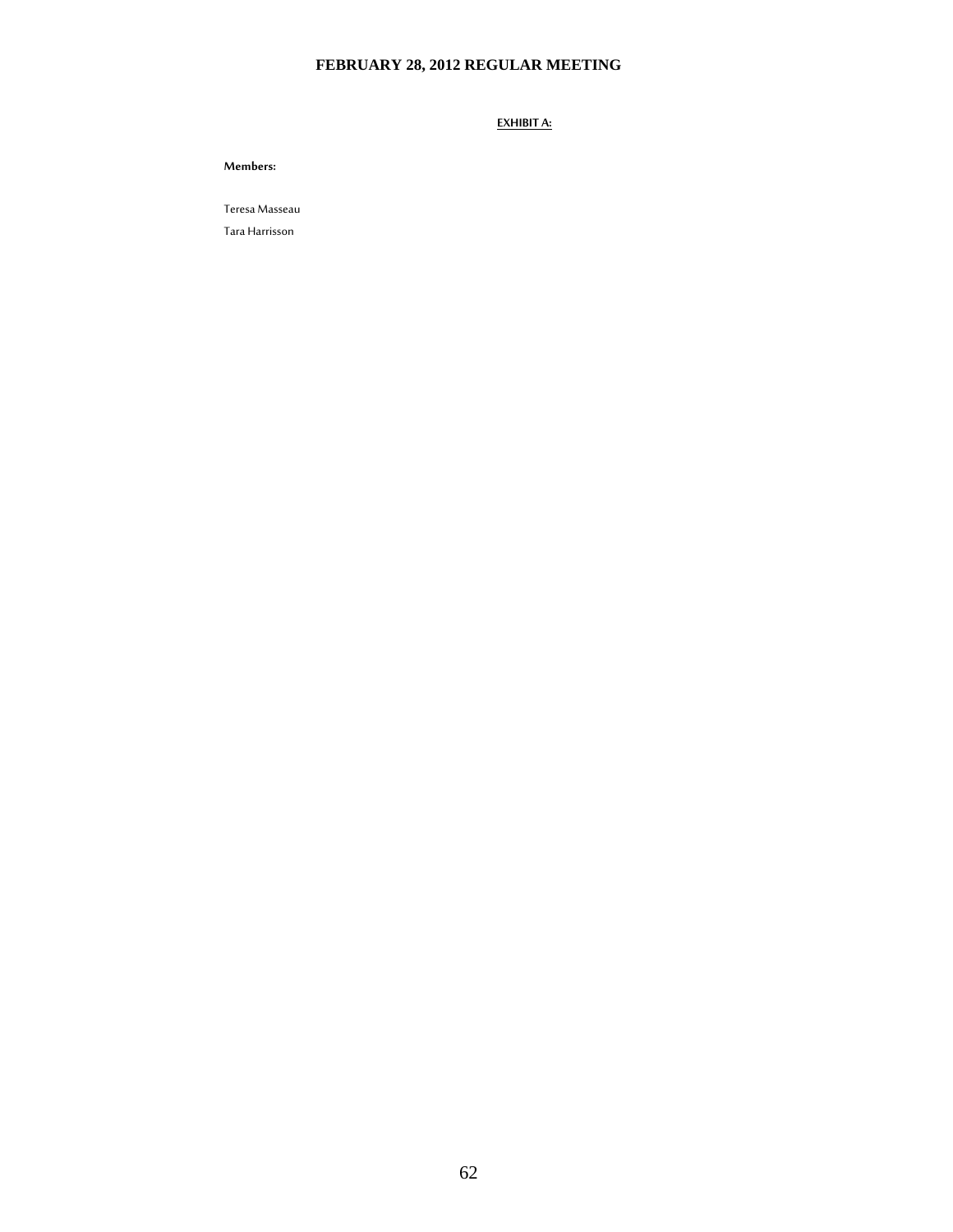The following resolution was introduced by the County Services and Finance Committees:

# **RESOLUTION TO APPLY FOR A MICHIGAN DEPARTMENT OF NATURAL RESOURCES RECREATION PASSPORT GRANT FOR A HANDICAP ACCESSIBLE RESTROOM AT BURCHFIELD PARK**

# **RESOLUTION #12-48**

WHEREAS, the Ingham County Parks Master Plan was developed under the direction of the Ingham County Board of Commissioners to establish a systematic plan to meet the goal of providing adequate recreational facilities for the residents of Ingham County; and

WHEREAS, Burchfield Park received over 110,000 visits in 2011, serving visitors from many Ingham County communities; and

WHEREAS, customer surveys have determined a deficiency of restroom facilities at Burchfield Park; and

WHEREAS, staff has recommended replacing an existing portable restroom with a handicap accessible restroom facility; and

WHEREAS, installation of this handicap accessible restroom facility will increase the aesthetic value, better serve those with disabilities, and improve the overall visitor experience; and

WHEREAS, the total project cost is expected to be \$60,000, with Michigan Department of Natural Resources Recreation Passport Grant funds of \$45,000 (75%) and Ingham County matching funds of \$15,000 (25%); and

WHEREAS, if awarded the project must begin within 1 year from the date the project agreement is issued and be completed within 3 years.

THEREFORE BE IT RESOLVED, the Ingham County Board of Commissioners authorizes an application to the Michigan Department of Natural Resources requesting a Recreation Passport Grant to replace the existing portable restroom at Burchfield Park with a handicap accessible restroom facility with a total cost of \$60,000 as detailed below:

| <b>Ingham County Matching Funds</b> | \$15,000 |
|-------------------------------------|----------|
| Michigan DNR Passport Grant         | \$45,000 |
|                                     |          |

TOTAL PROJECT COST \$60,000

BE IT FURTHER RESOLVED, that the Ingham County Board of Commissioners be asked to commit the local match of \$15,000 as approved in the Parks 2012 Capital Improvement Budget contingent upon the Recreation Passport grant being approved.

BE IT FURTHER RESOLVED, as required in the Ingham County Grants Approval Process the Controller's Office be provided a copy of the grant application once it has been completed and submitted.

BE IT FURTHER RESOLVED, that the Ingham County Board Chairperson is authorized to sign any grant applications consistent with this resolution.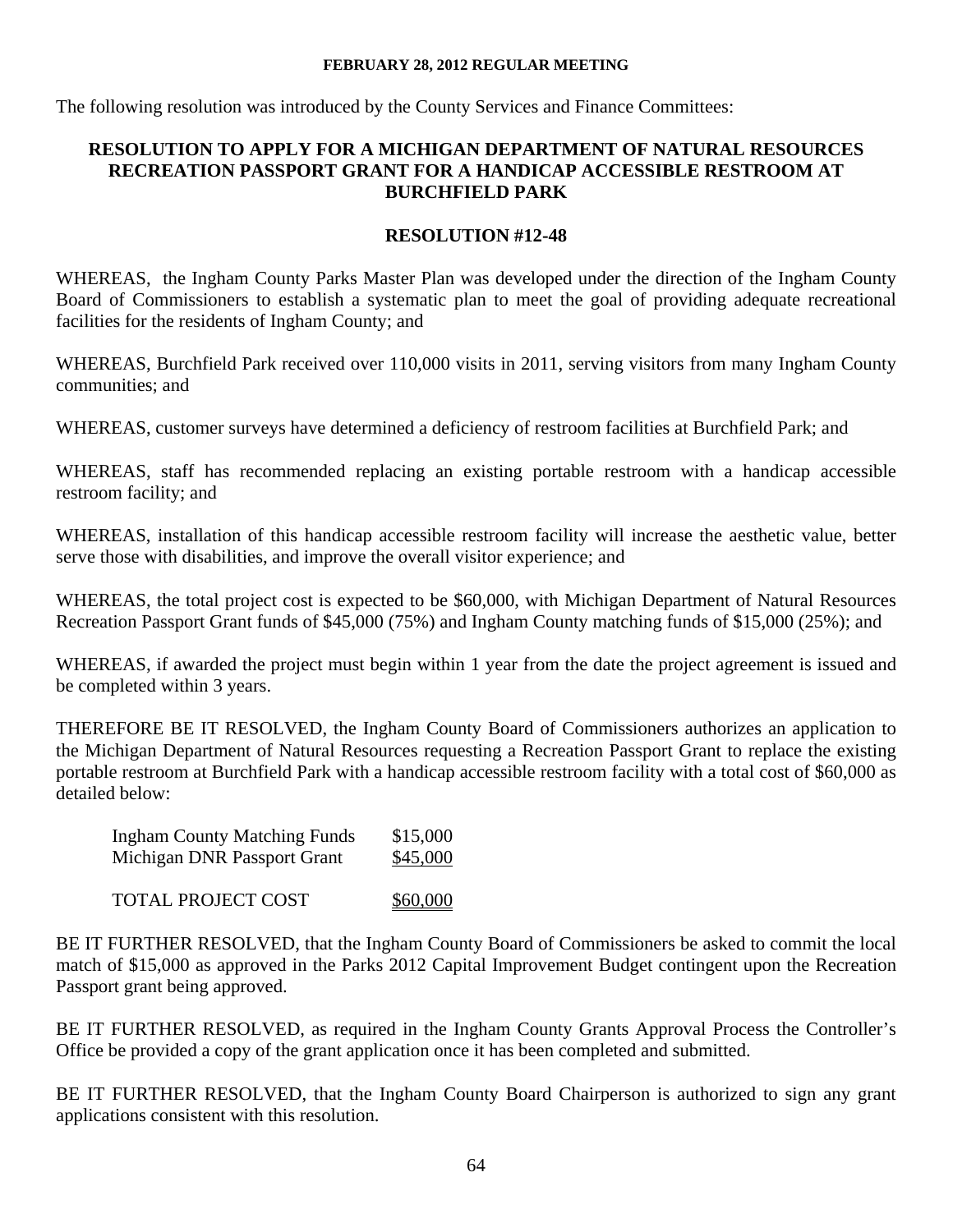BE IT FURTHER RESOLVED, that the Ingham County Board Chairperson and County Clerk are authorized to sign any contract documents consistent with this resolution after approval as to form by the County Attorney.

**COUNTY SERVICES: Yeas:** Holman, Schor, Grebner, Celentino, De Leon, Vickers  **Nays:** None **Absent:** None **Approved 2/21/12** 

**FINANCE: Yeas:** Grebner, McGrain, Nolan, Bahar-Cook, Dougan  **Nays:** None **Absent:** Tennis **Approved 2/22/12** 

Adopted as part of the consent agenda.

The following resolution was introduced by the Human Services and Finance Committees:

### **RESOLTUION AUTHORIZING A MSU EXTENSION 4-H PROGRAM JUMP INTO FOODS AND FITNESS GRANT TO TARGET NUTRITION EDUCATION TO UNDERSERVED YOUTH IN INGHAM COUNTY AND LANSING**

### **RESOLUTION #12-49**

WHEREAS, obesity is an epidemic in the United States and the State of Michigan; and

WHEREAS, Ingham County has identified as one of the goals for local MSU Extension programs to "Facilitate the development of knowledge and skills and provide opportunities that will cause residents of all ages to make sound nutritional choices and increase physical activity"; and

WHEREAS, the Ingham County MSU Extension Office provides Ingham County youth with safe, structured activities during non-school hours; and

WHEREAS, the 4-H program will provide an educational experience targeted at elementary age children to build foundational knowledge about nutrition and exercise; and

WHEREAS, the Supplemental Nutrition Assistance Program Education (SNAP-ED) through Michigan State University Extension agrees to provide funding through a grant from campus to the county office in the amount of \$7,300.65 for the delivery of nutrition education through after school and summer programs.

THEREFORE BE IT RESOLVED, that the Ingham County Board of Commissioners authorizes a grant agreement in the amount of \$7,300.65 for program delivery from Michigan State University to support afterschool and summer 4-H youth programming.

BE IT FURTHER RESOLVED, that the period this grant shall cover will be October 1, 2011 through September 30, 2012.

BE IT FURTHER RESOLVED, that the Controller/Administrator is authorized to make any necessary budget adjustments consistent with this resolution.

BE IT FURTHER RESOLVED, that the County Clerk and the Chairperson of the Board of Commissioners are hereby authorized to sign any necessary contract documents on behalf of the County after approval as to form by the County Attorney.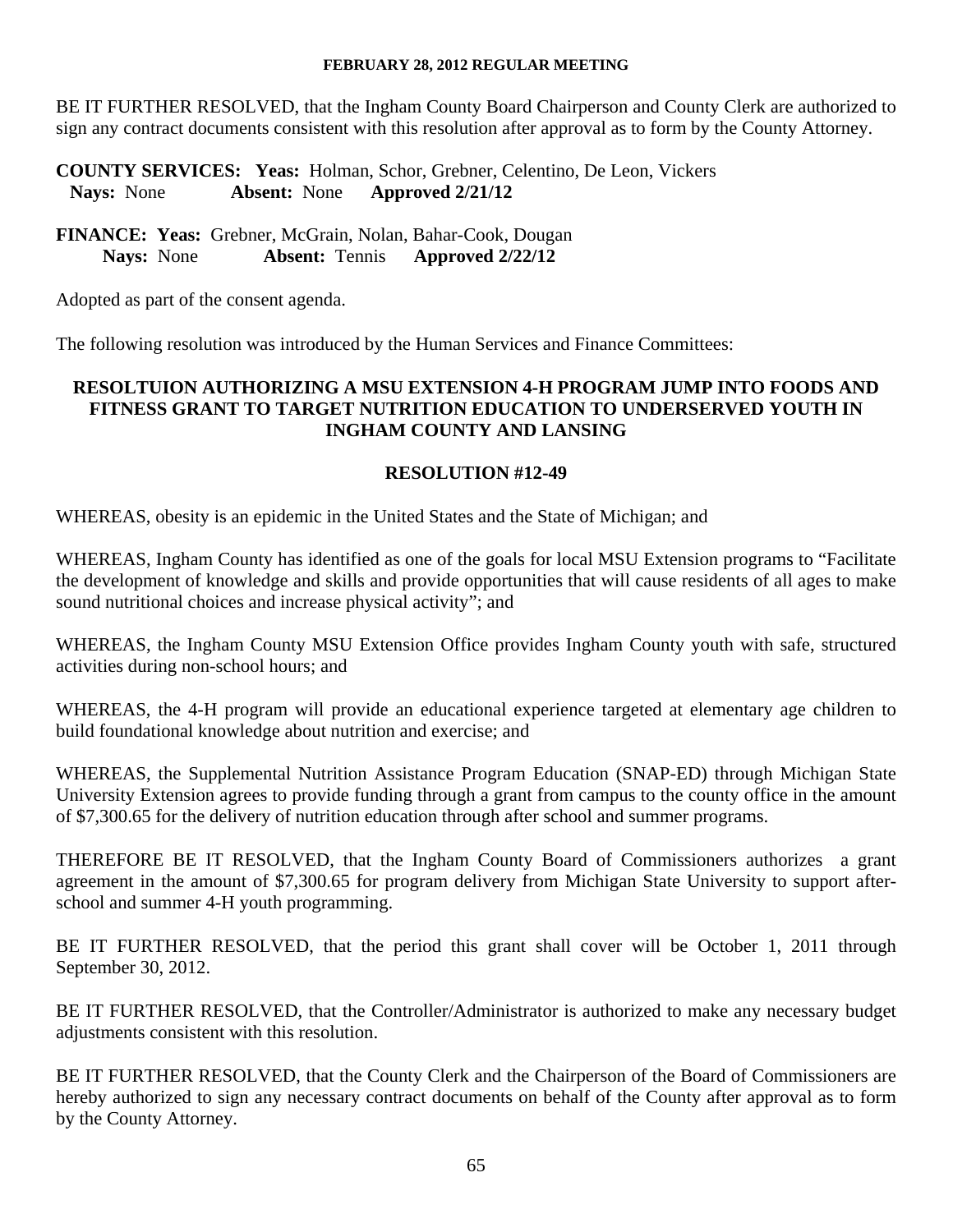# **HUMAN SERVICES: Yeas:** Nolan, Tennis, Schor, Vickers, Dougan, Copedge  **Nays:** None **Absent:** McGrain **Approved 2/27/12**

**FINANCE: Yeas:** Grebner, McGrain, Nolan, Bahar-Cook, Dougan  **Nays:** None **Absent:** Tennis **Approved 2/22/12** 

Adopted as part of the consent agenda.

The following resolution was introduced by the Human Services, County Services and Finance Committees:

## **RESOLUTION TO AUTHORIZE A CONTRACT WITH GAV ASSOCIATES TO WRITE UP PRELIMINARY CONSTRUCTION DOCUMENTS FOR ALTERATIONS AND RENOVATIONS AT WILLOW HEALTH CENTER**

#### **RESOLUTION #12-50**

WHEREAS, in Resolution #11-315, the Ingham County Board of Commissioners authorized the acceptance of the School Based Health Center Capital Grant award in the amount of \$499,599 from the Department of Human Services, Health Resources and Services Administration to complete three projects: alter and renovate Willow Health Center, alter and renovate Otto Community Health Center and purchase equipment at each of the Health Department's Child and Adolescent Health Centers; and

WHEREAS, in order to complete the alterations and renovations of Willow Health Center, the Ingham County Purchasing Department solicited proposals from qualified and experienced architectural and engineering firms pursuant to County guidelines; and

WHEREAS, the bids were reviewed by the Ingham County Purchasing Department and the Health Department and both are in agreement that the lowest bidder meets all specifications and requirements; and

WHEREAS, the Health Department and the Purchasing Department recommend awarding a contract to GAV Associates to write up the preliminary construction documents for the alterations and renovations project at Willow Health Center in an amount not to exceed \$16,150; and

WHEREAS, the Health Department has budgeted \$172,000 for the alterations and renovations project at Willow Health Center; and

WHEREAS, the Ingham County Community Health Center Board, as the Board of Commissioners' Federally Qualified Health Center Co-applicant Board, recommends a contract with GAV Associates.

THEREFORE BE IT RESOLVED, that the Board of Commissioners hereby authorizes entering into a contract with GAV Associates in an amount not to exceed \$16,150 to provide complete design, engineering, and construction administration services for modernizing, improving and reconfiguring interior arrangements of Willow Health Center.

BE IT FURTHER RESOLVED, the period of this agreement shall be from March 1, 2012 through February 28, 2013.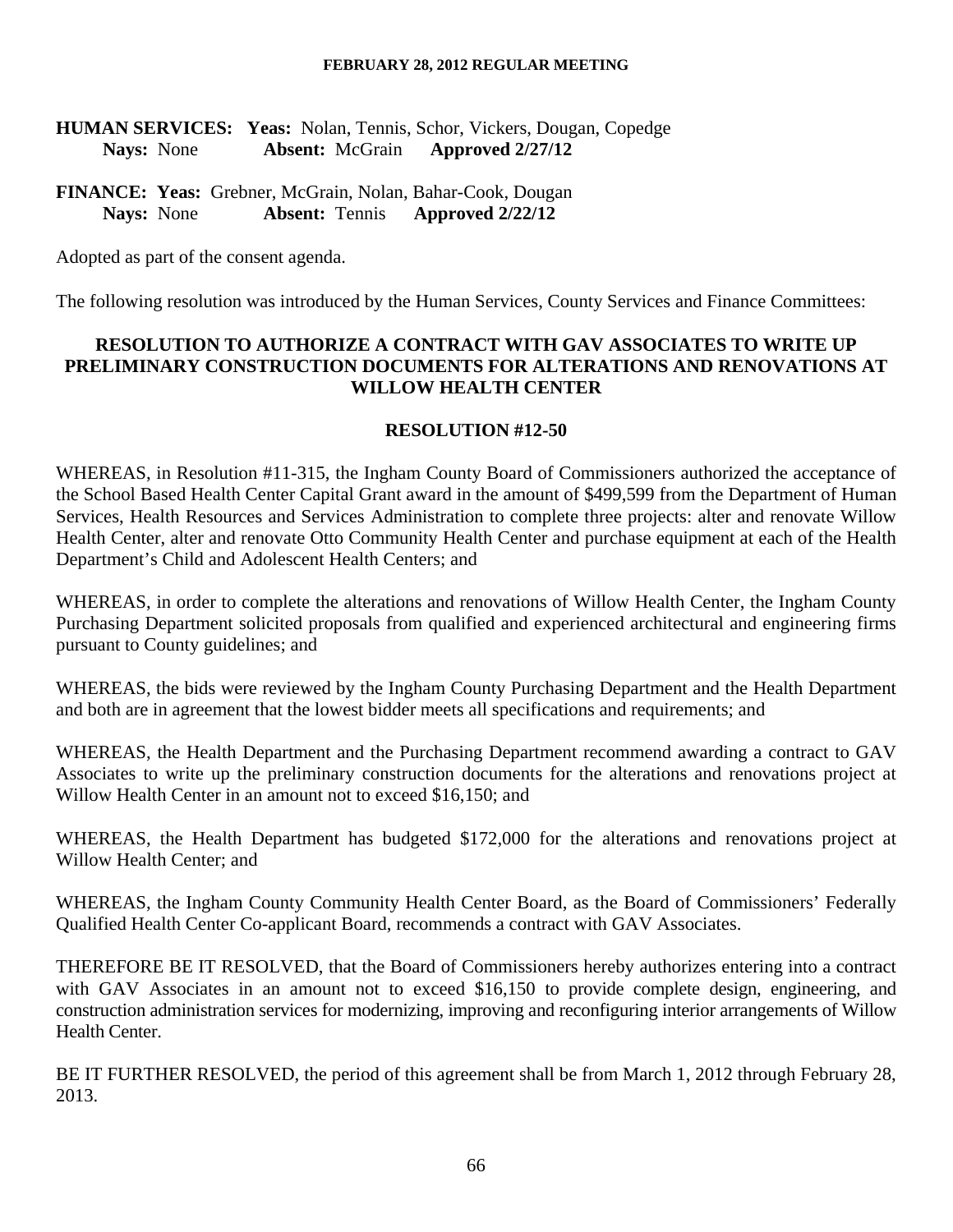BE IT FURTHER RESOLVED, that the County Clerk and the Chairperson of the Board of Commissioners are hereby authorized to sign the necessary contract documents on behalf of the County after approval as to form by the County Attorney.

**HUMAN SERVICES: Yeas:** Nolan, Tennis, Schor, Vickers, Dougan, Copedge  **Nays:** None **Absent:** McGrain **Approved 2/27/12** 

**COUNTY SERVICES: Yeas:** Holman, Schor, Grebner, Celentino, De Leon, Vickers  **Nays:** None **Absent:** None **Approved 2/21/12** 

**FINANCE: Yeas:** Grebner, McGrain, Nolan, Bahar-Cook, Dougan  **Nays:** None **Absent:** Tennis **Approved 2/22/12** 

Adopted as part of the consent agenda.

The following resolution was introduced by the Judiciary, County Services and Finance Committees:

# **RESOLUTION AUTHORIZING SUPPLEMENTAL REIMBURSEMENT FOR JUDICIAL ASSISTANTS**

## **RESOLUTION #12-51**

WHEREAS, for several years the Circuit court has provided additional reimbursement for the Judicial Assistant (J.A.) for the Chief Judge, Chief Judge Pro Tempore and Presiding Judge; and

WHEREAS, these payments are paid due to extra job responsibilities of serving the Chief Judge, Chief Judge Pro Tempore or Presiding Judge; and

WHEREAS, the Circuit Court always has a Chief Judge and Chief Judge Pro Tempore; and

WHEREAS, the designation of a Presiding Judge Family Division and/or Presiding Judge General Trial Division is a decision left to the Chief Judge.

THEREFORE BE IT RESOLVED, the Judicial Assistant for the Chief Judge receive additional compensation of \$500 every six months, the Judicial Assistant for the Chief Judge Pro Tempore receive additional compensation of \$100 every six months, and the Judicial Assistant for the Presiding Judge Family Division and/or General Trial Division receive additional compensation of \$250 every six months.

BE IT FURTHER RESOLVED, that this additional compensation is effective January 1, 2012 and that Resolution #06-190 is hereby rescinded.

BE IT FURTHER RESOLVED, that the Managerial and Confidential Plan be amended to reflect these amounts.

**JUDICIARY: Yeas:** Koenig, Bahar-Cook, Holman, Tsernoglou, Schafer, Dragonetti **Nays**: None **Absent:** None **Approved 2/16/12** 

**COUNTY SERVICES: Yeas:** Holman, Schor, Grebner, Celentino, De Leon, Vickers  **Nays:** None **Absent:** None **Approved 2/21/12**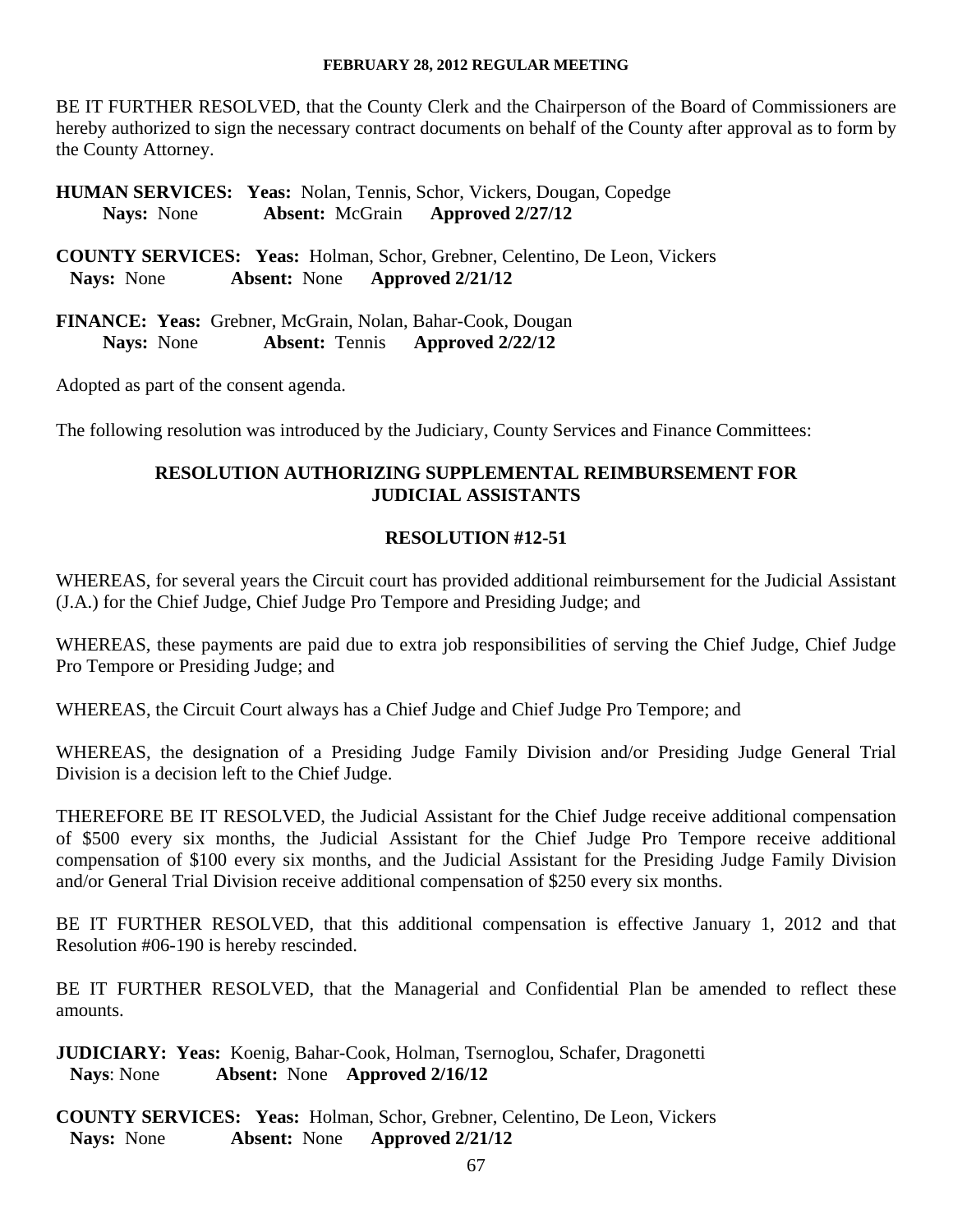# **FINANCE: Yeas:** Grebner, McGrain, Nolan, Bahar-Cook, Dougan  **Nays:** None **Absent:** Tennis **Approved 2/22/12**

Adopted as part of the consent agenda.

The following resolution was introduced by the Judiciary and Finance Committees:

# **RESOLUTION AUTHORIZING AN AGREEMENT WITH COURTVIEW JUSTICE SOLUTIONS FOR ACCEPTANCE OF A PROPOSAL TO PROVIDE THE STATE COURT ADMINISTRATORS OFFICE (SCAO) PERMANENCY INDICATOR REPORTS**

### **RESOLUTION #12-52**

WHEREAS, the Ingham County Circuit Court has been using CourtView Justice Solutions since 1999 as their Case Management system; and

WHEREAS, the State Court Administrative Office (SCAO) is requiring that the Family Division of Circuit Court provide new permanency indicator (PIR) reports (SCAO 66) effective January 1, 2013; and

WHEREAS, this requirement from the State Court Administrators Office (SCAO) is not possible to comply with through a manual process; and

WHEREAS, the Kent County Circuit Court and Macomb County Circuit Court also use CourtView as their Case Management system and are also interested in finding a automated solution to this SCAO requirement to provide this report; and

WHEREAS, CourtView Justice Solutions has provided the three Counties a joint cost proposal in order to allow for the collection of the data and the generation of the reports to the State Court Administrative Office (SCAO); and

WHEREAS, the three affected Counties and CourtView Justice Solutions have had several discussions on the responsibilities and costs involved by the four affected parties in order to provide the PIR report and are now jointly recommending the following apportionment of these costs:

CourtView Justice Solutions 40 % of actual hours expended not capped Kent County share: 20% of actual hours expended, capped at 100 hours, capped at \$15,000 Macomb County share: 20% of actual hours expended, capped at 100 hours, capped at \$15,000 Ingham County share: 20% of actual hours expended, capped at 100 hours, capped at \$15,000

THEREFORE BE IT RESOLVED, that the Ingham County Board of Commissioners authorizes the acceptance of the CourtView Justice Solutions quote "INGHAM 20120206 "and to pay the amount of the actual costs, not to exceed \$15,000 to allow for the CourtView system collect the necessary data to generate the new permanency indicator (PIR) reports (SCAO 66) with a effective date of January 1, 2013.

BE IT FURTHER RESOLVED, that this authorization is contingent on the joint approval by both the Kent County Circuit Court and Macomb County Circuit Court of the CourtView Justice Solutions quote and the funds necessary to participate in this joint solution.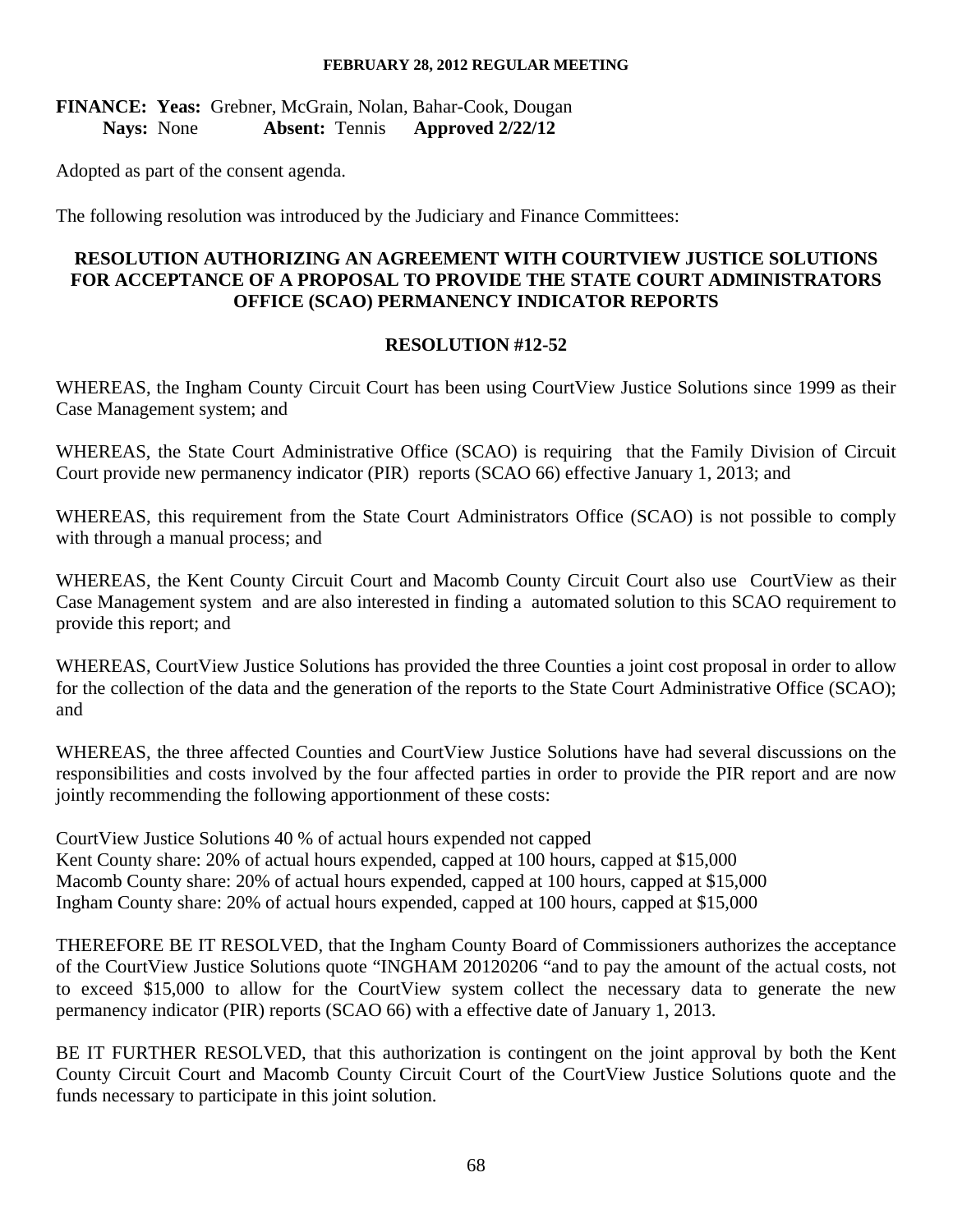BE IT FURTHER RESOLVED, that the funding will come from the Law and Order Fund for Technology (LOFT) account # 245 25820 932050.

BE IT FURTHER RESOLVED, that the Controller/Administrator is authorized to make any necessary budget adjustments consistent with this resolution.

BE IT FURTHER RESOLVED, that the Chairperson of the Ingham County Board of Commissioners and the County Clerk are authorized to sign any contract/purchase documents consistent with this resolution and approved as to form by the County Attorney.

**JUDICIARY: Yeas:** Koenig, Bahar-Cook, Holman, Tsernoglou, Schafer, Dragonetti **Nays**: None **Absent:** None **Approved 2/16/12** 

**FINANCE: Yeas:** Grebner, McGrain, Nolan, Bahar-Cook, Dougan  **Nays:** None **Absent:** Tennis **Approved 2/22/12** 

Adopted as part of the consent agenda.

The following resolution was introduced by the Law Enforcement and Finance Committees:

# **RESOLUTION AUTHORIZING A MAINTENANCE CONTRACT BETWEEN INGHAM COUNTY SHERIFF'S OFFICE AND L3 COMMUNICATIONS FOR THE SHERIFFS OFFICE DIGITAL IN CAR CAMERA SYSTEM**

# **RESOLUTION #12-53**

WHEREAS, the Ingham County Sheriff's Office purchased from L3 Communications several In Car Digital Cameras as well as Server Hardware in 2009 and 2010 (County Resolution #09-023); and

WHEREAS, in order to maintain the quality of this equipment, the Ingham County Sheriff's Office wishes to purchase a yearly maintenance program from L3 Communications; and

WHEREAS, the Ingham County Sheriff's Office along with MMRMA realize the importance of proper working Digital In Car Camera Systems as a valuable risk management tool; and

WHEREAS, the cost of the 2011-2012 maintenance program from L3 Communications is for \$7,691.

THEREFORE BE IT RESOLVED, that the Ingham County Board of Commissioners hereby authorizes a Maintenance Contract between the Ingham County Sheriff's Office and L3 Communications for the Sheriff's Office Digital In Car Camera System, from the time period of October 26, 2011 through October 27, 2012 in the amount of \$7,691.

BE IT FURTHER RESOLVED, that the Controller/Administrator is authorized to pay for this Maintenance Agreement out of the 2012 LOFT budget in accordance with this resolution.

BE IT FURTHER RESOLVED, that the Chairperson of the Ingham County Board of Commissioner, the County Clerk, and the Sheriff are authorized to sign any necessary contract documents consistent with this resolution and approved as to form by the County Attorney.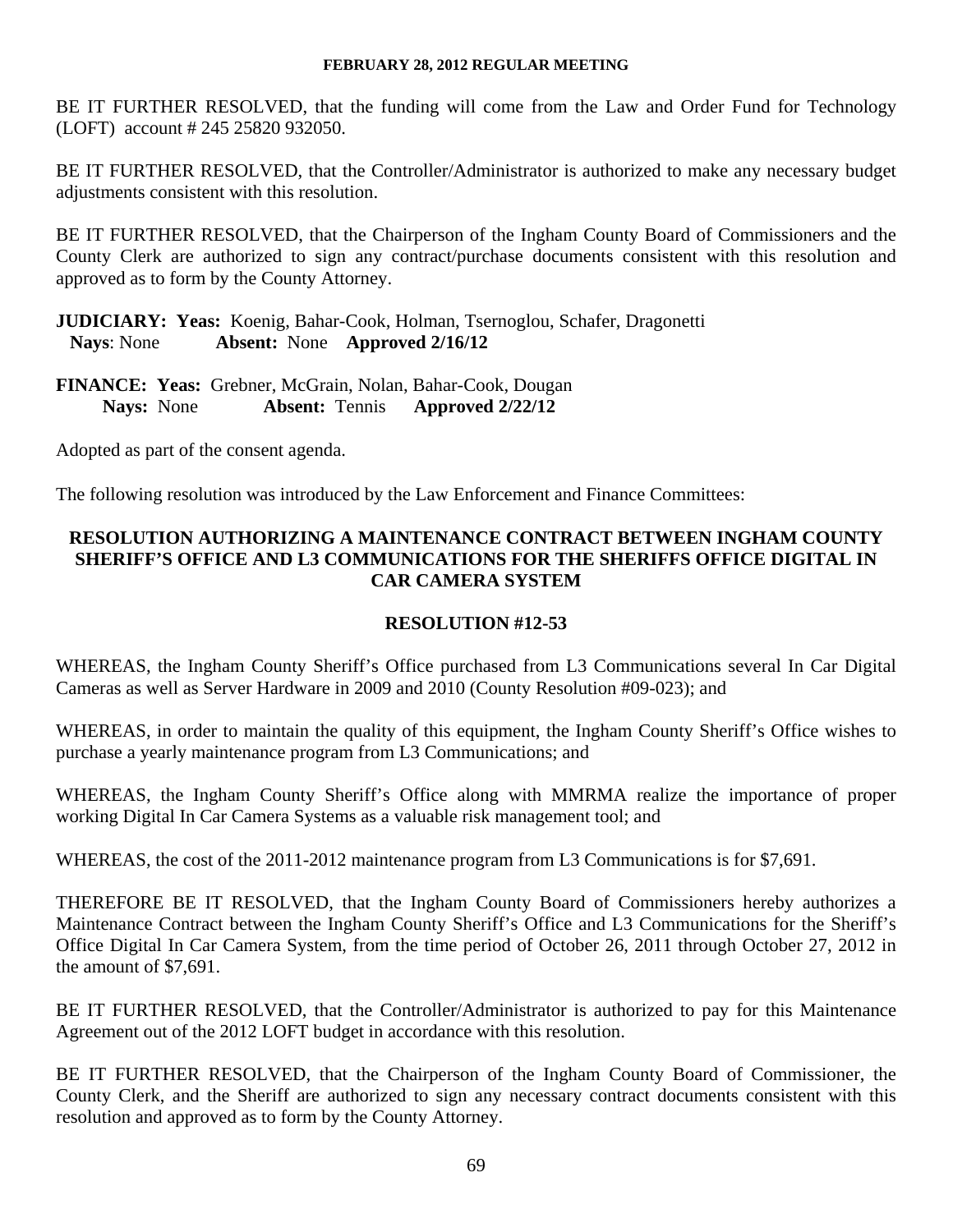**LAW ENFORCEMENT: Yeas:** Tsernoglou, De Leon, Celentino, Koenig, Schafer, Dragonetti **Nays**: None **Absent:** None **Approved 2/16/12** 

**FINANCE: Yeas:** Grebner, McGrain, Nolan, Bahar-Cook, Dougan  **Nays:** None **Absent:** Tennis **Approved 2/22/12** 

Adopted as part of the consent agenda.

The following resolution was introduced by the Law Enforcement and Finance Committees:

## **RESOLUTION TO ENTER INTO A CONTRACT WITH THE CITY OF LANSING AND TO ACCEPT THE FY 2010 HOMELAND SECURITY GRANT PROGRAM FUNDS FOR THE REGIONAL PLANNER GRANT**

### **RESOLUTION #12-54**

WHEREAS, the Ingham County Sheriff's Office/Office of Homeland Security & Emergency Management has been approved to receive grant funds from the Department of State Police, Emergency Management Division through the City of Lansing, to hire a temporary Regional Planner; and

WHEREAS, this temporary Regional Planner will perform research and provide data to support Regional Homeland Security efforts through the systematic planning, evaluation and analysis of program elements in the areas of equipment acquisition, training, exercising, and planning as identified in the regions homeland security assessment and strategy; and

WHEREAS, the Regional Planner will also research and provide data through the systematic planning, evaluation and analysis of projects in bio-terrorism, weapons of mass destruction, and CBRNE (Chemical, Biological, Radiological, Nuclear, Explosive) elements; and

WHEREAS, the Regional Planner is an employee of the Region 1 Homeland Security Board, working on Regional projects that support Ingham County response efforts and is housed at the Sheriff's Office; and

WHEREAS, the Ingham County Sheriff's Office, Office of Homeland Security & Emergency Management, in cooperation with the Ingham County Local Emergency Planning Committee has identified some specialized needs eligible for funding through this grant; and

WHEREAS, the City of Lansing has agreed to be the fiduciary agent for these grant funds.

THEREFORE BE IT RESOLVED, the Ingham County Board of Commissioners authorizes entering into a contract with the City of Lansing, to be the fiduciary agent for the FY 2010 Department of Homeland Security, Homeland Security Grant Program, and the acceptance of grant funds, pending State approval for the expenses incurred for the temporary Regional Planner for the time period of May 1, 2012 through April 30, 2013, at a total cost not to exceed \$65,000.00 (no match required).

BE IT FURTHER RESOLVED, the Ingham County Board of Commissioners authorizes the Board Chairperson and the County Clerk to sign any necessary contract/subcontract documents that are consistent with this resolution and approved as to form by the County Attorney.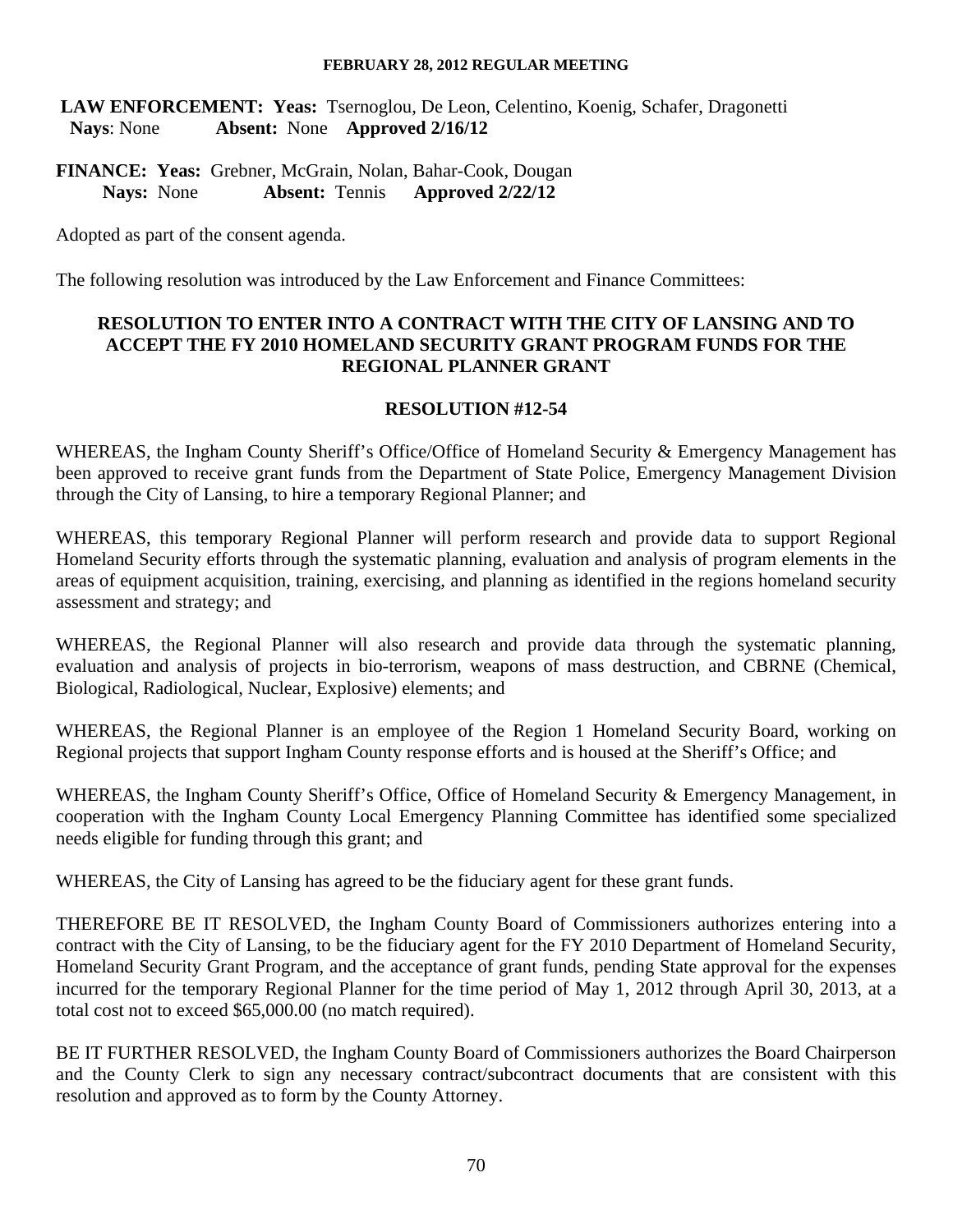BE IT FURTHER RESOLVED, that the Ingham County Board of Commissioners directs the Controller/Administrator to make the necessary budget adjustments in the Ingham County Sheriff's Office, Office of Homeland Security & Emergency Management 2012, and 2013 budgets.

# **LAW ENFORCEMENT: Yeas:** Tsernoglou, De Leon, Celentino, Koenig, Schafer, Dragonetti **Nays**: None **Absent:** None **Approved 2/16/12**

**FINANCE: Yeas:** Grebner, McGrain, Nolan, Bahar-Cook, Dougan  **Nays:** None **Absent:** Tennis **Approved 2/22/12** 

Adopted as part of the consent agenda.

The following resolution was introduced by Law Enforcement and Finance Committees:

#### **RESOLUTION TO APPROVE ENTERING INTO A 12-MONTH AGREEMENT WITH ARIALINK FOR THE PURCHASE OF A BACKUP NETWORK CIRCUIT FOR THE NEW 911 PHONE SYSTEM**

### **RESOLUTION #12-55**

WHEREAS, the new Ingham County 911 PSAP is in the process of implementing a new 911 phone system; and

WHEREAS, the 911 phone system requires a backup circuit to the 911 phone system located in Livingston County; and

WHEREAS, the cost of this backup connection will be shared among the Clinton, Eaton, Ingham, Livingston (CEIL) 911 PSAP's through the intergovernmental agreement Ingham County entered as part of Resolution #10-284; and

WHEREAS, the CEIL consortium selected Arialink from 3 different proposals; and

WHEREAS, Ingham County will be the fiduciary for the purchase and will invoice each PSAP for the following in the amount below:

- Clinton County  $16\%$  or \$5,696.00
- Eaton County  $-23\%$  or \$8,188.00
- Ingham County  $-42\%$  or \$14,952.00
- Livingston County 19% or  $$6,764.00$

WHEREAS, the monthly amount stated above is based on the number of 911 phone system licenses (number of dispatch positions) for each PSAP; and

WHEREAS, the monthly cost for the circuit is \$2,800.00 with a one-time installation cost of \$2,000.00 for a total 12-month cost of \$35,600.00; and

WHEREAS, MIS is recommending the purchase of the 911 phone system backup circuit from Arialink for a period of 12-months at a total cost to Ingham County in the amount of \$14,952.00.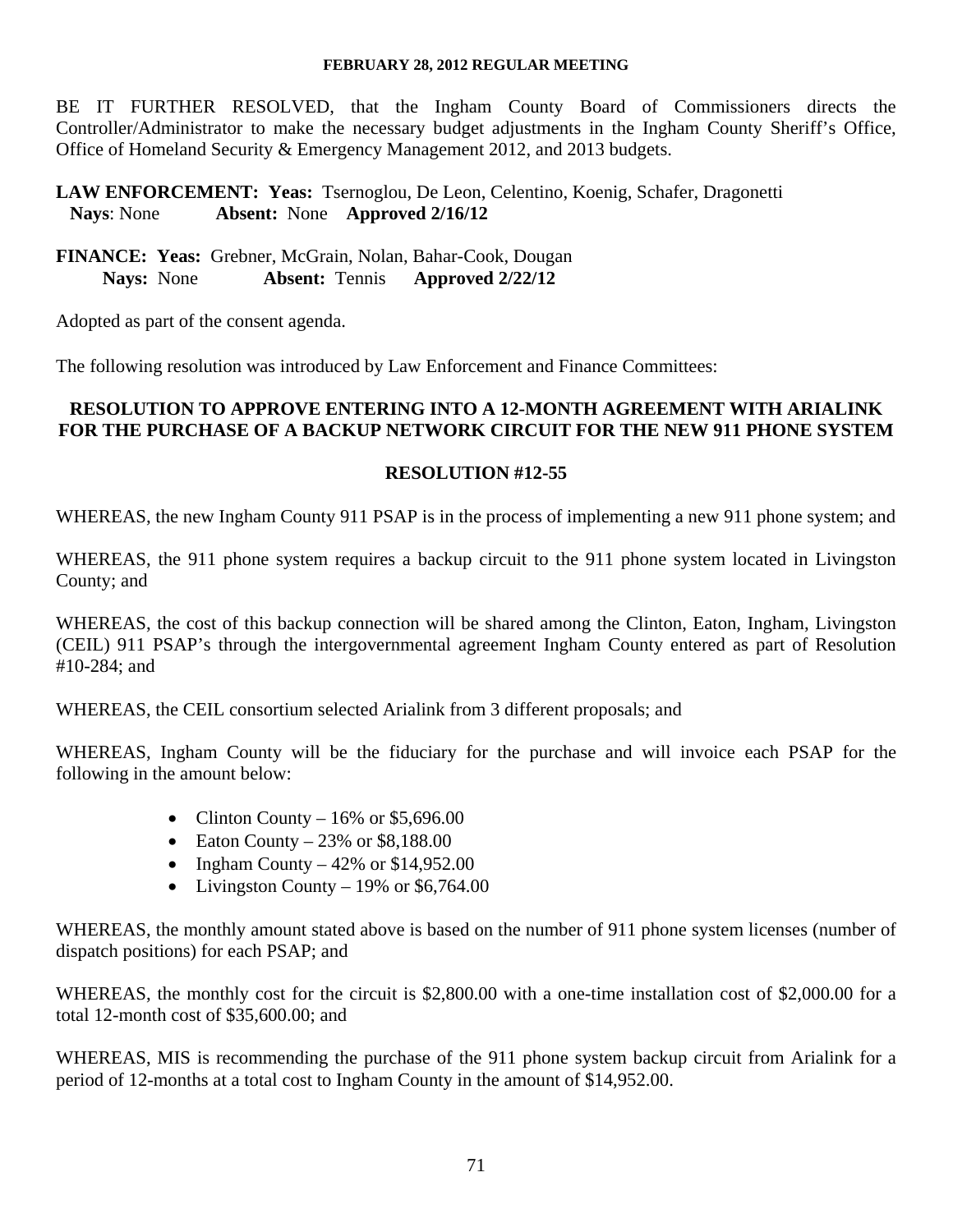THEREFORE BE IT RESOLVED, that the Ingham County Board of Commissioners do hereby authorize entering into a 12-month agreement with Arialink for the purchase of a backup circuit for the 911 phone system in the amount of \$35.600.00 with a net County cost of \$14,952.00.

BE IT FURTHER RESOLVED, that the total cost will be paid out of the 911 Emergency Telephone Dispatch Services - 911 Fund for Management and System Improvements.

BE IT FURTHER RESOLVED, that the Controller/Administrator is authorized to make any necessary expense and revenue budget adjustments consistent with this Resolution and with the Intergovernmental CEIL Agreement.

BE IT FURTHER RESOLVED, that the Chairperson of the Ingham County Board of Commissioners and the County Clerk are authorized to sign any contract/Purchase Order documents consistent with this resolution and approved as to form by the County Attorney.

**LAW ENFORCEMENT: Yeas:** Tsernoglou, De Leon, Celentino, Koenig, Schafer, Dragonetti **Nays**: None **Absent:** None **Approved 2/16/12** 

**FINANCE: Yeas:** Grebner, McGrain, Nolan, Bahar-Cook, Dougan  **Nays:** None **Absent:** Tennis **Approved 2/22/12** 

Adopted as part of the consent agenda.

The following resolution was introduced by the Law Enforcement and Finance Committees:

# **RESOLUTION ADOPTING A TENTATIVE INGHAM COUNTY 911 SERVICE PLAN**

# **RESOLUTION #12-56**

WHEREAS, Ingham County has adopted an Emergency Telephone Service Plan ("Plan") under the provisions of PA 32 of 1986, as amended ("Act 32"); and

WHEREAS, the purpose of this Plan is to facilitate the provision of emergency telephone service and dispatch services to citizens within Ingham County; and

WHEREAS, the Ingham County Consolidated 911 Dispatch Center is expected to be complete the second quarter of 2012; and

WHEREAS, at that time the Cities of Lansing and East Lansing will no longer operate separate 911 dispatch centers; and

WHEREAS, these systemic changes have rendered the current Ingham County's 911 plan obsolete; and

WHEREAS, the adoption of a new 911 Service Plan is necessary.

THEREFORE BE IT RESOLVED, the Ingham County Board of Commissioners adopts the attached tentative Ingham County 911 Service Plan.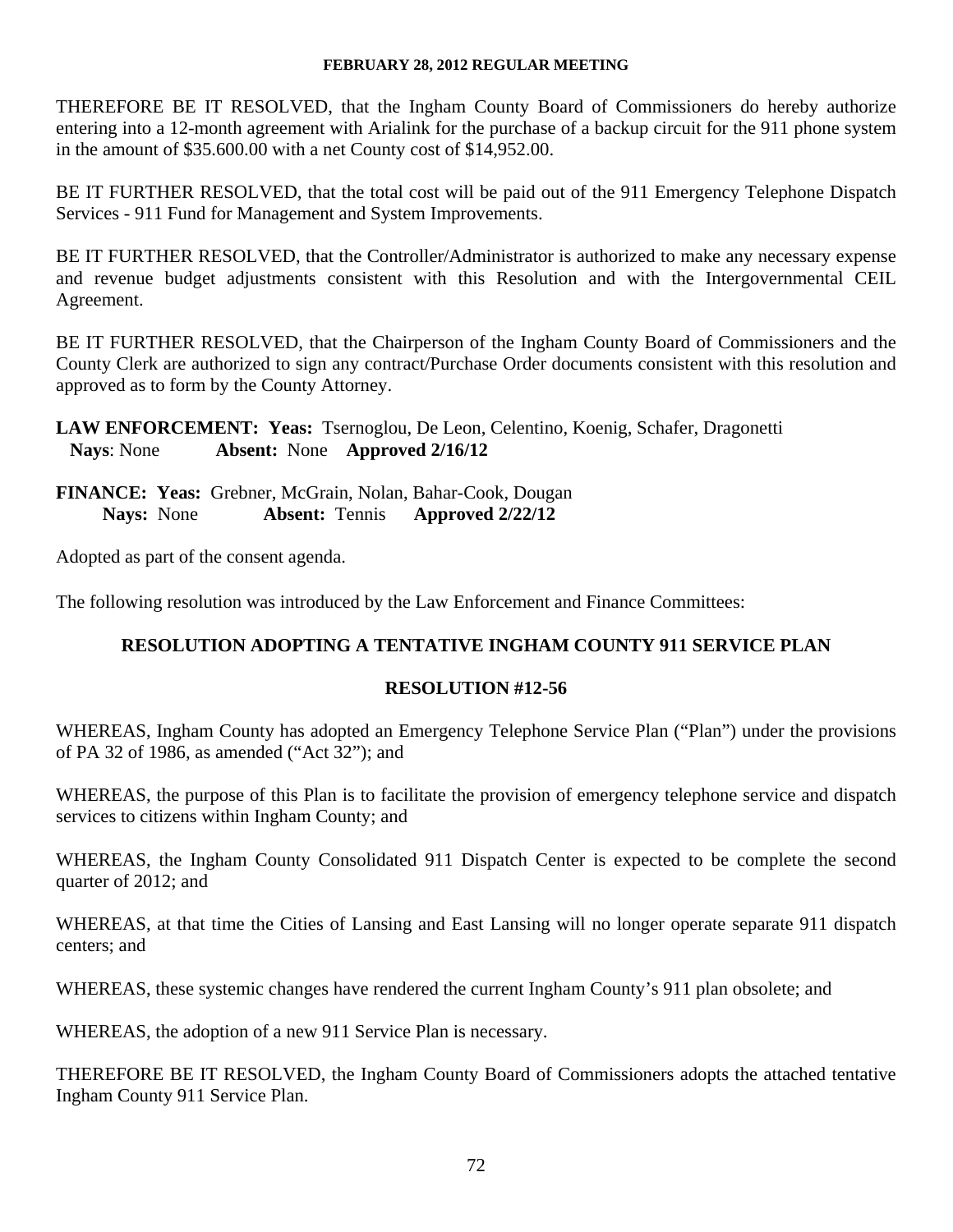BE IT FURTHER RESOLVED, that in accordance with Section 309 and others of Act 32, a public hearing is hereby scheduled on this amendment on June 12, 2012, to be held at 6:30 p.m. at the Ingham County Courthouse, Board of Commissioners Room, located in Mason, Michigan.

BE IT FURTHER RESOLVED, that in accordance with Section 305 and others of Act 32, the County Clerk shall, within five (5) days of the adoption of the Resolution, forward a copy of the Amended Emergency Telephone Service Plan, by certified mail, return receipt requested, to the Clerk or other appropriate official of each public agency located within the 911 Technical Service District of the Plan.

BE IT FURTHER RESOLVED, that in accordance with Section 308 and others of Act 32, the County Clerk shall give notice by publication of the hearing twice in a newspaper of general publication occurring at least thirty (30) days prior to the date of the hearing.

BE IT FURTHER RESOLVED, that the County Clerk and the Chairperson of the Board of Commissioners are hereby authorized to sign the Tentative Ingham County 911 Service Plan and any necessary Noticing Documents under the provisions of PA 32 of 1986, as amended ( "Act 32" ) and this resolution.

**LAW ENFORCEMENT: Yeas:** Tsernoglou, De Leon, Celentino, Koenig, Schafer, Dragonetti **Nays**: None **Absent:** None **Approved 2/16/12** 

**FINANCE: Yeas:** Grebner, McGrain, Nolan, Bahar-Cook, Dougan  **Nays:** None **Absent:** Tennis **Approved 2/22/12** 

Moved by Commissioner Tsernoglou, supported by Commissioner Schafer, to adopt the resolution. Motion carried on a unanimous roll call vote. Absent: Commissioner Koenig.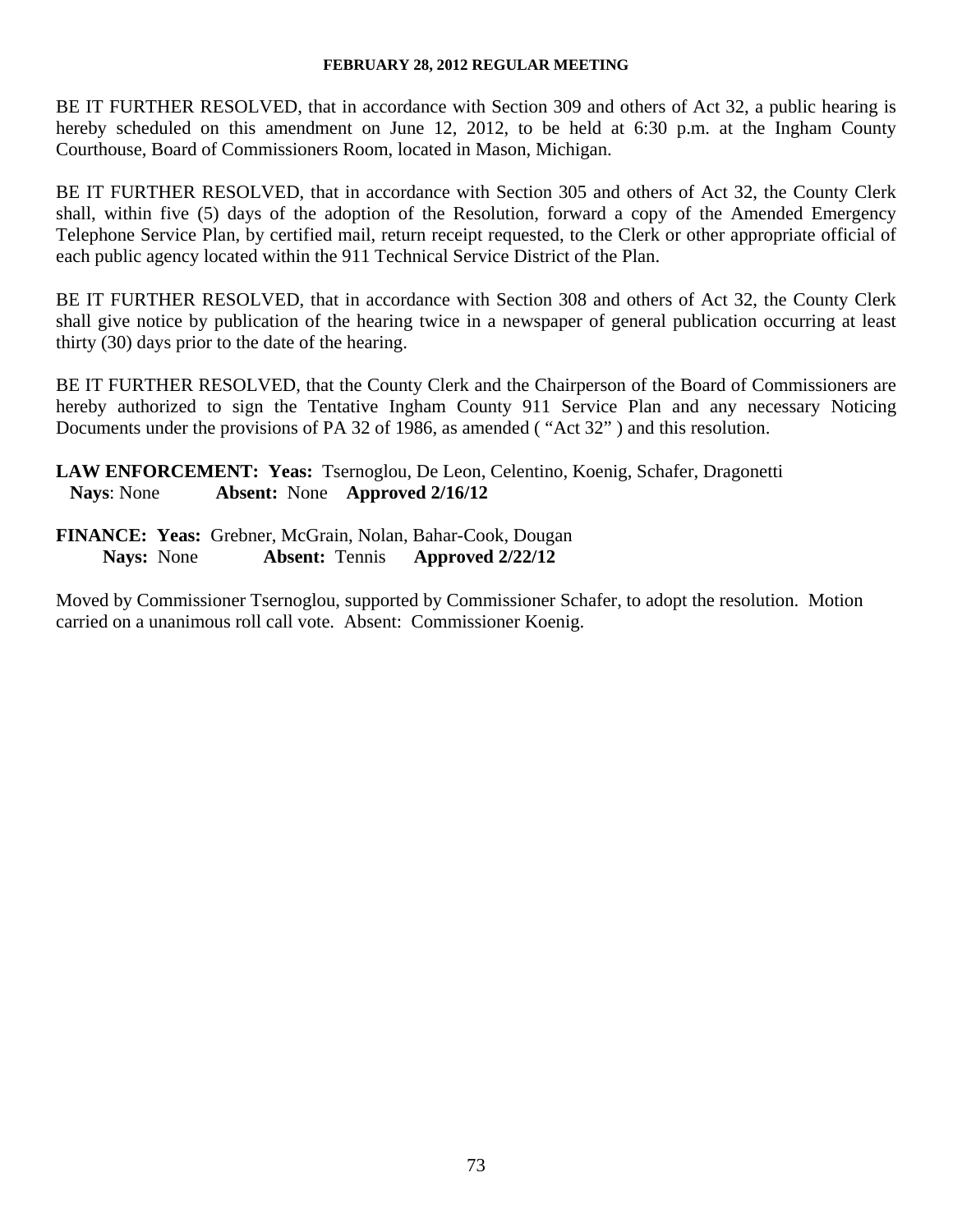# INGHAM COUNTY EMERGENCY TELEPHONE SERVICE DISTRICT FINAL PLAN

Adopted on \_\_\_\_\_\_\_, 2012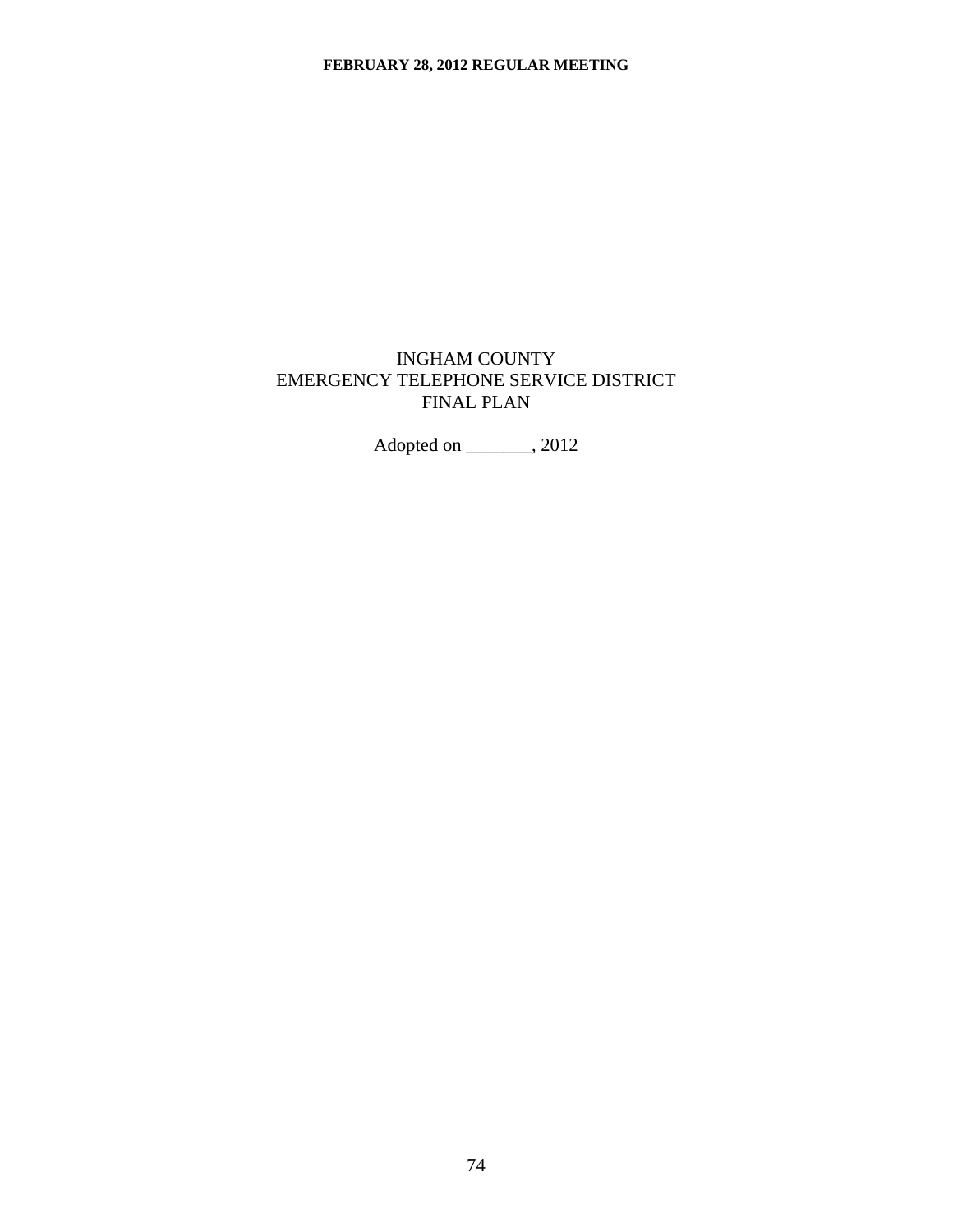#### INGHAM COUNTY E-911 SERVICE PLAN

#### I. **INTRODUCTION**

Michigan Public Act 32 of 1986, MCL §484.11101 et seq, as amended, ("Act") authorizes Ingham County ("County") to enact a E-911 Service Plan ("Plan") that establishes a Service District ("Service District") in which enhanced 911 (E 911) services are provided to callers requesting emergency medical, police and fire services. The County has adopted a Plan and various amendments to that Plan. The present Plan is designed to replace, supersede and update the Plan in light of present circumstances with the potential to more easily accommodate present and future technologies and management operations with the goal of facilitating a superior and ever improving E 911 system with the County.

 This Plan implements a Service District covering the entire geographic boundaries of Ingham County and those portions of the City of Lansing and the City of East Lansing extending into Clinton and Eaton Counties by addressing the following:

- Technical considerations of the service supplier including system equipment for facilities that would be used in providing emergency telephone service.
- Operational considerations including the designation of primary public safety answering points ("PSAP's") and secondary PSAP's, and the manner in which 911 calls would be processed, dispatch functions performed, and informational systems utilized.
- Managerial considerations including the organizational form and agreements that would control technical, operational, and fiscal aspects of the emergency telephone service.
- Fiscal considerations including projected recurring and non-recurring costs with a financial plan for implementing and operating the system

 By facilitating the development and maintenance of enhanced 911 services in the Service District, this Plan provides multiple benefits, including but not limited to:

1) Use of the universal, simple, easy-to-remember, three digit number for all emergencies in any location within the Service District;

2) Automatic number identification (ANI) and automatic location identification (ALI) for wirebased calls and geographic positioning identification for mobile or wireless technologies and automatic and selective routing to increase the effectiveness of emergency response and dispatch services;

3) Establishment of financial, management and operational mechanisms designed to position the community in the best position to implement and maintain an up-to-date E 911 System; and

4) Establishment of a system for recruiting and training qualified telecommunicators, (also known as "dispatchers").

Unless otherwise defined herein, the terms used in this Plan shall have their definition or meaning as used in the Act.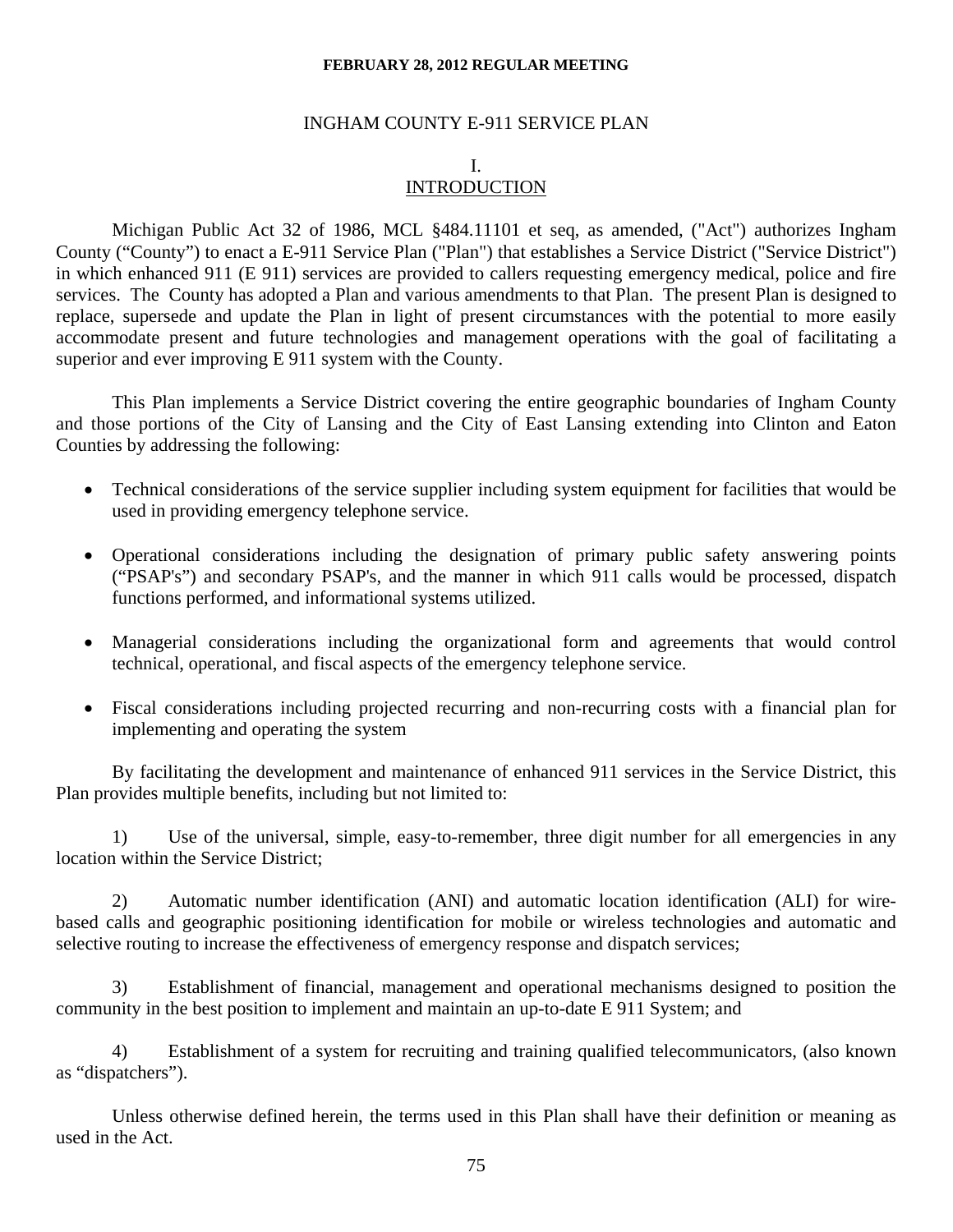#### II.

### PLAN ADOPTION

1) The Act requires the County Board of Commissioners ("County Board") to adopt by resolution a Tentative Plan creating a Service District.

2) The Act requires the resolution to include a date, time and place for a public hearing to be held on a final Service Plan not less than 90 days after the date of adoption of the resolution.

3) The Act requires the County Clerk to give notice of the public hearing. Notice must be published twice in a newspaper of general circulation within the County. The first notice must be at least 30 days prior to the hearing, and the second notice within 30 days of the hearing.

4) The Act requires the County Clerk to forward a copy of the resolution, together with a copy of the Tentative Plan to the clerk of each community within the District.

5) A community has 45 days after receipt of the resolution to file with the County Clerk a notice of exclusion from the Plan (see Appendix #1). Failure to file a notice of exclusion within 45 days will result in the community being included in the Service Plan and the Service District.

6) The County Central Dispatch as established or recognized herein shall be the primary PSAP for all portions of the Service District, unless another public agency currently has on file with the County Clerk, a notice of intent to serve as primary PSAP to an area within the Service District. All such filings are preserved by this Plan. Any other agency within the County that wishes to be a PSAP agency has 45 days after the receipt of the resolution tentatively adopting this Plan to file a notice of intent to function as a PSAP (see Appendix #2).

7) The Act requires the County Board to adopt the Tentative Plan as the Final Plan, except as modified by Plan Exclusions and PSAP Notices, as identified above.

### III. TECHNICAL CONSIDERATIONS

1) Service District.

The Service District created by this Service Plan shall include the entire geographic boundary of

Ingham County and those portions of the City of Lansing and the City of East Lansing extending into Clinton

and Eaton Counties.

The County Board of Commissioners is authorized to cooperate with the State 9-1-1 Committee or any other state, federal or local body or official authorized to install, operate, modify and maintain universal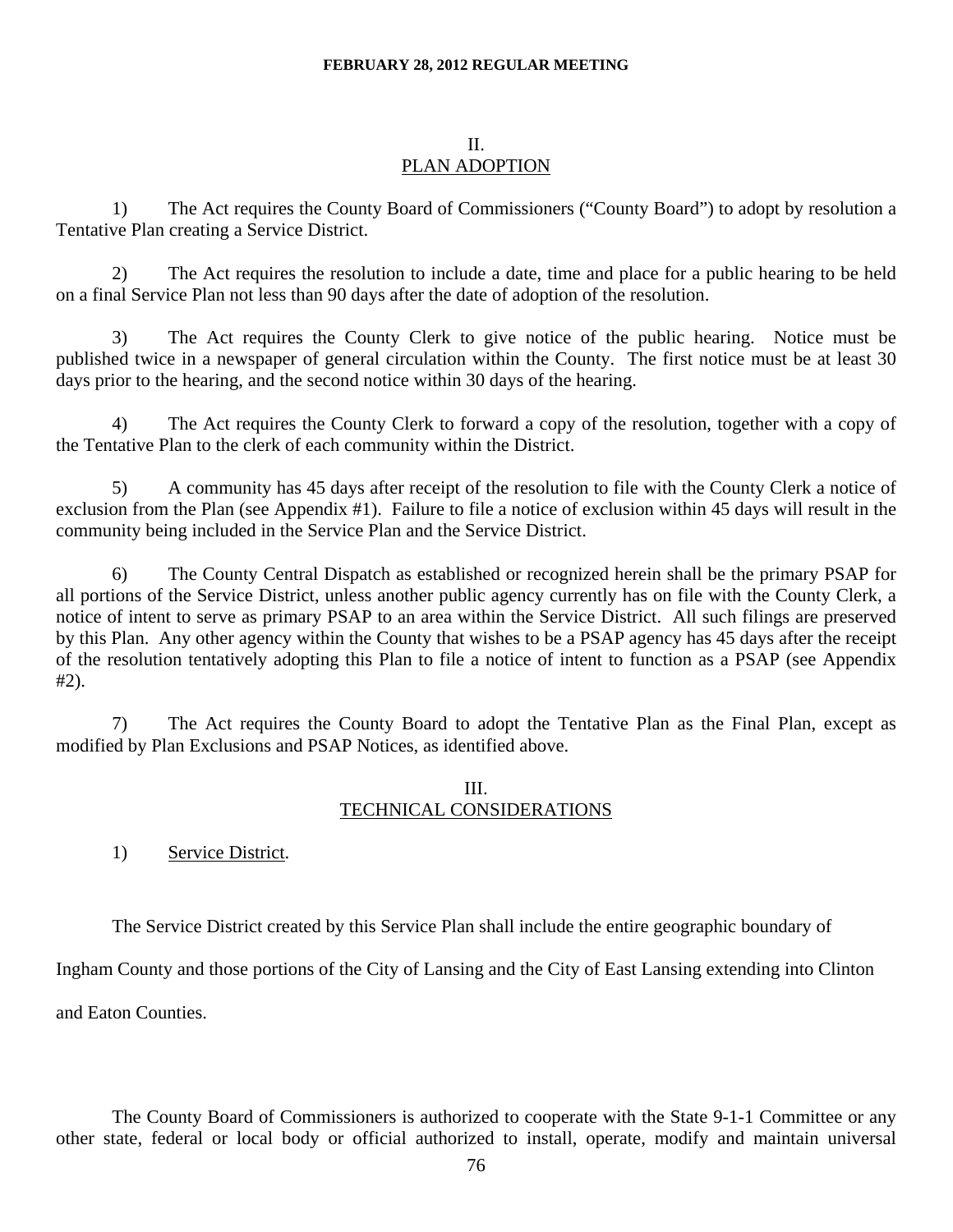emergency number service systems, whether wire-based, cellular, wireless, digital or radio-based, within the Service District.

# 2) Enhanced wire-based 911.

This Plan requires an Automatic Number Identification ("ANI"), Automatic Location Identification

("ALI"), and selective Routing Network System, including "on screen" information to the telecommunicator of

the caller's name, address, and telephone number and space provided for jurisdiction information in the areas of

police, fire, and ambulance ("EMS"). (Collectively referred to as "Enhanced 911").

Wire-based telephone companies provide Enhanced 911 services to service users in the Service District, and those companies must maintain their Enhanced 911 services in order to continue to provide services to users in the Service District. All wire-based telephone companies interested in providing wire-based services within the Service District must provide and maintain Enhanced 911 and will cooperate to supply, in accordance with the Michigan Public Service Commission tariff rates, rules and regulations, the design installation and maintenance of the network for all facilities involved in providing emergency response telephone service, including modifications to all pay telephones to provide free 911 service.

 In this Plan the wire centers existing as of the date of adoption by the County Board of Commissioners must be modified or maintained. These costs are included in the technical surcharge installation and maintenance costs.

 The cities, townships and villages that are wholly or partially included in the Service District, as public agencies, include those identified in Appendix #4.

3) Wireless Implementation.

All Commercial Mobile Radio Service ("CMRS") or other wireless providers (collective "Wireless") providing service within the Service District are requested and directed to deploy Phase II, E 911 Enhanced service as provided in the wireless emergency service order ("Order"), FCC Docket No. 94-102, adopted June 12, 1996, with an effective date of October 1, 1996, including but not limited to provision of number, location and name. The County is Phase II compliant.

4) VOIP Implementation.

All providers of Voice Over Internet Protocol ("VOIP") are required to provide Enhanced 911 services if the computer is wire based and service that is equivalent or exceeds Phase II, Enhanced service if mobile and wireless.

5) Implementation—General.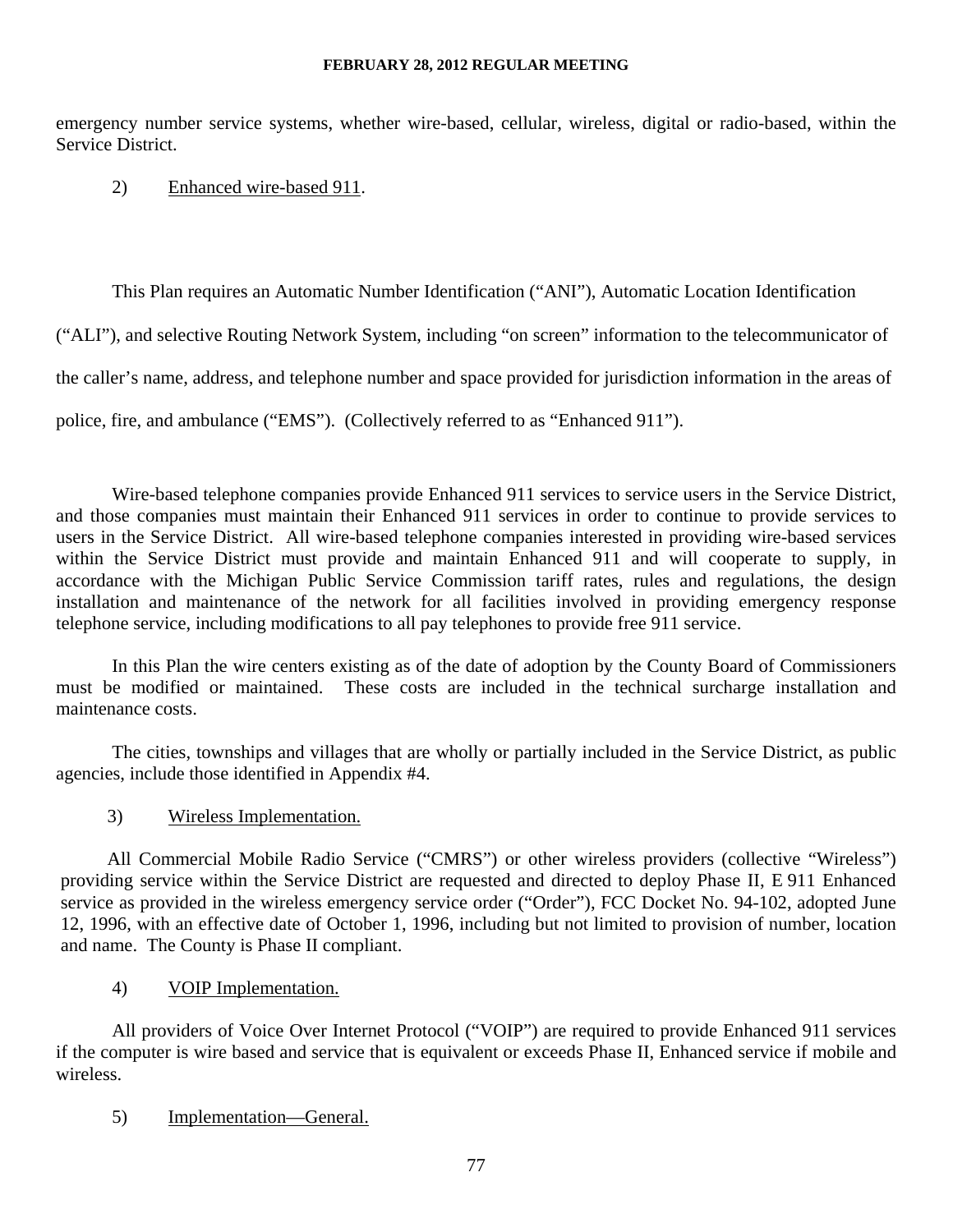Commercial wire-based, wireless or VOIP providers are "Service Suppliers" as that term is used herein. Service Suppliers shall automatically route all 911 calls originating from service users in the Service District to the primary PSAP serving the area from which the call originated, as identified in this Plan and/or the notice of intent to serve as primary PSAP as provided in this Plan and under the Act. All calls within these the wire exchanges identified in this Plan but originating from within other counties shall be automatically routed as directed by the service plans adopted by the County Board(s) of Commissioners from those counties, or, if no such provisions exist, to the appropriate alternate or secondary PSAP for selective routing to the appropriate public agencies and EMS providers within those counties. Any calls which cannot be automatically routed shall be selectively routed to the appropriate primary PSAP.

The County Board of Commissioners is authorized and directed to take any action necessary to implement the Order, the Act, this Plan or any other applicable state or federal law existing or subsequently adopted.

The County Board of Commissioners may require that every wire-based, CMRS/wireless or VOIP service provider billing service users within the District submit a written registration as a "service provider" under the Act, including a contact person, telephone number and the type of service supplied. The County Board may by resolution impose reasonable time limits on the registration and require periodic updates. The current service suppliers known to operate within the District are listed in Appendix #5.

6) Service Supplier and Public Agency Updates.

 In an Administrative Findings Resolution, the County Board shall periodically update the public agency, wire, wireless and digital service provider information described or required as provided in this Section of the Plan and Appendix #5.

#### IV. OPERATIONAL CONSIDERATIONS

#### 1) PSAP Operations

This plan shall, upon adoption by the Ingham County Board of Commissioners, be and is designed to replace, supersede, and update the 1987 Service Plan. Ingham County shall be the primary PSAP for all portions of the Service District, unless another public agency files with the County Clerk, a notice of intent to serve as a primary PSAP to an area within the Service District. Any public agency within the county that wishes to be a PSAP agency has 45 days after the receipt of the resolution tentatively adopting this plan to file a notice of intent to function as a PSAP (Appendix #1 ).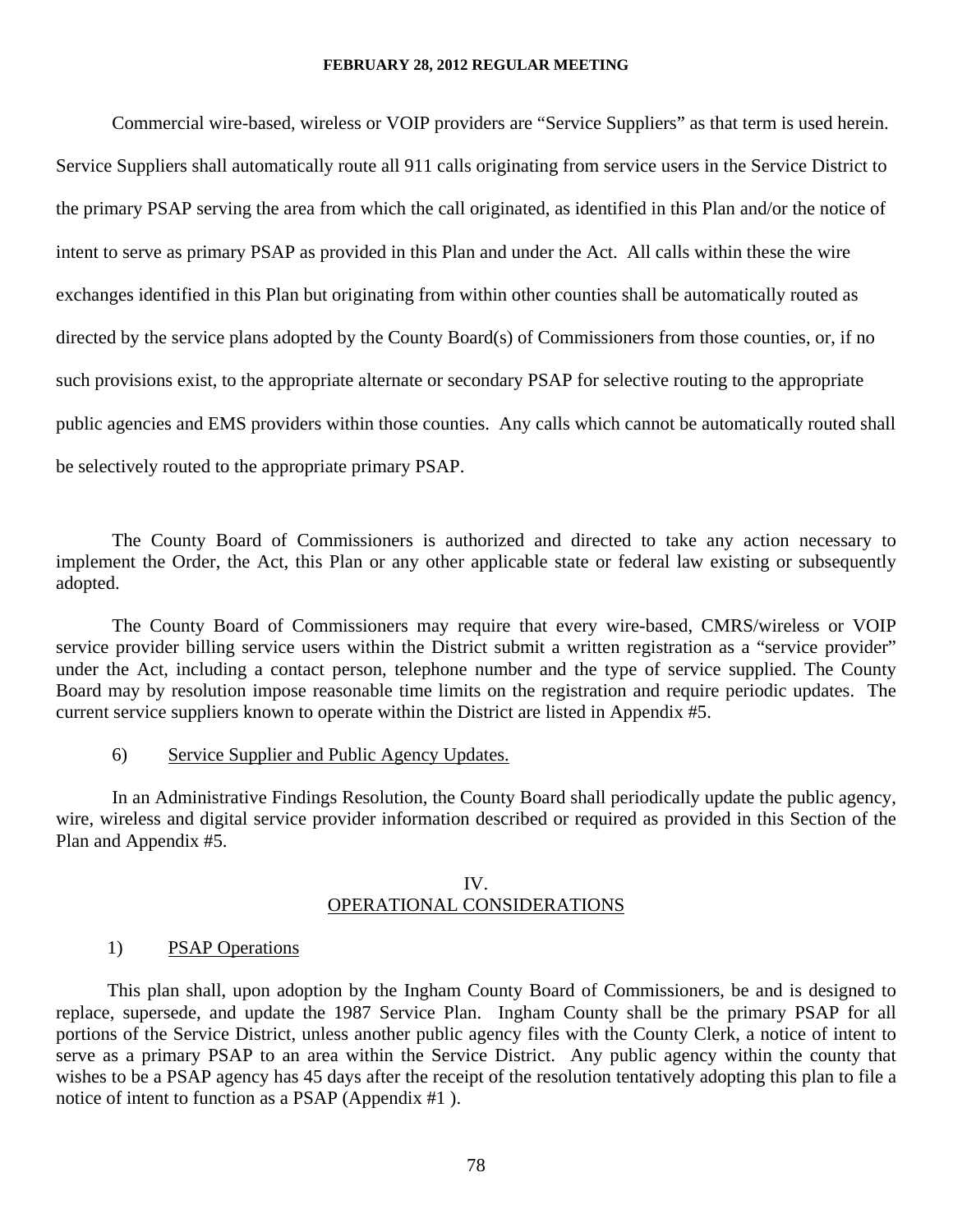If a public agency or public safety agency that is identified in the 1987 Service Plan as being a primary PSAP or that has filed an intention to serve as a primary PSAP under the Act and Plan, subsequently files a notice of intention to cease to function as a primary PSAP, Ingham County shall serve as the primary PSAP for the geographical area previously served by the public agency or public safety agency as soon as practicable. Practicability shall be determined at the sole discretion of the County Board after consultation with the local unit of government affected.

All primary PSAPs must be staffed twenty-four (24) hours per day, every day of the year, and shall have at least one device for receiving calls for service from hearing or speech-impaired persons.

## 3) Dispatch Methods

Calls to 911 will be processed by the direct dispatch method. Calls for service from jurisdictions outside the geographical boundaries of County but which are included in this Service Plan will be handled by the manual transfer method. If, at any time, Selective Routing Transfer of the Manual Transfer method becomes unusable, the calls for service will be routed by the Relay Method.

 While the Plan is designed solely for the benefit of the residents and service users of the Service District, portions of other counties may be affected by the implementation of this plan. Agreements shall be reached with these communities as to the proper forwarding of those 911 calls that originate beyond the boundaries of this Emergency Telephone Service District.

### 4) Training.

The Board of Commissioners will ensure all telecommunicators meet State mandated designation and that all telecommunicators receive appropriate training for their function.

### 5) Implementation—General.

The Board of Commissioners may require that all public and private safety agencies providing emergency response services within the District register with the County Clerk and execute service agreements with the County. The Board of Commissioners may by resolution impose reasonable time limits on the registration and require periodic updates. The current public and private safety agencies known to operate within the District are listed in Appendix #6.

### 6) PSAP/Public Safety Agencies Updates.

The public and/or private agencies to be dispatched within the Service District and the dispatch methods

are identified in Appendix #6. In an Administrative Findings Resolution, the County Board of Commissioners

is authorized from time to time to update the list of public and private safety agencies providing emergency

response services within the District and the corresponding dispatch methods.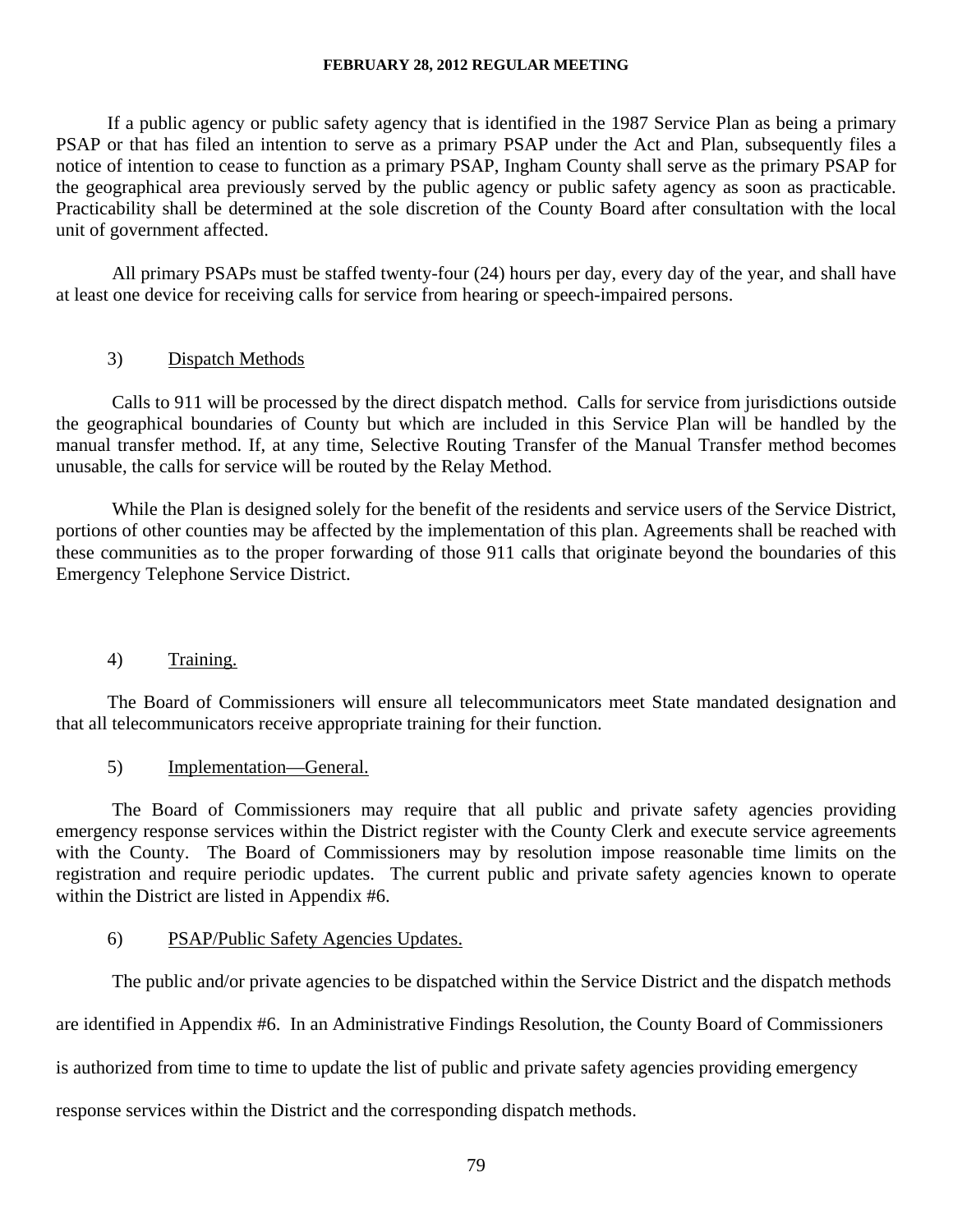## V. MANAGERIAL CONSIDERATIONS

### 1) PSAP Management.

The Board of Commissioners, together with each public agency which files a notice of intent to function as a PSAP (either primary or secondary) accepts the responsibility for the management of the on-line public safety dispatch center including the operational configuration, level of service and equipment needs for the geographic and political boundaries identified in the notice of intent.

Management of the PSAP will be in accordance with the policies and procedures of the County.

 The County Board of Commissioners shall appoint a Director to supervise the dispatch staff and dispatch operations, subject to its personnel policies and rules.

The County and Director shall accept and implement dispatch protocols and other responsibilities delegated by the County Board by resolution or other action.

2) 911 Board.

The Ingham County Board of Commissioners has appointed a 911 Advisory Board which is strictly advisory in nature and has no policy making authority. All operational and policy decisions regarding the Ingham County Consolidated Dispatch Center will be the responsibility of the Ingham County Board of Commissioners as the Dispatch Center will function as a County department.

### VI. FISCAL CONSIDERATIONS

1) Technical Charges.

 $\overline{a}$ 

A. Estimated Network Costs<sup>1</sup>

The Act presently provides for calculation of a 4% cap for recurring charges and a 5% cap for nonrecurring charges based on the highest monthly base rate in the emergency telephone district or \$20.00 whichever is lesser. This Plan authorizes the imposition and collection of this technical charge as provided in the Act. Each service provider shall provide the Ingham County with any technical surcharges authorized by the Michigan Public Service Commission, including any changes. If the Act is modified to reduce or expand these caps, this Plan shall be automatically adjusted without modification to authorize or establish such revised caps.

B. Estimated Network Charges

<sup>1</sup> All rates are subject to annual review and Tariff Revision. Revenue projections and rates are based on lines as existed in 1995. The terms of certain rates and charges have expired, but are retained for informational purposes. The inclusion of these rates is not designed or intended to provide new or renewed authorization for these rates beyond their original term, and shall not be so construed.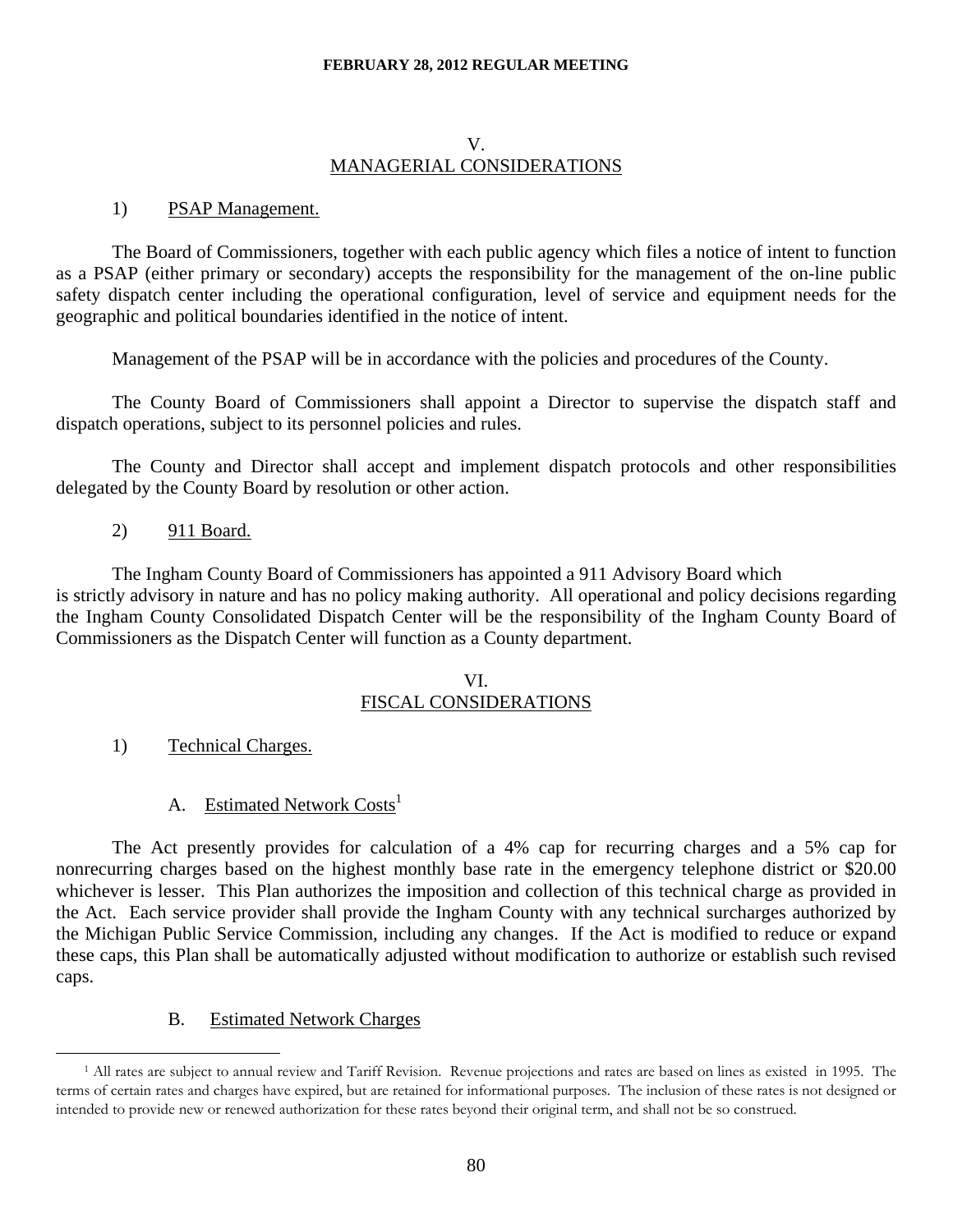Network Charge will be collected by each wire based Service Supplier from all subscribers in the Service district, as approved by the Michigan Public Service Commission.

 The Act requires each agency operating a PSAP to pay for all terminal equipment installation and for the actual PSAP equipment either through rental or capital acquisition. If the Act is modified, this Plan shall be automatically modified regarding the provision of such terminal or technical equipment.

 The Central Dispatch will utilize existing equipment. The cost of maintaining existing and acquiring new equipment shall be paid for by the County, through the Central Dispatch Budget, as funded through Operational Funding, as described below. Grant monies, wherever applicable will be sought for equipment costs and planning and development of the database.

### 2) Operational Funding.

To finance the delivery of primary PSAP services, the County Board is authorized and directed to implement, receive and, in its discretion, to expend, consistent with all applicable laws and County resolutions, any voter approved millages, operational surcharge, County 9-1-1 charge or any other funding provided under state or federal law, including but not limited to such fees authorized, imposed, and collected under the Act. The County Board is authorized to make any request for funding from the Michigan Public Service Commission or State 911 Committee pursuant to the Act.

 In addition, the County Board by resolution may accept and, in its discretion, expend the County's share of the State's 9-1-1 Charge revenue as provided under the Act and to expend such funds on equipment and services benefiting the wireless telephone citizens operating within the County.

 All service suppliers must collect the operational surcharge or 9-1-1 charge under the Act set by the County Board through resolution or implementing ordinance from services suppliers located within the Service District and remit such funds as provided under the Act to the County. The County may require that service suppliers provide an accounting of all funds collected and charged, including an identification of the number of service users that it is billing within the District. Any service supplier who fails to collect such funds and timely remit them as provided in this Plan and Act or to provide the reasonable accounting required hereby may be enjoined by the County Circuit Court from providing communication services to service users within the District and the County is authorized to sue such service supplier in the Circuit Court to obtain such injunctive relief and/or damage relief for the amount of uncollected or unremitted surcharge that the service supplier should have provided to the County.

In the event that millage and/or 911 operational surcharge revenues are insufficient to cover the costs of financing the Central Dispatch, the County Board is authorized to negotiate fees for primary PSAP services rendered to public safety agencies and other emergency service providers dispatched by the Central Dispatch, and if such fees cannot be negotiated, to set them at reasonable and fair levels in relation to the estimated cost of the services actually delivered to the public or private safety agencies. Furthermore, the County Board is authorized to set a service user fee at reasonable and fair levels in relation to the estimated cost of the services actually delivered to the service user or on his or her behalf or on behalf of a person or entity receiving the benefit of the emergency public and/or private services. The County Board may impose such fees through resolution or implementing ordinance, including authorization to the State of Michigan District Court system to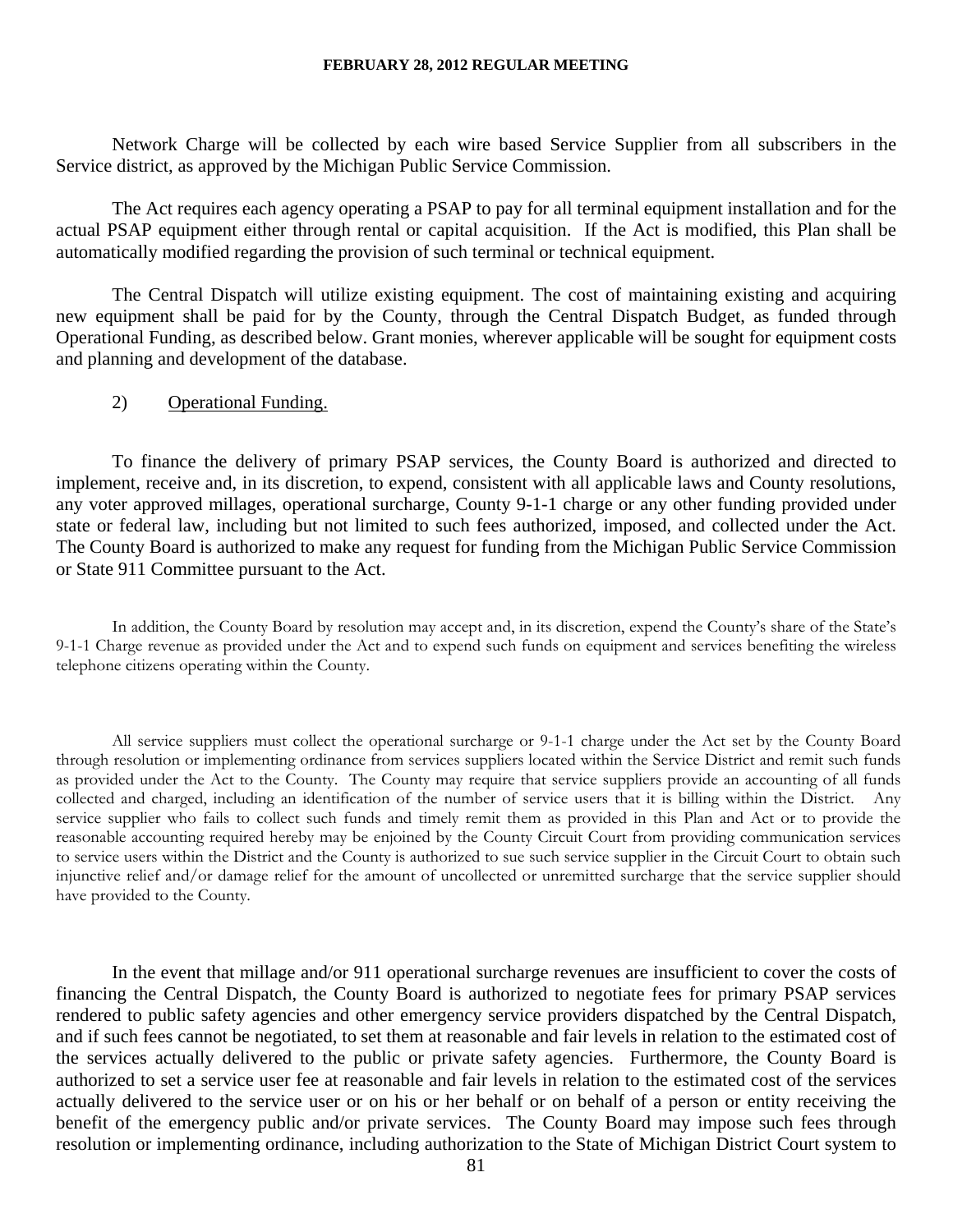collect such fees from the party adjudicated at fault for creating the emergency service condition through civil and criminal infraction proceedings. The County Board may authorize the initiation of civil court proceedings to collect any such service user fee.

# 4) Past Plans or Amendments

These provisions are intended to modify, amend, supersede and replace any and all prior Plan or Plan Amendment. This Plan may be amended in any manner and at any time consistent with the Act.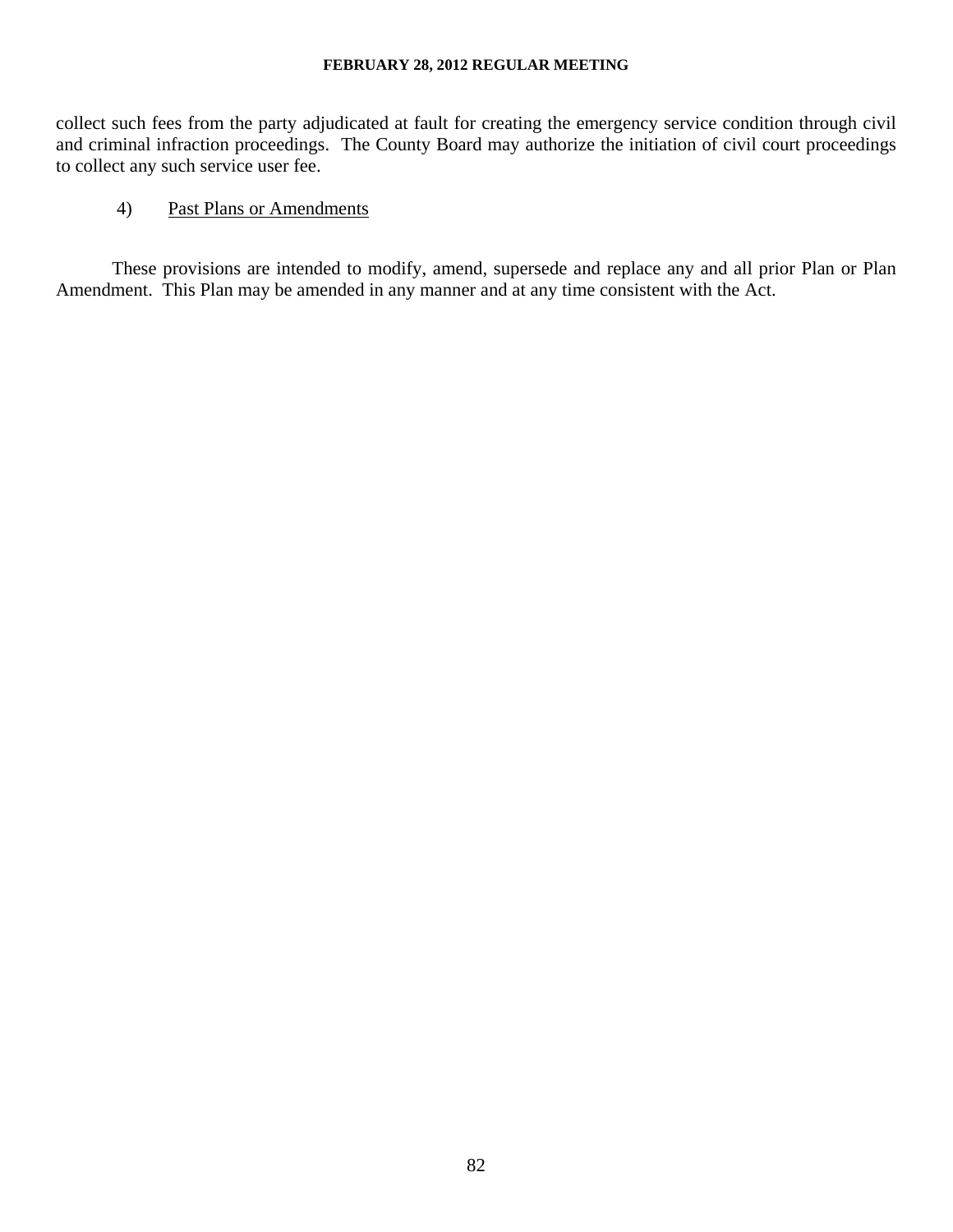EXECUTION AND ACKNOWLEDGEMENT

Date: \_\_\_\_\_\_\_\_\_\_\_\_\_\_\_\_\_\_\_\_ \_\_\_\_\_\_\_\_\_\_\_\_\_\_\_\_\_\_\_\_\_\_\_\_\_\_\_\_\_\_\_\_\_\_\_

, Chairperson

\_\_\_\_\_\_\_\_\_\_\_\_\_\_\_ County Board of

County Board

I, \_\_\_\_\_\_\_\_\_\_\_\_\_, the \_\_\_\_\_\_\_\_\_\_\_\_\_\_\_\_ County Clerk, hereby attest that the \_\_\_\_\_\_\_\_\_\_\_\_\_\_\_\_\_\_\_\_ Board of Commissioners approved this Plan on \_\_\_\_\_\_\_\_\_\_\_\_\_\_\_\_\_\_\_\_\_\_\_\_\_, 2000, and authorized the Chairperson to execute it on its behalf, which occurred in my presence.

Date: \_\_\_\_\_\_\_\_\_\_\_\_\_\_\_\_\_\_\_\_ \_\_\_\_\_\_\_\_\_\_\_\_\_\_\_\_\_\_\_\_\_\_\_\_\_\_\_\_\_\_\_\_\_\_\_

\_\_\_\_\_\_\_\_\_\_\_\_\_\_\_\_\_\_, County Clerk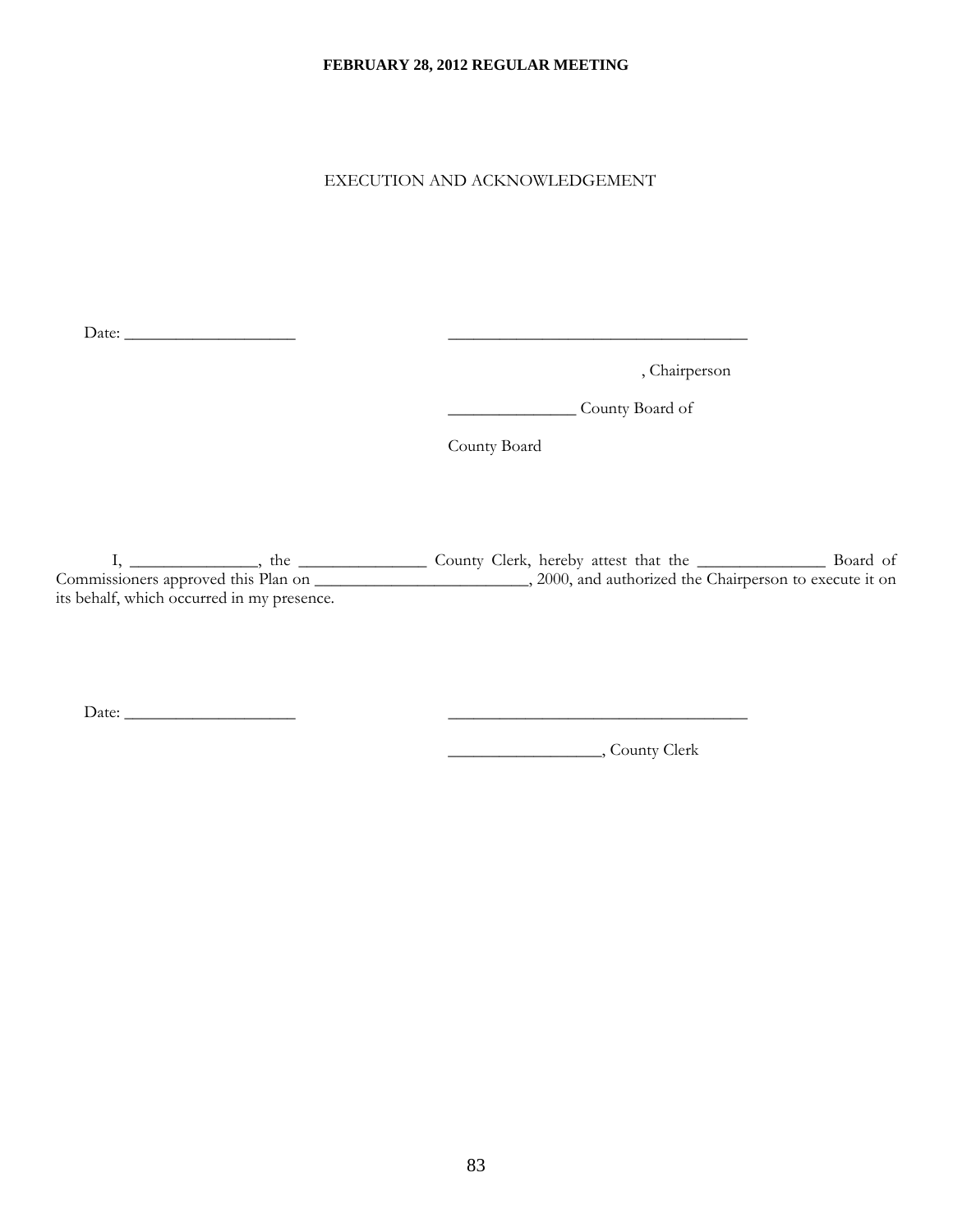# APPENDICES

| Appendix #1 | Notice of intent to function as a PSAP                                                    |
|-------------|-------------------------------------------------------------------------------------------|
| Appendix #2 | Notice of Exclusion (Full Jurisdiction) and Notice<br>of Exclusion (Partial Jurisdiction) |
| Appendix #3 | PSAP(s) for Ingham County Service District                                                |
| Appendix #4 | Public Agencies                                                                           |
| Appendix #5 | Service Suppliers                                                                         |
| Appendix #6 | List of Public Safety Agencies serviced by the 911 network and dispatch methods.          |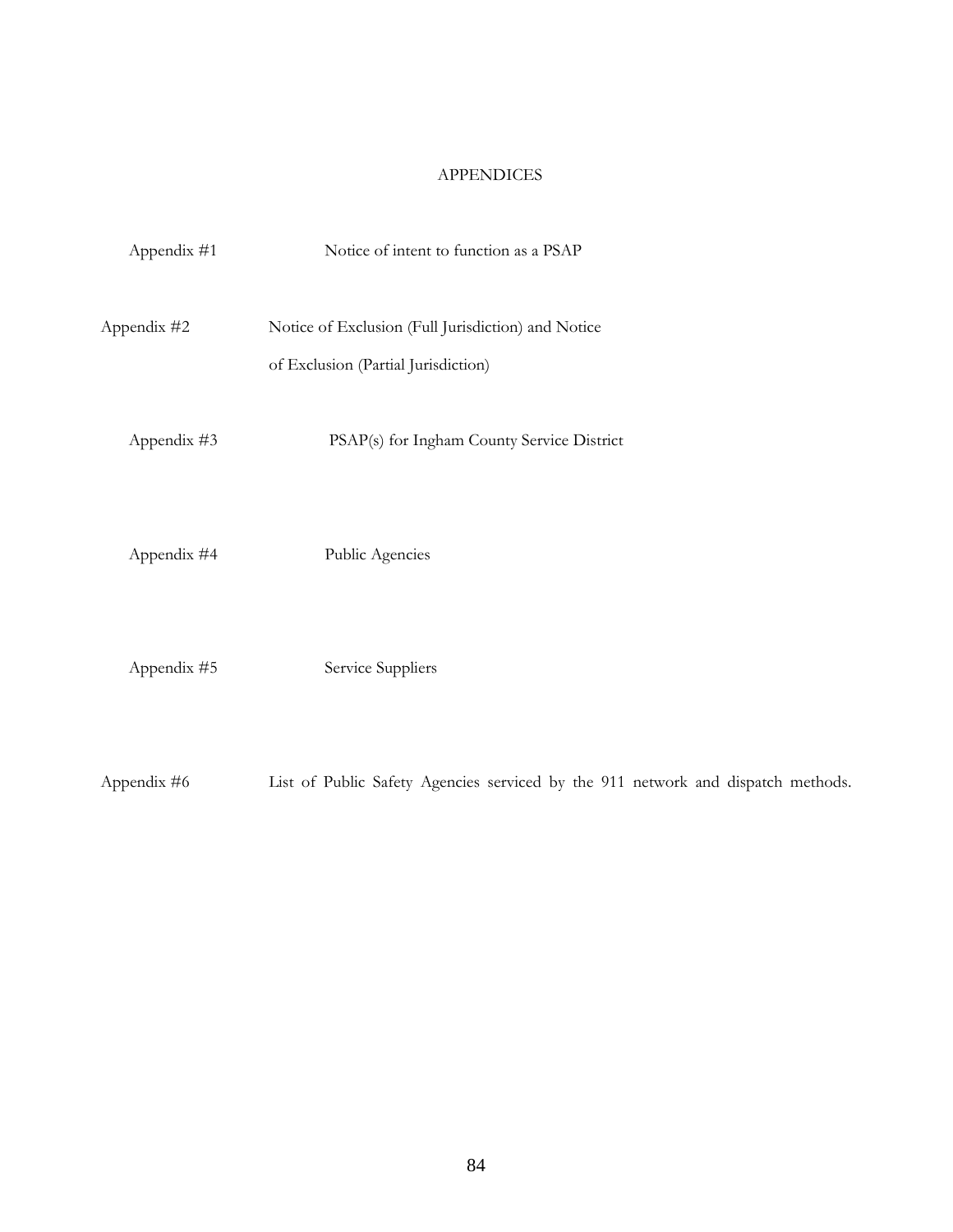#### APPENDIX #1

#### NOTICE OF INTENT TO FUNCTION AS A PSAP

Pursuant to the provisions of the Emergency Telephone Service Enabling Act, Michigan Public Act 32 of 1986, as amended, each public safety agency has 45 days after receipt of this tentative 911 Service Plan to file with the County Clerk a Notice of Intent to Function as a PSAP. The notice shall be in substantially the following form:

#### NOTICE OF INTENT TO FUNCTION AS A PSAP

 Pursuant to Section 307 of the Emergency Telephone Service Enabling Act, \_\_\_\_\_\_\_\_\_\_\_\_\_\_\_\_\_\_\_\_\_\_\_\_\_\_\_\_\_\_\_ shall function as a PSAP within the 911 Service Plan adopted by resolution of the County Board of Commissioners on County Board of Commissioners on County Board of Commissioners on County Board of Commissioners on County Board of Commissioners on County Board of Commissioners on County

(Appropriate official)

(Second)

 $\frac{1}{\sqrt{2}}$  ,  $\frac{1}{\sqrt{2}}$  ,  $\frac{1}{\sqrt{2}}$  ,  $\frac{1}{\sqrt{2}}$  ,  $\frac{1}{\sqrt{2}}$  ,  $\frac{1}{\sqrt{2}}$  ,  $\frac{1}{\sqrt{2}}$  ,  $\frac{1}{\sqrt{2}}$  ,  $\frac{1}{\sqrt{2}}$  ,  $\frac{1}{\sqrt{2}}$  ,  $\frac{1}{\sqrt{2}}$  ,  $\frac{1}{\sqrt{2}}$  ,  $\frac{1}{\sqrt{2}}$  ,  $\frac{1}{\sqrt{2}}$  ,  $\frac{1}{\sqrt{2}}$ 

 $\overline{\phantom{a}}$  , and the contract of the contract of the contract of the contract of the contract of the contract of the contract of the contract of the contract of the contract of the contract of the contract of the contrac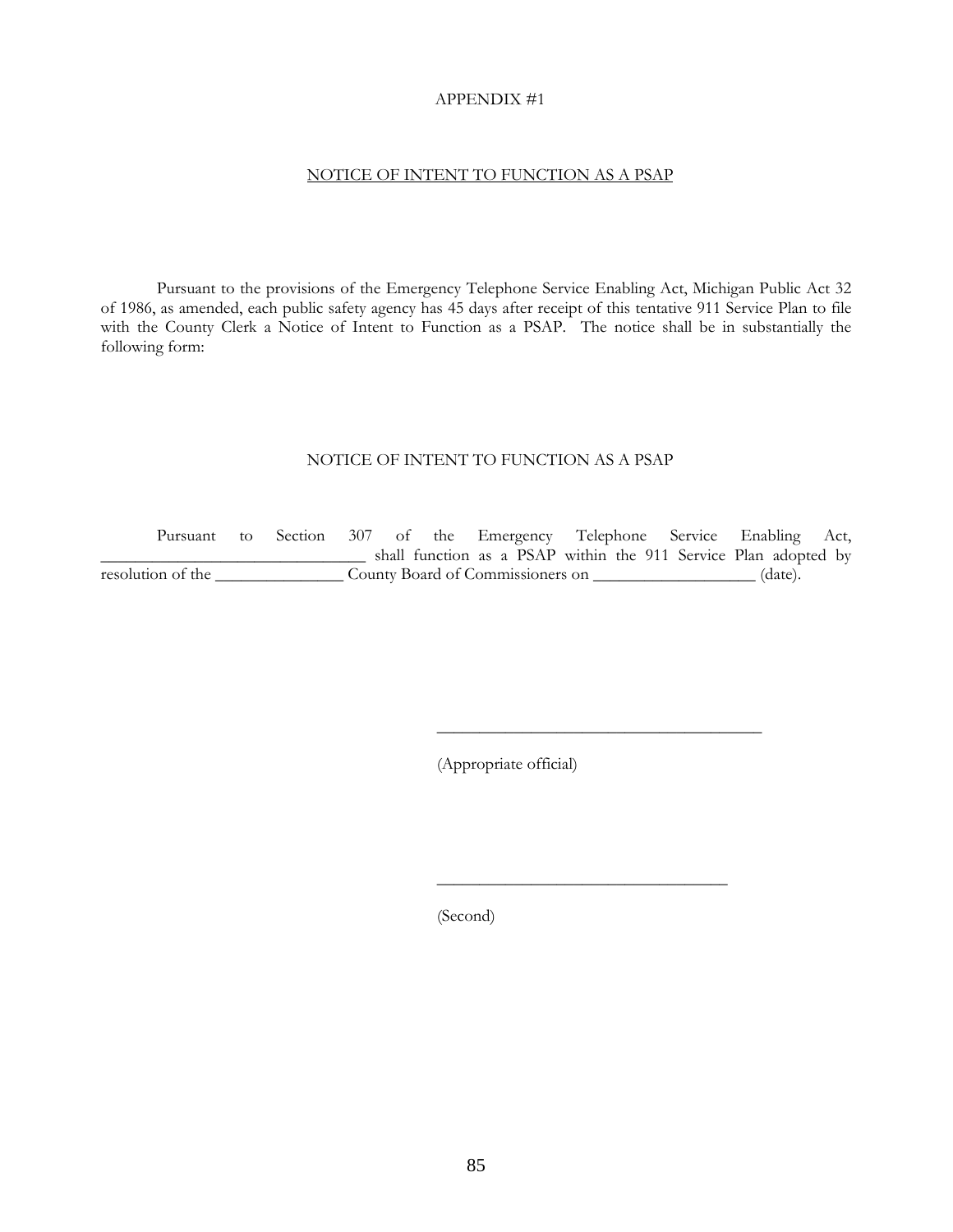#### APPENDIX #2

#### 1. Notice of Exclusion--(Full Jurisdiction)

 Pursuant to Section 306 of the Emergency Telephone Service Enabling Act, Michigan Public Act 32 of 1986, as amended, each public agency has 45 days after receipt of the Final 911 Service Plan to file a Notice of Exclusion from the 911 service district with the County Clerk. The Notice of Exclusion shall be in substantially the following form:

#### NOTICE OF EXCLUSION

#### FROM THE 911 SERVICE DISTRICT

Pursuant to Section 306 of the Emergency Telephone Service Enabling Act, the \_\_\_\_\_\_\_\_\_\_\_\_\_\_\_\_\_\_\_\_\_\_ of \_\_\_\_\_\_\_\_\_\_\_\_\_\_\_\_\_ hereby notifies the \_\_\_\_\_\_\_\_\_\_\_\_\_\_\_ County Board of Commissioners that the \_\_\_\_\_\_\_\_\_\_\_\_\_\_\_\_\_\_\_ of \_\_\_\_\_\_\_\_\_\_\_\_\_\_\_\_\_\_ is excluded from the 911 Service District established by the Final 911 Service Plan adopted by the Board of Commissioners on \_\_\_\_\_\_\_\_\_\_\_\_\_\_\_\_\_\_\_\_\_\_\_\_\_ (date).

 $\frac{1}{2}$  ,  $\frac{1}{2}$  ,  $\frac{1}{2}$  ,  $\frac{1}{2}$  ,  $\frac{1}{2}$  ,  $\frac{1}{2}$  ,  $\frac{1}{2}$  ,  $\frac{1}{2}$  ,  $\frac{1}{2}$  ,  $\frac{1}{2}$  ,  $\frac{1}{2}$  ,  $\frac{1}{2}$  ,  $\frac{1}{2}$  ,  $\frac{1}{2}$  ,  $\frac{1}{2}$  ,  $\frac{1}{2}$  ,  $\frac{1}{2}$  ,  $\frac{1}{2}$  ,  $\frac{1$ 

(Clerk or other appropriate official)

2. Notice of Exclusion--(Partial Jurisdiction)

 Pursuant to the provisions of the Emergency Telephone Service Enabling Act, Michigan Public Act 32 of 1986, as amended, each public agency has 45 days after receipt of the Final 911 Service Plan to file a Notice of Exclusion from the 911 Service District with the County Clerk. If less than the entire jurisdiction of a public agency is to be excluded, the Notice of Exclusion shall be in substantially the following form:

#### NOTICE OF EXCLUSION

#### FROM 911 SERVICE DISTRICT

Pursuant to Section 306 of the Emergency Telephone Service Enabling Act, the of \_\_\_\_\_\_\_\_\_\_\_\_\_\_\_\_\_\_\_\_\_\_\_\_\_\_ hereby notifies the \_\_\_\_\_\_\_\_\_\_\_\_\_\_\_\_\_ County Board of Commissioners that the \_\_\_\_\_\_\_\_\_\_\_\_\_\_\_\_\_\_\_\_\_\_\_\_\_ of \_\_\_\_\_\_\_\_\_\_\_\_\_\_\_\_\_\_\_\_ described on the attached map is excluded from the 911 Service District established by the Final 911 Service Plan adopted by the Board of Commissioners on \_\_\_\_\_\_\_\_\_\_\_\_\_\_\_\_\_ (date).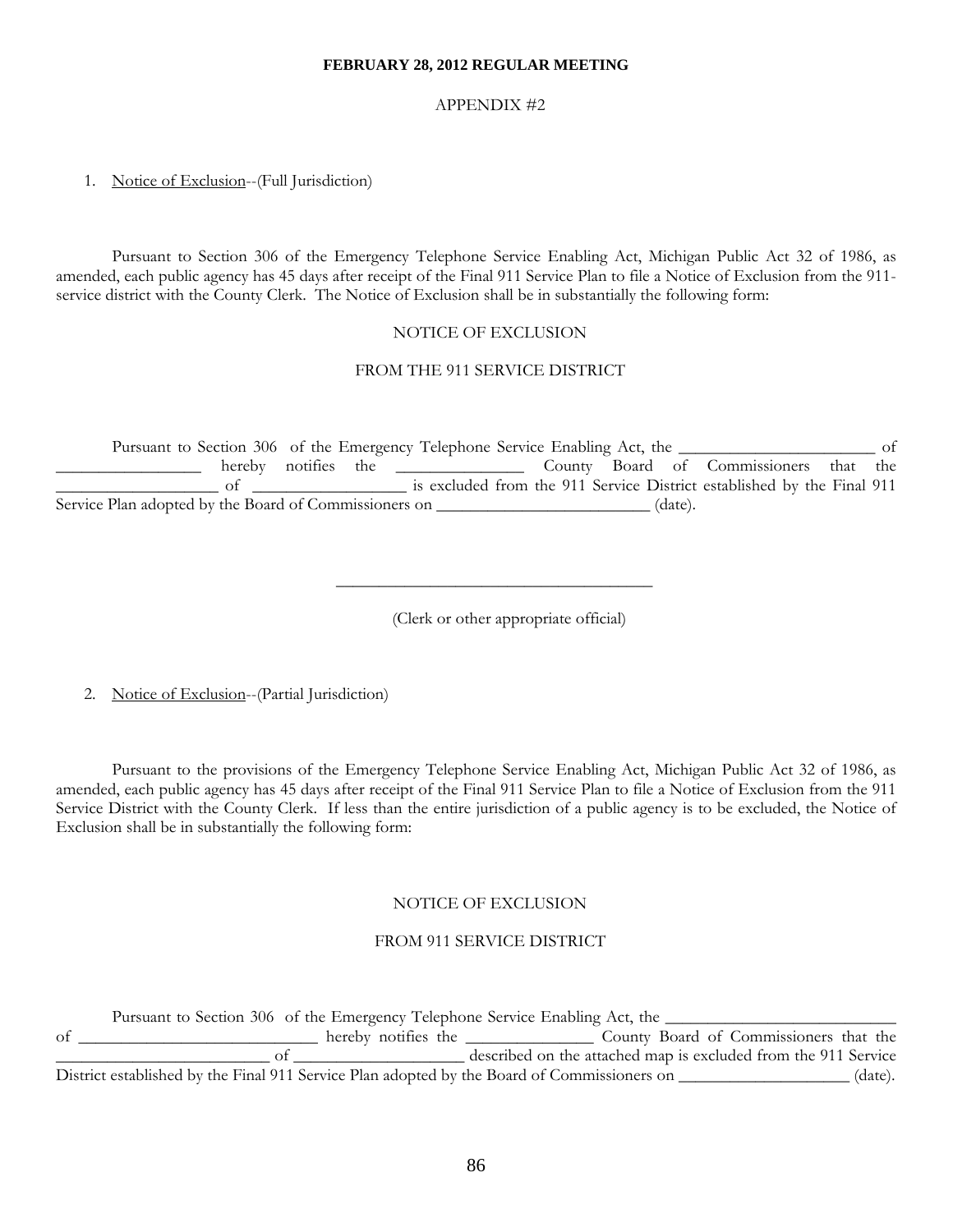$\frac{1}{\sqrt{2}}$  ,  $\frac{1}{\sqrt{2}}$  ,  $\frac{1}{\sqrt{2}}$  ,  $\frac{1}{\sqrt{2}}$  ,  $\frac{1}{\sqrt{2}}$  ,  $\frac{1}{\sqrt{2}}$  ,  $\frac{1}{\sqrt{2}}$  ,  $\frac{1}{\sqrt{2}}$  ,  $\frac{1}{\sqrt{2}}$  ,  $\frac{1}{\sqrt{2}}$  ,  $\frac{1}{\sqrt{2}}$  ,  $\frac{1}{\sqrt{2}}$  ,  $\frac{1}{\sqrt{2}}$  ,  $\frac{1}{\sqrt{2}}$  ,  $\frac{1}{\sqrt{2}}$ 

(Clerk or other appropriate official)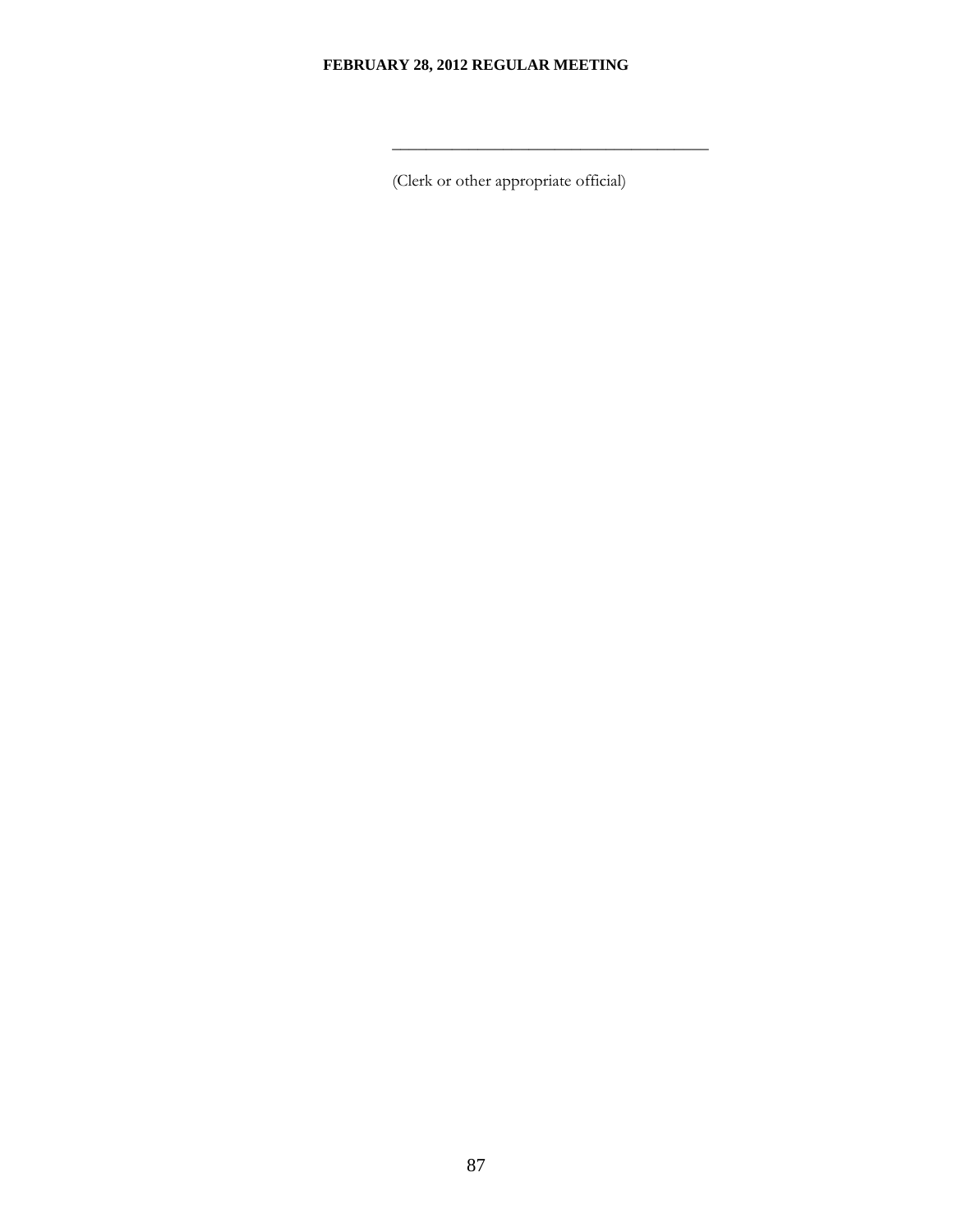#### APPENDIX #3

PSAP(s) for Ingham County Service District

PSAP: Geographic Boundary:

Ingham County Central Dispatch Ingham County and those

(Operated as County Department) portions of the City of Lansing

 and the City of East Lansing extending into Clinton and Eaton Counties.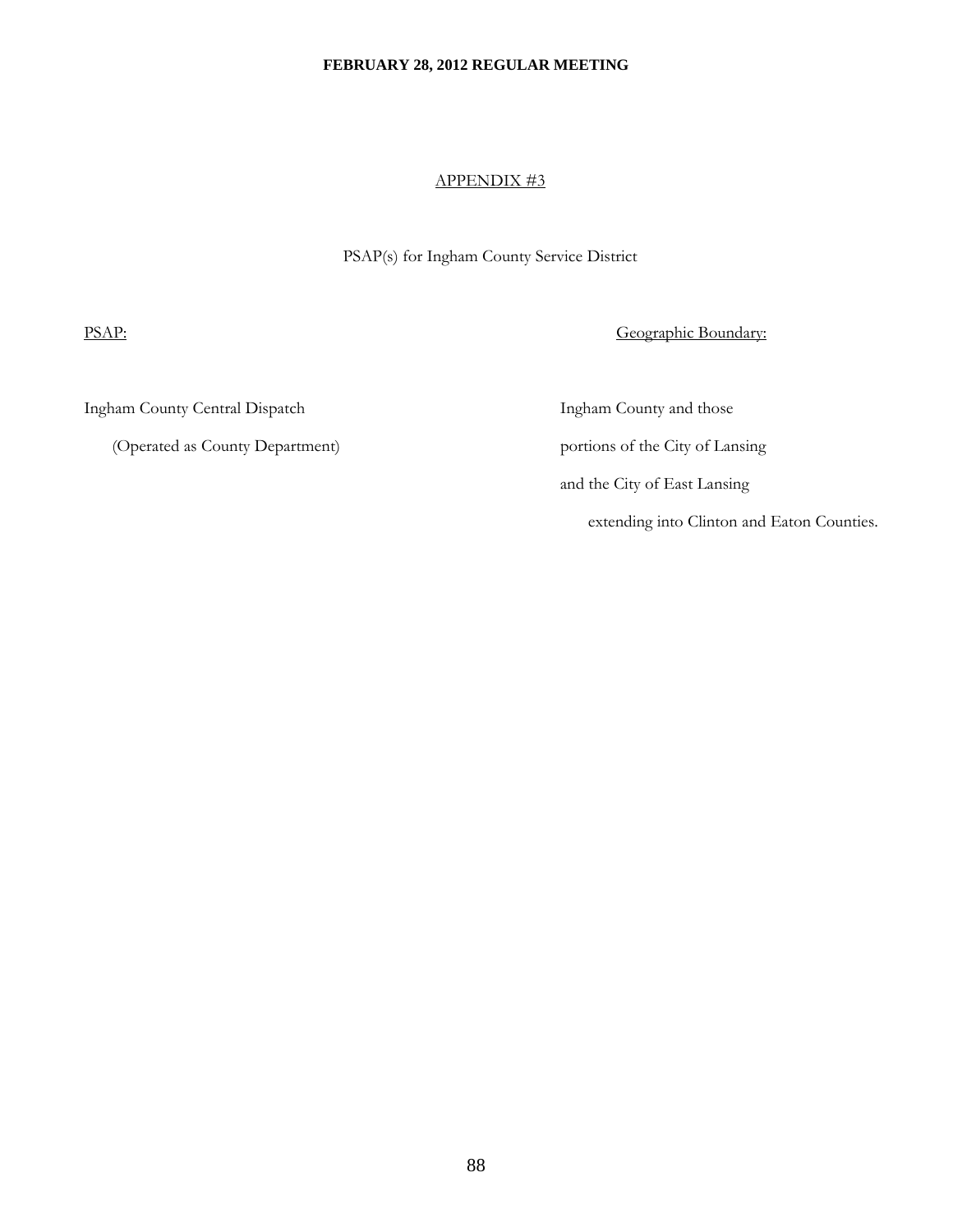# APPENDIX #4

Public Agencies:

The following public agencies exist in whole or in part within the County and, therefore, included in the service district created by this plan:

| <b>TOWNSHIPS OF:</b> | Alaiedon                         |
|----------------------|----------------------------------|
|                      | <b>Aurelius</b>                  |
|                      | <b>Bunker Hill</b>               |
|                      | Delhi Charter                    |
|                      | Ingham                           |
|                      | <b>Lansing Charter</b>           |
|                      | Leroy                            |
|                      | Leslie                           |
|                      | Locke                            |
|                      | <b>Meridian Charter</b>          |
|                      | Onondaga                         |
|                      | Stockbridge                      |
|                      | Vevay                            |
|                      | Wheatfield                       |
|                      | <b>White Oak</b>                 |
|                      | Williamstown                     |
| <b>VILLAGES OF:</b>  | Dansville                        |
|                      | Stockbridge                      |
|                      | Webberville                      |
| <b>CITIES OF:</b>    | <b>East Lansing</b>              |
|                      | Lansing                          |
|                      | Leslie                           |
|                      | Mason                            |
|                      | Williamston                      |
| <b>CAMPUSES:</b>     | Michigan State University        |
|                      | <b>Lansing Community College</b> |
|                      |                                  |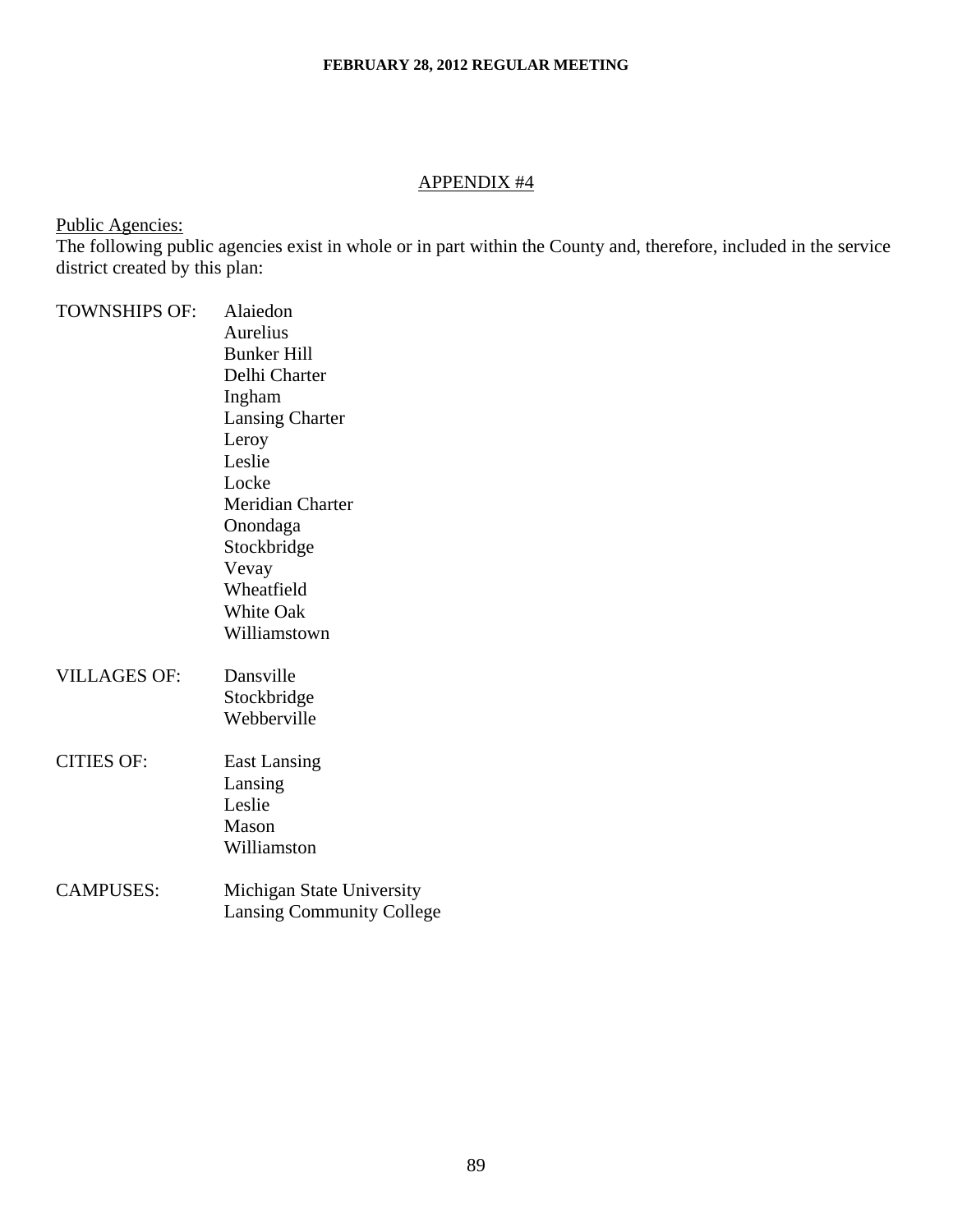# APPENDIX #5

# SERVICE SUPPLIERS

The following service suppliers as that term is used in the Act, operate within the Service District:

| 1-800 Reconnex                            | Grid 4 Communications, Inc.                  |
|-------------------------------------------|----------------------------------------------|
| Access One, Inc.                          | HBF                                          |
| Access Point, Inc.                        | HyperCube Telecom, LLC                       |
| AccuTel of Texas                          | IBC Telecom Corp.                            |
| ACD Telecom, Inc.                         | IBFA Acquisition Company, LLC                |
| ACN Communications Services, Inc.         | iNetworks Group, Inc.                        |
| Advanced Integrated Technologies, Inc.    | Intrado Communications, Inc.                 |
| Advent Telecom                            | Level 3 Communications, LLC                  |
| Airdis, LLC                               | Lifeconnex Telecom, LLC                      |
| Airespring, Inc.                          | Lightyear Network Solutions, LLC             |
| American Broadband and Telecommunications | Lucre, Inc.                                  |
| American Fiber Network, Inc.              | Lynx Network Group, Inc.                     |
| Arialink Telecom, LLC                     | magicJack                                    |
| AT&T                                      | Mass Communications                          |
| AT&T Mobility                             | Matrix Telecom, Inc.                         |
| ATX                                       | McGraw Communications, Inc.                  |
| Bandwidth.com CLEC, LLC                   | MCI Metro Access Transmission Services, Inc. |
| Birch Telecom of the Great Lakes, Inc.    | McLeod USA Telecommunications Services, Inc. |
| <b>BLC Management LLC</b>                 | Metro PCS                                    |
| Broadwing Communications, LLC             | MetTel                                       |
| Budget Prepay, Inc.                       | Michigan Access, Inc.                        |
| BullsEye Telecom, Inc.                    | Michigan Central Broadband Company, LLC      |
| Call Giant, Inc.                          | Midwestern Telecommunications, Inc.          |
| Call One                                  | Navigator Telecommunications, Inc.           |
| Castle Wire, Inc.                         | Nexus Communications, Inc.                   |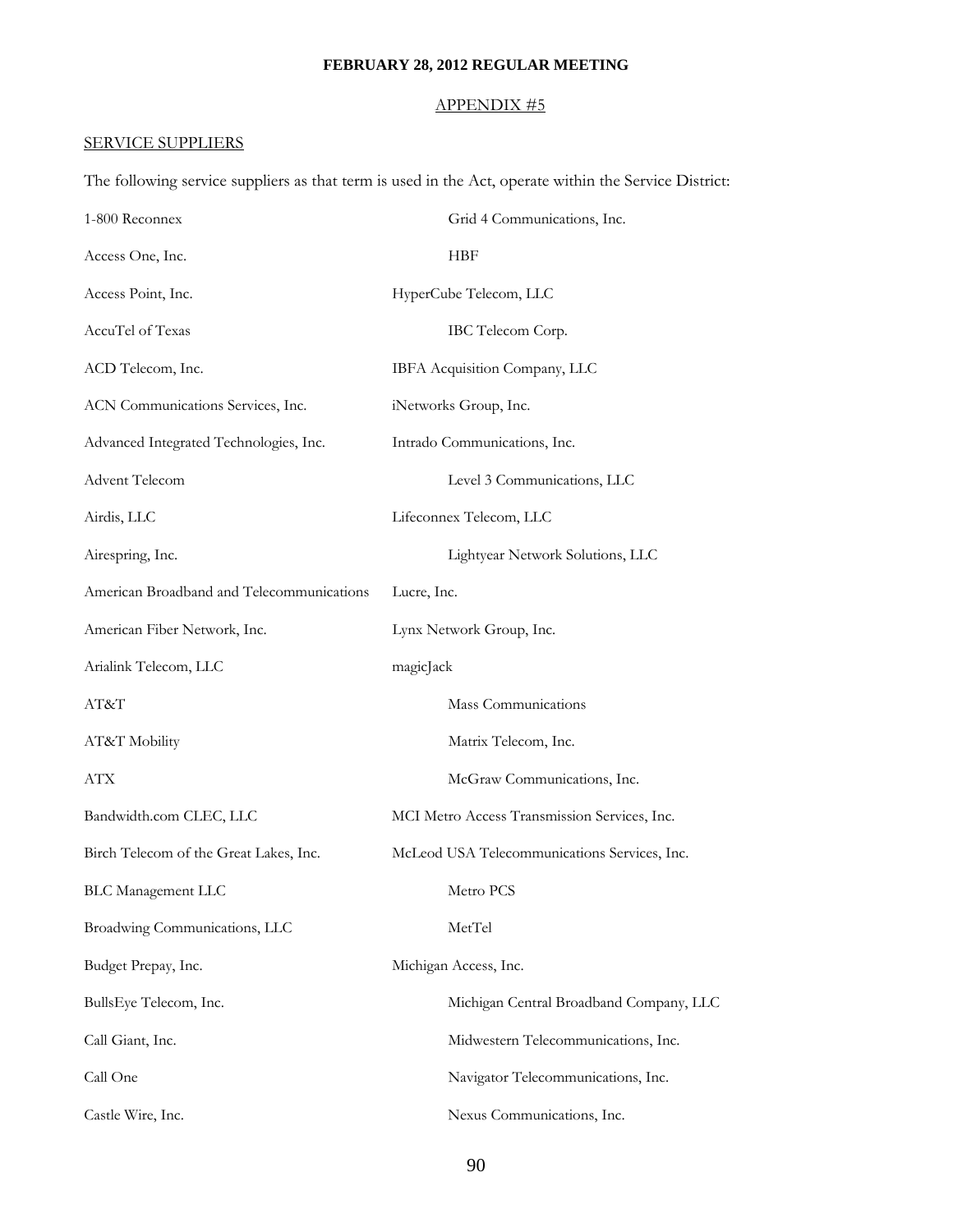| Cavalier Telephone                   | NOS Communications, Inc.           |                                   |      |
|--------------------------------------|------------------------------------|-----------------------------------|------|
| Cbeyond Communications, LLC          | NSW Telecom, Inc.                  |                                   |      |
| CenturyTel Acquisition, LLC          | One Communications                 |                                   |      |
| <b>Charter Communications</b>        | OnStar                             |                                   |      |
| Charter Fiberlink-Michigan, LLC      | Onvoy, Inc.                        |                                   |      |
| Cincinnati Bell Any Distance, Inc.   | PhoneCo, LP                        |                                   |      |
| Clear Rate Communications, Inc.      | PNG Telecommunications, Inc.       |                                   |      |
| CloseCall America                    | Quantum Shift Communications, Inc. |                                   |      |
| Comcast Business Communications, LLC | Quick Communications, Inc.         |                                   |      |
| Comcast Phone of Michigan, LLC       |                                    | Qwest Communications Company, LLC |      |
| Communication Lines, Inc.            | RACC Enterprises, LLC              |                                   |      |
| Crexendo Business Solutions, Inc.    | Sage                               | Telecom,                          | Inc. |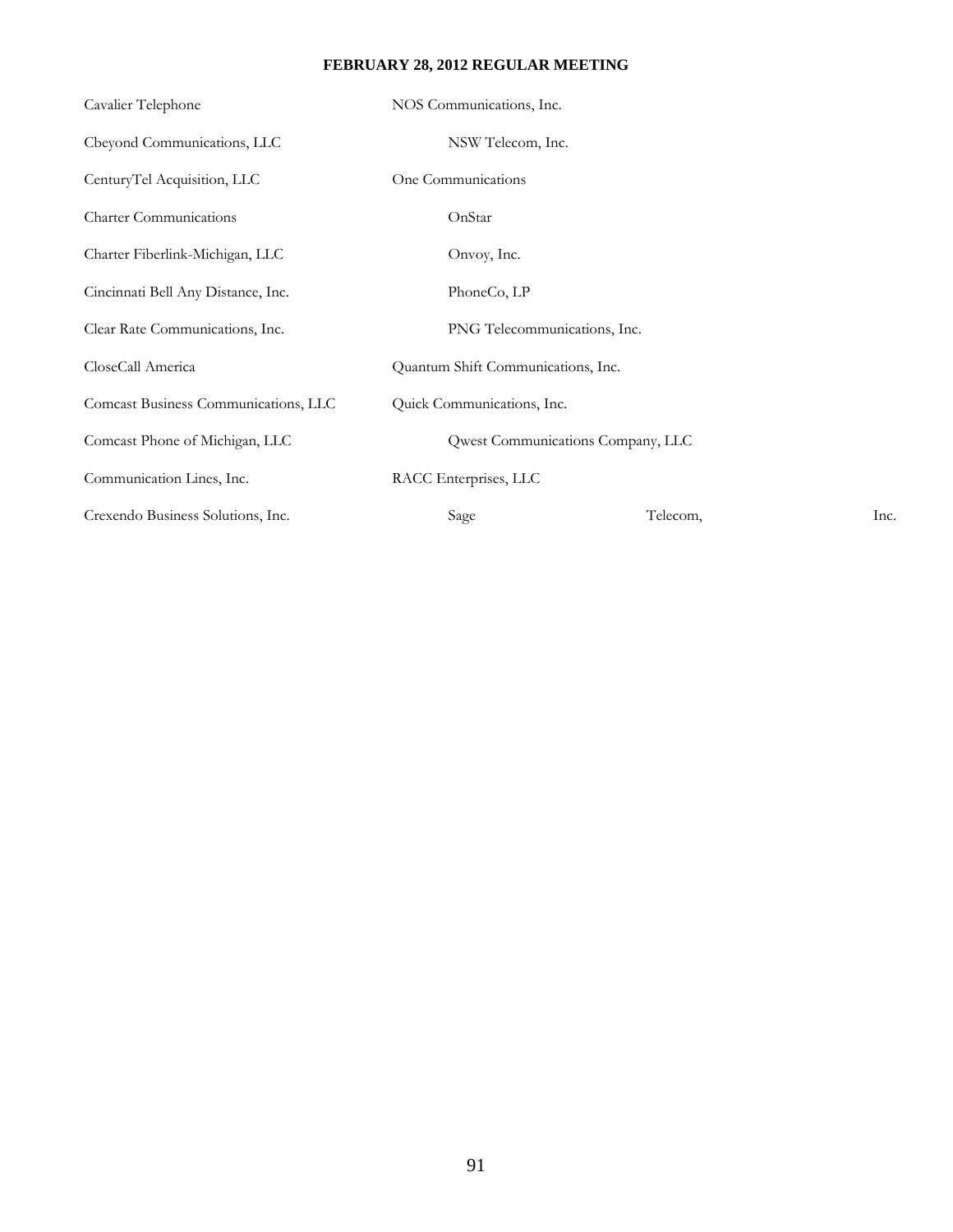# APPENDIX #5 (continued)

| CynergyComm.Net, Inc.                   | Springport Telephone Company                       |
|-----------------------------------------|----------------------------------------------------|
| dPi Teleconnect, LLC                    | Sprint Nextel-iDEN                                 |
| Entelegent Solutions, Inc.              | SprintPCS                                          |
| First Communications, LLC               | Superior Spectrum Telephone & Data, Inc.           |
| France Telecom Corporate Solutions, LLC | TC3 Telecom, Inc.                                  |
| Frontier Midstates, Inc.                | <b>TCG Detroit</b>                                 |
| Frontier North, Inc.                    | <b>TCS</b>                                         |
| Global Conniction Inc. of America       | TDS Metrocom, LLC                                  |
| Global Crossing Local Services, Inc.    | TDS Telecom/Shiawassee Telephone Company           |
| Globalcom, Inc.                         | Telcove Operations, Inc.                           |
| Granite Telecommunications, LLC         | Telnet Worldwide, In                               |
|                                         | T-Mobile USA                                       |
|                                         | TouchTone Communications, Inc.                     |
|                                         | Trans National Communications International, Inc.  |
|                                         | Trophy Technologies, Inc.                          |
|                                         | Universal Telecom, Inc.                            |
|                                         | Velocity the Greatest Telephone Company Ever, Inc. |
|                                         | Verizon Wireless                                   |
|                                         | Virgin Mobile                                      |
|                                         | Vonage                                             |
|                                         | Westphalia Broadband, Inc.                         |
|                                         | Wholesale Carrier Services, Inc.                   |
|                                         | Windstream Norlight, Inc.                          |
|                                         | XO Communications Services, Inc.                   |
|                                         | Zenk Group, Ltd.                                   |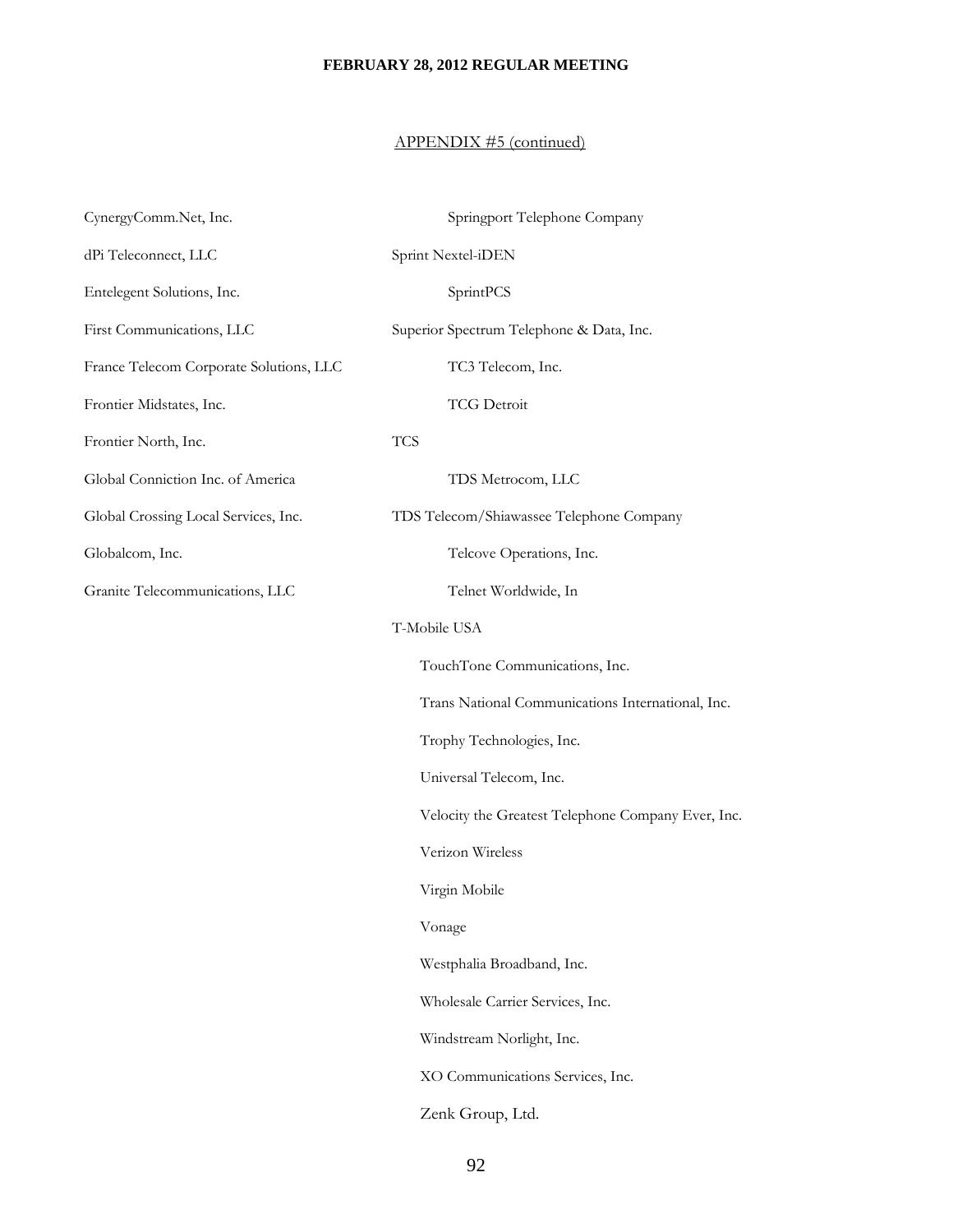# APPENDIX #6

# PUBLIC AND PRIVATE SAFETY AGENCIES SERVICED BY THE 911 NETWORK AND DISPATCH METHOD:

| Fire and Emergency Medical Services (EMS):                                 | Dispatch Method: |
|----------------------------------------------------------------------------|------------------|
| Delhi Township Fire Department                                             | Direct           |
| <b>East Lansing Fire Department</b>                                        | Direct           |
| Eaton Area EMS                                                             | Relay            |
| Ingham Township Fire Department (Dansville Fire)                           | Direct           |
| <b>Lansing Fire Department</b>                                             | Direct           |
| Lansing/Mason Ambulance (as contracted by local government)                | Direct           |
| <b>Lansing Mercy Ambulance</b>                                             | Relay            |
| Lansing Township Fire Department                                           | Direct           |
| Leslie Fire Department                                                     | Direct           |
| <b>Mason Fire Department</b>                                               | Direct           |
| Meridian Township Fire Department                                          | Direct           |
| Northeast Ingham Emergency Services Authority (NIESA)                      | Direct           |
| Leroy Township Fire Department                                             |                  |
| <b>NIESA EMS</b>                                                           |                  |
| <b>Williamston Fire Department</b>                                         |                  |
| Onondaga Township Fire Department                                          | Direct           |
| Stockbridge Area Emergency Services Authority (SAESA)                      | Direct           |
| <b>SAESA EMS</b>                                                           |                  |
| <b>Stockbridge Fire Department</b>                                         |                  |
| <b>Law Enforcement Agencies:</b>                                           | Dispatch Method: |
| Capital Region International Airport Authority Department of Public Safety | Direct           |
| <b>East Lansing Police Department</b>                                      | Direct           |
| <b>Emergent Biodefense Global Protective Services Police Authority</b>     | Direct           |
| <b>Ingham County Sheriff's Office</b>                                      | Direct           |
| Lansing Community College Police Department                                | Direct           |
| <b>Lansing Police Department</b>                                           | Direct           |
| Lansing Township Police Department                                         | Direct           |
| Leslie Police Department                                                   | Direct           |
| <b>Mason Police Department</b>                                             | Direct           |
| Meridian Township Police Department                                        | Direct           |
| Michigan Department of Natural Resources-Law Enforcement Division          | Direct           |
| Michigan State Police                                                      | Direct           |
| Michigan State University Police Department                                | Direct           |
| <b>Stockbridge Police Department</b>                                       | Direct           |
| <b>Williamston Police Department</b>                                       | Direct           |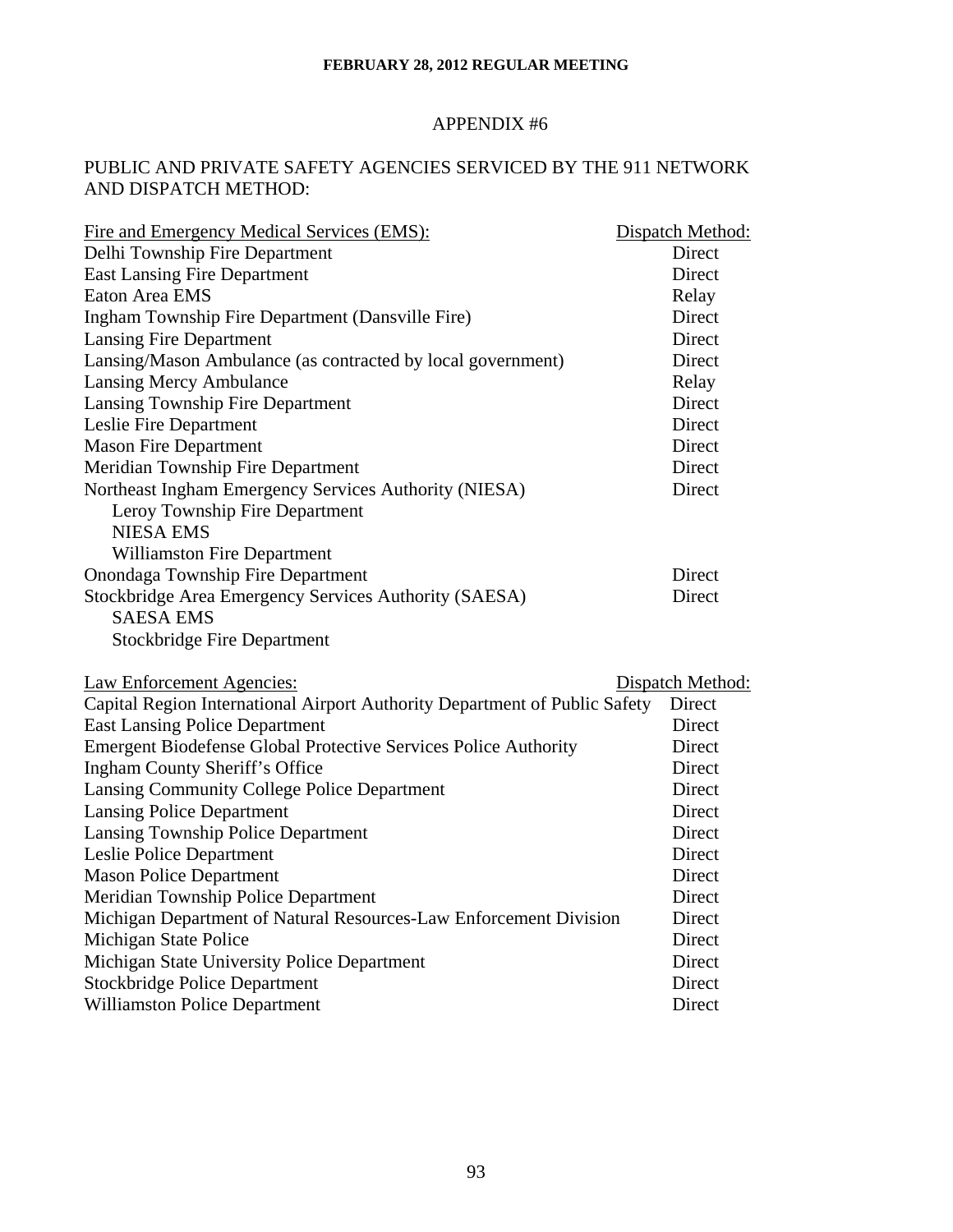### **SPECIAL ORDERS OF THE DAY:**

Moved by Commissioner McGrain, supported by Commissioner De Leon, to appoint Gary Gierke and Julie Pingston to the Fair Board, and re-appoint Elma Staton (waiving term limits) to the Capital Area District Library.

There was discussion regarding the appointments.

Moved by Commissioner Vickers, supported by Commissioner Dragonetti to divide motions and refer motion of appointments to the Fair Board back to County Services for consideration. Motion carried with Commissioners McGrain, De Leon, Nolan and Grebner voting no, all others voting yes. Absent: Commissioner Koenig.

Motion to re-appoint Elma Staton (waiving term limits) to the Capital Area District Library carried with Commissioner Schafer voting no, all others voting yes. Absent: Commissioner Koenig.

#### **PUBLIC COMMENT:**

None.

#### **COMMISSIONER ANNOUNCEMENTS:**

Commissioner Nolan announced that the Human Services Committee meeting scheduled for Monday, March 5, 2012, has been cancelled.

Commissioner Dougan expressed his condolences on the passing of John Stabler, former Lansing City Counsel Member. Also there will be a fundraiser held during lunch at the Texas Road House on March 1, 2012, for the Holt South Lansing Rotary.

Commissioner Schafer said thank you for addressing the ethics policy complaints of October 3 and February 6 and expediting the matter and also congratulated Chairperson Copedge on his retirement from 28 years of services to the State of Michigan.

Chairperson Copedge said thanks to everyone at DEQ. He also gave recognition to the following events: Local 602 Black History Program, Pastor Solute held at the Kellogg Center, Congratulations to Rev. Thomas Hilton on his instillation and his wife from Paradise Church. And thanks for being invited to the Central Michigan Heritage Enterprise ball.

#### **CONSIDERATION AND ALLOWANCE OF CLAIMS:**

Moved by Commissioner Mc Grain, supported by Commissioner Grebner, to approve payment of the claims submitted by the County Clerk and Financial Services Department in the amount of \$1,649,864.18. Motion carried unanimously. Absent: Commissioner Koenig.

#### **ADJOURNMENT:**

 $\overline{a}$ 

The meeting was adjourned at 7:16 p.m.

# **DALE COPEDGE, CHAIRPERSON MIKE BRYANTON, INGHAM COUNTY CLERK**

Cathy Haskins, Clerical Services Supervisor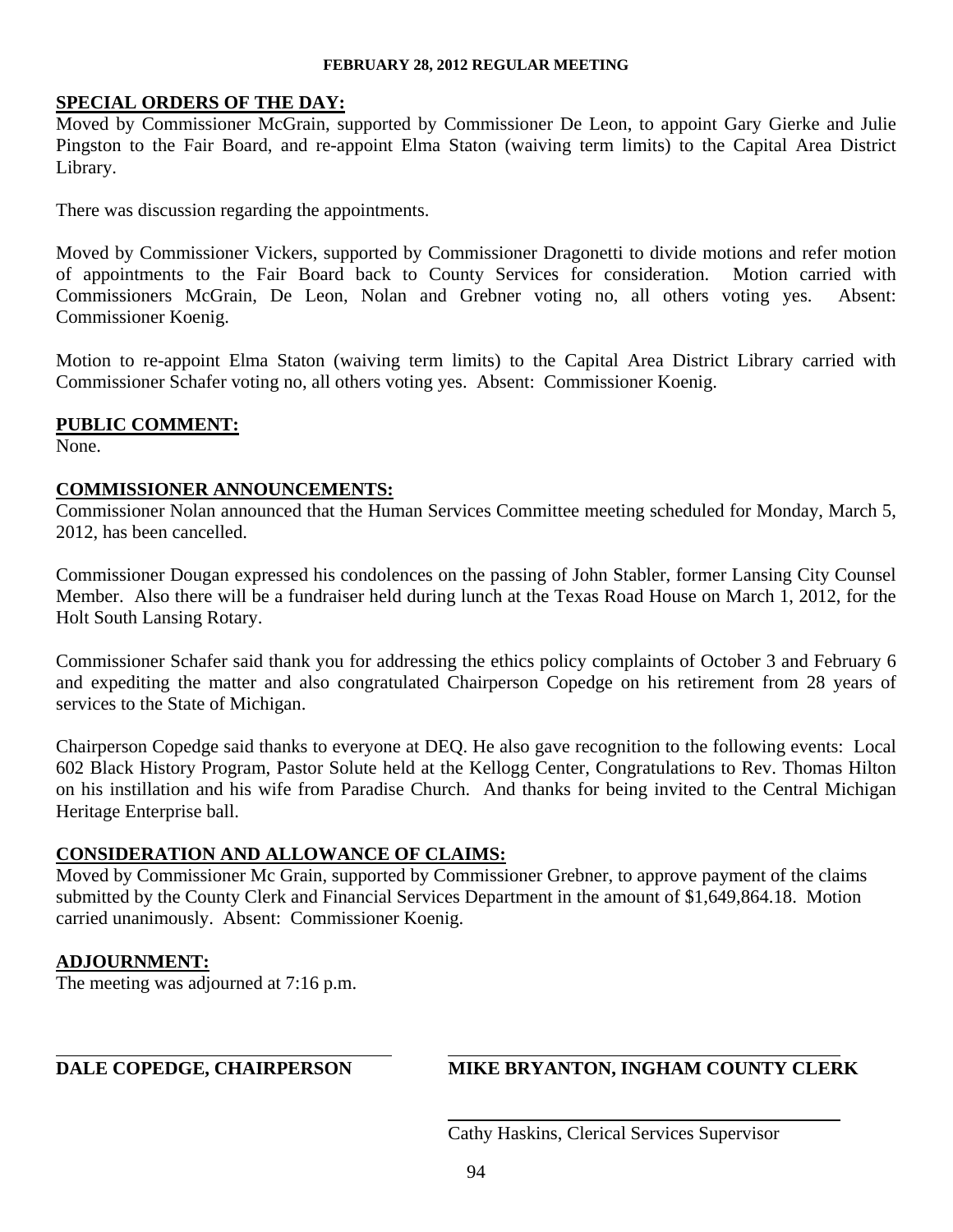#### City of Lansing Notice of Public Hearing

The Lansing City Council will hold a public hearing on March 12, 2012 at 7:00 p.m. in the City Council Chambers, 10th Floor, Lansing City Hall, Lansing, Ml, for the purpose stated below:

To afford an opportunity for all residents, taxpayers of the City of Lansing, other interested persons and ad valorem taxing units to appear and be heard on the approval of Brownfield Plan  $#55$  - Ballpark North Brownfield Redevelopment Plan, pursuant to and in accordance with the provisions of the Brownfield Redevelopment Financing Act, Public Act 381 of 1996, as amended, for property commonly referred to as the City of Lansing Central Garage and adjoining properties to the north, in Lansing, Michigan, but more particularly described by parcel numbers:

33-01-01-16-276-002, 33-01-01-16-276-021, 33-01-01-16-276-031, 33-01-01-16-276- 041, 33-01-01-16-276-191, 33-01-01-16-276-151, 33-01-01-16-276-161, 33-01-01-16- 276-182, 33-01-01-16-276-050,

Approval of this Brownfield Plan will enable the Lansing Brownfield Redevelopment Authority to capture incremental tax increases which result from the redevelopment of the property to pay for costs associated therewith. Further information regarding this issue, including maps, plats, and a description of the brownfield plan will be available for public inspection and may be obtained from Karl Dorshimer – President and CEO, Economic Development Corporation of the City of Lansing, 401 N. Washington Square, Suite 100, Lansing, Ml 48933, (517) 483-4140.

> Chris Swope City Clerk

RECEIVED

**MAR 05 2012**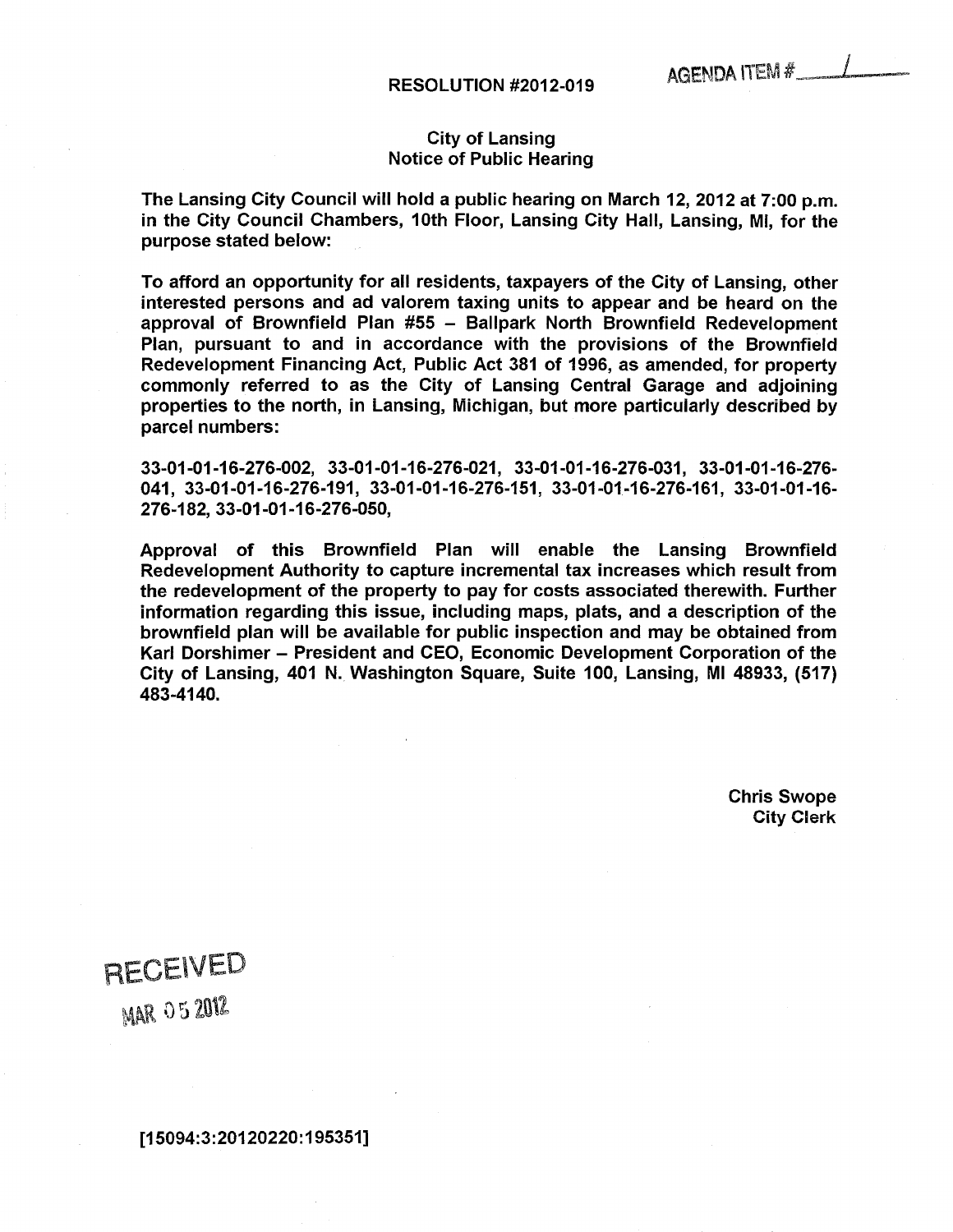

# Capital Region Airport Authority

Chris Holman Chairman

Dick Baker

Troy Brown

Victor Celentino

March 6, 2012

Todd Cook

Paul Hufnagel

Robert F. Selig, AAE Executive Director

Ingham County Board of Commissioners P.O. Box 319 Mason, Ml 48854

Dear Commissioners:

**Thank you** for taking the time to send a letter to the FAA's Docket Management Office in support of Sun Country's request for a slot exemption. Your support, combined with that of dozens of other Mid-Michigan organizations and individuals, was clearly a determining factor in obtaining FAA approval of the exemption. With this situation behind us, we can now move forward to working with Sun Country to plan on further expansions of the service they offer to Mid-Michigan.

Enclosed for your information is copy of the formal decision as published by the FAA on Monday.

Thank you for your continued support of the service offered by Sun Country Airlines from your Capital Region International Airport.

Sincerely,

Robert F. Selia. AAE Executive⊾urector

**Enclosure** 

RECEIVED **MAR O7 2012**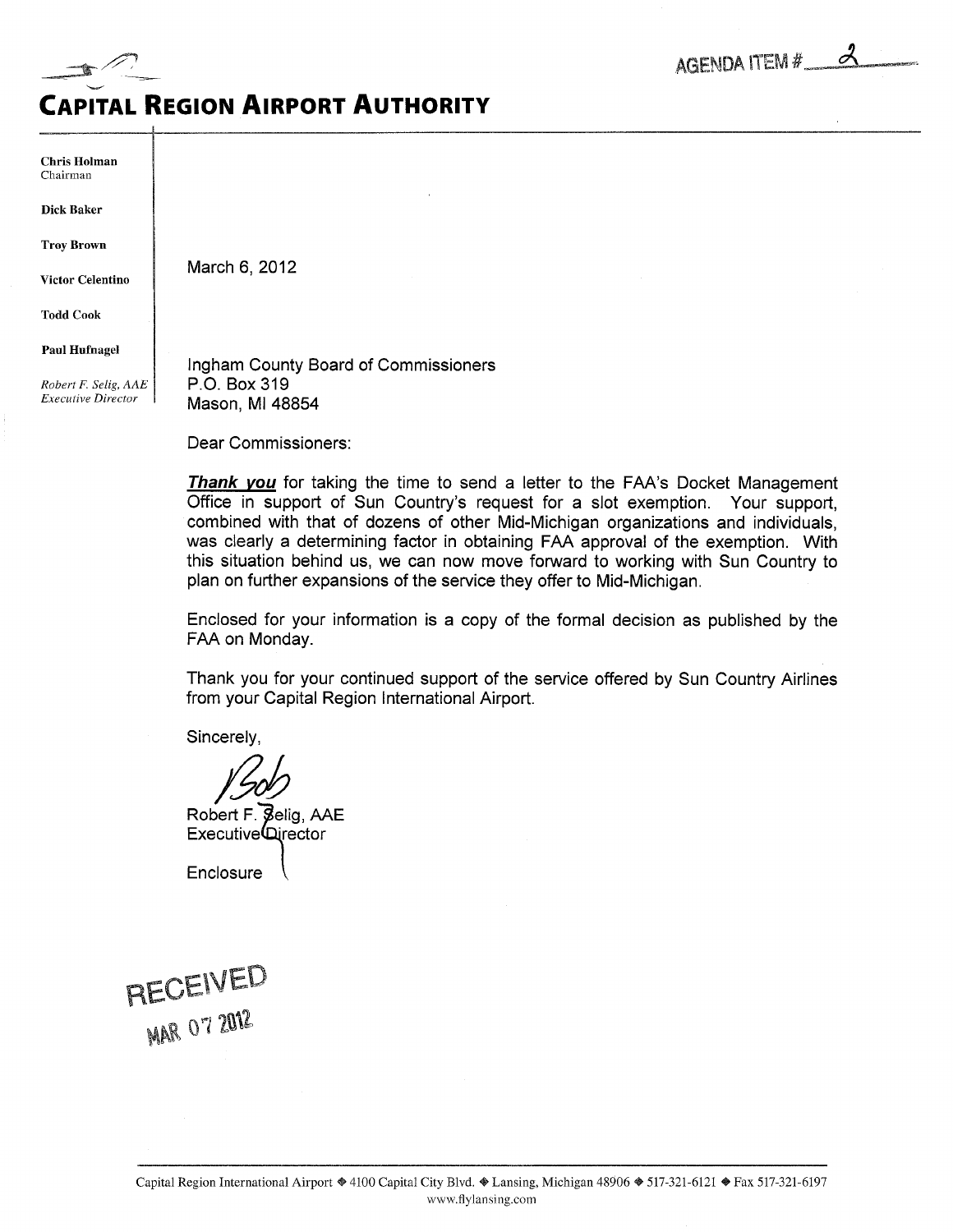#### Exemption No. 10466

 $\frac{1}{2} \frac{1}{2} \frac{1}{2} \frac{1}{2} \frac{1}{2} \frac{1}{2} \frac{1}{2} \frac{1}{2} \frac{1}{2} \frac{1}{2} \frac{1}{2} \frac{1}{2} \frac{1}{2} \frac{1}{2} \frac{1}{2} \frac{1}{2} \frac{1}{2} \frac{1}{2} \frac{1}{2} \frac{1}{2} \frac{1}{2} \frac{1}{2} \frac{1}{2} \frac{1}{2} \frac{1}{2} \frac{1}{2} \frac{1}{2} \frac{1}{2} \frac{1}{2} \frac{1}{2} \frac{1}{2} \frac{$ 

# UNITED STATES OF AMERICA DEPARTMENT OF TRANSPORTATION FEDERAL AVIATION ADMINISTRATION WASHINGTON, DC <sup>20591</sup>

In the matter of the petition of

MN Airlines, LLC d/b/a Sun Country Airlines

Regulatory Docket No. FAA-2012-0089

The proposed to signs to prepare

for an exemption from  $\S$  93.123(a) of Title 14, Code of Federal Regulations

#### GRANT OF EXEMPTION

By letter dated January 26,2012, MN Airlines, LLC d/b/a Sun Country Airlines (Sun Country) petitioned the Federal Aviation Administration (FAA) for an exemption from Section 93.123(a) of Title 14, Code of Federal Regulations (14 CFR). The proposed exemption, if granted, would grant to Sun Country two air carrier slots at Ronald Reagan Washington National Airport (DCA) to operate between DCA and Lansing's Capital Region International Airport (LAN).

#### The petitioner requests relief from the following regulations:

Subparts K and S of 14 CFR part 93 prescribe special air traffic rules that apply to high density traffic airports (commonly known as the High Density Rule or HDR), which apply to DCA. Section  $93.123(a)$  limits, in relevant part, the number of instrument flight rules (IFR) operations per hour at DCA to <sup>37</sup> for air carriers and <sup>11</sup> for commuter carriers.

#### The petitioner supports its request with the following information:

By DOT Order 2010-12-16 (dated December 10,2010), the Department of Transportation (DOT) withdrew two DCA within-perimeter slot exemptions from Republic Airlines, Inc., which had been using them since its acquisition of Midwest Airlines, and allocated those slot exemptions to Sun Country. Pursuant to that Order, Sun Country began round-trip operations between DCA and LAN on April 1, 2011. The slot exemptions awarded to Sun Country were in the 1100 and 1400 time periods,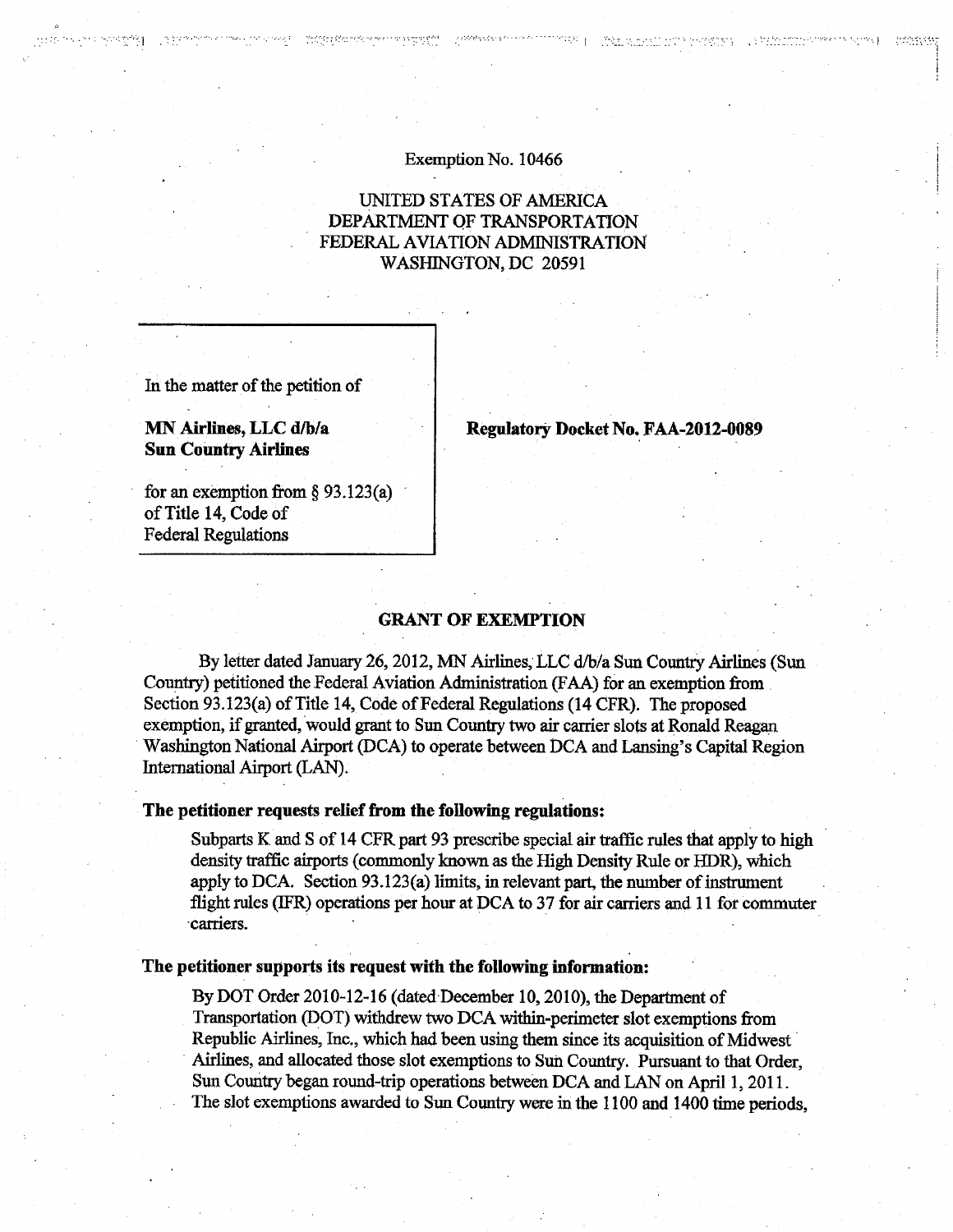but Sun Country operated flights in the 1000 and 1100 time periods following a slot trade with another carrier. On January 6,2012, the U.S. Court of Appeals for the District of Columbia Circuit vacated DOT Order 2010-12-16 and ordered the DOT to return the slot exemptions to Republic Airlines, Inc.<sup>1</sup>

To continue its DCA-LAN service, Sun Country requests an exemption granting it one daily slot each in the 1000 and 1100 time periods.

Sun Country contends its DCA-LAN service has provided consumer benefits by decreasing average fares and increasing the number of passengers served on that route. Sun Country asserts there is public consumer support for this service. Sun Country states it invested more than \$500,000 in advertising, marketing, and startup costs after being awarded the slot exemption in reliance on long-term operation of the DCA-LAN service. Furthermore, Sun Country states the LAN airport authority and surrounding regional authorities made substantial economic investment in Sun Country's DCA-LAN service. Without a grant of exemption, Sun Country argues these investments would be wasted because there are no other means for it to obtain DCA slots.

Furthermore, Sun Country maintains the FAA previously granted exemptions to Part 93 for reasons similar to those presented where the slot availability is lost through no fault of the carrier. See, e.g., Exemption No. 10063 (May 10,2010) (granting to Air Canada an exemption from  $\S 93.123$  to permit the carrier to continue operating six commuter slots to and from DCA).

The FAA published a summary of this petition for exemption in the Federal Register for comment. 77 Fed. Reg. 5293 (Feb. 2,2012). The comment period closed on February 22, 2012. As of February 28, 2012, the FAA received 137 comments generally supporting a grant of exemption, including a letter from Congressmen Mike J. Rogers and a joint letter from Senators Debbie Stabenow and Carl Levin. The FAA received one comment opposing a grant of exemption, which is discussed in detail later in this document

#### The FAA's analysis is as follows:

The FAA's standard for granting an exemption requires the petitioner to show (1) why granting the request is in the public interest (i.e., why it would benefit the public) and (2) why granting the request would not adversely affect safety or would provide an equivalent level of safety provided by the rule.  $14$  C.F.R. § 11.81.

For this petition, the safety prong is not at issue. Air traffic control procedures ensure the safety of operations conducted at DCA regardless of the total number of operations authorized. Accordingly, the FAA finds there is no adverse effect on safety.

<sup>1</sup> Republic Airlines, Inc. v. U.S. Dep't of Transp., No. 11-1018 (D.C. Cir. Jan. 6, 2012).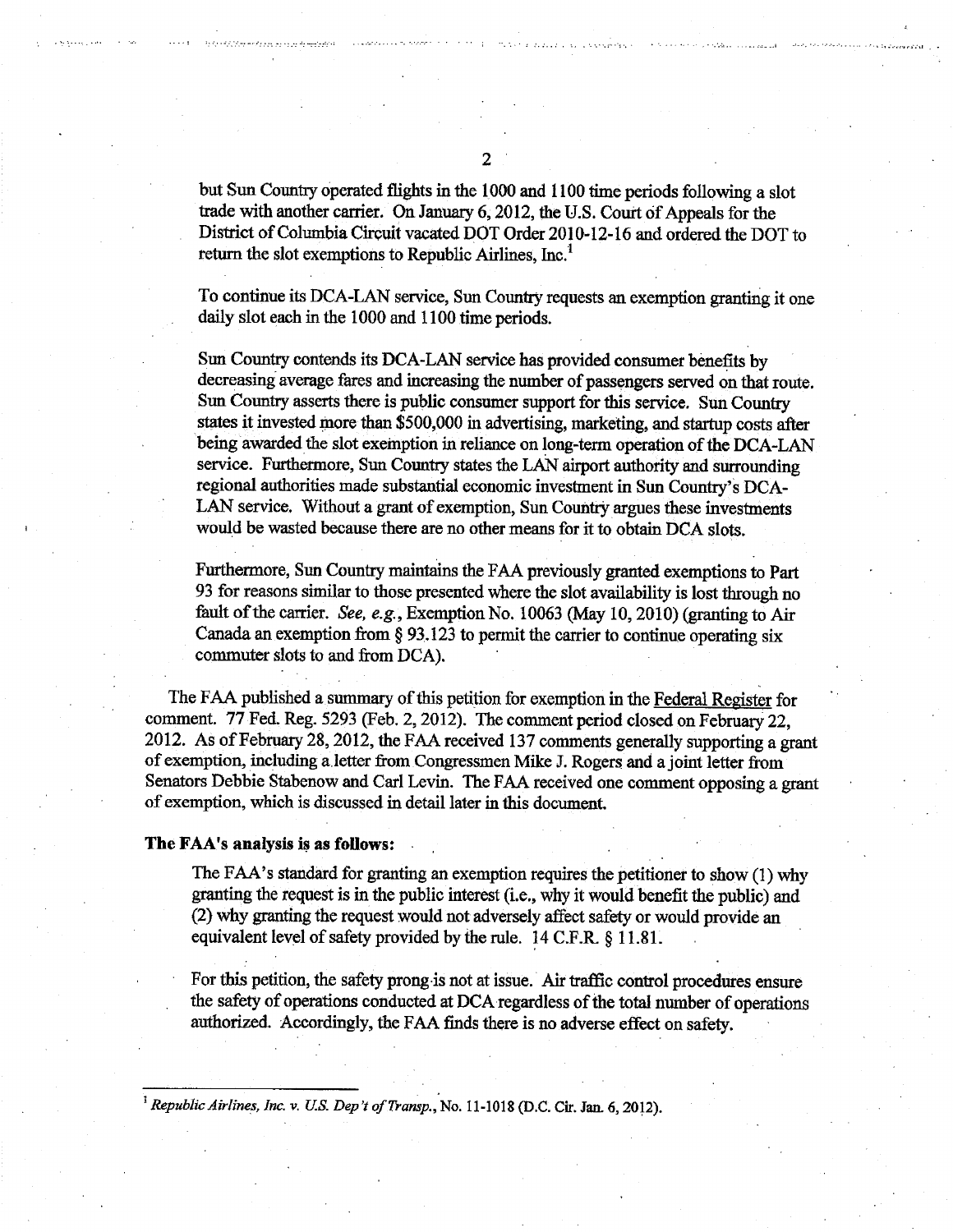TAX NA STORYMOUTH

diametricity of

3

Sun Country commenced DCA service using slot exemptions it acquired through a DOT proceeding. The Court's Order vacating those slot exemptions was beyond the control of Sun Country. Given the unusual circumstances presented, it is in the public interest to assist Sun Country in continuing its existing service and avoiding an inequitable result. As noted by commenters supporting this exemption, the loss of Sun Country's DCA-LAN service could detrimentally impact the traveling public.

JetBlue Airways Corporation (JetBlue) filed comments opposing this exemption, arguing that current law precludes such an exemption. In support of its position, JetBlue states the FAA previously denied a JetBlue request to operate seven commuter slots with larger aircraft than permitted under the HDR. JetBlue also contends the FAA lacks authority to grant an exemption from the HDR beyond the statutorilycreated exemptions in 49 U.S.C. § 41718. JetBlue distinguishes the current petition from the Air Canada petition because the Air Canada petition resulted in no net increase in operations at DCA. Finally, JetBlue contends granting an exemption to Sun Country undermines the investments made by other carriers, including JetBlue, in acquiring DCA slots on the secondary market.

The FAA has considered JetBlue's arguments but is not persuaded by them. JetBlue's request with respect to the seven commuter slots, which it did not hold at the time of the request, is unrelated to the current petition. Under 49 U.S.C. § 41718, DOT has specific authority to grant exemptions to provide increased market access at DCA. However, this authority does not override the FAA's authority under 49 U.S.C. § 40109 to grant exemptions from its rules when those exemptions are in the public interest.2 The FAA has used its broad exemption authority in the slot context without controversy to address similar circumstances. See, e.g., Exemption No. 10063 (May 10,2010) (granting to Air Canada an exemption from 93.123 to permit the carrier to continue operating six commuter slots to and from DCA); Exemption No. 7434 (Feb. 1,2001) (granting to Comair an exemption from 93.218 to permit Delta Connection carriers to conduct domestic operations using slots designated for international operations and thereby preserve service to small communities); Exemption No. 5133 (Jan. 12, 1990) (granting to America West an exemption from  $\S$  93.123 to permit the carrier to continue operating four flights to and from DCA). Although JetBlue correctly points out the Air Canada exemption resulted in no net increase in DCA operations, the public interest served by that exemption was to preserve existing service at DCA. Sun Country presents the same public interest. By granting this petition, the FAA would prevent the inequitable result of Sun Country losing slot exemptions through no fault of its own. Both Sun Country and the flying public reasonably relied on continued DCA-LAN service under those exemptions. This grant of exemption would maintain Sun Country's existing DCA service rather than introduce new operations at DCA. The FAA recognizes JetBlue's and other carriers'

 $<sup>2</sup>$  There is no statutory operational limit at DCA.</sup>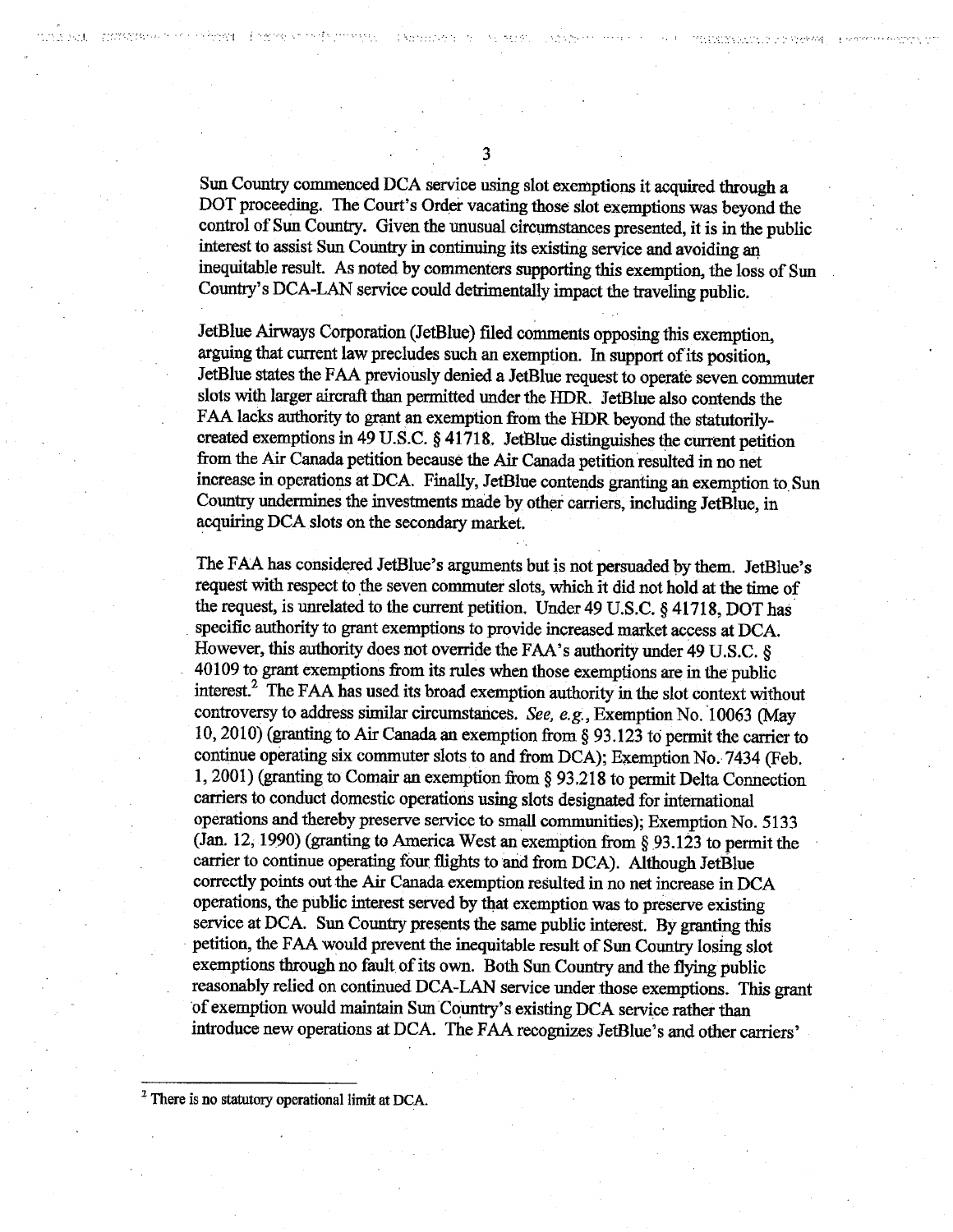investments in acquiring DCA slots, but it also must weigh Sun Country's investment in, and the public benefits from, the existing DCA-LAN service.

**TANGEMENT PRODUCT** 

••-.I I.

Although the slot times requested differ from those previously granted to Sun Country, the FAA finds the difference does not significantly and detrimentally affect congestion and delays at DCA.

Accordingly, the FAA finds that granting this request is in the public interest.

#### The FAA's Decision:

In consideration of the foregoing, find that grant of exemption to MN Airline, LLC d/b/a Sun Country Airlines is in the public interest and would not adversely affect safety. Pursuant to the authority contained in 49 U.S.C. §§ 40113 and 44701, delegated to me by the Administrator, Sun Country is granted an exemption from 14 C.F.R. 93.123(a) for the period beginning March 2,2012, and terminating on March 31,2014, unless sooner superseded or rescinded, and incorporating the following conditions and limitations:

- $(1)$  A maximum of two total daily air carrier operations may be conducted under this exemption.
- (2) Operations authorized by this grant of exemption may be conducted only in the following local hours: 1000 and 1100. The time periods of each operation may be adjusted if necessary for air traffic control purposes.
- (3) This exemption authorizes operations only by Sun Country and by no other carrier.
- (4) Sun Country must use these slot exemptions to continue its DCA-LAN scheduled service permitted under DOT Order 2010-12-16. Sun Country must contact the FAA Slot Administration Office to confirm the scheduled operations and their frequencies under this exemption. The Slot Administration Office will then provide slot identification numbers.
- (5) This exemption will be rescinded if Sun Country discontinues scheduled operations at Ronald Reagan Washington National Airport.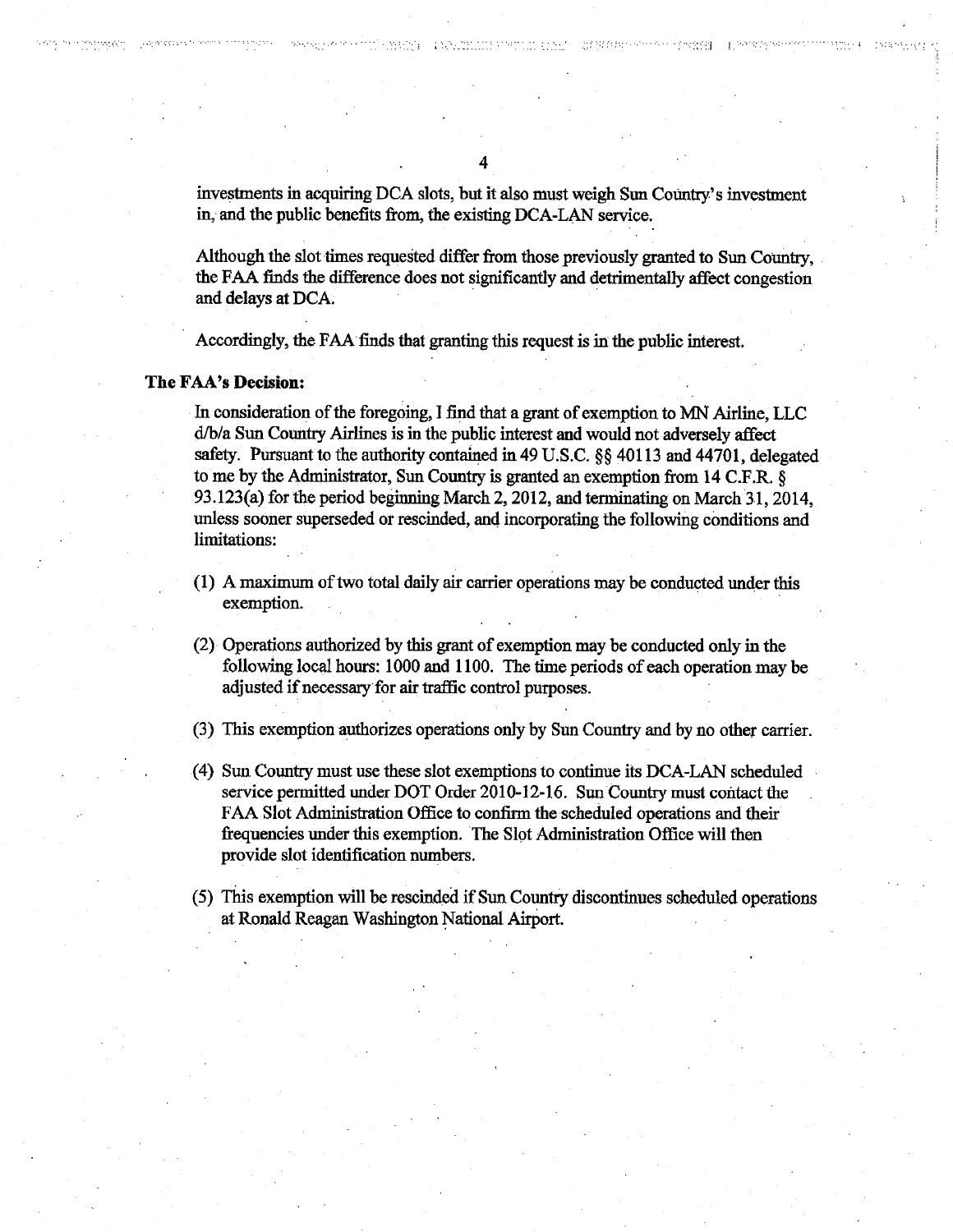(6) The operations authorized under this exemption are not part of the pool of permanent slots at the airport. However, these operations, while in effect, are subject to the provisions of 14 C.F.R. part 93, subparts K and S, except that the authority may not be bought, sold, leased, or otherwise transferred, except through an air carrier merger or acquisition. Sun Country may engage in temporary onefor-one trades of the authority to meet operational needs subject to the reporting requirements of subparts K and S.

转换 网络香椿科

사 학생 연락.

- 22

Issued in Washington, DC, on March 2,2012.

Kathryn B. Thomson Chief Counsel

issonneso a

1985 February 20

552332551

5

waji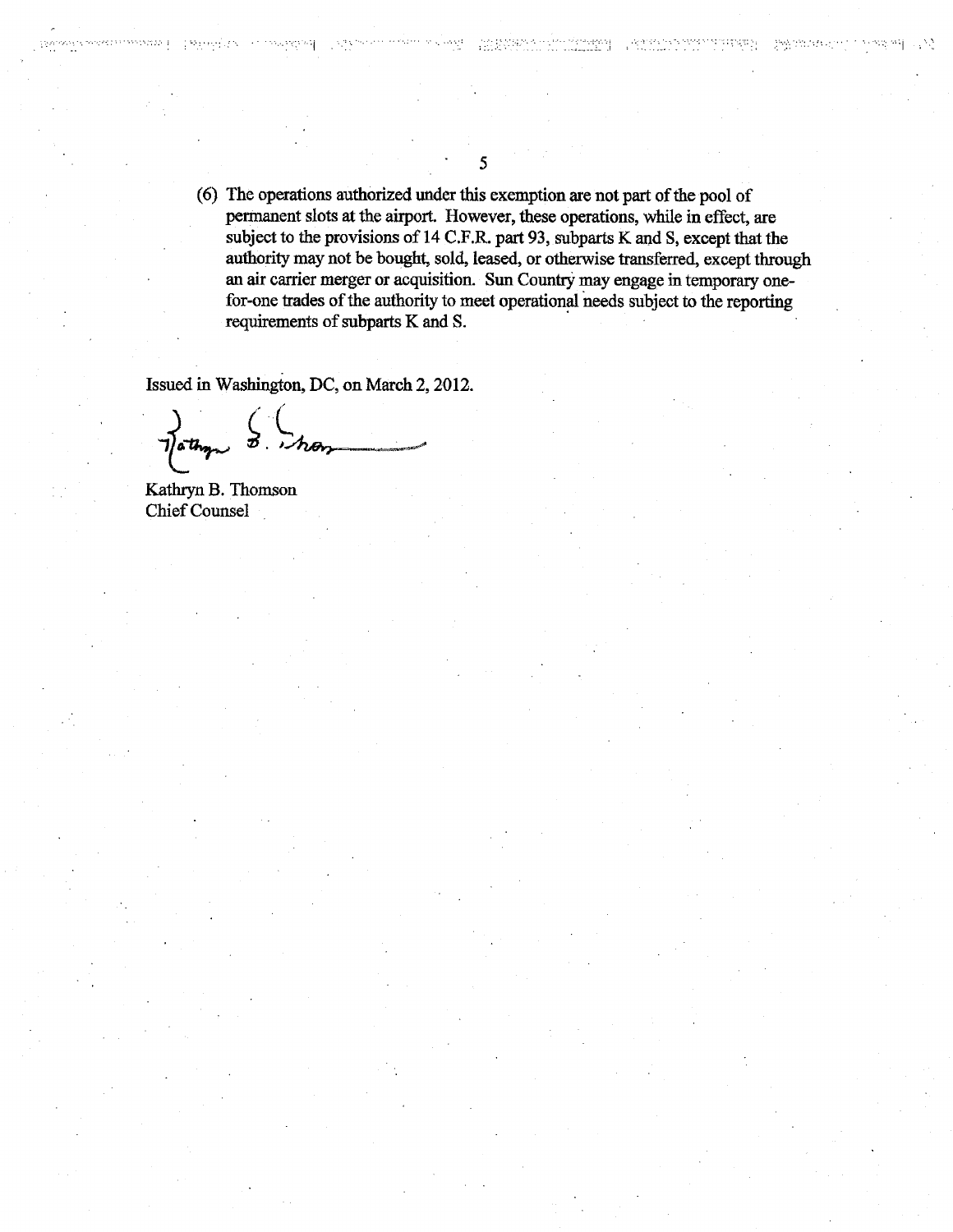### INGHAM COUNTY BOARD OF COMMISSIONERS

### **RESOLUTION MAKING APPOINTMENTS TO THE FAIR BOARD**

#### **RESOLUTION #12-**

WHEREAS, several vacancies exist on the Ingham County Fair Board; and

WHEREAS, the County Services Committee interviewed applicants interested in serving on this Board.

THEREFORE BE IT RESOLVED, that the Ingham County Board of Commissioners hereby appoints:

Gary Gierke, 1907 W. Columbia, Mason, 48854 Julie Pingston, 2347 Rolling Ridge Court, Holt, 48842

to the Ingham County Fair Board to terms expiring December 31, 2015.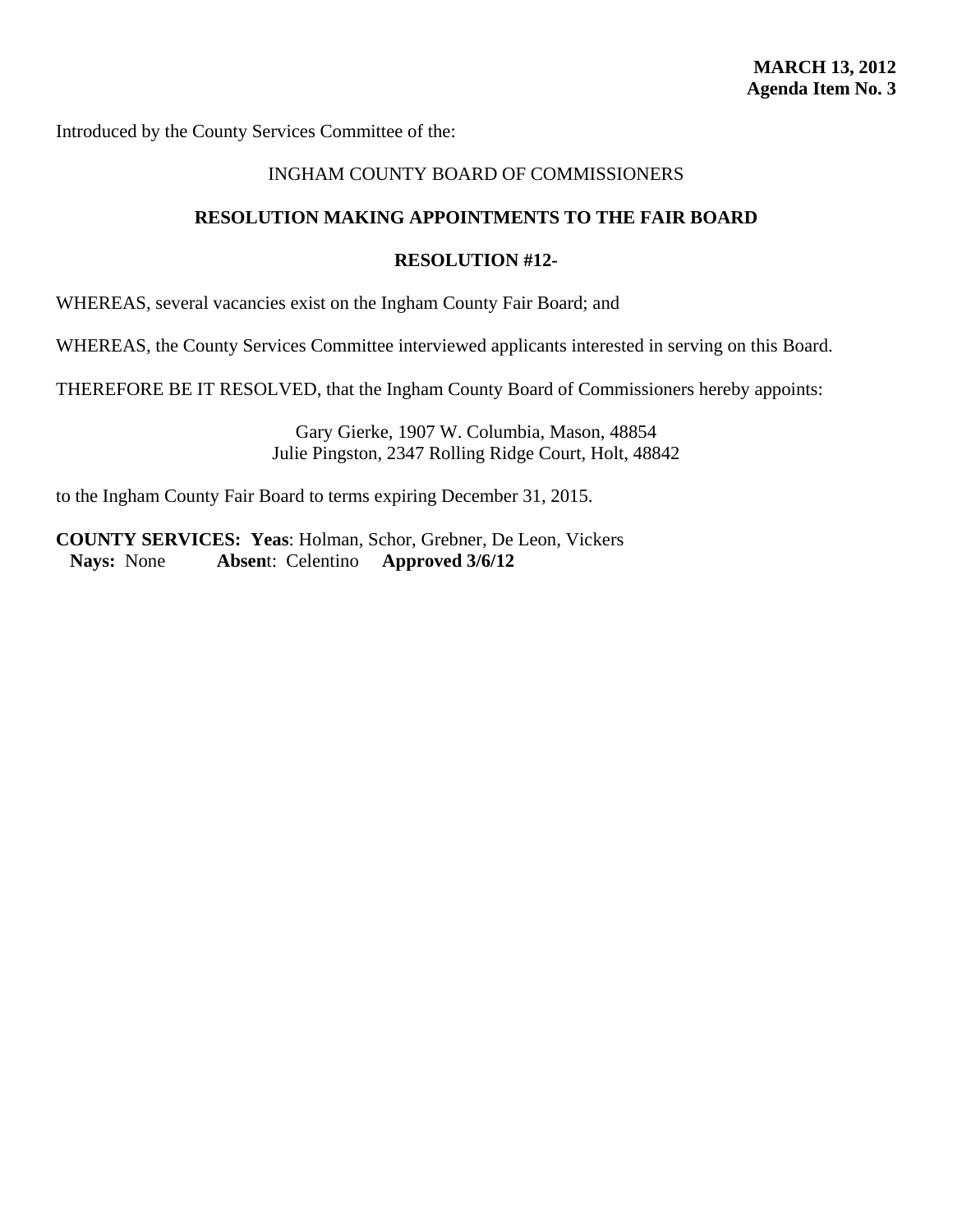# INGHAM COUNTY BOARD OF COMMISSIONERS

# **RESOLUTION TO APPROVE THE ANNUAL MAINTENANCE PURCHASE FOR THE EXAGRID BACKUP APPLIANCES FROM CDW-G**

WHEREAS, the Ingham County network data is backed up nightly on 2 Exagrid Disk Backup Appliances; and

WHEREAS, these appliances are critical to maintaining a copy of all County information in case of a failure; and

WHEREAS, these appliances require hardware and software maintenance in order to maintain current software levels and timely replacement of hardware if needed; and

WHEREAS, the total cost for 12 months of annual maintenance for these appliances is \$17,143.74 which is the same cost of the previous year.

THEREFORE BE IT RESOLVED, that the Board of Commissioners do hereby authorize the purchase of the Exagrid Annual Maintenance from a CDW-G (government co-operative contract) in the amount of \$17,143.74.

BE IT FURTHER RESOLVED, that the total cost will be paid out of the county's Network Fund (245-25810-932030).

BE IT FURTHER RESOLVED, that the Controller/Administrator is authorized to make any necessary budget adjustments.

BE IT FURTHER RESOLVED, that the Chairperson of the Ingham County Board of Commissioners and the County Clerk are authorized to sign any contract documents consistent with this resolution and approved as to form by the County Attorney.

**COUNTY SERVICES: Yeas**: Holman, Schor, Grebner, De Leon, Vickers **Nays:** None **Absen**t: Celentino **Approved 3/6/12**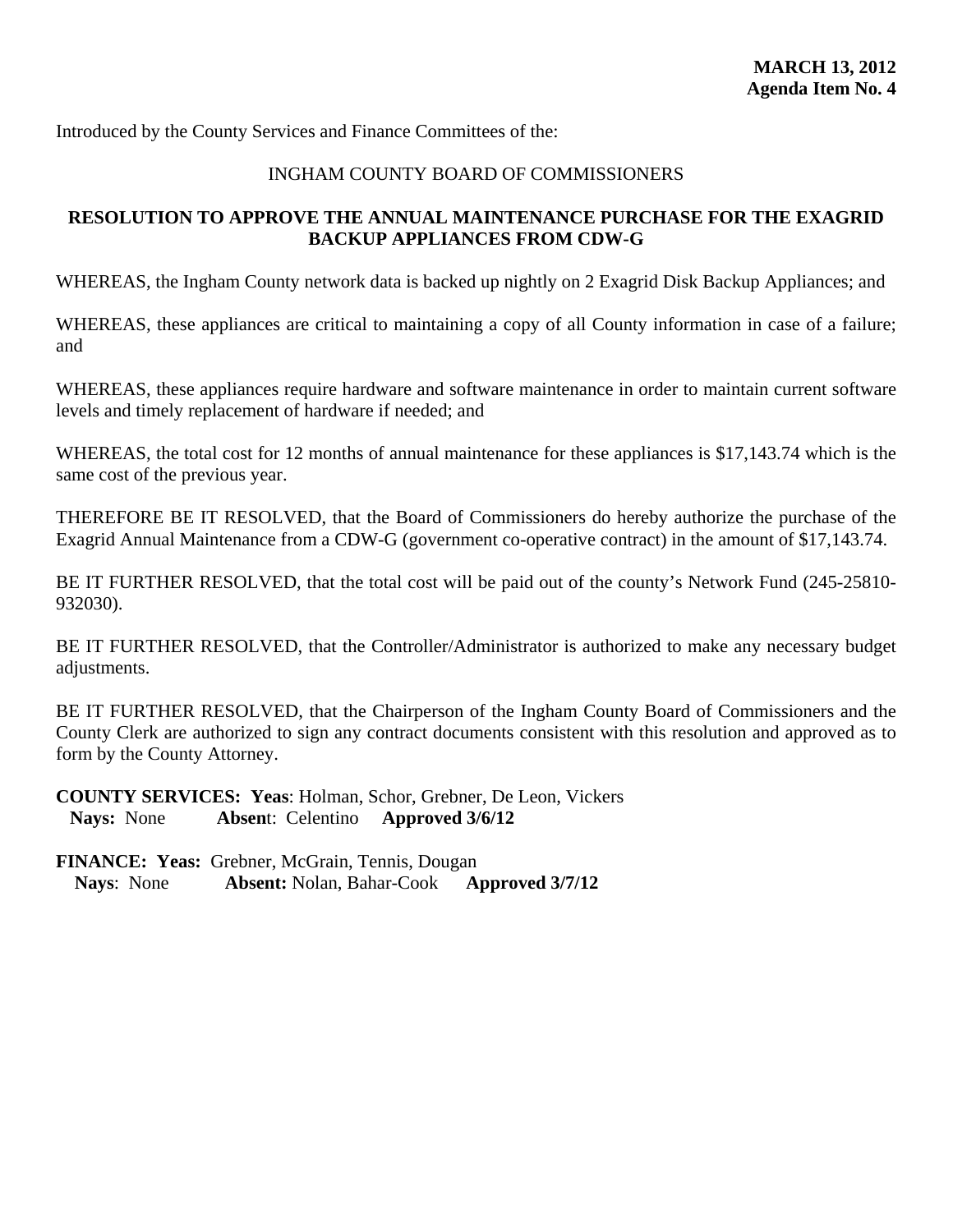#### INGHAM COUNTY BOARD OF COMMISSIONERS

# **RESOLUTION AUTHORIZING A TEMPORARY PRINCIPAL RESIDENCE AUDITOR ASSISTANT**

#### **RESOLUTION #12-**

WHEREAS, the Ingham County Treasurer has the authority to audit claims of Principal Residence Exemption [MCL 211.7cc(10) et. seq.]; and

WHEREAS, the Ingham County Treasurer's Office denied 66 Principal Residence Exemptions for the 2010 Tax Year resulting in recoupment of an additional \$302,434 in property taxes; and

WHEREAS, the Ingham County Treasurer is convinced that a temporary employee dedicated to auditing Principal Residence Exemptions will result in the recoupment of sufficient property tax dollars to justify investing in a this position; and

WHEREAS, the Ingham County Treasurer proposes to fund this temporary position from the Delinquent Tax Fund 529; and

WHEREAS, the Ingham County Treasurer proposes to employ this position in FY 2012.

THEREFORE BE IT RESOLVED, that the Ingham County Board of Commissioners approves funding of a Temporary Principal Residence Exemption Auditor position for FY 2012 in the Treasurer's Office at an amount not exceed \$5,000.

BE IT FURTHER RESOLVED, that funding for this position will come from Delinquent Tax Fund 529.

BE IT FURTHER RESOLVED, that the Ingham County Board of Commissioners authorizes the Controller to make any necessary budget adjustments and position allocation list amendments in the Treasurer's 2012 budget.

**COUNTY SERVICES: Yeas**: Holman, Schor, Grebner, De Leon, Vickers **Nays:** None **Absen**t: Celentino **Approved 3/6/12**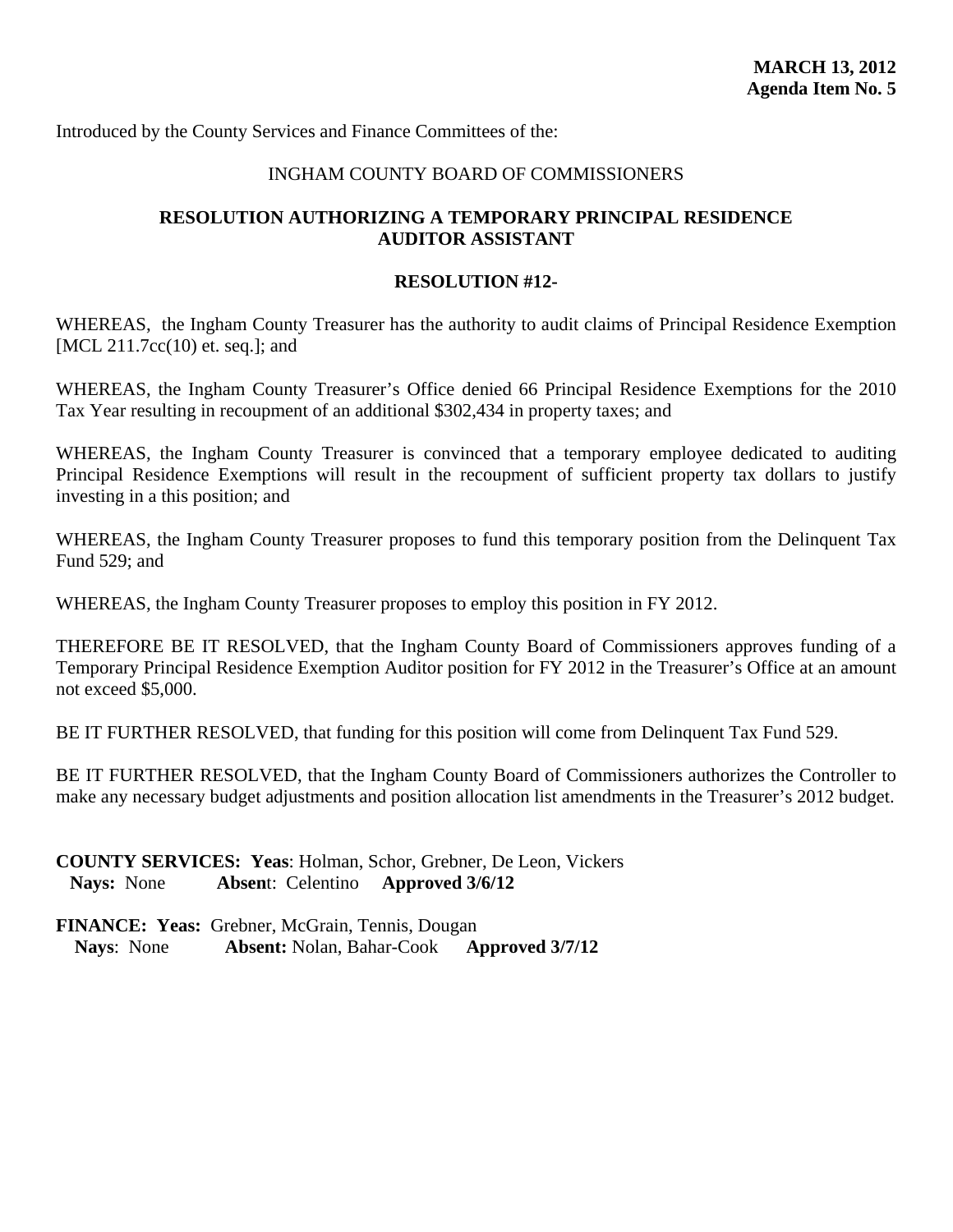#### INGHAM COUNTY BOARD OF COMMISSIONERS

# **RESOLUTION TO ADOPT THE INGHAM COUNTY PARKS 2012-2016 FACILITY MASTER PLAN**

#### **RESOLUTION #12-**

WHEREAS, in 2007, the Ingham County Board of Commissioners adopted a revised County Parks Master Plan for Ingham County; and

WHEREAS, the Parks Facility Master Plan is intended to provide general guidelines for the orderly development of the County Park system; and

WHEREAS, in order to remain eligible for state and federal grant programs it is necessary that the Parks Facility Master Plan be updated every five years; and

WHEREAS, the Ingham County Parks & Recreation Commission recommends to the Ingham County Board of Commissioners that the 2012-2016 Ingham County Parks Facility Master Plan be approved.

THEREFORE BE IT RESOLVED, that the Ingham County Board of Commissioners adopts the 2012-2016 Ingham County Parks Facility Master Plan as presented by the Ingham County Parks & Recreation Commission.

BE IT FURTHER RESOLVED, that the goals and objectives for 2012 through 2016, as stated in the Master Plan, shall be construed as desirable goals only with no implied commitment on the part of the Board of Commissioners to fund any particular recommendation contained therein.

**COUNTY SERVICES: Yeas**: Holman, Schor, Grebner, De Leon, Vickers **Nays:** None **Absen**t: Celentino **Approved 3/6/12**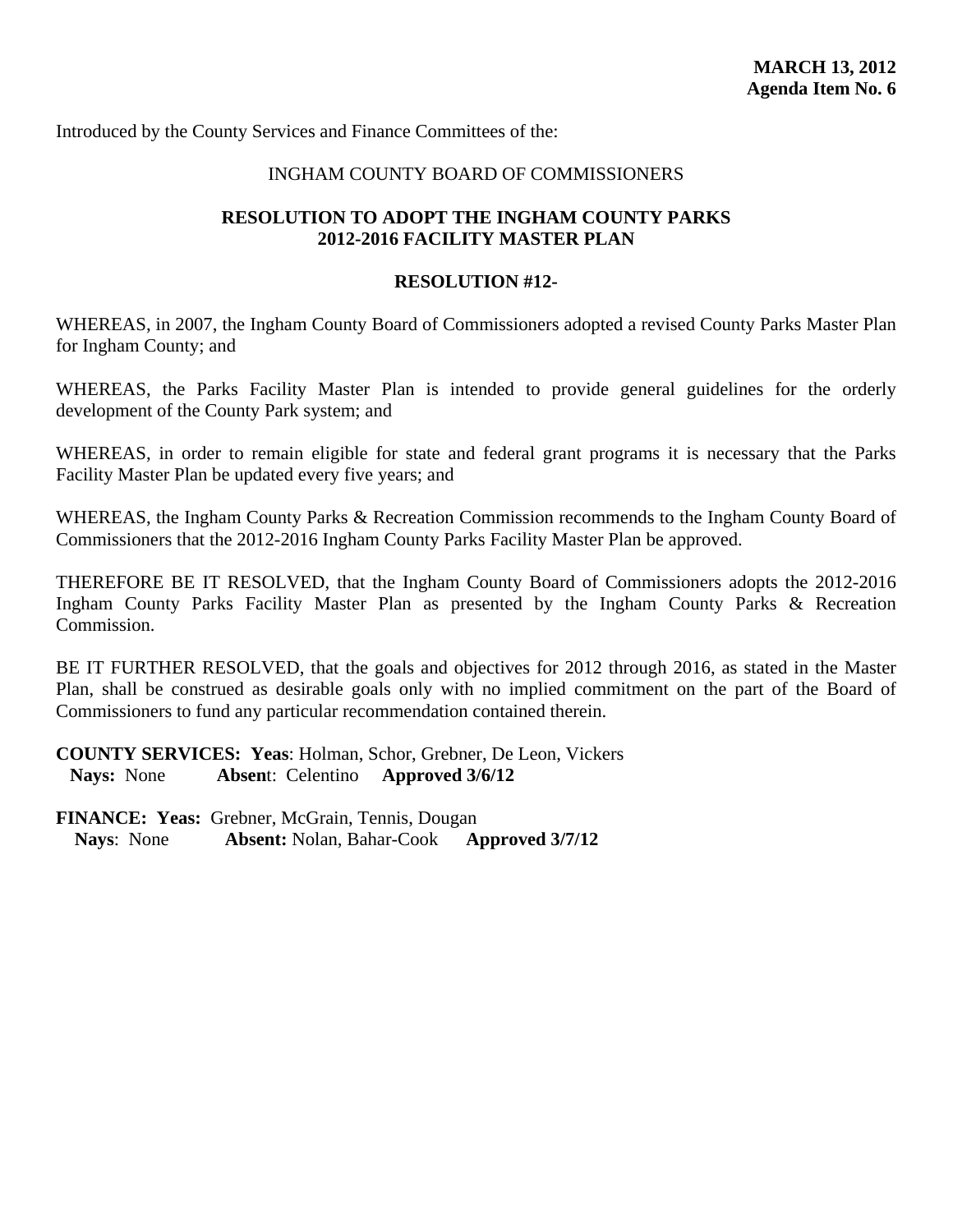#### INGHAM COUNTY BOARD OF COMMISSIONERS

# **RESOLUTION RESCINDING THE COUNTY PARKS SECOND VEHICLE ANNUAL PARKING PASS FEE**

#### **RESOLUTION #12-**

WHEREAS, in an effort to increase revenue the Parks Management team recommended fee increases to certain revenue generating activities within the Ingham County Parks system for implementation in 2012; and

WHEREAS, Board of Commissioner Resolution #11-165 authorized a 2012 second vehicle annual parking pass fee at the reduced rate of \$15.00; and

WHEREAS, the Parks Management team has identified difficulty in administering the sale of the second vehicle pass and determined there is a very real possibility of fraud by users and staff; and

WHEREAS, this determination has led the Parks Management team to recommend the elimination of the second vehicle annual pass fee.

THEREFORE BE IT RESOLVED, that the Ingham County Board of Commissioners authorizes the elimination of the \$15.00 county parks second vehicle annual parking pass fee.

**COUNTY SERVICES: Yeas**: Holman, Schor, Grebner, De Leon, Vickers **Nays:** None **Absen**t: Celentino **Approved 3/6/12**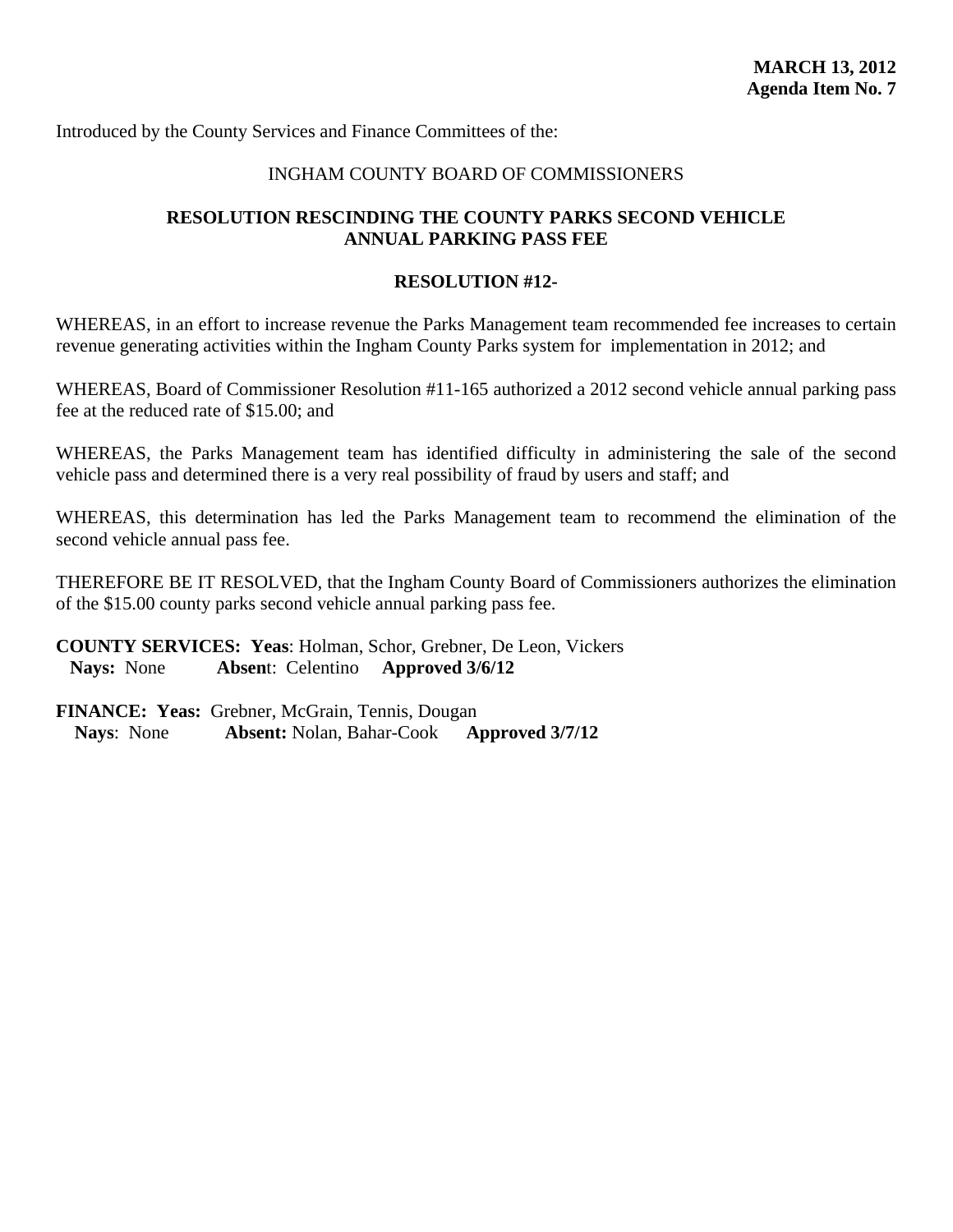# INGHAM COUNTY BOARD OF COMMISSIONERS

# **RESOLUTION AUTHORIZING A FUND TRANSFER TO THE POTTER PARK ZOOLOGICAL SOCIETY FOR 2012 MARKETING**

#### **RESOLUTION #12-**

WHEREAS, the electorate of Ingham County overwhelmingly approved the millage renewal proposal in November of 2011 to fund the operation and improvement of Potter Park and the Potter Park Zoo; and

WHEREAS, the Potter Park Zoological Society is a private,  $501c(3)$  nonprofit, fundraising organization that raises funds to support the Zoo; and

WHEREAS, in that capacity the Zoological Society supports: Marketing, Educational Programming, the Docent Association, the Teen Zookeeper Program, Special Events and the Zookambi Summer Camp; and

WHEREAS, the Zoological Society operates on a \$1,600,000 budget, all of which is spent on supporting the Potter Park Zoo through educational programming, special events, operating costs, and capital improvements; and

WHEREAS, the Potter Park Zoological Society Board of Directors is comprised of eight prominent community leaders; and

WHEREAS, the Ingham County Parks & Recreation Commission approved the transfer of \$60,000 from the proceeds of the Potter Park Zoo Millage to the Potter Park Zoological Society for 2011 marketing purposes; and

WHEREAS, the Potter Park Zoological Society Board has proposed \$15,000 for advertising within the 2012 Society budget for a total of \$75,000 to be spent on advertising and marketing; and

WHEREAS, the Potter Park Zoological Society has agreed to, on a monthly basis, supply the county with invoices detailing spending of these funds; and

WHEREAS, County staff will, on a quarterly basis, include with monthly financial reports a marketing expense report to the Potter Park Zoo Board.

THEREFORE BE IT RESOLVED, the Board of Commissioners approves a transfer of \$60,000 from the proceeds of the Potter Park Zoo Millage to be used by the Potter Park Zoological Society for the 2012 marketing of the Potter Park Zoo.

BE IT FURTHER RESOLVED, that the Controller/Administrator be authorized to make the necessary transfer of funds.

**COUNTY SERVICES: Yeas**: Holman, Schor, Grebner, De Leon, Vickers **Nays:** None **Absen**t: Celentino **Approved 3/6/12**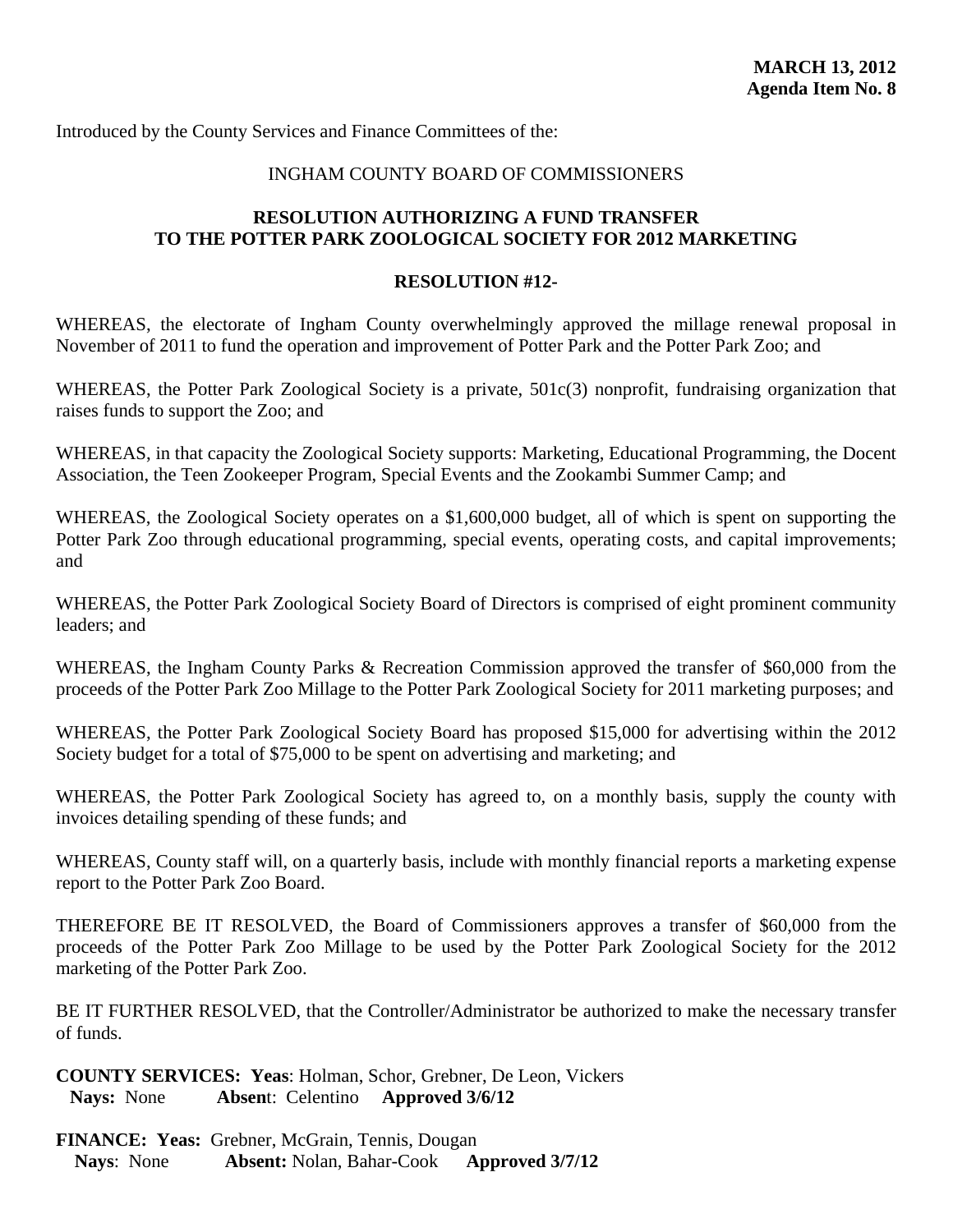#### INGHAM COUNTY BOARD OF COMMISSIONERS

# **RESOLUTION APPROVING A TRANSFER OF FUNDS AND AUTHORIZATION TO PROCEED WITH REPLACEMENT OF LIGHTING WITHIN THE CORAL REEF EXHIBIT**

#### **RESOLUTION #12-**

WHEREAS, the Ingham County Facilities Department staff assigned to the Potter Park Zoo completed the necessary repairs to the Mandrill exhibit floors in 2011 using existing funds; and

WHEREAS, the Mandrill exhibit floor project was an approved 2012 Capital Improvement Project in the amount of \$3,000.00 and those funds are no longer needed for that project; and

WHEREAS, Facilities staff have researched replacing the existing lighting in the Coral Reef exhibit with LED lighting and determined that LED lighting will provide for immediate savings in utility costs and maintenance; and

WHEREAS, Facilities staff can purchase materials and provide installation, thus saving additional funds; and

WHEREAS, the Cost Recovery on Investment (ROI) is less than two years.

THEREFORE BE IT RESOLVED, that the Ingham County Board of Commissioners authorizes Facilities staff to proceed with the replacement of lighting within the Coral Reef Exhibit.

BE IT FURTHER RESOLVED, the Ingham County Board of Commissioners approves the transfer of the \$3,000.00 approved for the 2012 Mandrill Floor project (line item 258-699000-9777000-1204Z) to the Maintenance Supply line item (258-69300-931000-37000) for the Coral Reef Lighting Project.

BE IT FURTHER RESOLVED, that the Controller/Administrator be authorized to make the necessary transfer of Potter Park Zoo Millage funds.

**COUNTY SERVICES: Yeas**: Holman, Schor, Grebner, De Leon, Vickers **Nays:** None **Absen**t: Celentino **Approved 3/6/12**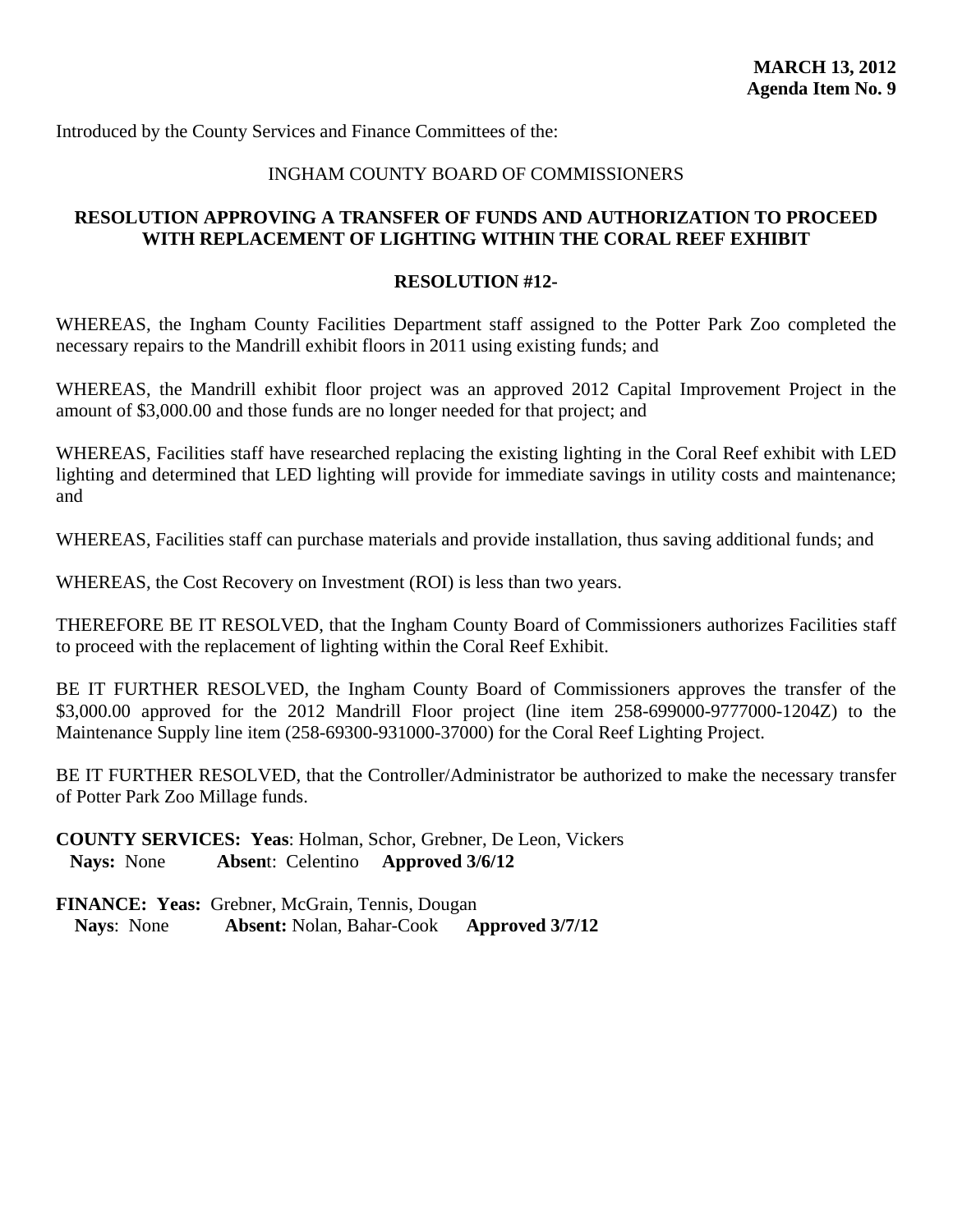### INGHAM COUNTY BOARD OF COMMISSIONERS

# **RESOLUTION AUTHORIZING A TRANSFER OF FUNDS TO ACCOMMODATE THE PURCHASE OF CAGES FOR THE DISCOVERY BUILDING**

#### **RESOLUTION #12-**

WHEREAS, Potter Park Zoo Staff completed the Otter Exhibit glass and slide repair and repairs to the Cement Trees within the Lemur Exhibit in 2011 with existing funds; and

WHEREAS, the Animal Management Team and Zoo Management have recommended replacing the cages within the Discovery Building due to the poor design and age of the existing cages; and

WHEREAS, by replacing the cages, care and health of the animals will be improved as well as the safety and efficiency of Zookeeper staff; and

WHEREAS, Zoo staff recommends that funds previously approved in the 2012 Capital Improvement Budget for the Otter and Lemur exhibits be transferred to allow for the replacement of the cages.

THEREFORE BE IT RESOLVED, the Board of Commissioners authorizes the transfer of \$5,000.00 approved for the 2012 Cement Trees-Lemur Exhibit project (line item 258-699000-977000-1203Z) and \$1,500 approved for the 2012 Otter Exhibit-Slide & Glass project (line item 258-699000-977000-1205Z) to accommodate the purchase of cages for the Discovery Building from line item 258-699000-726010-1209Z.

BE IT FURTHER RESOLVED, that the Controller/Administrator be authorized to make the necessary transfer of funds.

**COUNTY SERVICES: Yeas**: Holman, Schor, Grebner, De Leon, Vickers **Nays:** None **Absen**t: Celentino **Approved 3/6/12**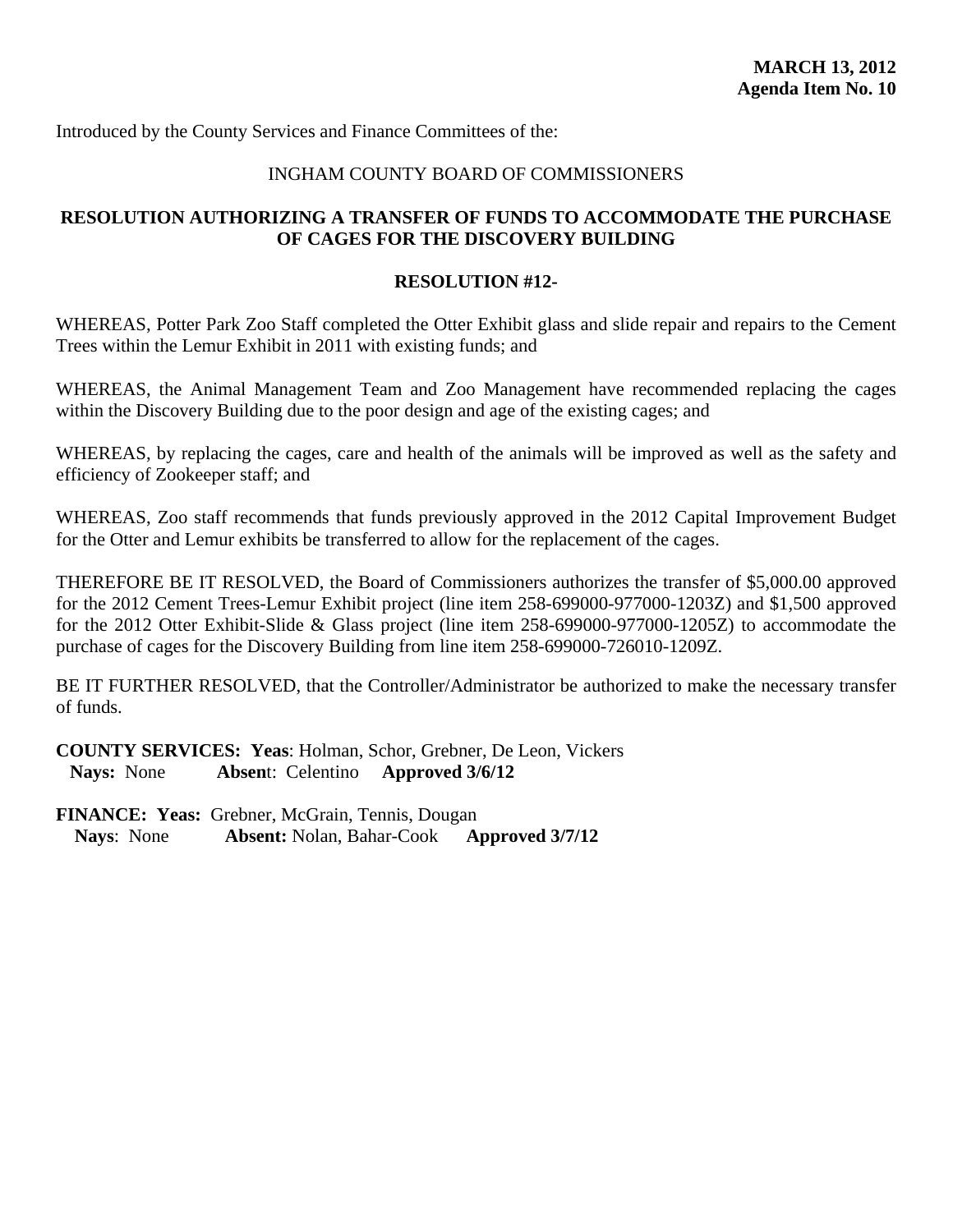#### INGHAM COUNTY BOARD OF COMMISSIONERS

# **RESOLUTION AUTHORIZING INCREASING THE VACANT PART-TIME ZOOKEEPER 400 POSITION TO A FULL-TIME POSITION AND APPROVAL OF A LINE ITEM TRANSFER**

#### **RESOLUTION #12-**

WHEREAS, it is the desire of the Potter Park Zoo Management Team to have an adequately staffed animal care department; and

WHEREAS, the Zoo Management Team has identified funding for the additional costs associated with the fulltime position within the existing Potter Park Zoo budget; and

WHEREAS, the Zoo Management Team recommends that the vacant part-time Zookeeper 400 position be changed to a full-time Zookeeper 400 position; and

WHEREAS, the savings from reductions in the full-time overtime line item by having a full-time position plus savings realized from the Potter Park Zoological Society assuming responsibility for the seasonal revenue positions will fund this position.

THEREFORE BE IT RESOLVED, that the Ingham County Board of Commissioners authorizes increasing the vacant part-time Zookeeper 400 position to a full-time position and that line item transfers be made to fund this position.

BE IT FURTHER RESOLVED, that \$16,000.00 be transferred from the full-time overtime line item (258-69200-706000-31000) and \$15,000 from the seasonal wage line item to the full-time wages and benefits line item within the approved 2012 Potter Park Zoo Millage.

BE IT FURTHER RESOLVED, that the Controller/Administrator be authorized to make the necessary transfer of funds.

**COUNTY SERVICES: Yeas**: Holman, Schor, Grebner, De Leon, Vickers **Nays:** None **Absen**t: Celentino **Approved 3/6/12**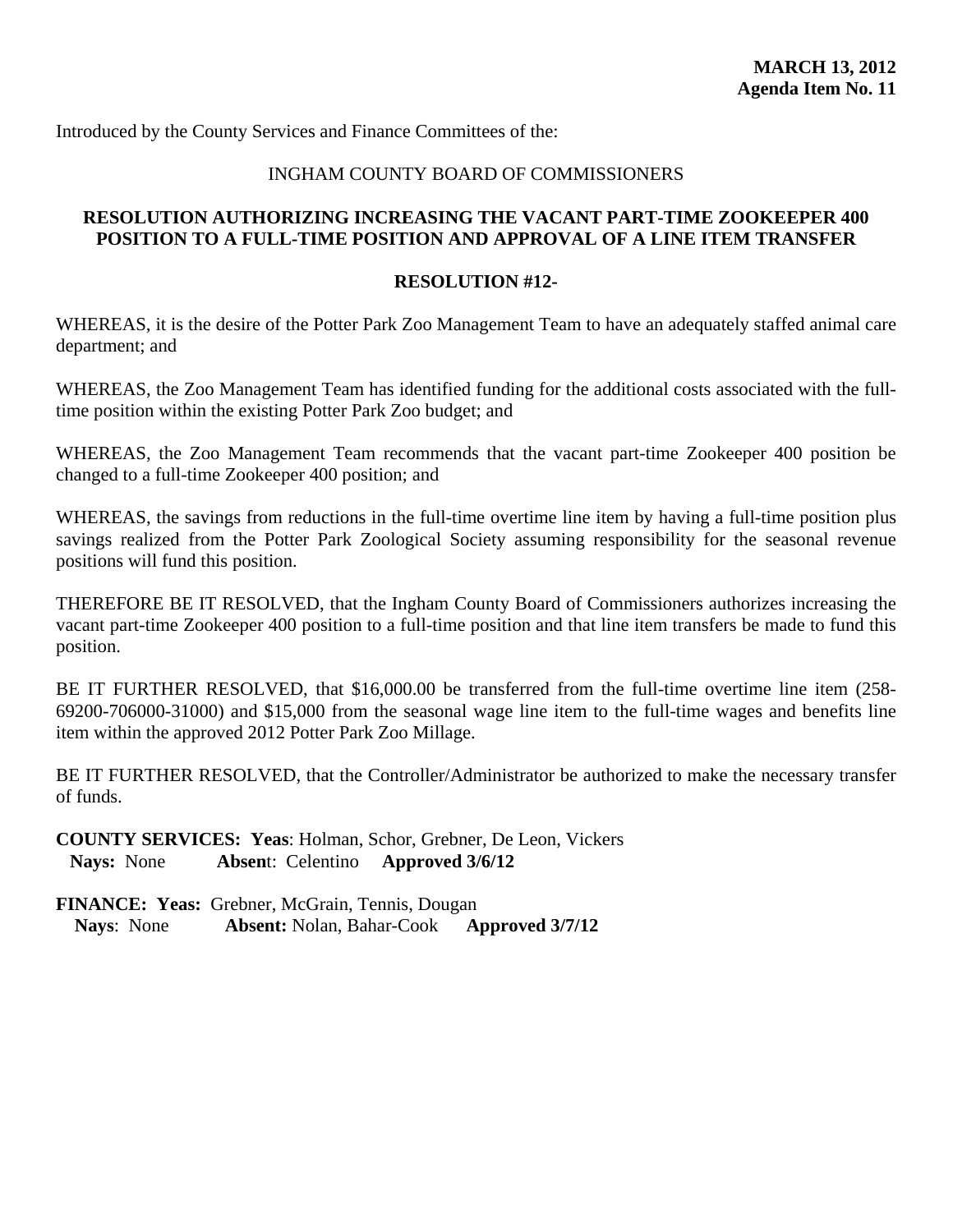#### INGHAM COUNTY BOARD OF COMMISSIONERS

# **RESOLUTION APPROVING A TRANSFER OF FUNDS AND AUTHORIZATION FOR THE POTTER PARK ZOOLOGICAL SOCIETY TO PROVIDE SEASONAL WORKERS FOR CUSTOMER SERVICE RELATED POSITIONS**

#### **RESOLUTION #12-**

WHEREAS, it is the desire of the Potter Park Zoo Board and the Zoo Management Team to work towards a successful Private/Public relationship with the Potter Park Zoological Society; and

WHEREAS, the Zoo Management Team wishes to continue to provide excellent customer service and be able to improve upon existing standards and proceed in a financially prudent manner; and

WHEREAS, the Zoo Management Team recommends that combining resources in the key customer service areas, by having all revenue staff be hired, trained, supervised and paid by the Potter Park Zoological Society, will allow the Zoo to provide the most effective and consistent customer service; and

WHEREAS, the Zoo Management Team has identified funding within the approved Potter Park Zoo budget, which will provide for adequate staff as determined by the Zoo Interim Director and the Director of Parks; and

WHEREAS, the Potter Park Zoological Society has agreed to, on a monthly basis, supply the County with statistical reports verifying hours worked, revenue collected and expenses associated with the various seasonal positions; and

WHEREAS, the Potter Park Zoological Society has agreed to follow all County revenue collection protocols, policies and procedures, and funds collected will be deposited into the County's financial system.

THEREFORE BE IT RESOLVED, that the Ingham County Board of Commissioners authorizes the Potter Park Zoological Society to provide seasonal employees for the customer service related positions at the Potter Park Zoo.

BE IT FURTHER RESOLVED, that the Ingham County Board of Commissioners approves the transfer of funds for the year 2012 in the amount of \$102,000.00 from the Potter Park Zoo Millage to the Potter Park Zoo Society from the following line items:

- \$35,874 from admissions seasonal wages, line item #258-69200-705000-32000
- \$27,198 from seedeater seasonal, line item #258-69200-705000-31300
- \$11,890 from parking seasonal, line item #258-69300-705000-35000
- \$21,236 from animal/care seasonal, line item #258-69200-705000-31000
- \$5,802 from equipment seasonal, line # 258-69300-705000-34600

BE IT FURTHER RESOLVED, that the Controller/Administrator be authorized to make the necessary transfer of funds.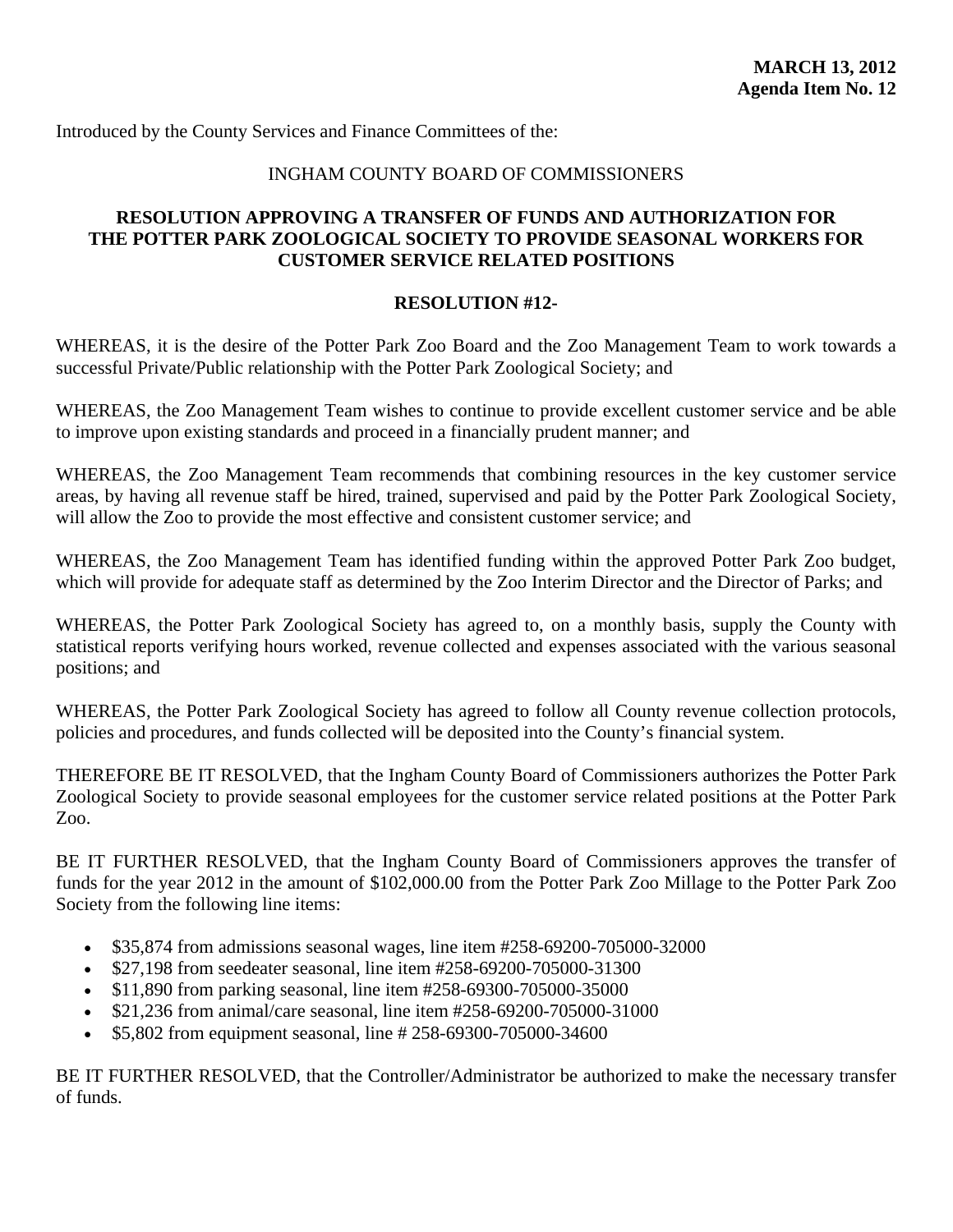# **RESOLUTION #12-**

**COUNTY SERVICES: Yeas**: Holman, Schor, Grebner, De Leon, Vickers

**Nays:** None **Absen**t: Celentino **Approved 3/6/12**

**FINANCE: Yeas:** Grebner, McGrain, Tennis, Dougan<br>Nays: None Absent: Nolan, Bahar-Cook Approved 3/7/12

**Nays:** None **Absent:** Nolan, Bahar-Cook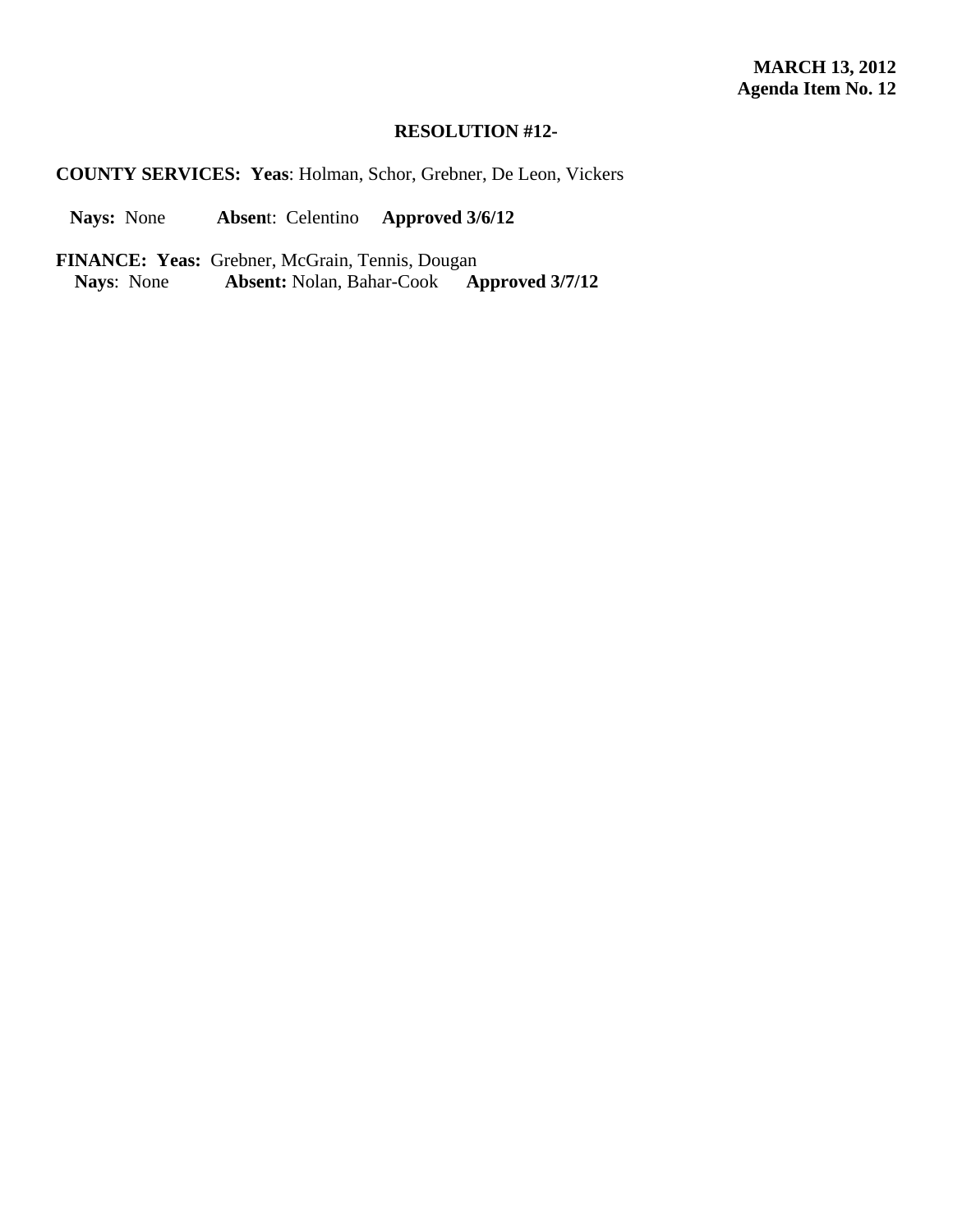# INGHAM COUNTY BOARD OF COMMISSIONERS

# **RESOLUTION GRANTING A WAIVER OF THE REQUIREMENTS OF THE INGHAM COUNTY LIVING WAGE POLICY TO ST. VINCENT CATHOLIC CHARITIES**

#### **RESOLUTION #12-**

WHEREAS, the Ingham County Board of Commissioners adopted Resolution #03-168, which established a policy requiring certain contractors to pay their employees a living wage; and

WHEREAS, the policy provides that a non-profit human services agency may request a waiver of the provisions of the policy if it believes that the application of the policy would cause economic harm to the agency in a fashion that would result in the harm created by application of the policy outweighing the benefits of applying this policy; and

WHEREAS, in 2003, 2004, and in 2008, St. Vincent Catholic Charities requested, and the County agreed to grant waivers of the requirements of the Living Wage Policy to St. Vincent Catholic Charities; and

WHEREAS, due to the extreme economic hardship that it believes that it would incur in complying with the Living Wage Policy, St. Vincent Catholic Charities is now requesting a permanent waiver from the requirements of the Living Wage Policy; and

WHEREAS, the request has been reviewed and is being recommended by staff and the County Services Committee.

THEREFORE BE IT RESOLVED, that the Board of Commissioners grants a waiver through December 31, 2014 of the requirements of the Ingham County Living Wage Policy to St. Vincent Catholic Charities.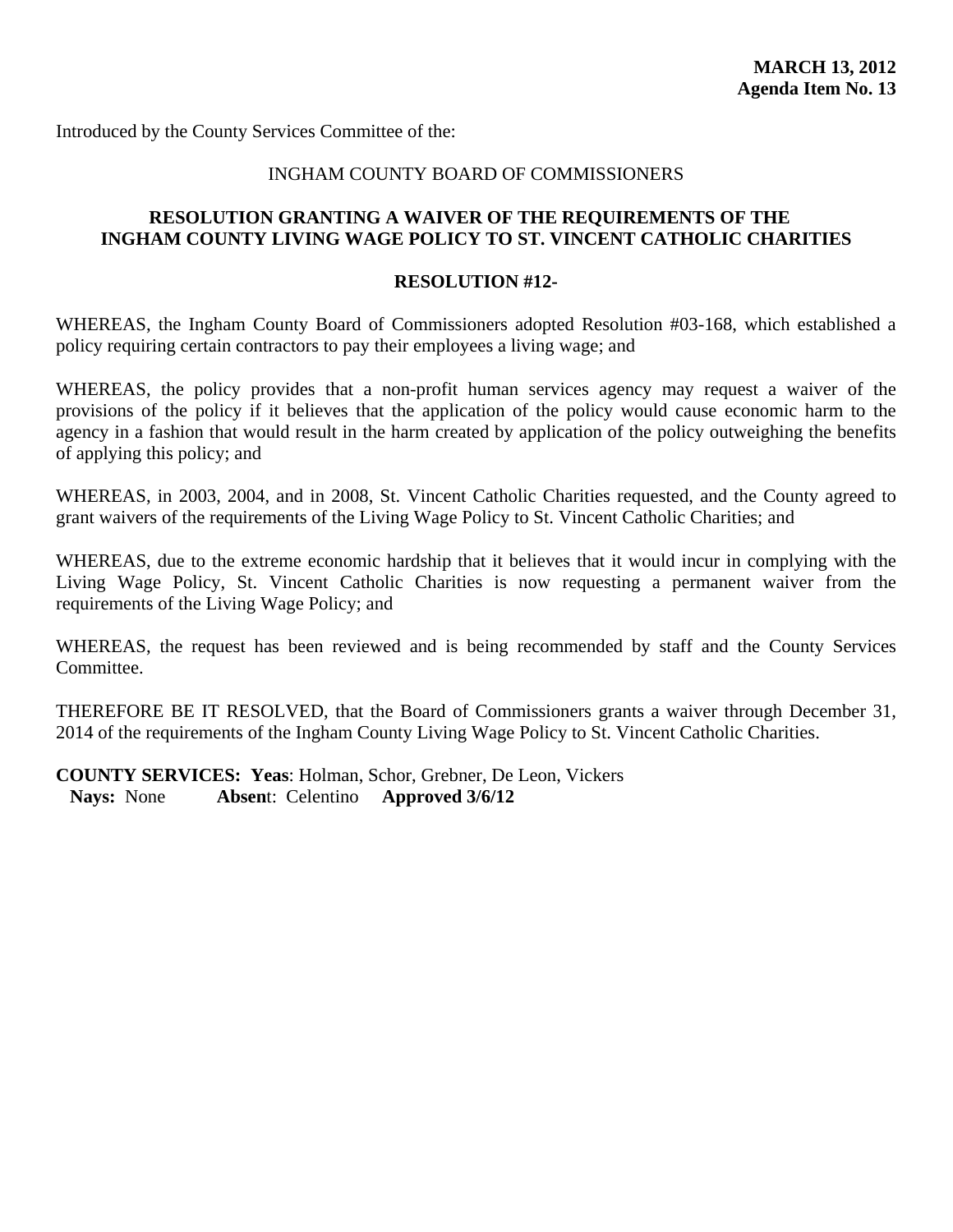#### INGHAM COUNTY BOARD OF COMMISSIONERS

# **RESOLUTION SETTING PUBLIC HEARINGS ON THE TRANSFER OF POWERS, DUTIES AND FUNCTIONS OF THE INGHAM COUNTY ROAD COMMISSION TO THE INGHAM COUNTY BOARD OF COMMISSIONERS**

#### **RESOLUTION #12-**

WHEREAS, House Bills 5125 and 5126 allow county boards of commissioners to dissolve appointed road commissions by a majority vote of the county boards of commissioners, transferring duties of the road commissions to the county boards of commissioners; and

WHEREAS, HB 5125 and HB 5126 authorize the county board of commissioners to receive and expend funds as allowed under 1951 PA 51, MCL 247.651 to 247.675; and

WHEREAS, the Ingham County Board of Commissioners adopted a Resolution of Intent to Dissolve the Ingham County Board of Road Commissioners and Create an Ingham County Department of Transportation and Roads (Resolution 11-379); and

WHEREAS, pursuant to HB 5125, the county board of commissioners shall conduct, at a minimum, 2 public hearings on whether to transfer the powers, duties, and functions of the board of county road commissioners to the county board of commissioners.

THEREFORE BE IT RESOLVED, that the Ingham County Board of Commissioners hereby sets public hearings for March 27 and April 10, 2012, before the Board of Commissioners at 6:30 p.m. in the Board of Commissioners' Room, Ingham County Courthouse, Mason, Michigan to hear any interested persons on the transfer of powers, duties, and functions of the board of county road commissioners to the county board of commissioners.

BE IT FURTHER RESOLVED, that notice of the public hearings will be published pursuant to state law by the County Clerk prior to the hearings.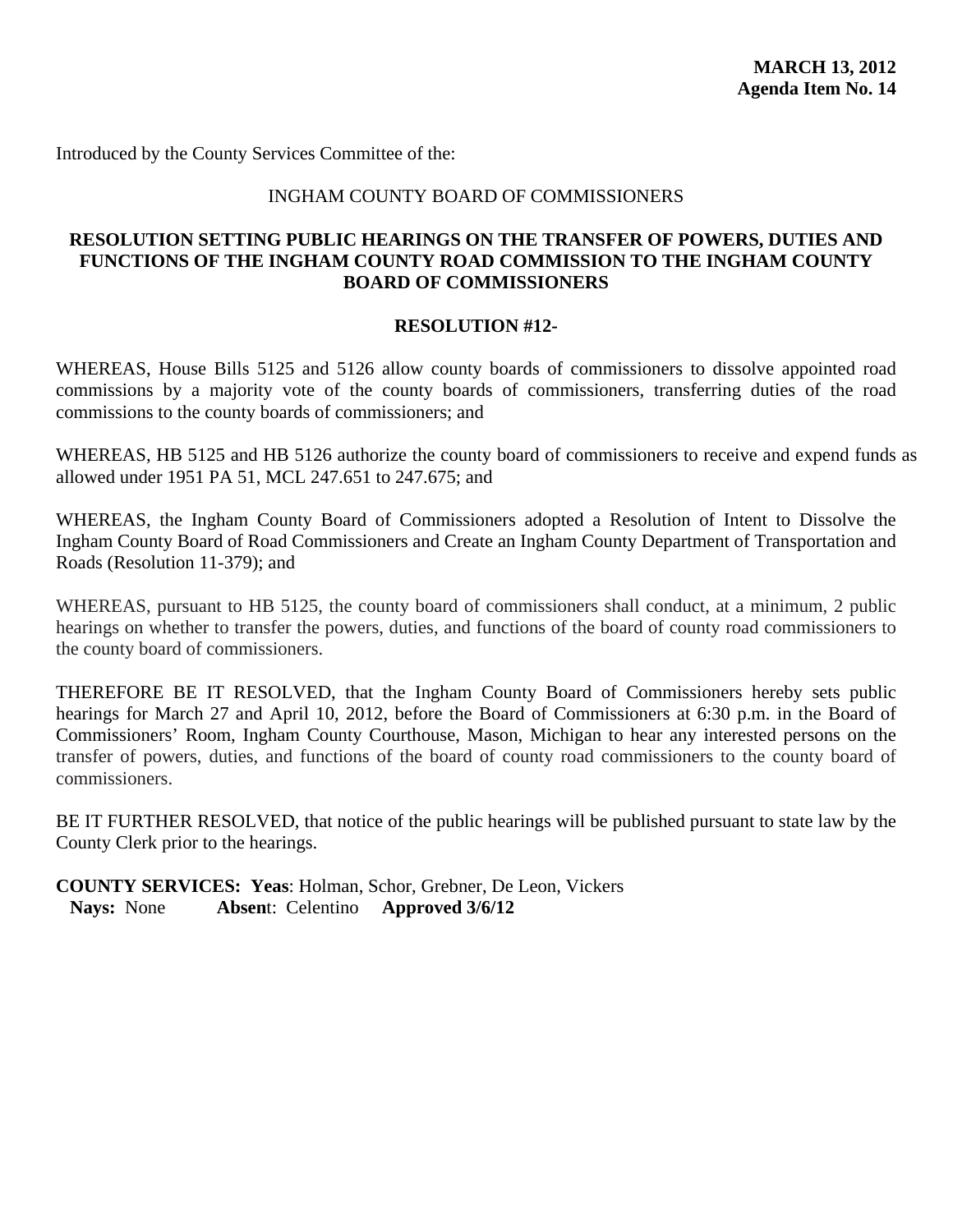#### INGHAM COUNTY BOARD OF COMMISSIONERS

# **RESOLUTION CONGRATULATING BETHEL SEVENTH-DAY ADVENTIST CHURCH ON THE EVENT OF THEIR PUBLIC AFFAIRS AND RELIGIOUS LIBERTY DAY**

#### **RESOLUTION #12-**

WHEREAS, the Seventh-day Adventist Church was founded in the Township of Washington, New Hampshire in 1844; and

WHEREAS, the Seventh-day Adventist Church celebrates a history that has emphasized "freedom", as it welcomes and grows from diversity within its membership; and

WHEREAS, since its beginning, the Seventh-day Adventist Church has defended religious freedom for all, as a result, under its patronage several religious liberty associations have been established; and

WHEREAS, since 1901, the Department of Public Affairs and Religious Liberty has represented the Seventhday Adventist Church to governments, religious bodies, and international organizations by supporting, protecting and defending religious freedom and human rights for all people everywhere; and

WHEREAS, on Saturday, March 10, 2012, Bethel Seventh-day Adventist Church will be holding their annual Public Affairs and Religious Liberty Day -- the theme for the day is "World of Opportunities"; and

WHEREAS, the annual Public Affairs and Religious Liberty Day provides Bethel Seventh-day Adventist Church with an opportunity to recognize and respect the various faith communities in our society, advocate for the protection of religious freedom for people, as well as encourage public officials and community leaders to continue to support religious liberty.

THEREFORE BE IT RESOLVED, that the Ingham County Board of Commissioners hereby congratulates Pastor Eric D. Thomas, Minister of Public Affairs and Religious Liberty, Edward Woods, III and the entire congregation of Bethel Seventh-day Adventist Church on the event of their annual Public Affairs and Religious Liberty Day.

BE IT FURTHER RESOLVED, that the Board appreciates the contributions they have made to the community and wishes them continued success in all of their future endeavors.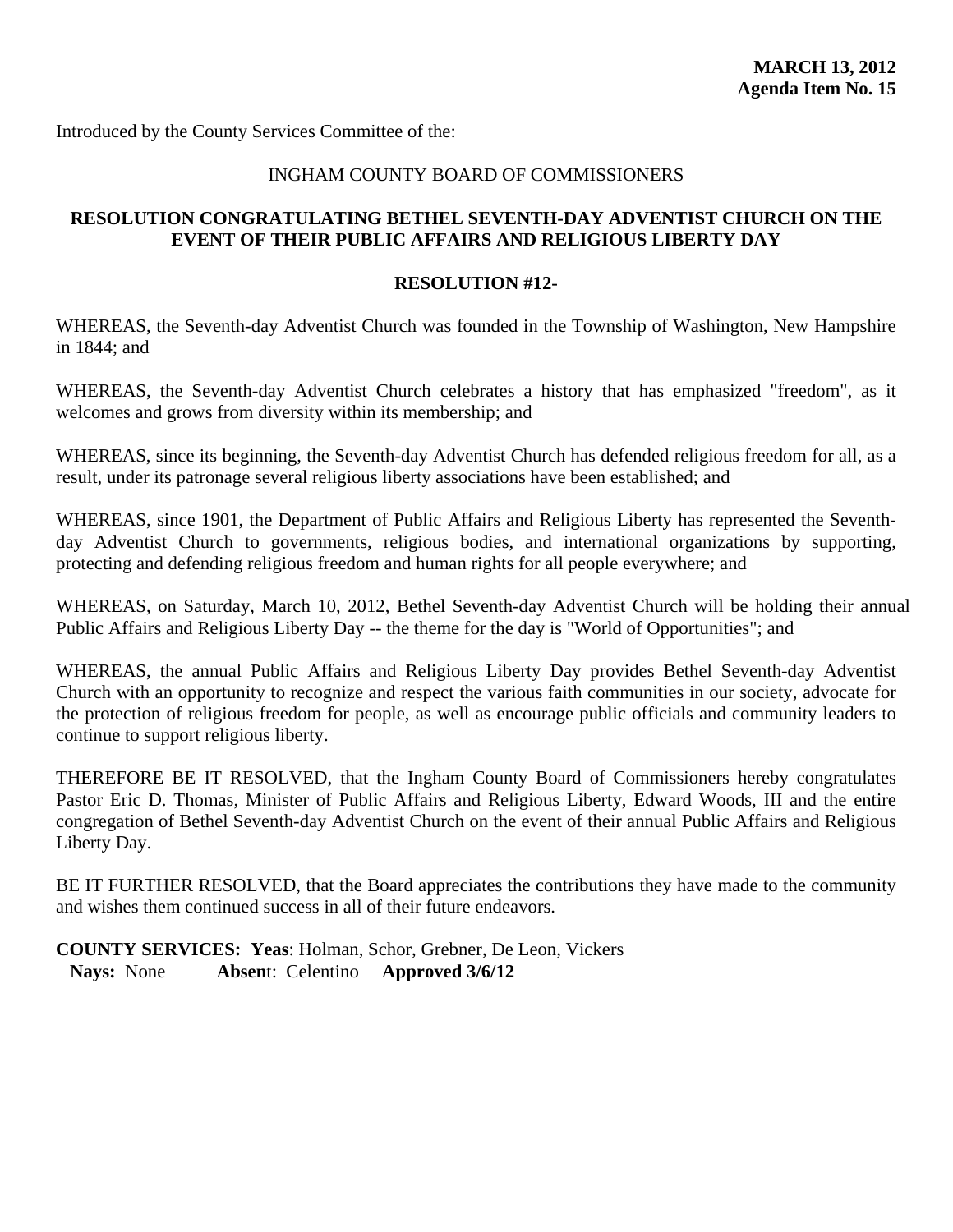### INGHAM COUNTY BOARD OF COMMISSIONERS

# **RESOLUTION APPROVING ENTERING INTO A GRANT WITH THE MICHIGAN DEPARTMENT OF LICENSING AND REGULATORY AFFAIRS AND APPOINT DOUGLAS A. STOVER AS COUNTY GRANT ADMINISTRATOR FOR THE 2012 REMONUMENTATION PROJECT**

#### **RESOLUTION #12-**

WHEREAS, a grant application was submitted to the Office of Land Survey and Remonumentation of the Michigan Department of Licensing and Regulatory Affairs, for the sole purpose of receiving funds to implement Ingham County's Monumentation and Remonumentation Plan; and

WHEREAS, as requested, the Ingham County Remonumentation Committee did consult with and take into account the preferences and needs of local units of government, the Ingham County Road Commission, local surveyors, and area real estate developers in choosing areas in which to work; and

WHEREAS, the Office of Land Survey and Remonumentation of the Michigan Department of Licensing and Regulatory Affairs has reviewed Ingham County's 2012 Survey and Remonumentation Grant Application in the amount of \$85,400, and has forwarded the 2012 Grant Agreement/Contract for execution; and

WHEREAS, as required by Act 345, P.A. 1990, a condition of receiving annual grant funds to implement the County Monumentation and Remonumentation Plan is that the County appoint a County Grant Administrator.

THEREFORE BE IT RESOLVED that the Ingham County Board of Commissioners approves entering into a grant with the Michigan Department of Licensing and Regulatory Affairs for the purpose of receiving \$85,400 in grant funds for the Ingham County Monumentation and Remonumentation Project in the year 2012.

BE IT FURTHER RESOLVED, upon the respectful recommendation of the Ingham County Remonumentation Committee, that the Ingham County Board of Commissioners appoint Douglas A. Stover, Equalization Director, for the related services of County Grant Administrator as required by Act 345, P.A. 1990.

BE IT FURTHER RESOLVED, that the County Chairperson, County Clerk and County Grant Administrator have the authority to sign said grant contract documents once County Attorney has approved said contract.

**COUNTY SERVICES: Yeas**: Holman, Schor, Grebner, De Leon, Vickers **Nays:** None **Absen**t: Celentino **Approved 3/6/12**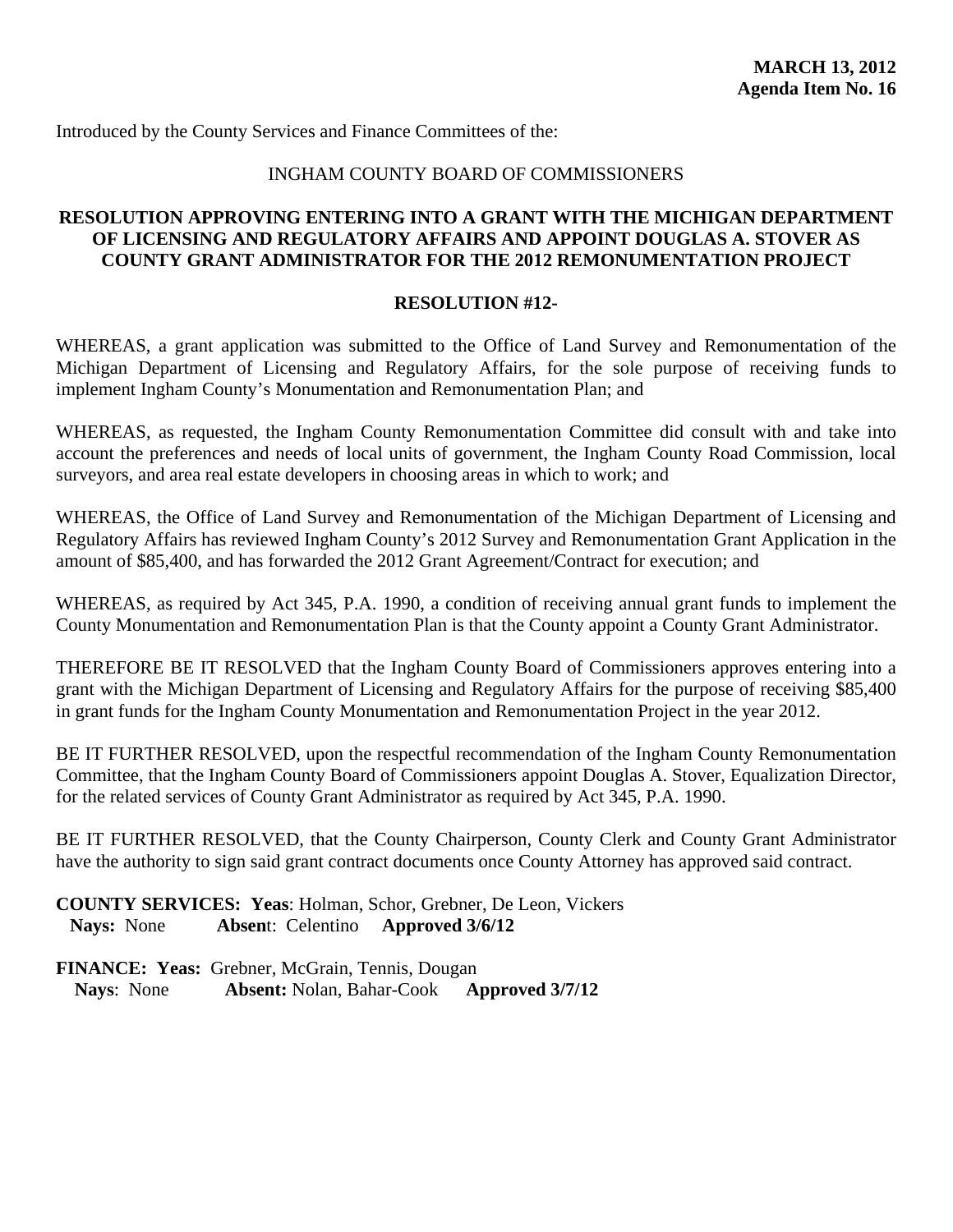#### INGHAM COUNTY BOARD OF COMMISSIONERS

# **RESOLUTION TO CONTRACT WITH RONNIE M. LESTER AS COUNTY REPRESENTATIVE AND ENGER SURVEYING AND ENGINEERING FOR SERVICES AS MONUMENTATION SURVEYOR FOR THE INGHAM COUNTY MONUMENTATION AND REMONUMENTATION PROJECT IN 2012**

#### **RESOLUTION #12-**

WHEREAS, Acts 345 and 346, P.A. of 1990, states that each County in the State of Michigan shall prepare a County Monumentation and Remonumentation Plan; and

WHEREAS, the Ingham County Monumentation and Remonumentation Plan was submitted by the Ingham County Board of Commissioners and approved by the State Survey and Remonumentation Commission on June 24, 1992; and

WHEREAS, as required by Act 345, P.A. 1990 a condition of receiving annual grant funds to implement the County Monumentation and Remonumentation Plan is that the County obtain and/or contract with a professional surveyor to oversee the activities of the grant project; and

WHEREAS, Ronnie M. Lester, P.S., was selected in 1992 to be the Ingham County Representative and has since been an integral part of the implementation of the Ingham County Monumentation and Remonumentation Plan; and

WHEREAS, the Ingham County Remonumentation Committee has completed the Request for Proposal process to select a qualified surveying company to conduct the actual research and monumentation field work necessary to accomplish the objectives of the grant agreement; and

WHEREAS, Enger Surveying & Engineering submitted a proposal to perform all of the monumentation services for 2012; and

WHEREAS, it is the recommendation of the Purchasing Department, with the concurrence of the Remonumentation Committee, that it is in the County's best interest to authorize a contract with Enger Surveying & Engineering for services as monumentation surveyor for 2012.

THEREFORE BE IT RESOLVED, upon the respectful recommendation of the Ingham County Remonumentation Committee, that the Ingham County Board of Commissioners contract with Ronnie M. Lester, P.S., upon approval of the 2012 Grant Application by the State Monumentation and Remonumentation Commission, for the related services of County Representative as required by Act 345, P.A. 1990. Said contract to be funded by Survey and Remonumentation grant funds authorized under Act 345, P.A. 1990, for the period of one year, January 1, 2012 through December 31, 2012, at a cost not to exceed \$12,250.

BE IT FURTHER RESOLVED, that the Ingham County Board of Commissioners authorizes a contract for the services of County Remonumentation Project Surveyor as required by Act 345, P.A., 1990, with Enger Surveying & Engineering, said contract to be funded by Survey and Remonumentation grant funds for a period of one year, January 1, 2012 through December 31, 2012, in an amount not to exceed \$65,360.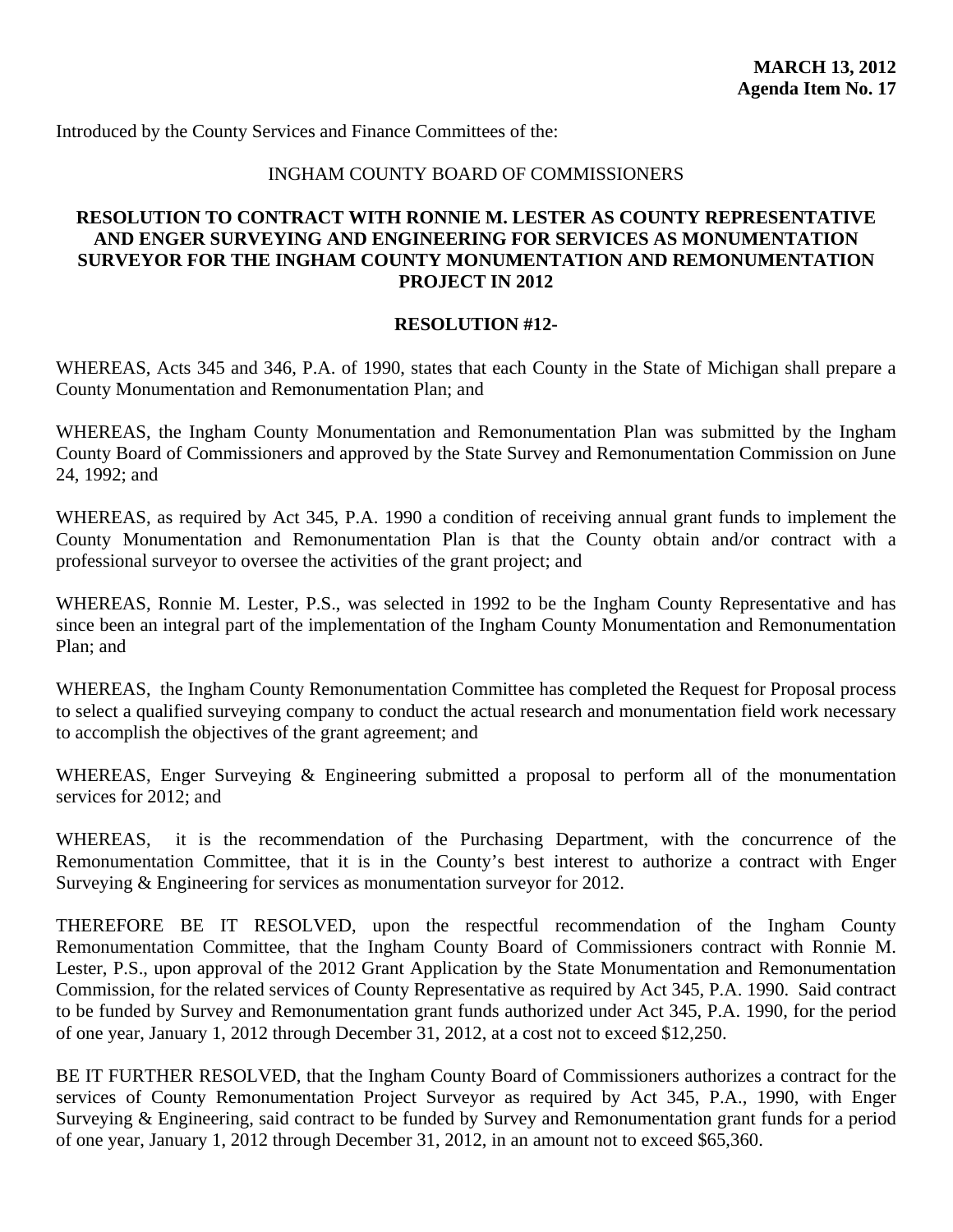#### **RESOLUTION #12-**

BE IT FURTHER RESOLVED, that the County Chairperson and County Clerk have authority to sign said contracts and County Attorney be directed to prepare the necessary contracts.

**COUNTY SERVICES: Yeas**: Holman, Schor, Grebner, De Leon, Vickers **Nays:** None **Absen**t: Celentino **Approved 3/6/12**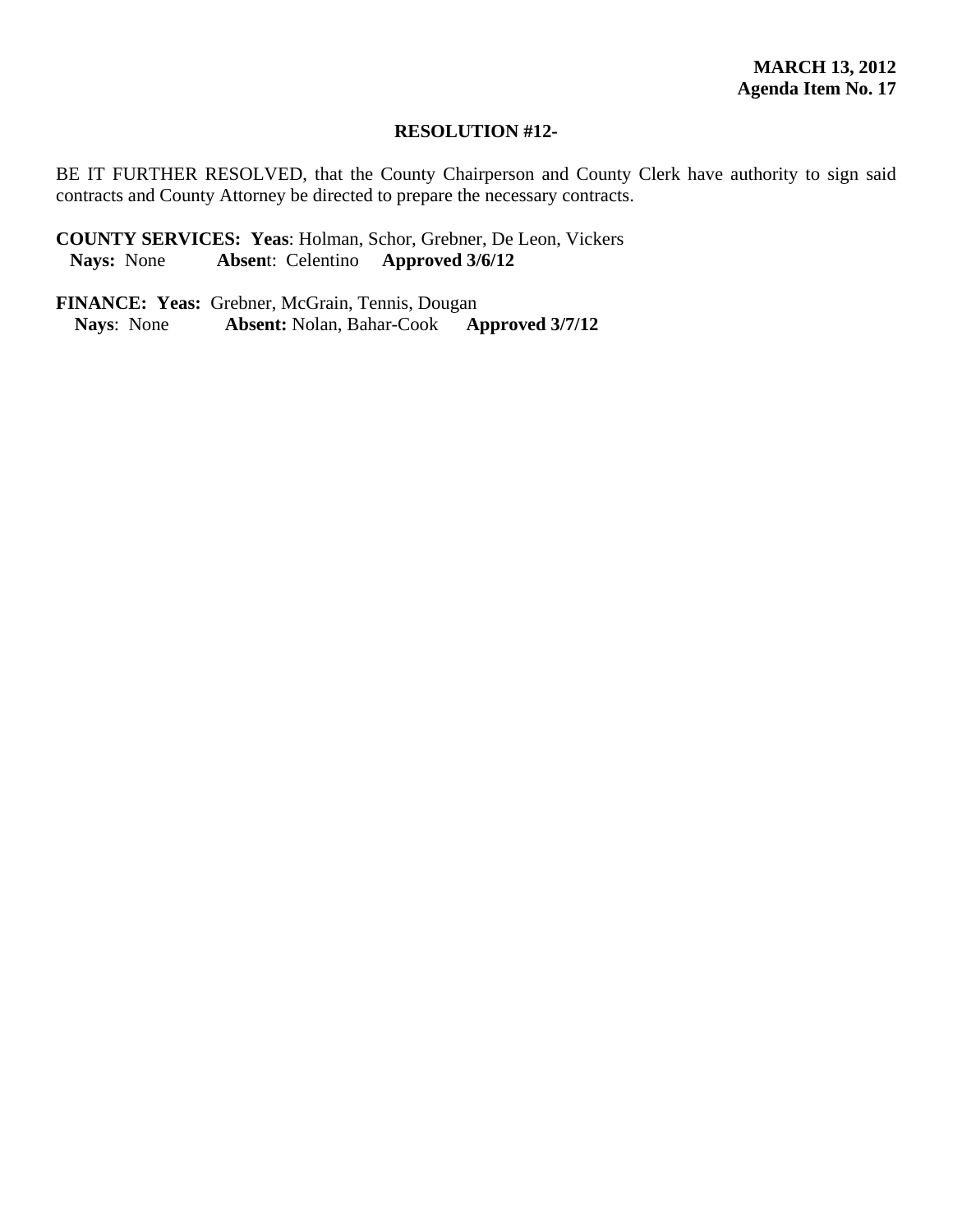Introduced by the Finance Committee of the:

#### INGHAM COUNTY BOARD OF COMMISSIONERS

#### **RESOLUTION AUTHORIZING 2012 ADMINISTRATIVE FUND**

### **RESOLUTION #12-\_\_\_\_\_\_\_**

 $\overline{\phantom{a}}$  ,  $\overline{\phantom{a}}$  ,  $\overline{\phantom{a}}$  ,  $\overline{\phantom{a}}$  ,  $\overline{\phantom{a}}$  ,  $\overline{\phantom{a}}$  ,  $\overline{\phantom{a}}$  ,  $\overline{\phantom{a}}$  ,  $\overline{\phantom{a}}$  ,  $\overline{\phantom{a}}$  ,  $\overline{\phantom{a}}$  ,  $\overline{\phantom{a}}$  ,  $\overline{\phantom{a}}$  ,  $\overline{\phantom{a}}$  ,  $\overline{\phantom{a}}$  ,  $\overline{\phantom{a}}$ 

 $\overline{\phantom{a}}$  ,  $\overline{\phantom{a}}$  ,  $\overline{\phantom{a}}$  ,  $\overline{\phantom{a}}$  ,  $\overline{\phantom{a}}$  ,  $\overline{\phantom{a}}$  ,  $\overline{\phantom{a}}$  ,  $\overline{\phantom{a}}$  ,  $\overline{\phantom{a}}$  ,  $\overline{\phantom{a}}$  ,  $\overline{\phantom{a}}$  ,  $\overline{\phantom{a}}$  ,  $\overline{\phantom{a}}$  ,  $\overline{\phantom{a}}$  ,  $\overline{\phantom{a}}$  ,  $\overline{\phantom{a}}$ 

 $\overline{\phantom{a}}$  ,  $\overline{\phantom{a}}$  ,  $\overline{\phantom{a}}$  ,  $\overline{\phantom{a}}$  ,  $\overline{\phantom{a}}$  ,  $\overline{\phantom{a}}$  ,  $\overline{\phantom{a}}$  ,  $\overline{\phantom{a}}$  ,  $\overline{\phantom{a}}$  ,  $\overline{\phantom{a}}$  ,  $\overline{\phantom{a}}$  ,  $\overline{\phantom{a}}$  ,  $\overline{\phantom{a}}$  ,  $\overline{\phantom{a}}$  ,  $\overline{\phantom{a}}$  ,  $\overline{\phantom{a}}$ 

 $\overline{\phantom{a}}$  ,  $\overline{\phantom{a}}$  ,  $\overline{\phantom{a}}$  ,  $\overline{\phantom{a}}$  ,  $\overline{\phantom{a}}$  ,  $\overline{\phantom{a}}$  ,  $\overline{\phantom{a}}$  ,  $\overline{\phantom{a}}$  ,  $\overline{\phantom{a}}$  ,  $\overline{\phantom{a}}$  ,  $\overline{\phantom{a}}$  ,  $\overline{\phantom{a}}$  ,  $\overline{\phantom{a}}$  ,  $\overline{\phantom{a}}$  ,  $\overline{\phantom{a}}$  ,  $\overline{\phantom{a}}$ 

 $\overline{\phantom{a}}$  ,  $\overline{\phantom{a}}$  ,  $\overline{\phantom{a}}$  ,  $\overline{\phantom{a}}$  ,  $\overline{\phantom{a}}$  ,  $\overline{\phantom{a}}$  ,  $\overline{\phantom{a}}$  ,  $\overline{\phantom{a}}$  ,  $\overline{\phantom{a}}$  ,  $\overline{\phantom{a}}$  ,  $\overline{\phantom{a}}$  ,  $\overline{\phantom{a}}$  ,  $\overline{\phantom{a}}$  ,  $\overline{\phantom{a}}$  ,  $\overline{\phantom{a}}$  ,  $\overline{\phantom{a}}$ 

 A \_\_\_\_\_\_\_\_\_\_\_\_ meeting of the Board of Commissioners of the County of Ingham, Michigan (the "County"), was held in Mason, Michigan, on March 13,2012. The following Commissioners were

PRESENT:

ABSENT:

### **RESOLUTION AUTHORIZING 2012 ADMINISTRATIVE FUND**

 IT IS RESOLVED BY THE INGHAM COUNTY BOARD OF COMMISSIONERS AS FOLLOWS:

 The County Treasurer, pursuant to Section 87c, Subsection (2), of Act 206, is designated as Agent for the County, and the Treasurer's office shall receive all such sums as are provided in Section 87c, Subsection (3), to cover administrative expenses so long as Treasurer waives right to receive such sums as would be payable to his under Section 87c, Subsection (3).

 Discussion followed. A vote was thereupon taken on the foregoing resolution and was as follows:

 $\overline{\phantom{a}}$  ,  $\overline{\phantom{a}}$  ,  $\overline{\phantom{a}}$  ,  $\overline{\phantom{a}}$  ,  $\overline{\phantom{a}}$  ,  $\overline{\phantom{a}}$  ,  $\overline{\phantom{a}}$  ,  $\overline{\phantom{a}}$  ,  $\overline{\phantom{a}}$  ,  $\overline{\phantom{a}}$  ,  $\overline{\phantom{a}}$  ,  $\overline{\phantom{a}}$  ,  $\overline{\phantom{a}}$  ,  $\overline{\phantom{a}}$  ,  $\overline{\phantom{a}}$  ,  $\overline{\phantom{a}}$ 

 $\overline{\phantom{a}}$  ,  $\overline{\phantom{a}}$  ,  $\overline{\phantom{a}}$  ,  $\overline{\phantom{a}}$  ,  $\overline{\phantom{a}}$  ,  $\overline{\phantom{a}}$  ,  $\overline{\phantom{a}}$  ,  $\overline{\phantom{a}}$  ,  $\overline{\phantom{a}}$  ,  $\overline{\phantom{a}}$  ,  $\overline{\phantom{a}}$  ,  $\overline{\phantom{a}}$  ,  $\overline{\phantom{a}}$  ,  $\overline{\phantom{a}}$  ,  $\overline{\phantom{a}}$  ,  $\overline{\phantom{a}}$ 

AYES:

 $\overline{\phantom{a}}$  ,  $\overline{\phantom{a}}$  ,  $\overline{\phantom{a}}$  ,  $\overline{\phantom{a}}$  ,  $\overline{\phantom{a}}$  ,  $\overline{\phantom{a}}$  ,  $\overline{\phantom{a}}$  ,  $\overline{\phantom{a}}$  ,  $\overline{\phantom{a}}$  ,  $\overline{\phantom{a}}$  ,  $\overline{\phantom{a}}$  ,  $\overline{\phantom{a}}$  ,  $\overline{\phantom{a}}$  ,  $\overline{\phantom{a}}$  ,  $\overline{\phantom{a}}$  ,  $\overline{\phantom{a}}$ NAYS:

 $\overline{\phantom{a}}$  ,  $\overline{\phantom{a}}$  ,  $\overline{\phantom{a}}$  ,  $\overline{\phantom{a}}$  ,  $\overline{\phantom{a}}$  ,  $\overline{\phantom{a}}$  ,  $\overline{\phantom{a}}$  ,  $\overline{\phantom{a}}$  ,  $\overline{\phantom{a}}$  ,  $\overline{\phantom{a}}$  ,  $\overline{\phantom{a}}$  ,  $\overline{\phantom{a}}$  ,  $\overline{\phantom{a}}$  ,  $\overline{\phantom{a}}$  ,  $\overline{\phantom{a}}$  ,  $\overline{\phantom{a}}$ ABSTAIN: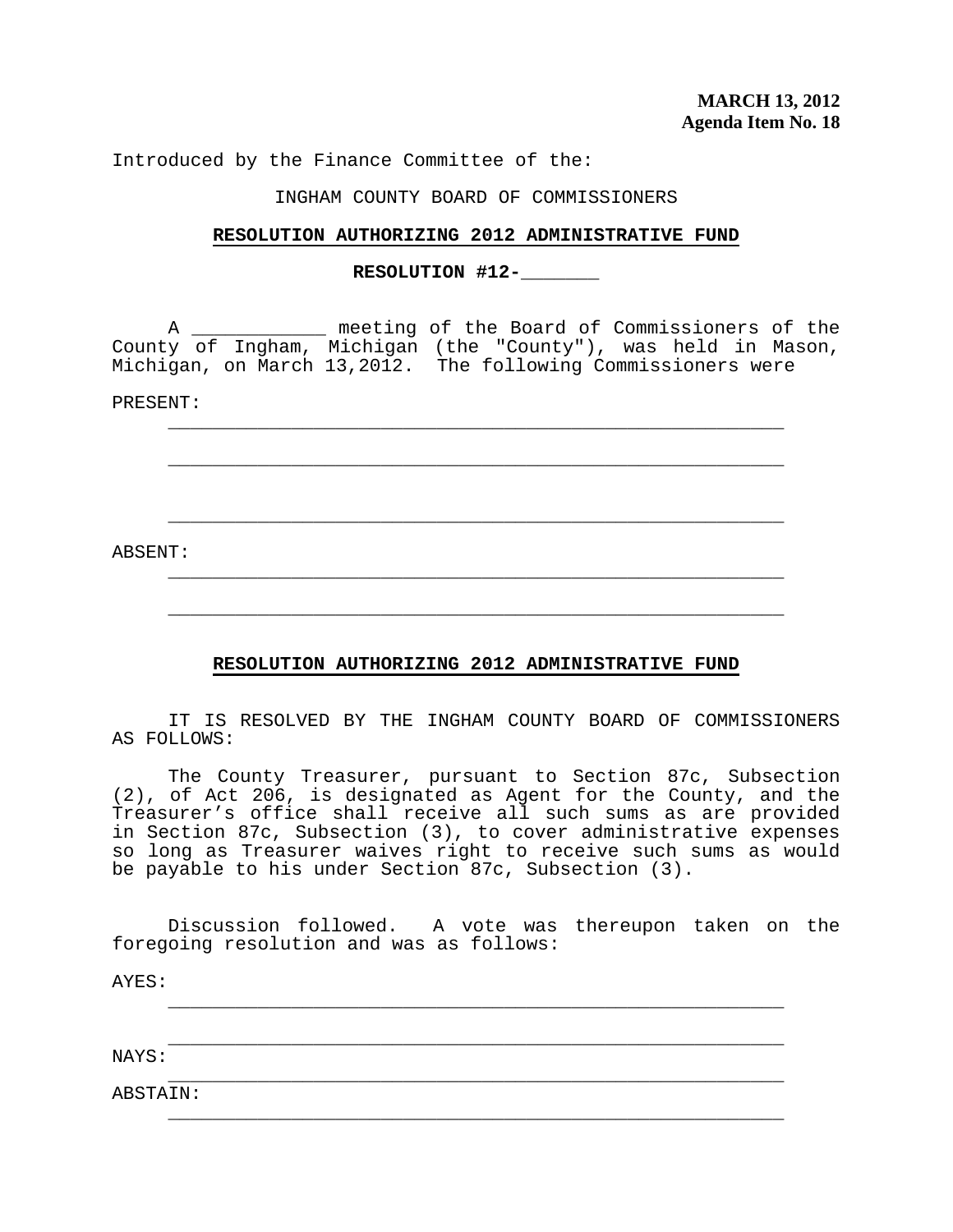A sufficient majority having voted therefor, the resolution appearing above was adopted.

STATE OF MICHIGAN

COUNTY OF INGHAM

 I certify that the foregoing is a true and accurate copy of the resolution adopted by the Ingham County Board of Commissioners, that such resolution was duly adopted at a \_\_\_\_\_\_\_\_\_\_\_\_\_\_ meeting held on the  $\_13^{\text{th}}$  day of March, 2012, and that notice of such meeting was given as required by law.

Mike Bryanton, Ingham County Clerk

\_\_\_\_\_\_\_\_\_\_\_\_\_\_\_\_\_\_\_\_\_\_\_\_\_\_\_\_\_\_\_\_\_\_\_ \_\_\_\_\_\_

[SEAL]

elk.GR-ING2012.doc

\_\_\_\_\_\_\_\_\_\_\_\_\_\_\_\_\_\_

**FINANCE: Yeas:** Grebner, McGrain, Tennis, Dougan **Nays**: None **Absent:** Nolan, Bahar-Cook **Approved 3/7/12**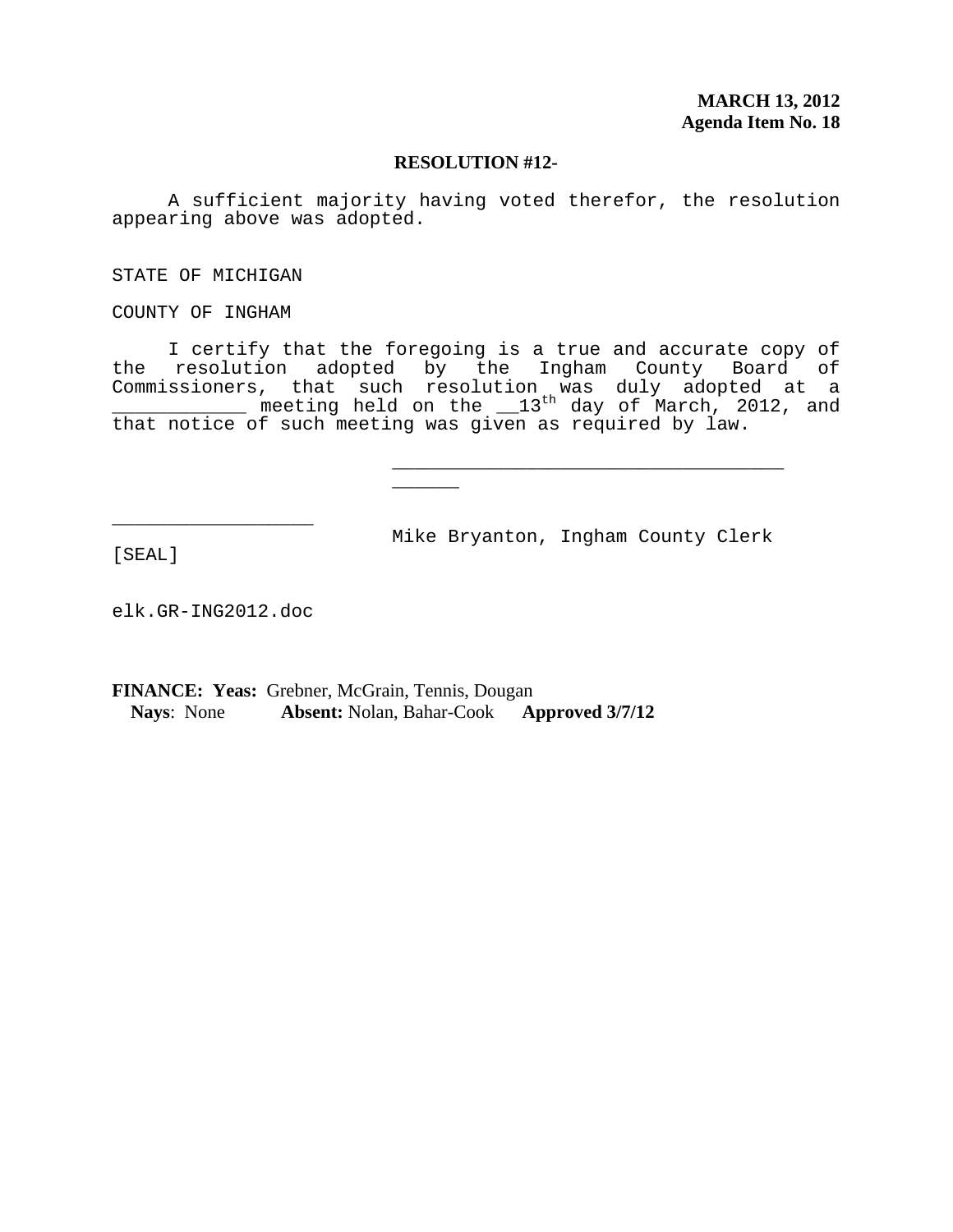Introduced by the Finance Committee of the:

INGHAM COUNTY BOARD OF COMMISSIONERS

#### **2012 BORROWING RESOLUTION (2011 DELINQUENT TAXES)**

#### **RESOLUTION #12-\_\_\_\_\_\_\_\_\_**

 A \_\_\_\_\_\_\_\_\_\_\_\_ meeting of the Board of Commissioners of the County of Ingham, Michigan (the "County"), was held in Mason, Michigan, on March 13,2012. The following Commissioners were

PRESENT: \_\_\_\_\_\_\_\_\_\_\_\_\_\_\_\_\_\_\_\_\_\_\_\_\_\_\_\_\_\_\_\_\_\_\_\_\_\_\_\_\_\_\_\_\_\_\_\_\_\_\_\_\_\_\_ \_\_\_\_\_\_\_\_\_\_\_\_\_\_\_\_\_\_\_\_\_\_\_\_\_\_\_\_\_\_\_\_\_\_\_\_\_\_\_\_\_\_\_\_\_\_\_\_\_\_\_\_\_\_\_  $\overline{\phantom{a}}$  ,  $\overline{\phantom{a}}$  ,  $\overline{\phantom{a}}$  ,  $\overline{\phantom{a}}$  ,  $\overline{\phantom{a}}$  ,  $\overline{\phantom{a}}$  ,  $\overline{\phantom{a}}$  ,  $\overline{\phantom{a}}$  ,  $\overline{\phantom{a}}$  ,  $\overline{\phantom{a}}$  ,  $\overline{\phantom{a}}$  ,  $\overline{\phantom{a}}$  ,  $\overline{\phantom{a}}$  ,  $\overline{\phantom{a}}$  ,  $\overline{\phantom{a}}$  ,  $\overline{\phantom{a}}$ ABSENT: \_\_\_\_\_\_\_\_\_\_\_\_\_\_\_\_\_\_\_\_\_\_\_\_\_\_\_\_\_\_\_\_\_\_\_\_\_\_\_\_\_\_\_\_\_\_\_\_\_\_\_\_\_\_\_

 The preambles and resolution set forth below were offered by Commissioner \_\_\_\_\_\_\_\_\_\_\_\_\_\_\_ and were seconded by Commissioner  $\overline{\phantom{a}}$  . The set of the set of the set of the set of the set of the set of the set of the set of the set of the set of the set of the set of the set of the set of the set of the set of the set of the set of the set o

 $\overline{\phantom{a}}$  ,  $\overline{\phantom{a}}$  ,  $\overline{\phantom{a}}$  ,  $\overline{\phantom{a}}$  ,  $\overline{\phantom{a}}$  ,  $\overline{\phantom{a}}$  ,  $\overline{\phantom{a}}$  ,  $\overline{\phantom{a}}$  ,  $\overline{\phantom{a}}$  ,  $\overline{\phantom{a}}$  ,  $\overline{\phantom{a}}$  ,  $\overline{\phantom{a}}$  ,  $\overline{\phantom{a}}$  ,  $\overline{\phantom{a}}$  ,  $\overline{\phantom{a}}$  ,  $\overline{\phantom{a}}$ 

### **2012 BORROWING RESOLUTION (2011 DELINQUENT TAXES)**

 WHEREAS, ad valorem real property taxes are imposed by the County and the local taxing units within the County on July 1 and/or December 1 of each year; and

 WHEREAS, a certain portion of these taxes remain unpaid and uncollected on March 1 of the year following assessment, at which time they are returned delinquent to the County's treasurer (the "Treasurer"); and

 WHEREAS, the Treasurer is bound to collect all delinquent taxes, interest and property tax administration fees which would otherwise be payable to the local taxing units within the County; and

 WHEREAS, the statutes of the State of Michigan authorize the County to establish a fund, in whole or in part from borrowed proceeds, to pay local taxing units within the County their respective shares of delinquent ad valorem real property taxes in anticipation of the collection of those taxes by the Treasurer; and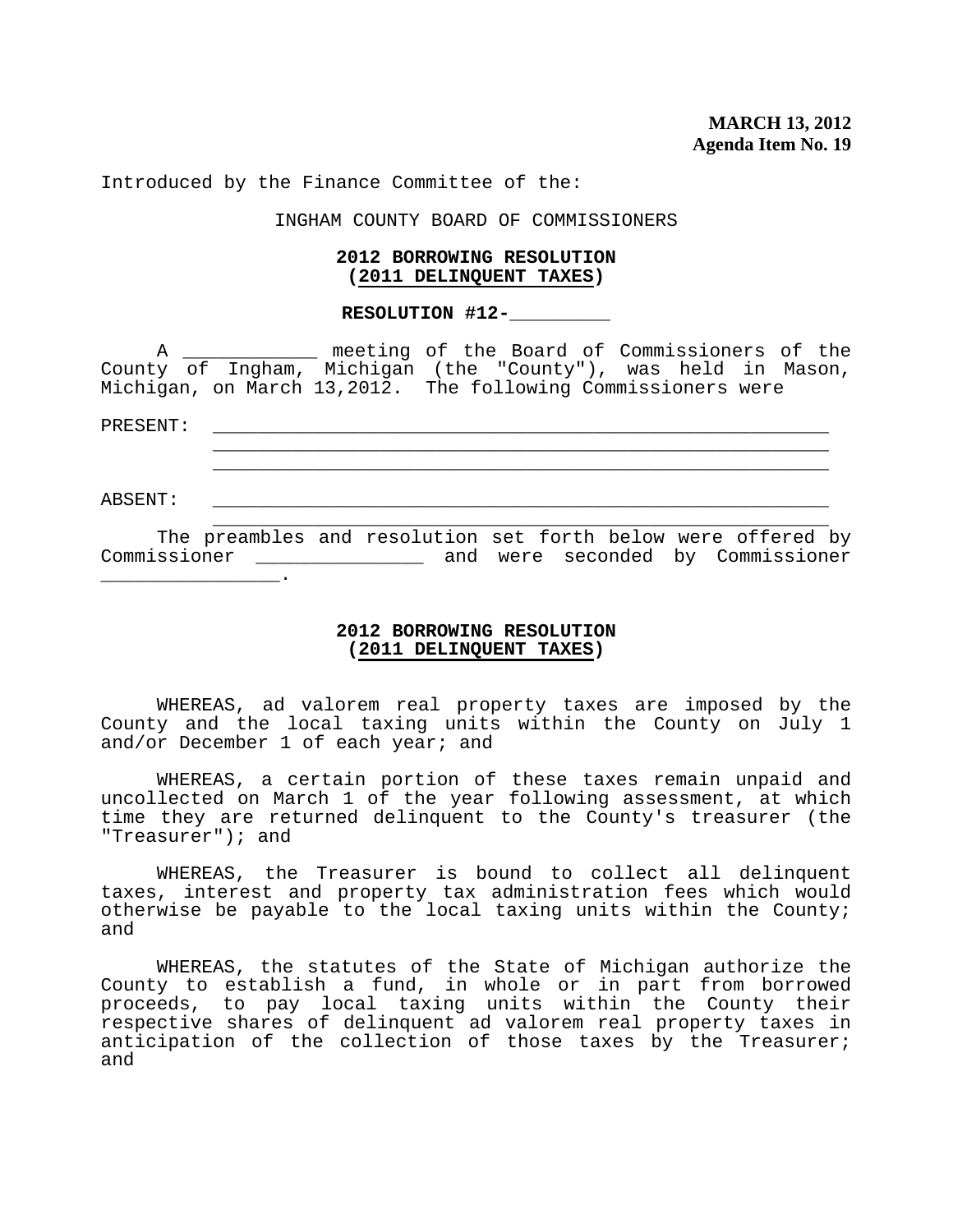WHEREAS, the County Board of Commissioners (the "Board") has adopted a resolution authorizing the County's Delinquent Tax Revolving Fund (the "Revolving Fund Program"), pursuant to Section 87b of Act No. 206, Michigan Public Acts of 1893, as amended ("Act 206"); and

 WHEREAS, such fund has been established to provide a source of monies from which the Treasurer may pay any or all delinquent ad valorem real property taxes which are due the County, and any city, township, school district, intermediate school district, community college district, special assessment district, drainage district, or other political unit within the geographical boundaries of the County participating in the County's Revolving Fund Program pursuant to Act 206 ("local units"); and

 WHEREAS, the Treasurer is authorized under Act 206, and has been directed by the Board, to make such payments with respect to delinquent ad valorem real property taxes (including the property tax administration fees assessed under subsection (6) of Section 44 of Act 206) owed in 2011 to the County and the local units (collectively, the "taxing units") which will have remained unpaid on March 1, 2012 and the Treasurer is authorized to pledge these amounts in addition to any amounts not already pledged for repayment of prior series of notes (or after such prior series of notes are retired as a secondary pledge) all as the Treasurer shall specify in an order when the notes authorized hereunder are issued (the "Delinquent Taxes"); and

 WHEREAS, the Board has determined that in order to raise sufficient monies to adequately fund the Revolving Fund, the County must issue its General Obligation Limited Tax Notes, Series 2012 in one or more series, in accordance with Sections 87c, 87d, 87g and 89 of Act 206 and on the terms and conditions set forth below.

NOW, THEREFORE, IT IS RESOLVED BY THE BOARD AS FOLLOWS:

#### **I. GENERAL PROVISIONS**

 101. Establishment of 2012 Revolving Fund. In order to implement the continuation of the Revolving Fund Program and in accordance with Act 206, the County hereby establishes a 2012 Delinquent Tax Revolving Fund (the "Revolving Fund") as a separate and segregated fund within the existing Delinquent Tax Revolving Fund of the County previously established by the Board pursuant to Section 87b of Act 206.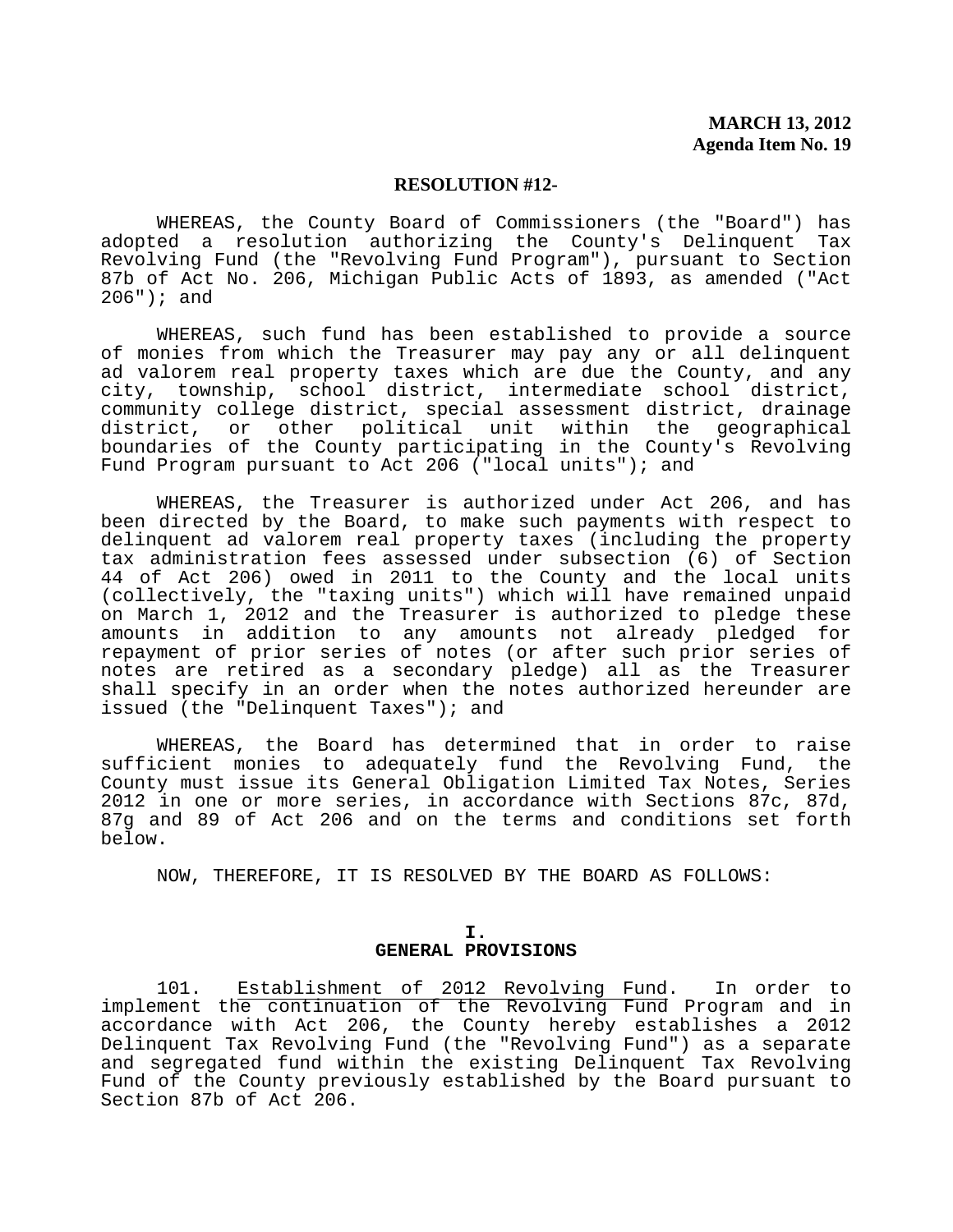102. Issuance of Notes. The County shall issue its General Obligation Limited Tax Notes, Series 2012 in one or more series (the "Notes"), in accordance with this Resolution and Sections 87c, 87d, 87g and 89 of Act 206, payable in whole or in part from the Delinquent Taxes and/or from the other sources specified below.

#### 103. Aggregate Amount of Notes.

 (a) The Notes shall be issued in an aggregate amount to be determined in accordance with this Section by the Treasurer.

 (b) The aggregate amount of the Notes shall not be less than the amount by which the actual or estimated Delinquent Taxes exceeds (i) the County's participating share of Delinquent Taxes, and (ii) any sums otherwise available to fund the Tax Payment Account established under Section 702 (including any monies held in respect of Section 704(c)).

 (c) The aggregate amount of the Notes shall not be greater than the sum of (i) the actual amount of the Delinquent Taxes pledged to the payment of debt service on the Notes, plus (ii) the amount determined by the Treasurer to be allocated to a reserve fund. Original proceeds of the Notes devoted to a reserve fund shall not exceed the lesser of (A) the amount reasonably required for those of the Notes secured by the reserve fund,  $(B)$ 10% of the proceeds of such Notes, (C) the maximum amount of annual debt service on such Notes, or (D) 125% of average annual debt service on such Notes.

 (d) The aggregate amount of the Notes shall be designated by the Treasurer by written order after (i) the amount of the Delinquent Taxes, or the amount of Delinquent Taxes to be funded by the issuance of the Notes, has been estimated or determined, and (ii) the amount of the reasonably required reserve<br>fund has been calculated. Delinquent Taxes shall be estimated Delinquent Taxes shall be estimated based on delinquencies experienced during the past three fiscal years and on demographic and economic data relevant to the current tax year, and shall be determined based on certification from each of the taxing units. The amount of the reasonably required reserve fund shall be calculated pursuant to such analyses and certificates as the Treasurer may request.

 104. Proceeds. If the Notes are issued and sold before the Treasurer has received certification from the taxing units of the amount of the Delinquent Taxes and if such certification is not reasonably anticipated to occur to allow distribution of the proceeds of the Notes within 20 days after the date of issue, the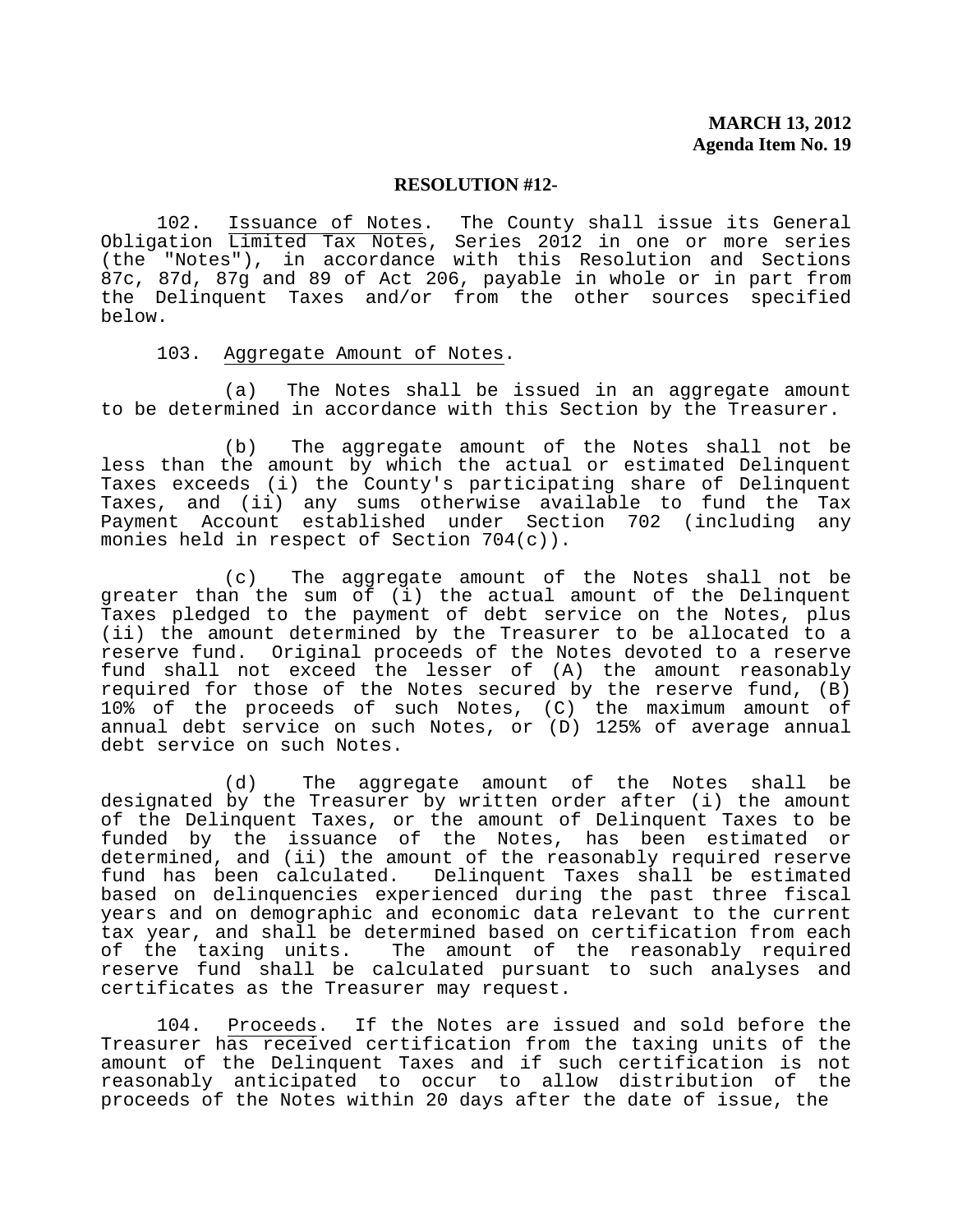proceeds of the Notes shall be deposited in the County's 2012 Delinquent Tax Project Account and thereafter used to fund the

whole or a part of the County's 2012 Tax Payment Account, 2012 Note Reserve Account and/or 2012 Note Payment Account, subject to and in accordance with Article VII. If the Notes are issued and sold on or after such time, the proceeds of the Notes shall be deposited directly into the County's 2012 Tax Payment Account, 2012 Note Reserve Account and/or 2012 Note Payment Account, as provided in Article VII.

 105. Treasurer's Order Authorizing Notes and Establishing Delinquent Taxes. At or prior to the time any Notes are issued pursuant to this resolution, the Treasurer, as authorized by Act 206, may issue a written order specifying the amount and character of the Delinquent Taxes, the Article or Articles under which the Notes are being issued and any other matters subject to the Treasurers control under either this resolution or Act 206.

#### **II. FIXED MATURITY NOTES**

 201. Authority. At the option of the Treasurer, exercisable by written order, the Notes may be issued in accordance with this Article II. All reference to "Notes" in Article II refers only to Notes issued pursuant to Article II, unless otherwise specified.

 202. Date. The Notes shall be dated as of the date of issue or as of such earlier date specified by written order of the Treasurer.

203. Maturity and Amounts. Notes issued pursuant to this Article II shall be structured in accordance with subsections (a) or (b) below as determined by the Treasurer pursuant to written order.

 (a) The first maturity of the Notes or of a series of the Notes shall be determined by the Treasurer pursuant to written order, but shall not be later than four years after the date of issue. Later maturities of the Notes shall be on the first anniversary of the preceding maturity or on such earlier date as the Treasurer may specify by written order. The Notes shall be structured with the number of maturities determined by the Treasurer to be necessary or appropriate, and the last maturity shall be scheduled for no later than the sixth anniversary of the date of issue. The amount of each maturity or of any mandatory or optional call date shall be set by the Treasurer when the amount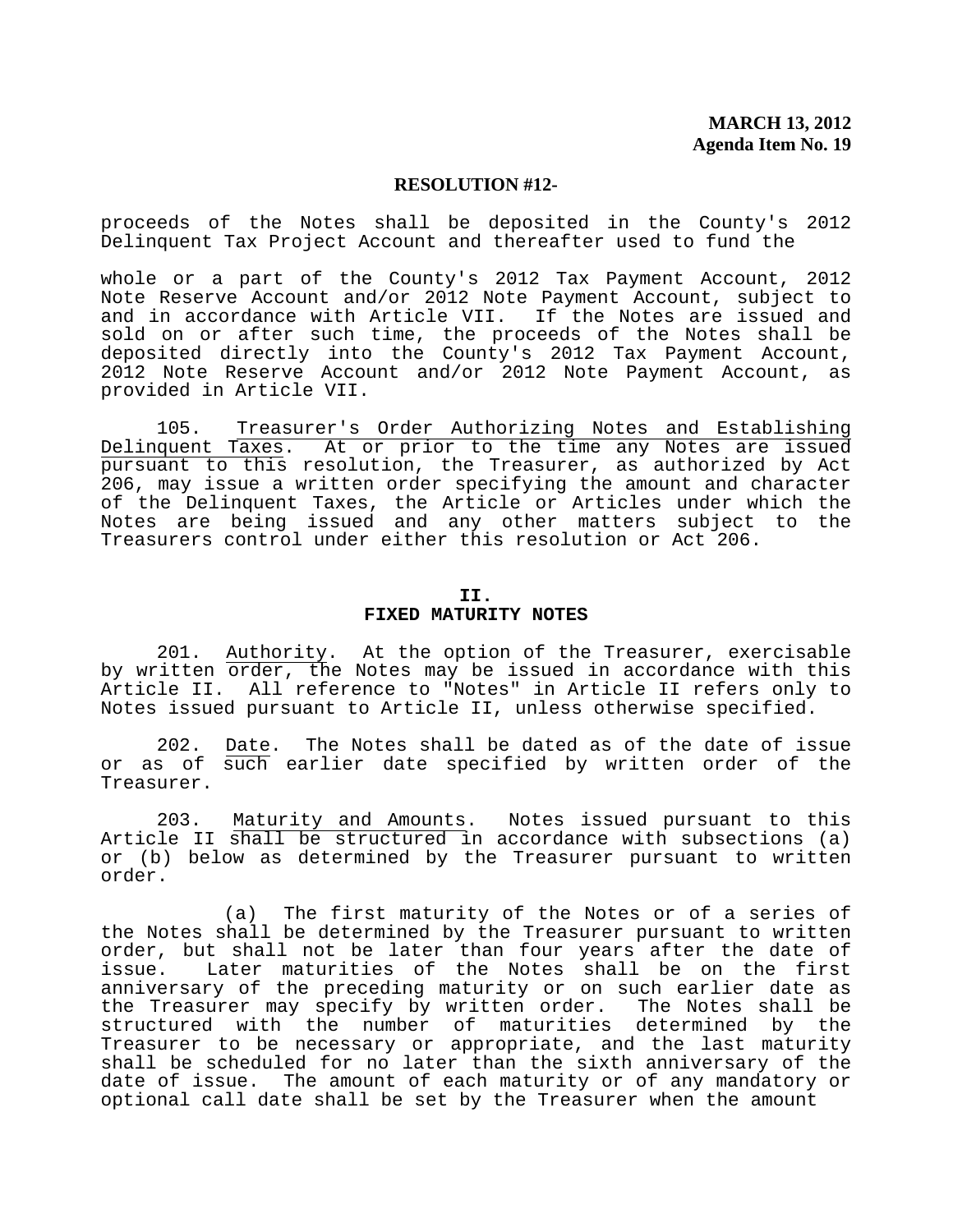of Delinquent Taxes is determined by the Treasurer or when a reliable estimate of the Delinquent Taxes is available to the Treasurer. In determining the exact amount of each maturity or of any mandatory or optional call date the Treasurer shall consider the schedule of delinquent tax collections prepared for the tax

years ending December 31, 2011, or after any other years and the corollary schedule setting forth the anticipated rate of collection of those Delinquent Taxes which are pledged to the repayment of the Notes. The amount of each maturity and the scheduled maturity dates of the Notes shall be established to take<br>into account the dates on which the Treasurer reasonably the dates on which the anticipates the collection of such Delinquent Taxes and shall allow for no more than a 15% variance between the debt service payable on each maturity date, the Notes, and the anticipated amount of pledged monies available on such maturity date to make payment of such debt service.

 (b) Alternatively, the Notes or a series of the Notes may be structured with a single stated maturity falling not later than the fourth anniversary of the date of issue. Notes issued under this subsection (b) shall be subject to redemption on such terms consistent with the applicable parts of subsection (a) of this section and with Section 209 as shall be ordered by the Treasurer, but in no event shall such Notes be subject to redemption less frequently than annually.

### 204. Interest Rate and Date of Record.

 (a) Except as otherwise provided in this paragraph, Notes issued pursuant to subsection (a) of Section 203 shall bear interest payable semi-annually, with the first interest payment to be payable (i) on the first date, after issuance, corresponding to the day and month on which the maturity of such Notes falls, or (ii) if the Treasurer so orders, six months before such date. In the event (i) any maturity of the Notes arises either less than six months before the succeeding maturity date or less than six months after the preceding maturity date and (ii) the Treasurer so orders in writing, interest on the Notes shall be payable on such succeeding or preceding maturity date. Subject to the following sentence, Notes issued pursuant to subsection (b) of Section 203 shall, pursuant to written order of the Treasurer, bear interest monthly, quarterly, or semiannually, as provided by written order of the Treasurer. If Notes issued under this Article II are sold with a variable rate feature as provided in Article IV, such Notes may, pursuant to written order of the Treasurer, bear interest weekly, monthly, quarterly or on any put date, or any combination of the foregoing, as provided by written order of the Treasurer.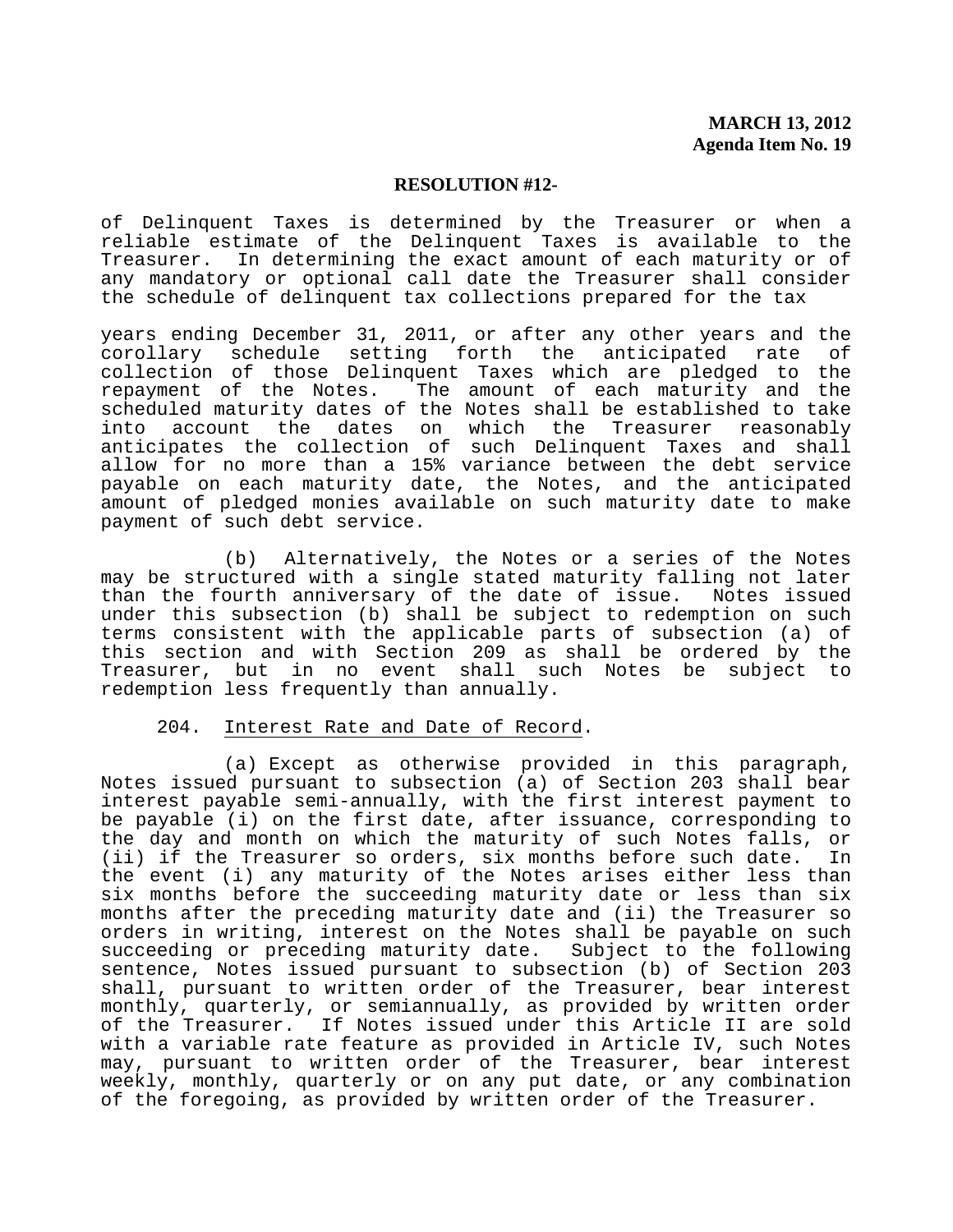(b) Interest shall not exceed the maximum rate permitted by law.

 (c) Interest shall be mailed by first class mail to the registered owner of each Note as of the applicable date of record, provided, however, that the Treasurer may agree with the Registrar (as defined below) on a different method of payment.

 (d) Subject to Section 403 in the case of variable rate Notes, the date of record shall be not fewer than 14 nor more than 31 days before the date of payment, as designated by the Treasurer prior to the sale of the Notes.

 205. Note Form. The form of Note shall be consistent with the prescriptions of this Resolution and shall reflect all material terms of the Notes. Unless the Treasurer shall by written order specify the contrary, the Notes shall be issued in fully registered form both as to principal and interest, registrable upon the books of a note registrar (the "Registrar") to be named by the Treasurer. If the Notes are issued in bearer form the Treasurer shall appoint a paying agent (the "Paying Agent"). (The Registrar or Paying Agent so named may be any bank or trust company or other entity, including the County, offering the necessary services pertaining to the registration and transfer of negotiable securities.)

 206. Denominations and Numbers. The Notes shall be issued in one or more denomination or denominations of \$1,000 each or any integral multiple of \$1,000 in excess of \$1,000, as determined by the Treasurer. Notwithstanding the foregoing, however, in the event the Notes are deposited under a book entry depository trust arrangement pursuant to Section 208, the Notes may, if required by the depository trustee, be issued in denominations of \$5,000 each or any integral multiple of \$5,000. The Notes shall be numbered from one upwards, regardless of maturity, in such order as the Registrar shall determine.

#### 207. Transfer or Exchange of Notes.

 (a) Notes issued in registered form shall be transferable on a note register maintained with respect to the Notes upon surrender of the transferred Note, together with an assignment executed by the registered owner or his or her duly authorized attorney-in-fact in form satisfactory to the Registrar. Upon receipt of a properly assigned Note, the Registrar shall authenticate and deliver a new Note or Notes in equal aggregate principal amount and like interest rate and maturity to the designated transferee or transferees.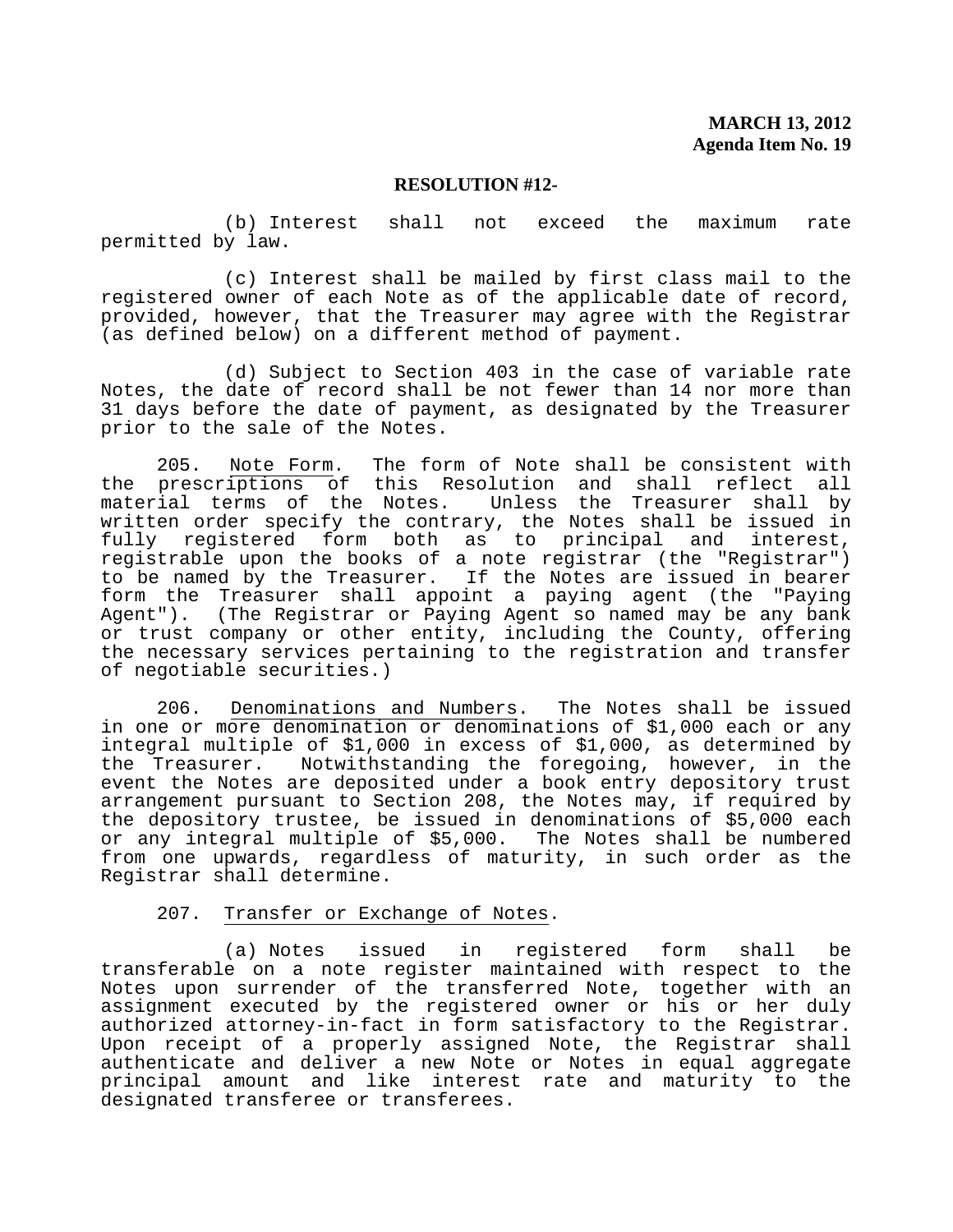(b) Notes may likewise be exchanged for one or more other Notes with the same interest rate and maturity in authorized denominations aggregating the same principal amount as the Note or Notes being exchanged, upon surrender of the Note or Notes and the submission of written instructions to the Registrar or, in the case of bearer Notes, to the Paying Agent. Upon receipt of a Note with proper written instructions the Registrar or Paying Agent shall authenticate and deliver a new Note or Notes to the owner thereof or to the owner's attorney-in-fact.

 (c) Any service charge made by the Registrar or Paying Agent for any such registration, transfer or exchange shall be paid for by the County as an expense of borrowing, unless otherwise agreed by the Treasurer and the Registrar or Paying Agent. The Registrar or Paying Agent may, however, require payment by a noteholder of a sum sufficient to cover any tax or other governmental charge payable in connection with any such registration, transfer or exchange.

 208. Book Entry Depository Trust. At the option of the Treasurer, and notwithstanding any contrary provision of Section 212, the Notes may be deposited, in whole or in part, with a depository trustee designated by the Treasurer who shall transfer ownership of interests in the Notes by book entry and who shall issue depository trust receipts or acknowledgments to owners of<br>interests in the Notes. Such book entry depository trust Such book entry depository trust arrangement, and the form of depository trust receipts or acknowledgments, shall be as determined by the Treasurer after<br>consultation with the depository trustee. The Treasurer is consultation with the depository trustee. The Treasurer is authorized to enter into any depository trust agreement on behalf of the County upon such terms and conditions as the Treasurer shall deem appropriate and not otherwise prohibited by the terms of this Resolution. The depository trustee may be the same as the Registrar otherwise named by the Treasurer, and the Notes may be transferred in part by depository trust and in part by transfer of physical certificates as the Treasurer may determine.

### 209. Redemption.

 (a) Subject to the authority granted the Treasurer pursuant to subsection (c) of this Section (in the case of fixed rate Notes) and to the authority granted the Treasurer pursuant to Section 404 (in the case of variable rate Notes), the Notes or any maturity or maturities of the Notes shall be subject to redemption prior to maturity on the terms set forth in subsection (b) below.

 (b) Notes scheduled to mature after the first date on which any Notes of the series are scheduled to mature shall be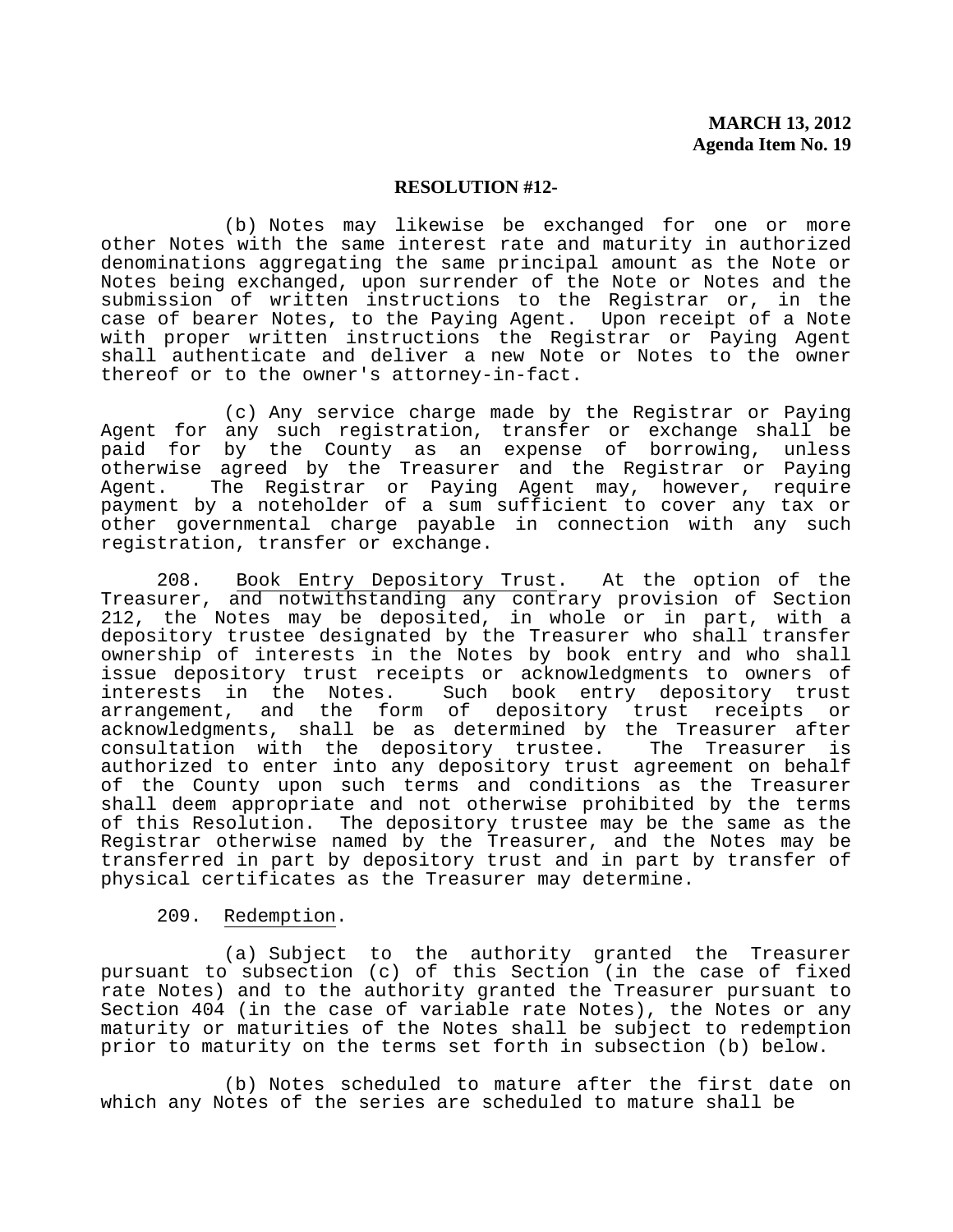subject to redemption, in inverse order of maturity, on each interest payment date arising after the date of issue.

 (c) If the Treasurer shall determine such action necessary to enhance the marketability of the Notes or to reduce the interest rate to be offered by prospective purchasers on any maturity of the Notes, the Treasurer may, by written order prior to the issuance of such Notes, (i) designate some or all of the Notes as non-callable, regardless of their maturity date, and/or (ii) delay the first date on which the redemption of callable Notes would otherwise be authorized under subsection (b) above.

 (d) Notes of any maturity subject to redemption may be redeemed before their scheduled maturity date, in whole or in part, on any permitted redemption date or dates, subject to the written order of the Treasurer. Notes called for redemption shall be redeemed at par, plus accrued interest to the redemption date, plus, if the Treasurer so orders, a premium of not more than 1%. Redemption may be made by lot or pro rata, as shall be determined by the Treasurer.

 (e) With respect to partial redemptions, any portion of a Note outstanding in a denomination larger than the minimum authorized denomination may be redeemed, provided such portion as well as the amount not being redeemed constitute authorized denominations. In the event less than the entire principal amount of a Note is called for redemption, the Registrar or Paying Agent shall, upon surrender of the Note by the owner thereof, authenticate and deliver to the owner a new Note in the principal amount of the principal portion not redeemed.

 (f) Notice of redemption shall be by first class mail 30 days prior to the date fixed for redemption, or such shorter time prior to the date fixed for redemption as may be consented to by the holders of all outstanding Notes to be called for redemption. Such notice shall fix the date of record with respect to the redemption if different than otherwise provided in this Resolution. Any defect in any notice shall not affect the validity of the redemption proceedings. Notes so called for redemption shall not bear interest after the date fixed for redemption, provided funds are on hand with a paying agent to redeem the same.

 210. Discount. At the option of the Treasurer, the Notes may be offered for sale at a discount not to exceed 2%.

 211. Public or Private Sale. The Treasurer may, at the Treasurer's option, conduct a public sale of the Notes after which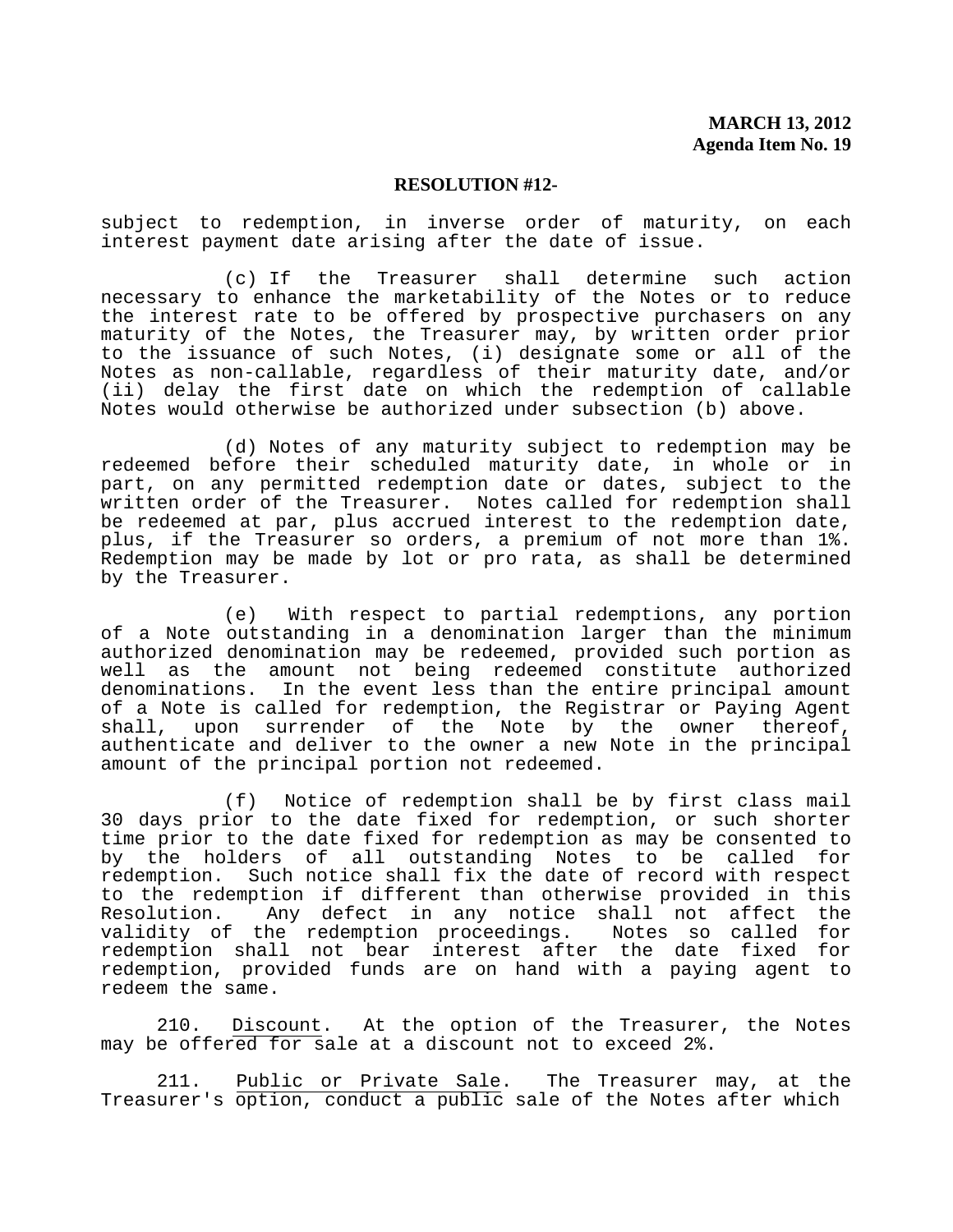sale the Treasurer shall either award the Notes to the lowest bidder or reject all bids. The conditions of sale shall be as specified in a published Notice of Sale prepared by the Treasurer announcing the principal terms of the Notes and the offering. Alternatively, the Treasurer may, at the Treasurer's option, negotiate a private sale of the Notes as provided in Act 206. If required by law, or if otherwise determined by the Treasurer to be in the best interest of the County, (a) the Notes shall be rated by a national rating agency selected by the Treasurer, (b) a good faith deposit shall be required of the winning bidder, and/or (c) CUSIP numbers shall be assigned to the Notes. If a public sale is conducted or if otherwise required by law or the purchaser of the Notes, the Treasurer shall prepare or cause to be prepared and disseminated an offering memorandum or official statement

containing all material terms of the offer and sale of the Notes. Pursuant to any sale of the Notes, the County shall make such filings, shall solicit such information and shall obtain such governmental approvals as shall be required pursuant to any state or federal law respecting back-up income tax withholding, securities regulation, original issue discount or other regulated matter.

 212. Execution and Delivery. The Treasurer is authorized and directed to execute the Notes on behalf of the County by manual or facsimile signature, provided that if the facsimile signature is used the Notes shall be authenticated by the Registrar or any tender agent as may be appointed pursuant to Section 801(c). The Notes shall be sealed with the County seal or<br>imprinted with a facsimile of such seal. The Treasurer is imprinted with a facsimile of such seal. authorized and directed to then deliver the Notes to the purchaser thereof upon receipt of the purchase price. The Notes shall be delivered at the expense of the County in such city or cities as may be designated by the Treasurer.

 213. Renewal, Refunding or Advance Refunding Notes. If at any time it appears to be in the best interests of the County, the Treasurer, by written order, may authorize the issuance of renewal, refunding or advance refunding Notes. The terms of such Notes, and the procedures incidental to their issuance, shall be set subject to Section 309 and, in appropriate cases, Article X.

#### **III. SHORT-TERM NOTES**

 301. Authority. At the option of the Treasurer, exercisable by written order, Notes may be issued in accordance with this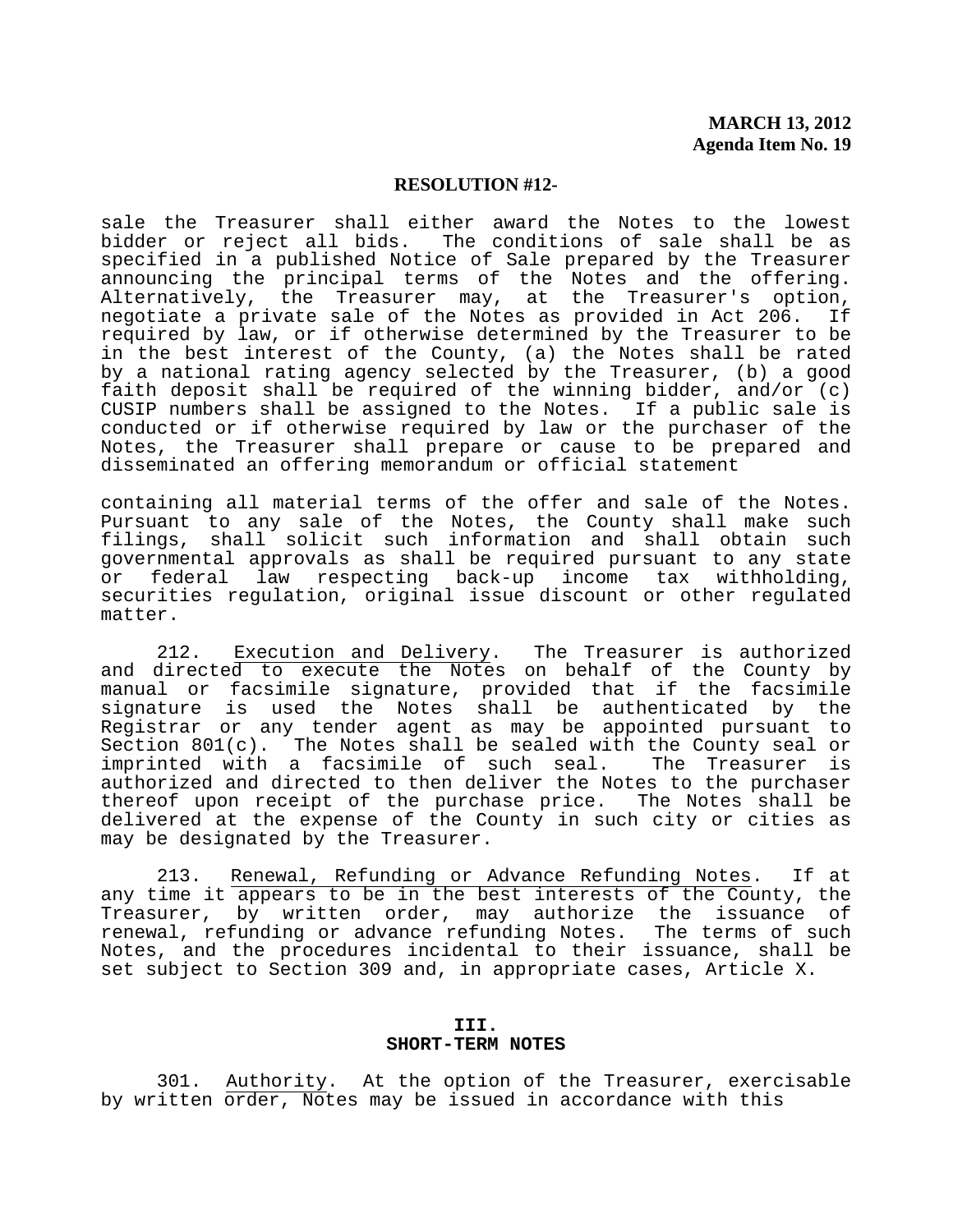Article III. All references to "Notes" in Article III refer only to Notes issued pursuant to Article III, unless otherwise specified.

 302. Date and Maturity. The Notes shall be dated as of their date of issuance or any prior date selected by the Treasurer and shall mature on such date not exceeding three years from the date of their issuance as may be specified by written order of the Treasurer.

 303. Interest and Date of Record. The Notes shall bear interest payable monthly, quarterly, or semi-annually and at maturity at such rate or rates as may be determined by the Treasurer not exceeding the maximum rate of interest permitted by law on the date the Notes are issued. The date of record shall be not fewer than two nor more than 31 days before the date of

payment, as designated by the Treasurer prior to the sale of the Notes.

 304. Note Form. The form of Note shall be consistent with the prescriptions of this Resolution and shall reflect all material terms of the Notes. The Notes shall, in the discretion of the Treasurer and consistent with Section 205, either be payable to bearer or be issued in registered form. If issued in registered form, the Notes may be constituted as book-entry securities consistent with Section 208, notwithstanding any contrary provision of Section 308.

 305. Denomination and Numbers. The Notes shall be issued in one or more denomination or denominations, as determined by the Treasurer. The Notes shall be numbered from one upwards in such order as the Treasurer determines.

 306. Redemption. The authority and obligations of the Treasurer set forth in subsections (b) and (c) of Section 209 (in the case of fixed rate Notes), or Section 404 (in the case of variable rates Notes), as the case may be, shall apply also to Notes issued under Article III.

 307. Sale of Notes. The authority and obligations of the Treasurer set forth in Sections 210 and 211 respecting Fixed Maturity Notes shall apply also to Notes issued under Article III.

 308. Execution and Delivery. The authority and obligations of the Treasurer set forth in Section 212 respecting Fixed Maturity Notes shall also apply to Notes issued under Article III.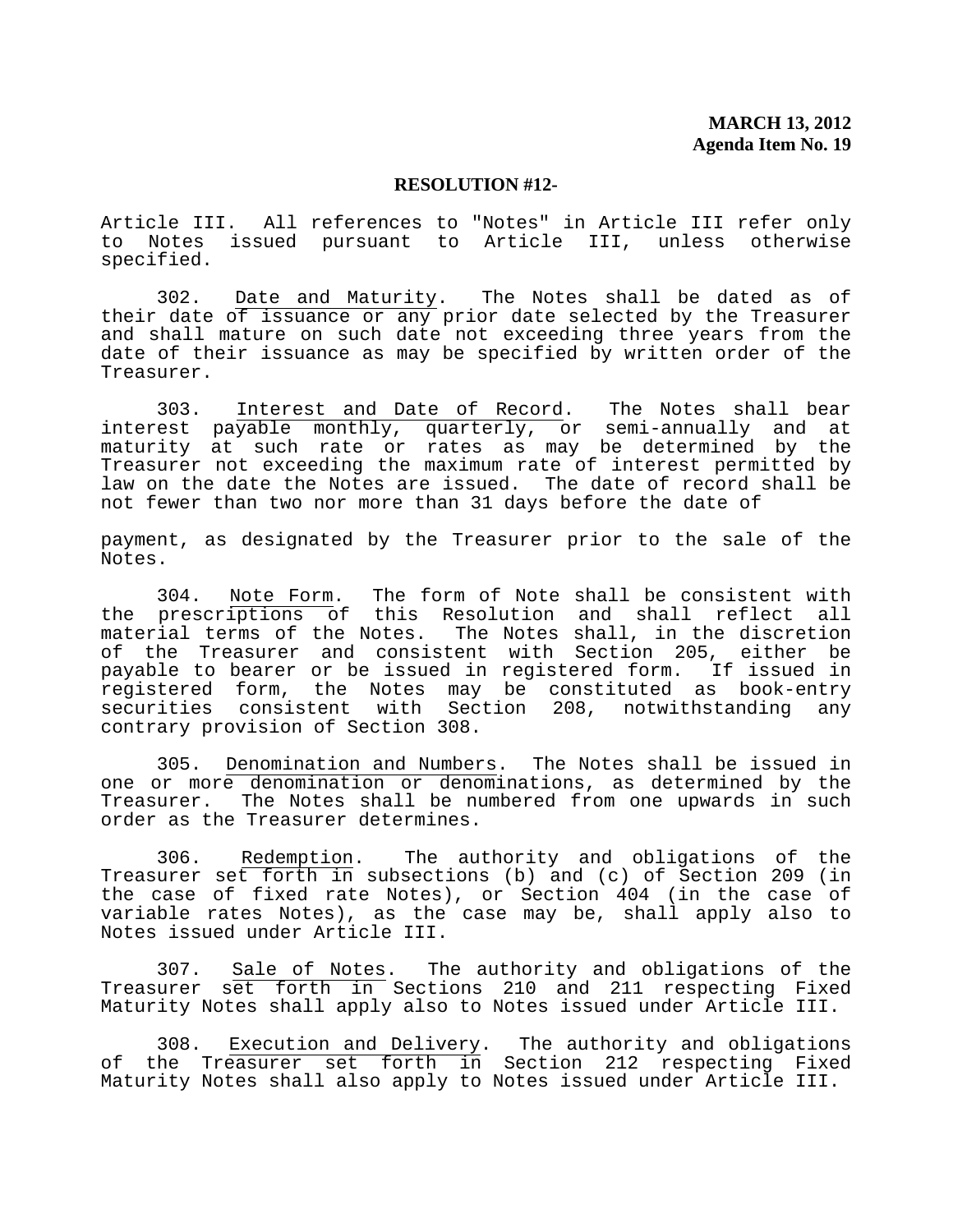#### 309. Renewal or Refunding Notes.

 (a) The Treasurer may by written order authorize the issuance of renewal or refunding Notes (collectively the "Renewal Notes"). Renewal Notes shall be sold on the maturity date of, and the proceeds applied to the payment of debt service on, the Notes to be renewed. The maturities and repayment terms of the Renewal Notes shall be set by written order of the Treasurer.

 (b) In the order authorizing Renewal Notes, the Treasurer shall specify whether the Notes shall be issued in accordance with this Article III, in which event the provisions of Article III shall govern the issuance of the Notes, or whether the Notes shall be issued in accordance with Article II, in which event the provisions of Article II shall govern the issuance of the Notes. The order shall also provide for and shall also govern with respect to:

- (i) the aggregate amount of the Renewal Notes;
- (ii) the date of the Renewal Notes;
- (iii) the denominations of the Renewal Notes;

 (iv) the interest payment dates of the Renewal Notes;

 (v) the maturity or maturities of the Renewal Notes;

(vi) the terms of sale of the Renewal Notes;

 (vii) whether any Renewal Notes issued in accordance with Article II shall be subject to redemption and, if so, the terms thereof; and

 (viii) any other terms of the Renewal Notes consistent with, but not specified in, Article II or Article III.

 (c) Regardless of whether Renewal Notes need be approved by prior order of the Department of Treasury, the Treasurer, pursuant to Section 89(5)(d) of Act 206, shall promptly report to the Department of Treasury the issuance of any Renewal Notes.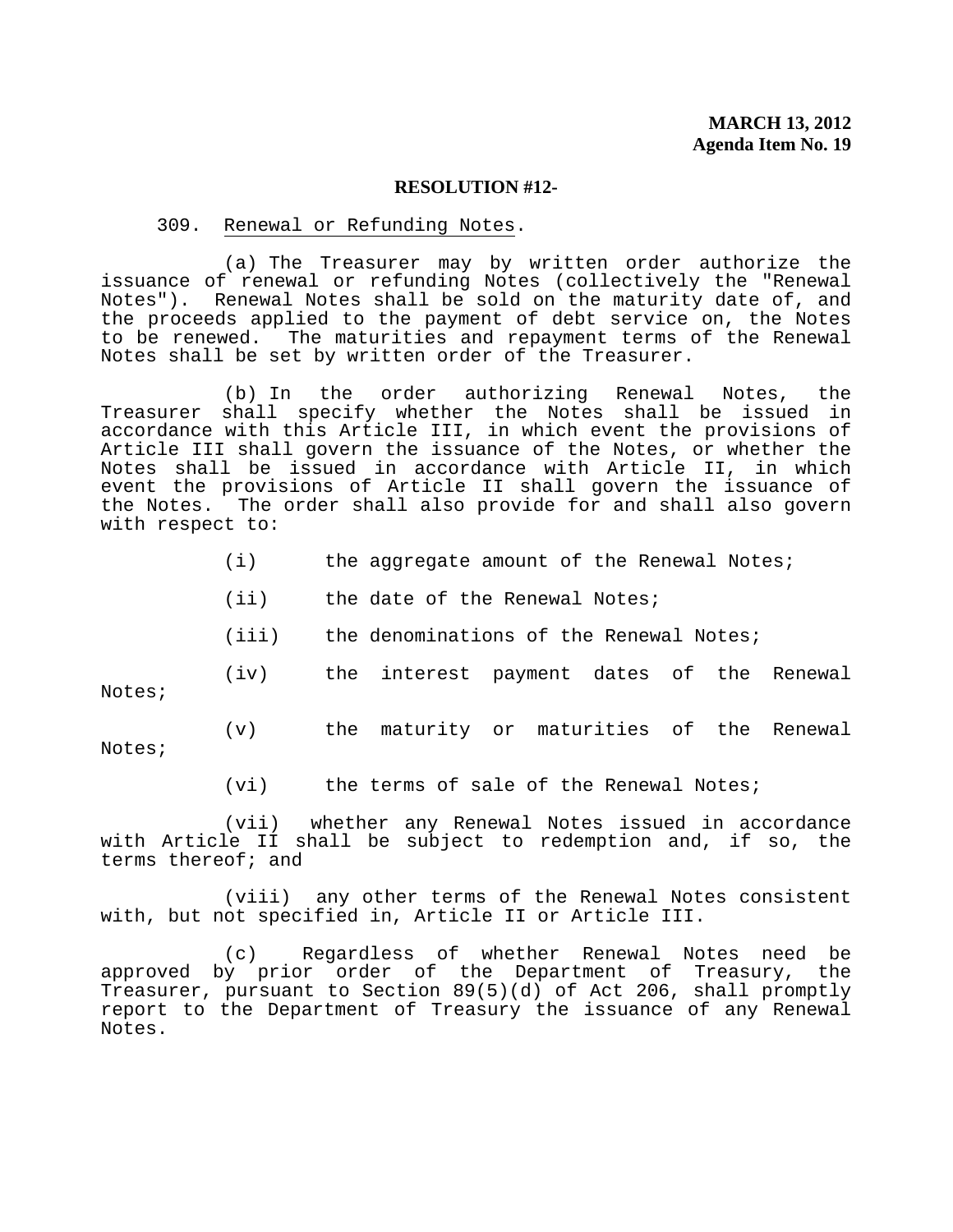### **IV. VARIABLE INTEREST RATE**

 401. Variable Rate Option. At the option of the Treasurer, exercisable by written order, the Notes, whether issued pursuant to Article II or Article III, may be issued with a variable interest rate, provided that the rate shall not exceed the maximum rate of interest permitted by law.

 402. Determination of Rate. The order of the Treasurer shall provide how often the variable interest rate shall be subject to recalculation, the formula or procedure for determining the variable interest rate, whether and on what terms the rate shall be determined by a remarketing agent in the case of demand obligations consistent with Section 801(d), and whether and on what terms a fixed rate of interest may be converted to or from a variable rate of interest. Such formula or procedure shall be as determined by the Treasurer, but shall track or float within a specified percentage band around the rates generated by any one or more of the following indices:

 (i) Publicly reported prices or yields of obligations of the United States of America;

 (ii) An index of municipal obligations periodically reported by a nationally recognized source;

 (iii) The prime lending rate from time to time set by any bank or trust company in the United States with unimpaired capital and surplus exceeding \$40,000,000;

 (iv) Any other rate or index that may be designated by order of the Treasurer provided such rate or index is set or reported by a source which is independent of and not controlled by the Treasurer or the County.

The procedure for determining the variable rate may involve one or more of the above indices as alternatives or may involve the setting of the rate by a municipal bond specialist provided such rate shall be within a stated percentage range of one or more of the indices set forth above.

 403. Date of Record. The Date of Record shall be not fewer than one nor more than 31 days before the date of payment, as designated by written order of the Treasurer.

 404. Redemption. Notwithstanding any contrary provision of subsections  $(b)$  and  $(c)$  of Section 209, but subject to the last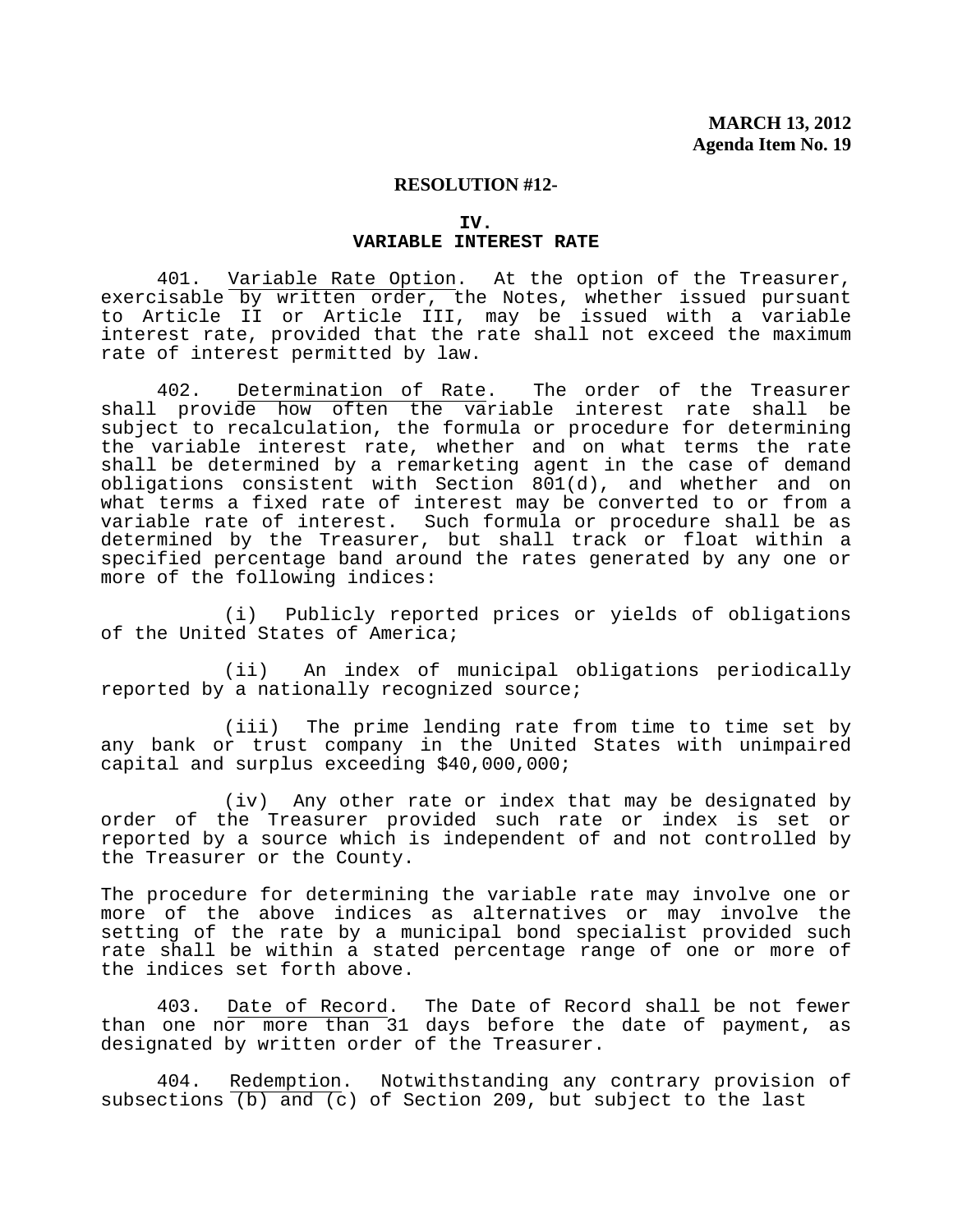sentence of this Section 404, Notes bearing interest at a variable rate may be subject to redemption by the County and/or put by the holder at any time or times and in any order, as may be determined pursuant to written order of the Treasurer. Notes shall not be subject to redemption more frequently than monthly.

## 405. Remarketing, Repurchase and Resale.

 (a) In the event Notes issued under this Article IV are constituted as demand obligations, the interest rate on the Notes shall be governed by, and shall be subject to, remarketing by a remarketing agent appointed in accordance with Section  $801(c)$ , under the terms of a put agreement employed in accordance with Section 801(d).

 (b) The County shall be authorized, consistent with Act 206 and pursuant to order of the Treasurer, to participate in the repurchase and resale of Notes in order to reduce the cost of, or increase the revenue, attendant to the establishment of the Revolving Fund and the issuance and discharge of the Notes. Any purchase of Notes pursuant to this subsection (b) shall be made with unpledged monies drawn from revolving funds established by the County in connection with retired general obligation limited tax notes.

#### **V. MULTIPLE SERIES**

 501. Issuance of Multiple Series. At the option of the Treasurer, exercisable by written order, the Notes issued under Article II, Article III or Article X may be issued in two or more individually designated series. Each series shall bear its own rate of interest, which may be fixed or variable in accordance with Article IV. Various series need not be issued at the same time and may be issued from time to time in the discretion of the Treasurer exercisable by written order. In determining the dates<br>of issuance of the respective series, the Treasurer shall issuance of the respective series, the Treasurer shall consider, among other pertinent factors, the impact the dates<br>selected may have on the marketability, rating and/or selected may have on the marketability, rating and/or qualification for credit support or liquidity support for, or insurance of, the Notes. The Notes of each such series shall be issued according to this Resolution in all respects (and the term "Notes" shall be deemed to include each series of Notes throughout this Resolution), provided that: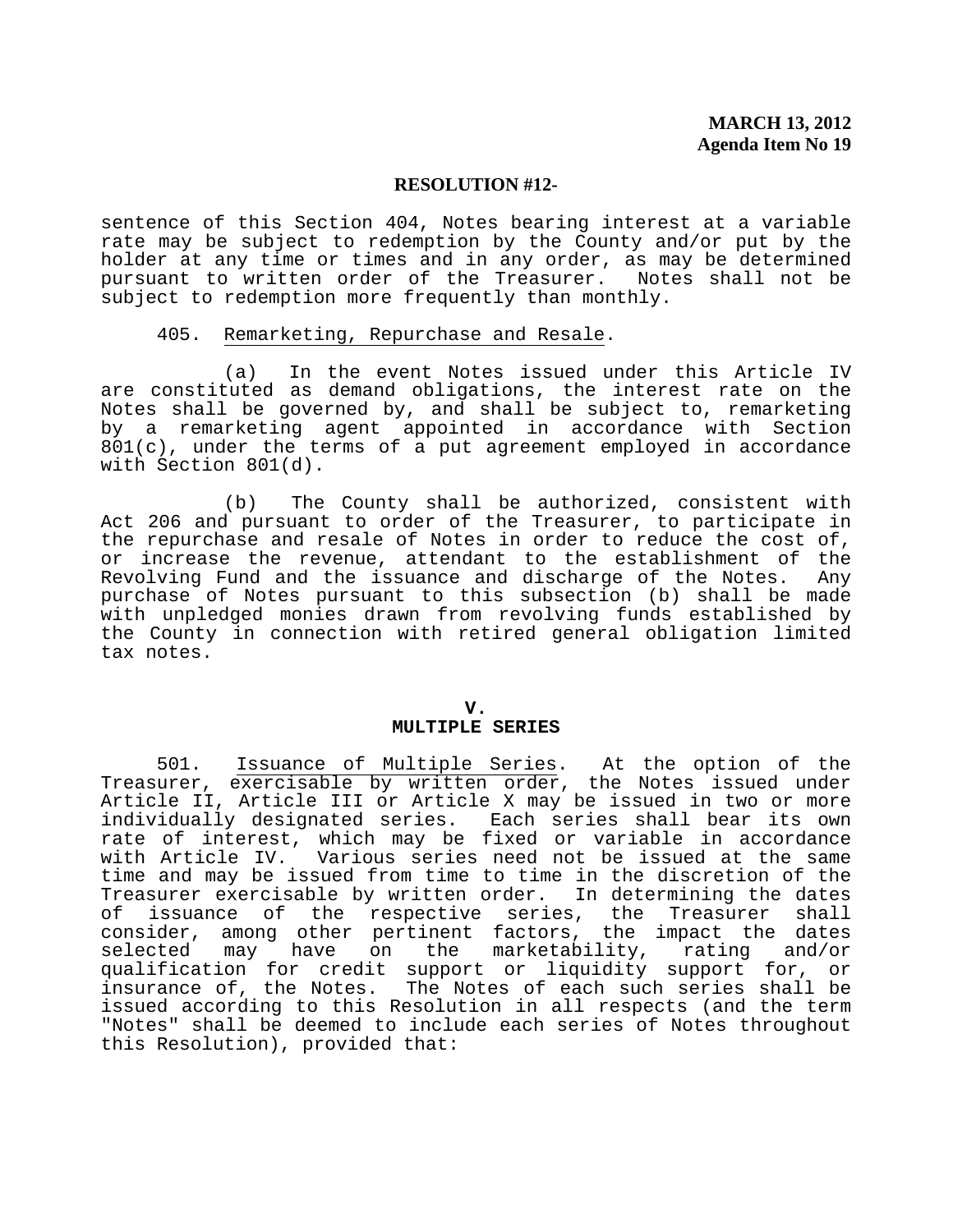(a) The aggregate principal amount of the Notes of all series shall not exceed the maximum aggregate amount permitted under Section 103;

 (b) Each series shall be issued pursuant to Article II or Article III, and different series may be issued pursuant to different Articles;

 (c) Each series shall be issued pursuant to Section 502 or Section 503, and different series may be issued pursuant to different Sections;

 (d) A series may be issued under Article II for one or more of the annual maturities set forth in Article II with the balance of the annual maturities being issued under Article II or under Article III in one or more other series, provided that the minimum annual maturities set forth in Section 203 shall be reduced and applied pro rata to all Notes so issued; and

 (e) The Notes of all series issued pursuant to Article II above shall not, in aggregate, mature in amounts or on dates exceeding the maximum authorized maturities set forth in Section 203.

 502. Series Secured Pari Passu. If the Notes are issued in multiple series pursuant to this Article V, each series of Notes may, by written order of the Treasurer, be secured *pari passu* with the other by the security described in and the amounts pledged by Article VII below. Moreover, such security may, pursuant to

further written order of the Treasurer, be segregated in accordance with the following provisions.

 (a) The Treasurer may by written order establish separate sub-accounts in the County's 2012 Note Reserve Account for each series of Notes, into which shall be deposited the amount borrowed for the Note Reserve Account for each such series.

 (b) The Treasurer may by written order establish separate sub-accounts in the County's 2012 Note Payment Account for each series of Notes, and all amounts deposited in the Note Payment Account shall be allocated to the sub-accounts.

 (c)(i) In the event separate sub-accounts are established pursuant to subsection (b) above, and subject to Paragraph (ii) below, the percentage of deposits to the County's 2012 Note Payment Account allocated to each sub-account may be set equal to the percentage that Notes issued in the corresponding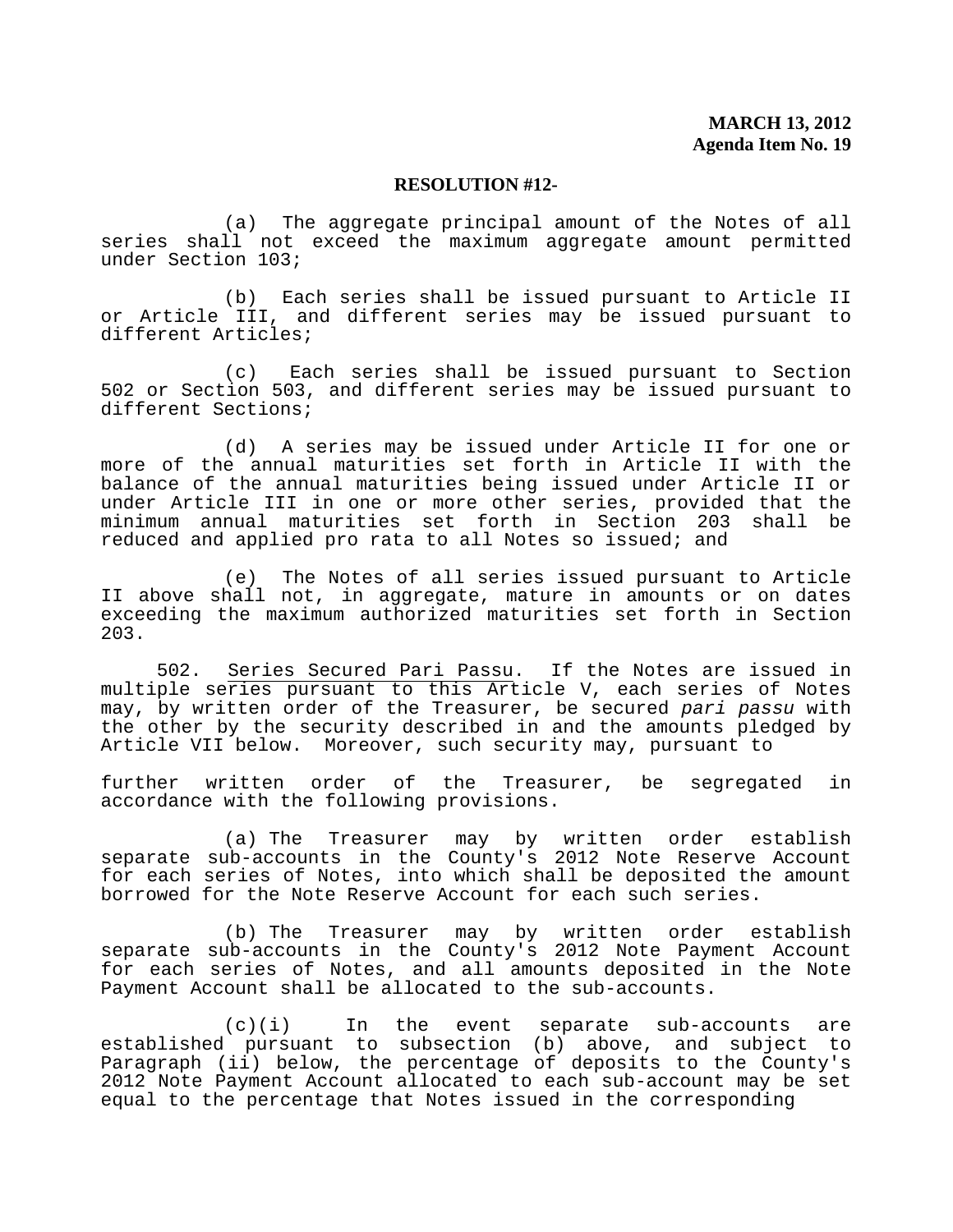series bears to all Notes issued under this Resolution or to any other percentage designated by the Treasurer pursuant to written order; provided that if the various series are issued at different times or if the various series are structured with different maturity dates, (I) sums deposited in the Note Payment Account prior to the issuance of one or more series may upon the issuance of each such series be reallocated among the various sub-accounts established under Subsection (b) above to achieve a balance among the sub-accounts proportionate to the designated percentage allocation, and/or (II) deposits to the Note Payment Account may be allocated among the sub-accounts according to the total amount of debt service that will actually be paid from the respective sub-accounts.

 (ii) Alternatively, the Treasurer may, by written order, rank the sub-accounts established under Subsection (b) above in order of priority, and specify that each such sub-account shall receive deposits only after all sub-accounts having a higher priority have received deposits sufficient to discharge all (or any specified percentage of) Notes whose series corresponds to any of the sub-accounts having priority.

 (d) In the absence of a written order of the Treasurer to the contrary, the amounts in each sub-account established pursuant to this Section 502 shall secure only the Notes issued in the series for which such sub-account was established, until such Notes and interest on such Notes are paid in full, after which the amounts in such sub-account may, pursuant to written order of the Treasurer, be added pro rata to the amounts in the other subaccounts and thereafter used as part of such other sub-accounts to secure all Notes and interest on such Notes for which such other sub-accounts were created, until paid in full. Alternatively,

amounts held in two or more sub-accounts within either the Note Reserve Account or the Note Payment Account may be commingled, and if commingled shall be held *pari passu* for the benefit of the holders of each series of Notes pertaining to the relevant subaccounts.

 503. Series Independently Secured. If the Notes are issued in multiple series pursuant to this Article V, each series of Notes may, by written order of the Treasurer, be independently secured in accordance with this Section 503.

 (a) Each series of Notes shall pertain to one or more taxing units, as designated by the Treasurer pursuant to written order, and no two series of Notes shall pertain to the same taxing unit. A school district, intermediate school district, or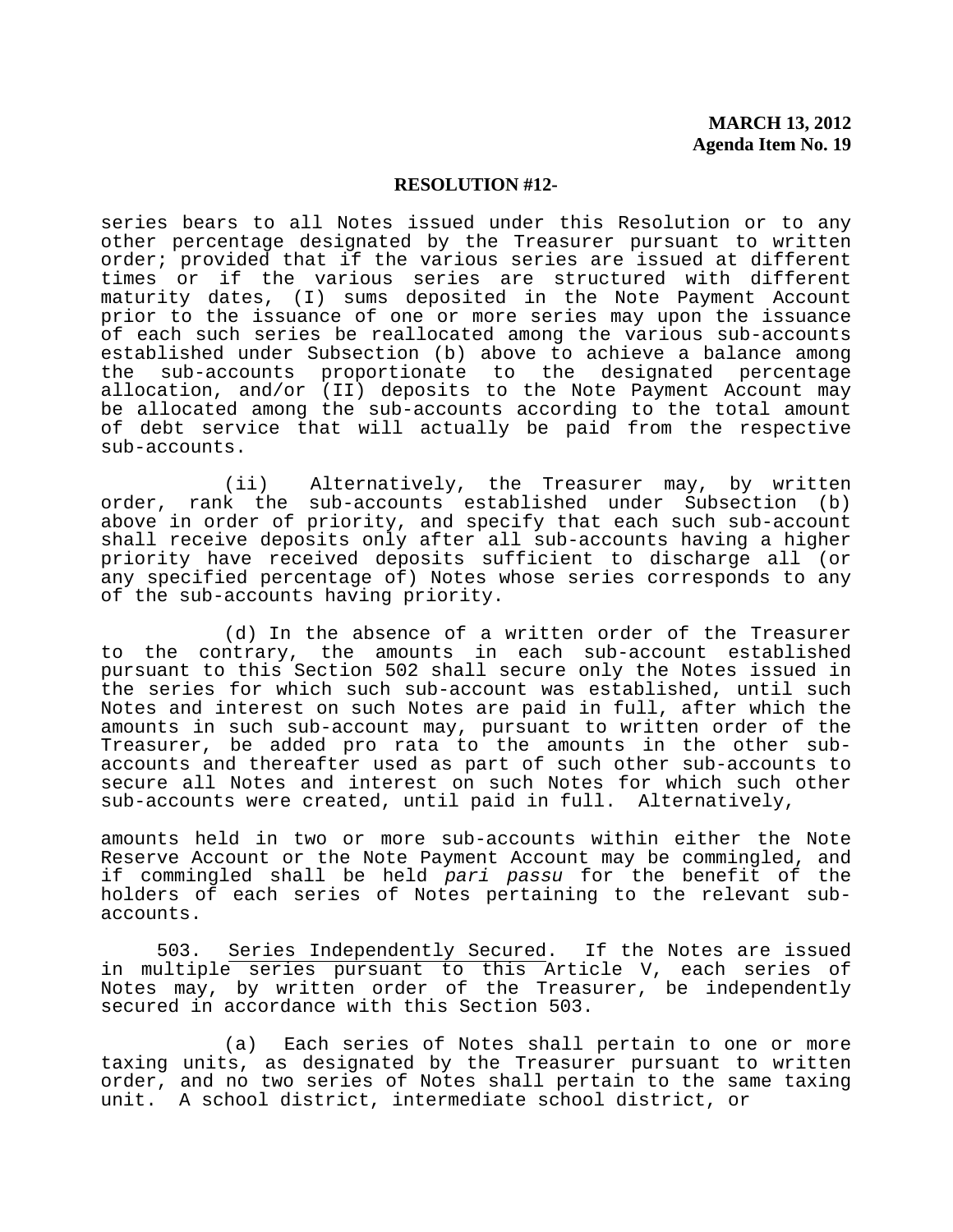community college district extending beyond the boundaries of a city in which it is located may, pursuant to written order of the Treasurer, be subdivided along the boundaries of one or more cities and each such subdivision shall be deemed a taxing unit for purposes of this Section 503.

 (b) Separate sub-accounts shall be established in the County's 2012 Tax Payment Account. Each sub-account shall receive the proceeds of one and only one series of Notes, and amounts shall be disbursed from the sub-account to only those taxing units designated as being in that series.

 (c) In the event Notes are issued for deposit into the Project Account established under Section 701, separate subaccounts shall be established in the Project Account. Each subaccount shall receive the proceeds of one and only one series of Notes, and amounts shall be disbursed from the sub-account only to accounts, sub-accounts and/or taxing units designated as being in the series corresponding to the sub-account from which disbursement is being made.

 (d) A separate sub-account shall be established in the County's 2012 Note Reserve Account for each series of Notes, into which shall be deposited the amount determined by the Treasurer under Section 103 or Section 703 with respect to the series. Each sub-account shall secure one and only one series.

 (e) A separate sub-account shall be established in the County's 2012 Note Payment Account for each series of Notes. Each sub-account shall be allocated only those amounts described in Section 704 which pertain to the taxing units included in the<br>series corresponding to the sub-account. Chargebacks received series corresponding to the sub-account. from a taxing unit pursuant to Section 905 shall be deposited in the sub-account corresponding to the series in which the taxing unit is included. Amounts held in each sub-account shall secure

the debt represented by only those Notes included in the series corresponding to the sub-account, and disbursements from each subaccount may be applied toward the payment of only those Notes included in the series corresponding to the sub-account.

 (f) The amounts in each sub-account established pursuant to this Section 503 shall secure only the Notes issued in the series for which such sub-account was established until such Notes and interest on such Notes are paid in full, after which any amounts remaining in such sub-account shall accrue to the County and shall no longer be pledged toward payment of the Notes.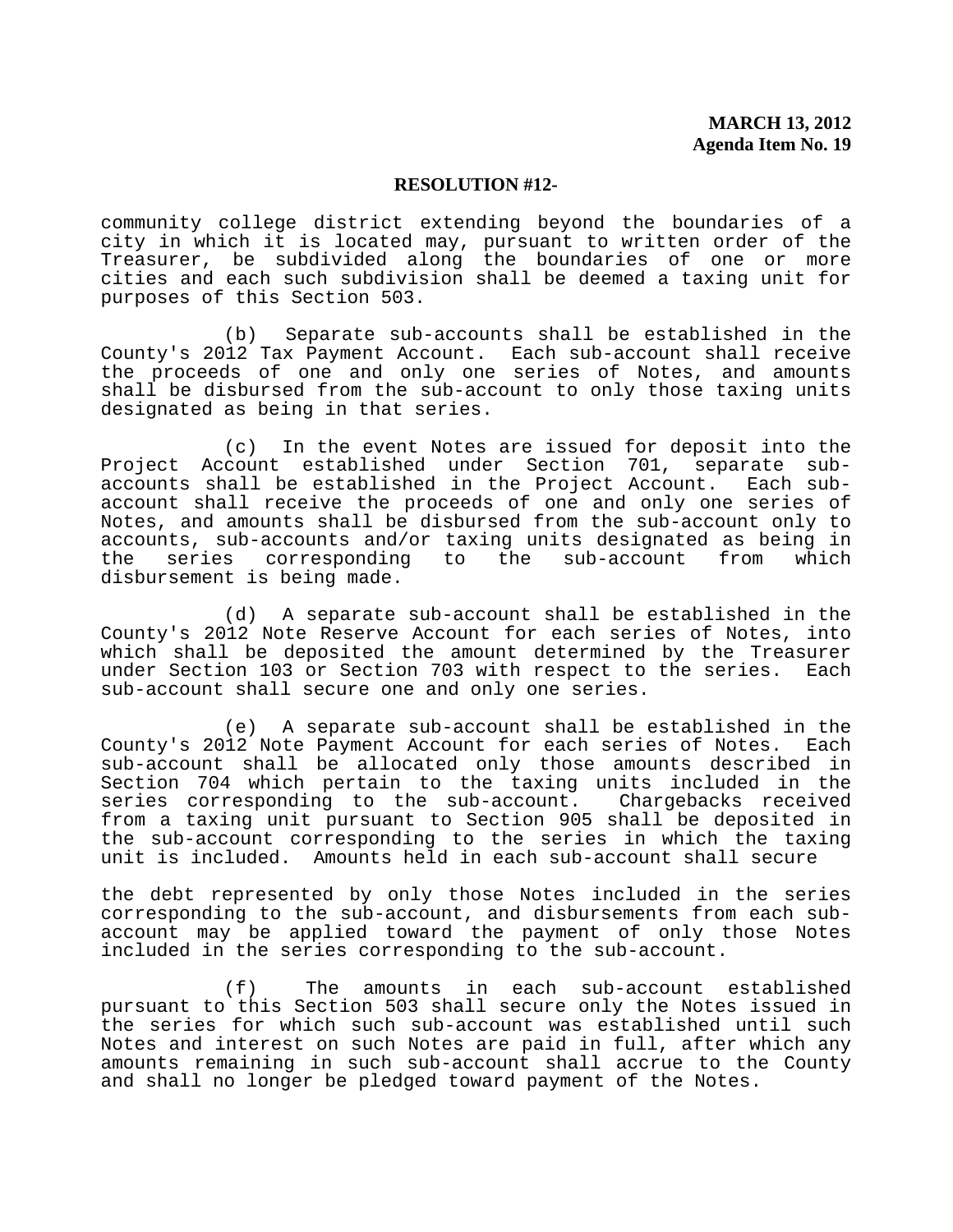### **VI. TAXABILITY OF INTEREST**

 601. Federal Tax. The County acknowledges that the current state of Federal law mandates that the Notes be structured as taxable obligations. Consequently, the Notes shall, subject to Article X, be issued as obligations the interest on which is not excluded from gross income for purposes of Federal income tax.

 602. State of Michigan Tax. Consistent with the treatment accorded all obligations issued pursuant to Act 206, interest on the Notes shall be exempt from the imposition of the State of Michigan income tax and the State of Michigan single business tax, and the Notes shall not be subject to the State of Michigan intangibles tax.

 603. Change in Federal Tax Status. In the event there is a change in the Federal tax law or regulations, a ruling by the U.S. Department of Treasury or Internal Revenue Service establishes that the Notes may be issued as exempt from Federal income taxes or a change in Michigan law causes the Notes in the opinion of counsel to be exempt from federal income taxes, the Notes may be so issued.

#### **VII. FUNDS AND SECURITY**

 701. Delinquent Tax Project Account. If the Notes are issued and sold before the Treasurer has received certification from the taxing units of the amount of the Delinquent Taxes and if such certification is not reasonably anticipated in time to allow distribution of the proceeds of the Notes within 20 days after the date of issue, a 2012 Delinquent Tax Project Account (the "Project Account") shall be established by the Treasurer as a separate and<br>distinct fund of the County within its general fund. The Project distinct fund of the County within its general fund. Account shall receive all proceeds from the sale of the Notes,

including any premium or accrued interest received at the time of sale. The Project Account shall be held in trust by an escrow agent until the monies therein are disbursed in accordance with this Article VII. The escrow agent shall be a commercial bank, shall be located in Michigan, shall have authority to exercise trust powers, and shall have a net worth in excess of \$25,000,000. The form and content of the agreement between the County and the escrow agent shall be approved by the Treasurer. Subject to the following sentence, monies deposited in the Project Account shall be expended only (i) for the purpose of funding the Tax Payment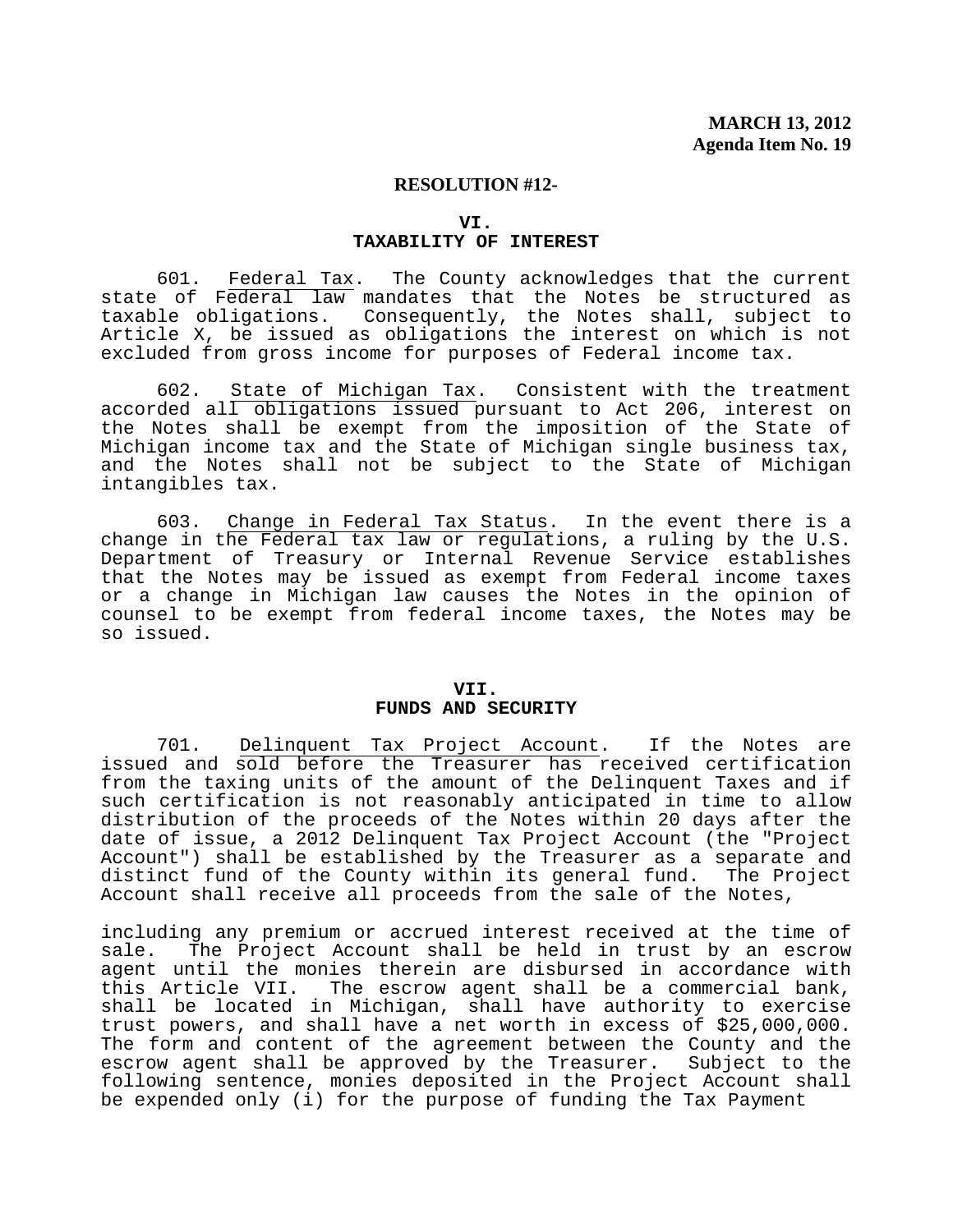Account established under Section 702 and (ii) to the extent permitted by Act 206, for the purpose of paying the expenses of the offering of the Notes. In the event the Treasurer by written order so directs, additional funding of the Project Account may be undertaken, and any surplus proceeds remaining in the Project Account after the Treasurer has completed the funding of the Tax Payment Account may be transferred to either the 2012 Note Reserve Account created under Section 703 or the 2012 Note Payment Account created under Section 704. Monies in the Project Account may be disbursed by the escrow agent to the County's 2012 Tax Payment Account at any time and from time to time, upon receipt of a written requisition signed by the Treasurer.

 702. 2012 Tax Payment Account. The County's 2012 Tax Payment Account (the "Tax Payment Account") is hereby established as a distinct account within the Revolving Fund. The Treasurer shall designate all or a portion of the proceeds of the Notes, not to exceed the amount of Delinquent Taxes, for deposit in the Tax<br>Payment Account. If, however, the proceeds of the Notes are If, however, the proceeds of the Notes are initially deposited in the Project Account pursuant to Section 701, the Treasurer is instead authorized and directed to transfer monies included in the Project Account in accordance with the procedures set forth in Section 701. The County shall apply the monies in the Tax Payment Account to the payment of the Delinquent Taxes or expenses of the borrowing in accordance with Act 206. The allocation of monies from the Tax Payment Account may be made pursuant to a single, comprehensive disbursement or may instead be made from time to time, within the time constraints of Act 206, to particular taxing units as monies are paid into the Tax Payment Account, such that the source of the monies (whether from the County's own funds, from the proceeds of a tax exempt borrowing or from the proceeds of a taxable borrowing) may be traced to the<br>particular taxing unit receiving the funds. Moreover, and particular taxing unit receiving the funds. regardless of whether multiple series of Notes are issued, the Tax Payment Account may be divided into separate sub-accounts in order to allow the Treasurer to designate which taxing units shall receive borrowed funds and which shall receive funds otherwise contributed by the County.

 703. 2012 Note Reserve Account. In the event funding is provided as described in this Section 703, the Treasurer shall establish a 2012 Note Reserve Account (the "Note Reserve Account") as a distinct account within the Revolving Fund. After depositing all of the monies to fund the Tax Payment Account pursuant to Section 702, the Treasurer shall next transfer to the Note Reserve Account, either from the Project Account or directly from the proceeds of Notes, any proceeds remaining from the initial issuance of the Notes. In addition, the Treasurer may transfer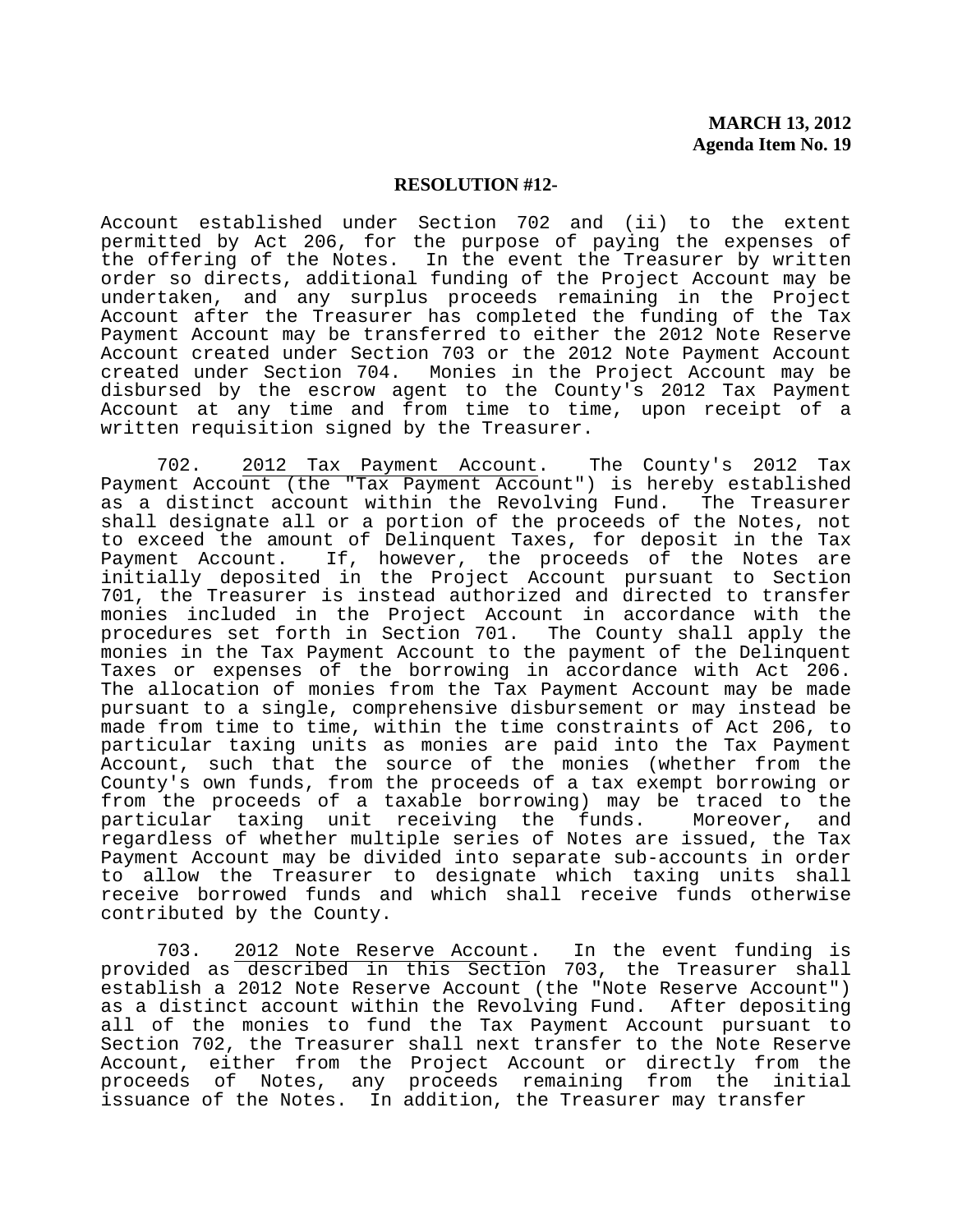unpledged monies from other County sources to the Note Reserve Account in an amount which, when added to any other amounts to be deposited in the Note Reserve Account, does not exceed the amount reasonably required for the Notes secured by the Reserve Account or, if less, 20% of the total amount of the Notes secured by the Reserve Account. Except as provided below, all monies in the Note Reserve Account shall be used solely for payment of principal of, premium, if any, and interest on the Notes to the extent that monies required for such payment are not available in the County's 2012 Note Payment Account. Monies in the Note Reserve Account shall be withdrawn first for payment of principal of, premium, if any, and interest on the Notes before County general funds are used to make the payments. All income or interest earned by, or increment to, the Note Reserve Account due to its investment or reinvestment shall be deposited in the Note Reserve Account. When the Note Reserve Account is sufficient to retire the Notes and accrued interest thereon, the Treasurer may order that the Note Reserve Account be used to purchase the Notes on the market, or,<br>if the Notes are not available, to retire the Notes when due. If if the Notes are not available, to retire the Notes when due. so ordered by the Treasurer, all or any specified portion of the Note Reserve Account may be applied toward the redemption of any Notes designated for redemption in accordance with Section 209.

### 704. 2012 Note Payment Account.

 (a) The County's 2012 Note Payment Account is hereby established as a distinct account within the Revolving Fund. (The County's 2012 Note Payment Account, as supplemented by monies held in any interim account that are designated for transfer to the 2012 Note Payment Account, is herein referred to as the "Note Payment Account".) The Treasurer is directed to deposit into the Note Payment Account, promptly on receipt, those amounts described below in Paragraphs (i), (ii), (iv), and (v) that are not excluded pursuant to Subsection (c) below. Furthermore, the Treasurer may, by written order, deposit into the Note Payment Account all or any portion of the amounts described below in Paragraph (iii).

(i) All Delinquent Taxes.

 (ii) All statutory interest on the Delinquent Taxes.

 (iii) All property tax administration fees on the Delinquent Taxes, net of any amounts applied toward the expenses of this borrowing.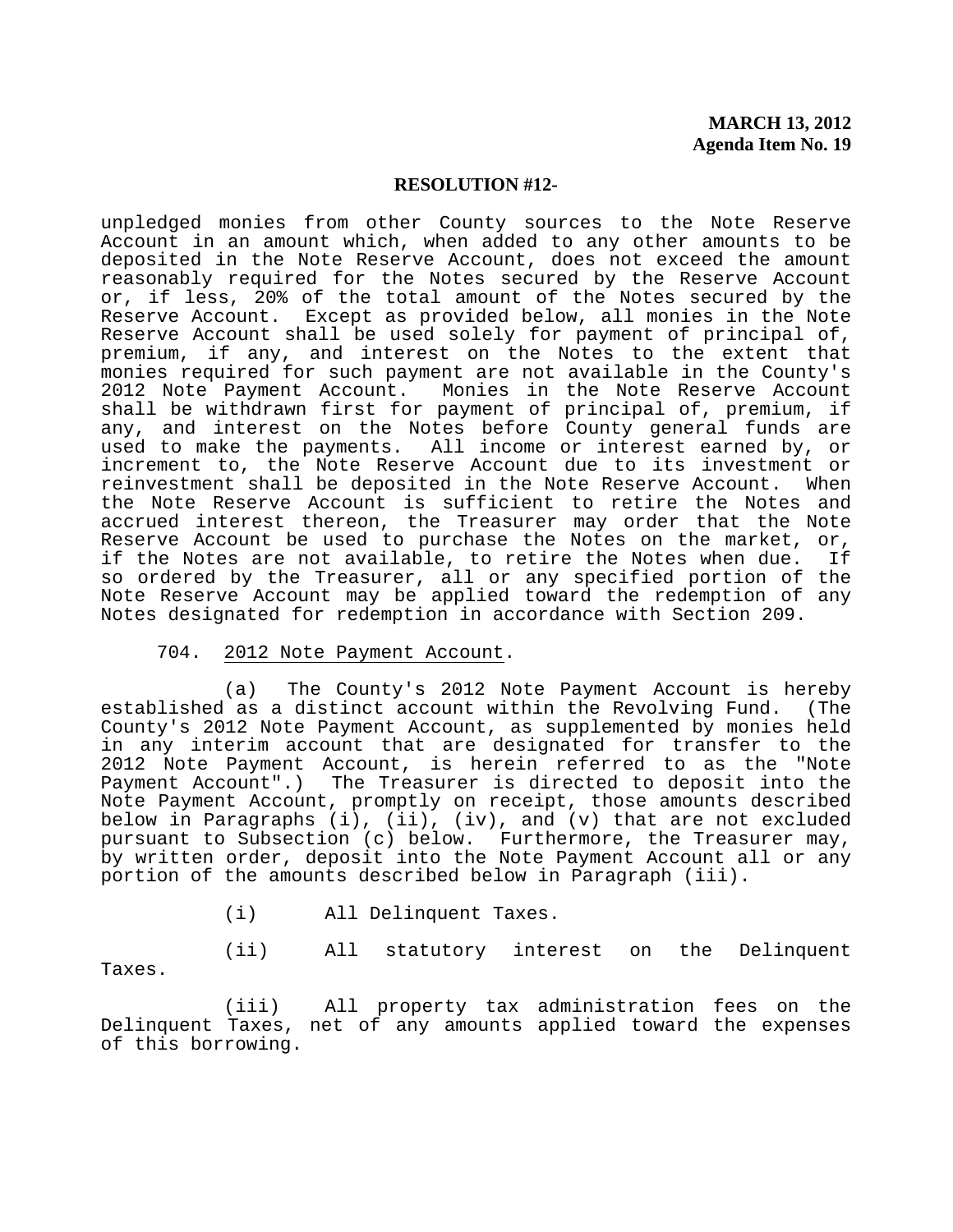(iv) Any amounts which are received by the Treasurer<br>taxing units within the County because of the from the taxing units within the County because of uncollectability of the Delinquent Taxes.

 (v) Any amounts remaining in the Project Account after the transfers to the Tax Payment Account and Note Reserve Account have been made as specified in Sections 702 and 703.

 (b) Monies in the Note Payment Account shall be used by the County to pay principal of, premium, if any, and interest on the Notes as the same become due and payable.

 (c)(i) The Treasurer may by written order provide that only a portion of the sums described above in Subsection (a) shall be deposited into the Note Payment Account and applied toward the payment of debt service on the Notes, in which event those sums which are withheld from the Note Payment Account shall be deposited into the Tax Payment Account or, pursuant to further order of the Treasurer, applied toward any other purpose consistent with Act 206. The portion of any sums described in Subsection (a) which are withheld from the Note Payment Account pursuant to this Subsection shall be determined in accordance with the following Paragraph.

 (ii) Prior to the issuance of the Notes, the Treasurer may by written order specify a cut-off date not earlier than March 1, 2012, and only those sums payable to the Note Payment Account and received by the County after the cut-off date shall be applied to the Note Payment Account.

 (d) The Treasurer may by written order provide that at such time as sufficient funds shall have been deposited into the Note Payment Account to pay all remaining amounts owed under the Notes the pledge on any additional monies otherwise payable to the Note Payment Account shall be discharged and such monies shall not be deposited into the Note Payment Account or otherwise pledged toward payment of the Notes.

 (e) The Treasurer may by written order provide that in the event Notes are issued pursuant to Article III, amounts which would otherwise be included in the Note Payment Account or the Note Reserve Account (or any sub-account therein for a particular series of Notes) shall not include any amounts received by the County prior to the latest maturity date of any series of Notes previously issued under Article II and/or Article III.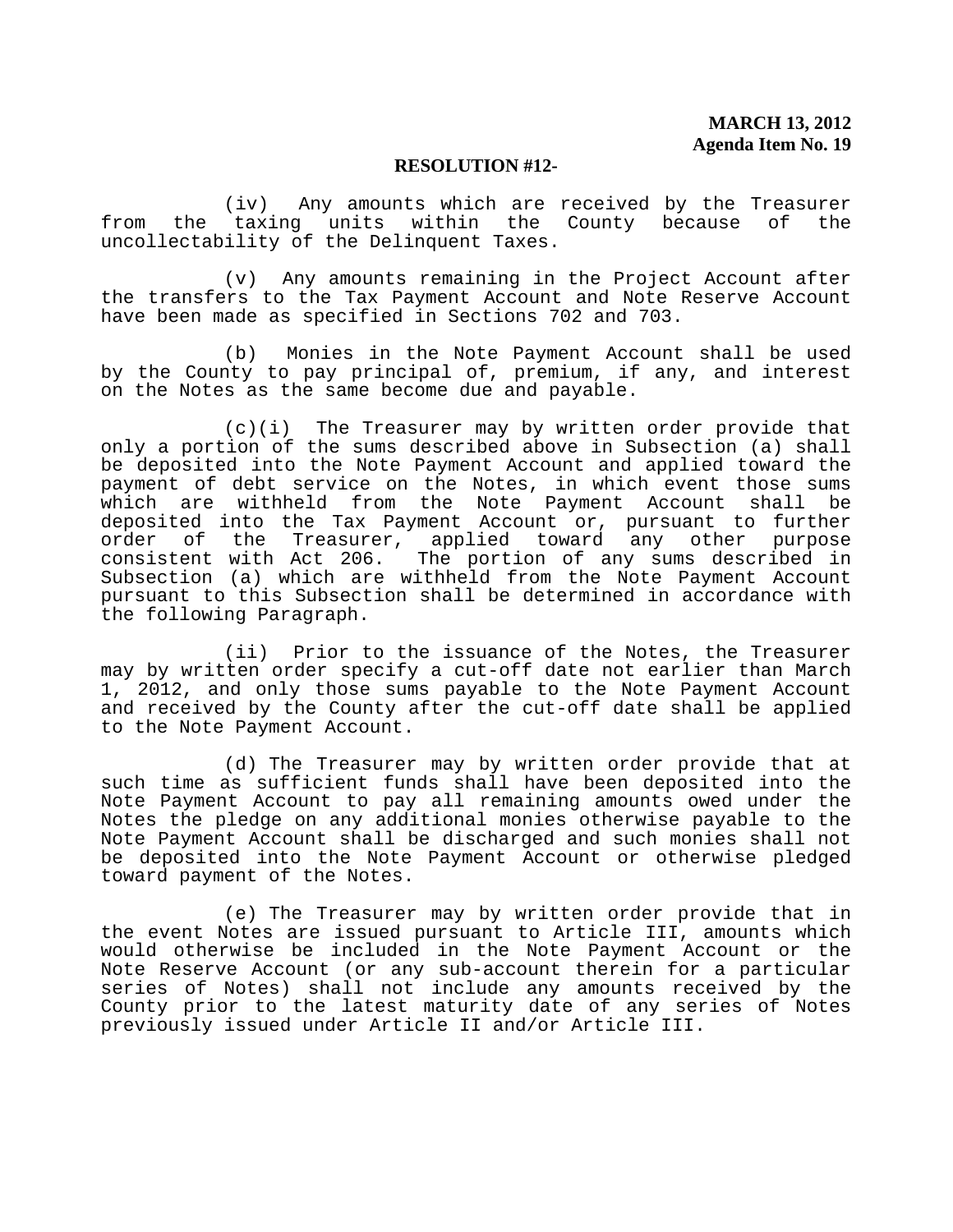#### 705. Limited Tax General Obligation and Pledge.

 (a) The Notes shall be the general obligation of the County, backed by the County's full faith and credit, the County's tax obligation (within applicable constitutional and statutory<br>limits) and the County's general funds. The County budget shall limits) and the County's general funds. provide that if the pledged monies are not collected in sufficient amounts to meet the payments of the principal and interest due on the Notes, the County, before paying any other budgeted amounts, shall promptly advance from its general funds sufficient monies to pay such principal and interest.

 (b) In addition, the monies listed below are pledged to the repayment of the Notes and, subject to Section 901, shall be used solely for repayment of the Notes until the principal of, premium, if any, and interest on the Notes are paid in full:

 (i) All amounts deposited or earned in any Project Account, until disbursed in accordance with Section 701;

 (ii) All net proceeds from the sale of the Notes deposited or earned in the Tax Payment Account, until disbursed in accordance with Section 702;

 (iii) All amounts deposited in the Note Payment Account pursuant to Section 704(a);

 (iv) All amounts deposited in the Note Reserve Account;

 (v) All amounts earned from the investment of monies held in the Note Payment Account or the Note Reserve Account; and

 (vi) Any monies placed in the Note Payment Account and drawn in the discretion of the Treasurer from unpledged sums on the revolving funds, which pledge shall be subject to such limitations or exceptions as shall be set forth in the written order of the Treasurer.

 (c) If the Notes shall be issued in various series pursuant to Article V, this pledge shall in the case of any independently secured series extend only to monies in accounts or sub-accounts pertaining to the particular series.

 (d) If the amounts so pledged are not sufficient to pay the principal and interest when due, the County shall pay the same from its general funds or other available sources. Pursuant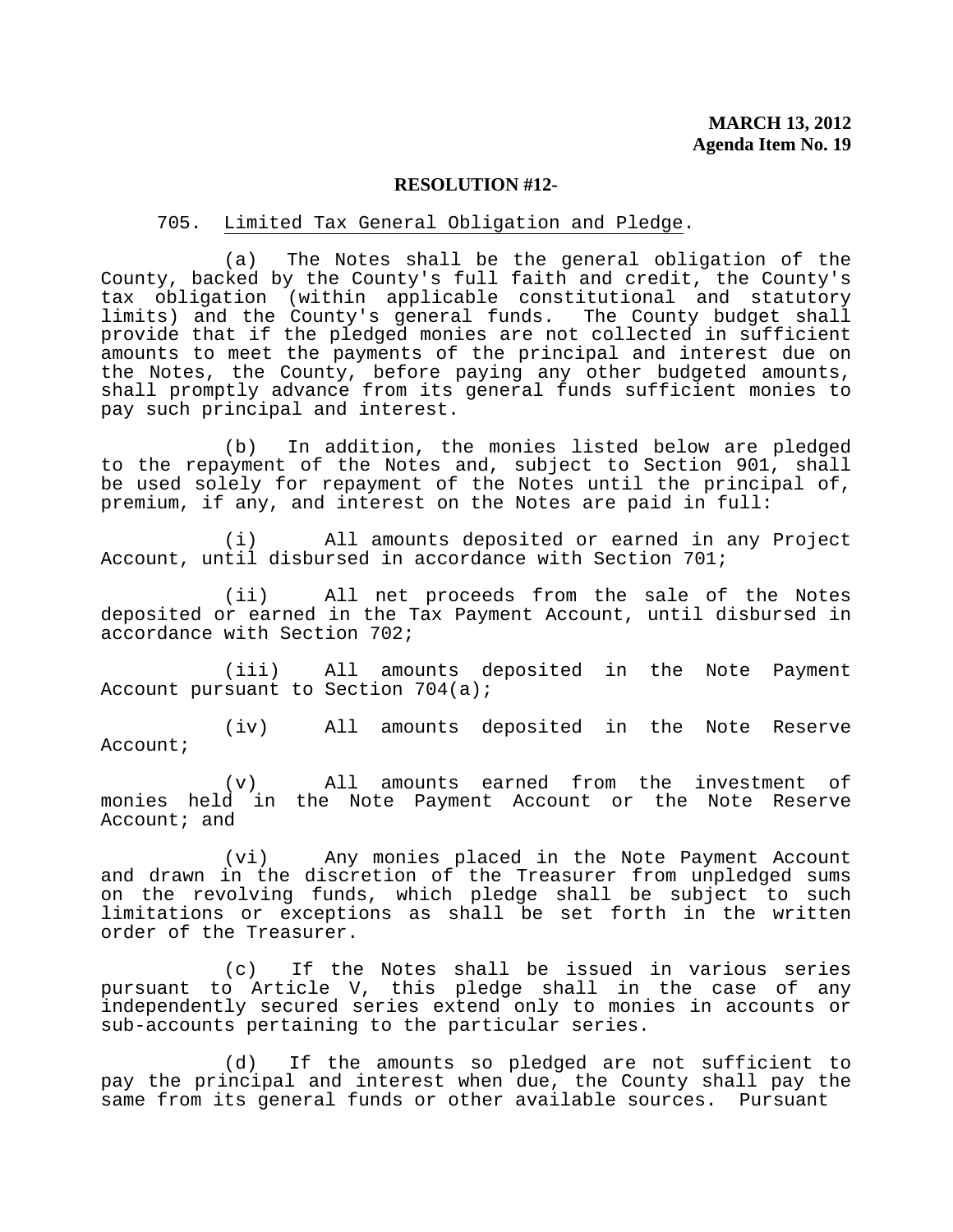to written order of the Treasurer, the County may later reimburse itself for such payments from the Delinquent Taxes collected.

706. Security for Renewal, Refunding or Advance Refunding<br>Notes. Renewal, refunding, or advance refunding Notes shall be Renewal, refunding, or advance refunding Notes shall be secured by all or any portion of the same security securing the Notes being renewed, refunded or advance refunded. The monies pledged in Section 705 for the repayment of the Notes are also pledged for the repayment of the principal of, premium, if any, and interest on any renewal, refunding, or advance refunding Notes issued pursuant to this Resolution, and any such renewal, refunding, or advance refunding Notes shall be the general obligation of the County, backed by its full faith and credit, which shall include the tax obligation of the County, within applicable constitutional and statutory limits.

 707. Use of Funds after Full Payment or Provisions for Payment. After all principal of, premium, if any, and interest on the Notes have been paid in full or provision made therefor by investments of pledged amounts in direct noncallable obligations of the United States of America in amounts and with maturities sufficient to pay all such principal, premium, if any, and interest when due, any further collection of Delinquent Taxes and all excess monies in any fund or account of the Revolving Fund, and any interest or income on any such amounts, may, pursuant to written order of the Treasurer and subject to Article V, be used for any proper purpose within the Revolving Fund including the securing of subsequent issues of notes.

#### **VIII. SUPPLEMENTAL AGREEMENTS**

 801. Supplemental Agreements and Documents. The Treasurer, on behalf of the County, is authorized to enter into any or all of the following agreements or commitments as may, in the Treasurer's discretion, be necessary, desirable or beneficial in connection with the issuance of the Notes, upon such terms and conditions as the Treasurer may determine appropriate:

 (a) A letter of credit, line of credit, repurchase agreement, note insurance, or similar instrument, providing backup liquidity and/or credit support for the Notes;

 (b) A reimbursement agreement, revolving credit agreement, revolving credit note, or similar instrument, setting forth repayments of and security for amounts drawn under the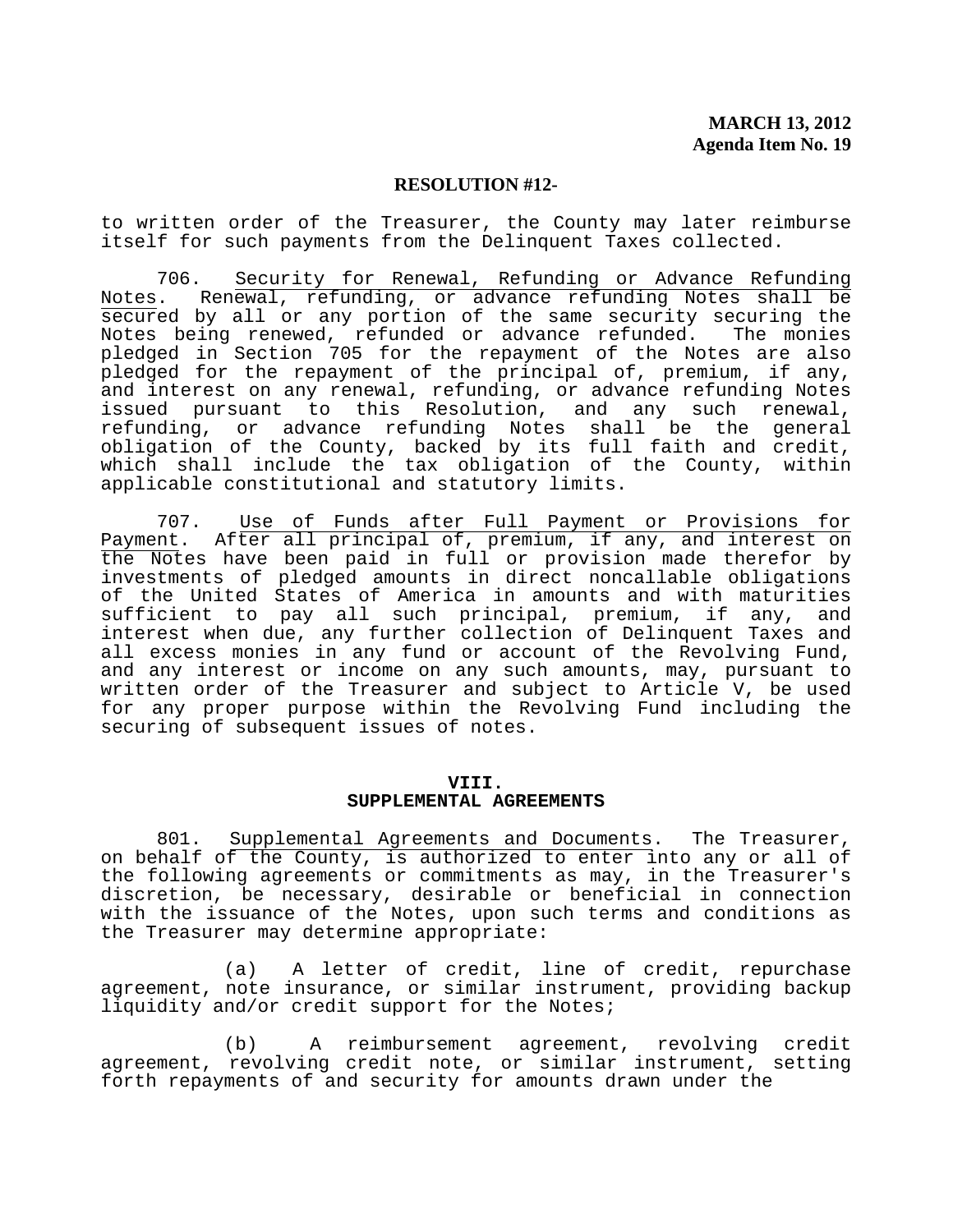letter of credit, line of credit, repurchase agreement or similar instrument;

 (c) A marketing, remarketing, placement, authenticating, paying or tender agent agreement or agreement designating a marketing, remarketing, authenticating,

paying, tender or placement agent or dealer and prescribing the duties of such person or persons with respect to the Notes; and

 (d) A put agreement or provision allowing the purchaser of the Notes to require the County to repurchase the Notes upon demand at such times as may be provided in such put agreement or provision.

 (e) An agreement to use amounts formerly pledged to other years borrowings as security for the Notes when no longer so pledged.

 802. Revolving Credit Notes. If the Treasurer enters into a revolving credit agreement (the "Agreement") pursuant to Section 801 above, the Agreement may call for the issuance of one or more revolving credit notes (the "Revolving Credit Notes") for the purpose of renewing all or part of maturing Notes or Notes that have been put pursuant to a put agreement or provision. Such Revolving Credit Notes shall be issued pursuant to Article II or III, as appropriate, and in accordance with the following provisions:

 (a) Interest on the Revolving Credit Notes may be payable on maturity, on prior redemption, monthly, bimonthly, quarterly, or as otherwise provided in the Agreement.

 (b) The Revolving Credit Notes may mature on one or more date or dates not later than the final maturity date of the Notes, as provided in the Agreement.

 (c) The Treasurer may, at the time of the original issuance of the Notes, execute and deliver one Revolving Credit Note in a maximum principal amount not exceeding the lending commitment under the Agreement from time to time in force (and may substitute one such Note in a lesser principal amount for another in the event the lending commitment is reduced), provided that a schedule shall be attached to such Note on which loans and repayments of principal and interest are evidenced and further provided that the making of a loan and the evidencing of such loan on the schedule of any such Note shall constitute the issuance of a renewal Note for the purposes of this Resolution.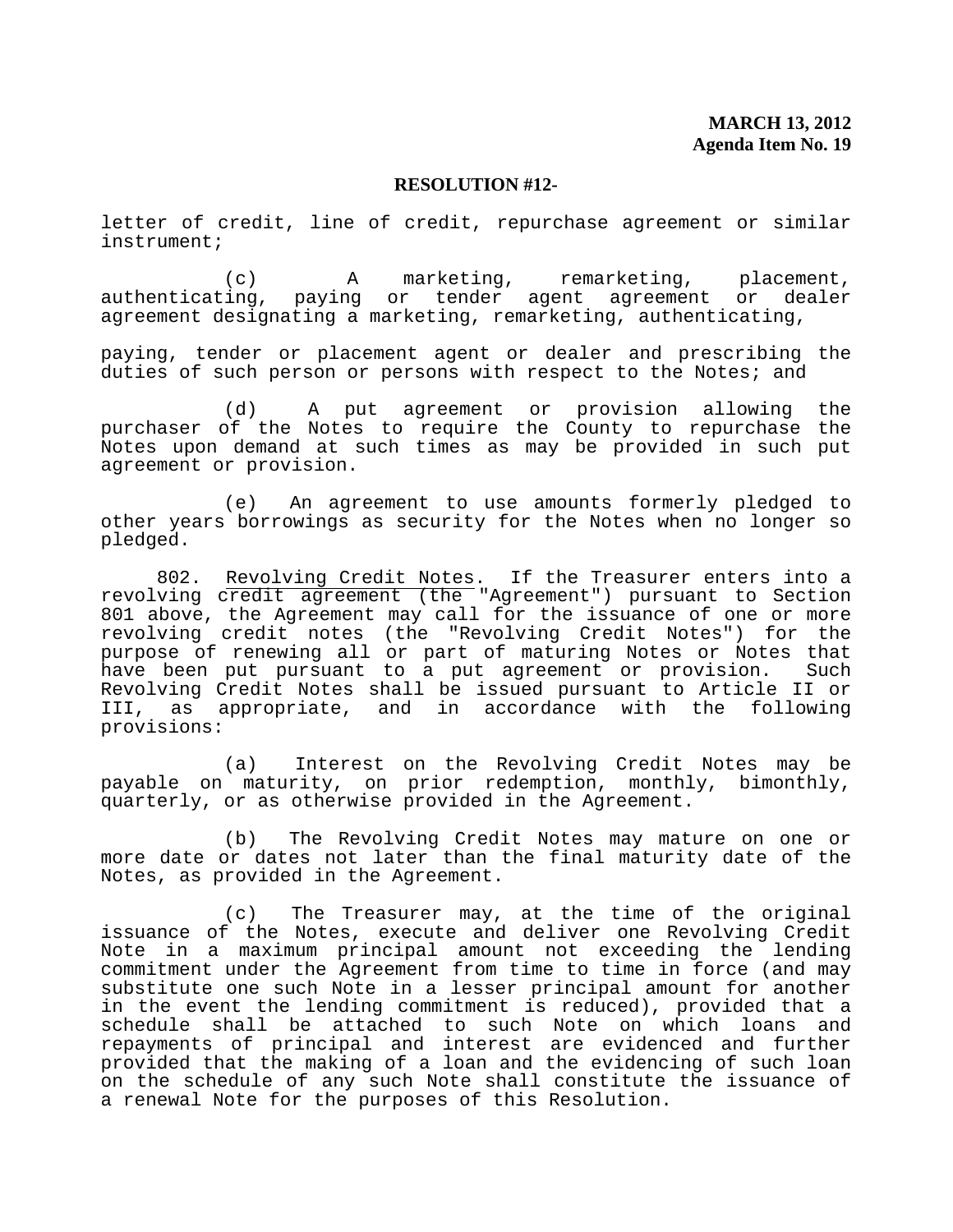### **IX. MISCELLANEOUS PROVISIONS**

 901. Expenses. Expenses incurred in connection with the Notes shall be paid from the property tax administration fees collected on the Delinquent Taxes and, if so ordered by the

Treasurer, from any earnings on the proceeds of the offering or from other monies available to the County.

 902. Bond Counsel. The Notes (and any renewal, refunding or advance refunding Notes) shall be delivered with the unqualified opinion of Axe & Ecklund, P.C., attorneys of Grosse Pointe Farms, Michigan, bond counsel chosen by the Treasurer, which selection may, at the option of the Treasurer, be for one or more years.

 903. Financial Consultants. Stauder, BARCH & ASSOCIATES, Inc., Ann Arbor, Michigan, is hereby retained to act as financial consultant and advisor to the County in connection with the sale and delivery of the Notes.

 904. Complete Records. The Treasurer shall keep full and complete records of all deposits to and withdrawals from each of the funds and accounts in the Revolving Fund and any account or sub-account created pursuant to this Resolution and of all other transactions relating to such funds, accounts and sub-accounts, including investments of money in, and gain derived from, such funds and accounts.

 905. Chargebacks. If, by the date which is three months prior to the final maturity date of the Notes, sufficient monies are not on deposit in the Note Payment Account and the Note Reserve Account to pay all principal of and interest on the Notes when due, Delinquent Taxes not then paid or recovered at or prior to the latest tax sale transacted two or more months before the final maturity of the Notes shall, if necessary to ensure full and timely payment on the date of final maturity, be charged back to the local units in such fashion as the Treasurer may determine, and, subject to Article V, the proceeds of such chargebacks shall be deposited into the County's 2012 Note Payment Account no later than five weeks prior to the final maturity of the Notes. This Section 905 shall not be construed to limit the authority of the Treasurer under State law to charge back under other circumstances or at other times.

 906. Investments. The Treasurer is authorized to invest all monies in the Project Account, in the Revolving Fund or in any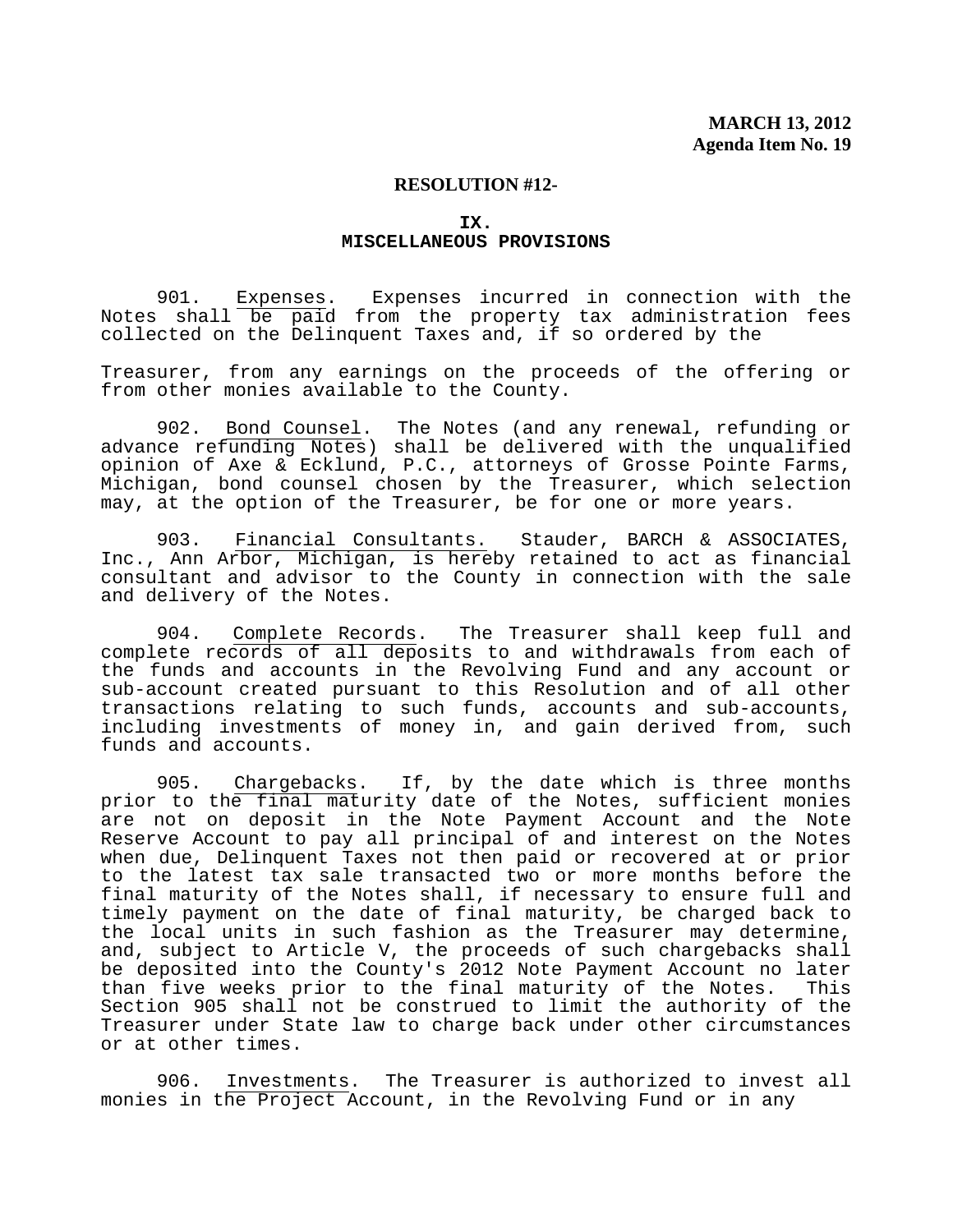account or sub-account therein which is established pursuant to this Resolution in any one or more of the investments authorized as lawful investments for counties under Act No. 20, Public Acts of 1943, as amended. The Treasurer is further authorized to enter into a contract on behalf of the County under the Surplus Funds Investment Pool Act, Act No. 367, Michigan Public Acts of 1982, as amended, and to invest in any investment pool created thereby monies held in the Project Account, in the Revolving Fund, or in any account or sub-account therein which is established pursuant to this Resolution.

 907. Mutilated, Lost, Stolen or Destroyed Notes. In the event any Note is mutilated, lost, stolen, or destroyed, the Treasurer may, on behalf of the County, execute and deliver, or order the Registrar or Paying Agent to authenticate and deliver, a new Note having a number not then outstanding, of like date, maturity and denomination as that mutilated, lost, stolen, or destroyed. In the case of a mutilated Note, a replacement Note shall not be delivered unless and until such mutilated Note is surrendered to the Treasurer or the Registrar or Paying Agent. In the case of a lost, stolen or destroyed Note, a replacement Note shall not be delivered unless and until the Treasurer and the Registrar or Paying Agent shall have received such proof of ownership and loss and indemnity as they determine to be sufficient.

#### **ARTICLE X. TAX-EXEMPT NOTES OR REFUNDING**

 1001. Refunding of Taxable Debt or Issuance of Tax-Exempt Debt. The County acknowledges that the current state of Federal law precludes the issuance of the Notes as obligations the interest on which is exempt from Federal income tax. However, the County presently contemplates that anticipated amendments to the Internal Revenue Code of 1986 (the "Code") and/or the Treasury Regulations issued thereunder (the "Regulations") or a change in Michigan law changing the character of the Notes may in the future permit the issuance of general obligation limited tax notes on a tax-exempt basis, and, in view of this expectation, the County, through the offices of the Treasurer, shall issue tax-exempt notes or issue obligations to refund any or all outstanding Notes issued as taxable obligations, at the time, on the terms, and to the extent set forth in this Article X.

 1002. Timing of Refunding. The aforementioned refunding obligations (the "Refunding Notes") shall be issued after the effective date of any change in the Code, Regulations, Internal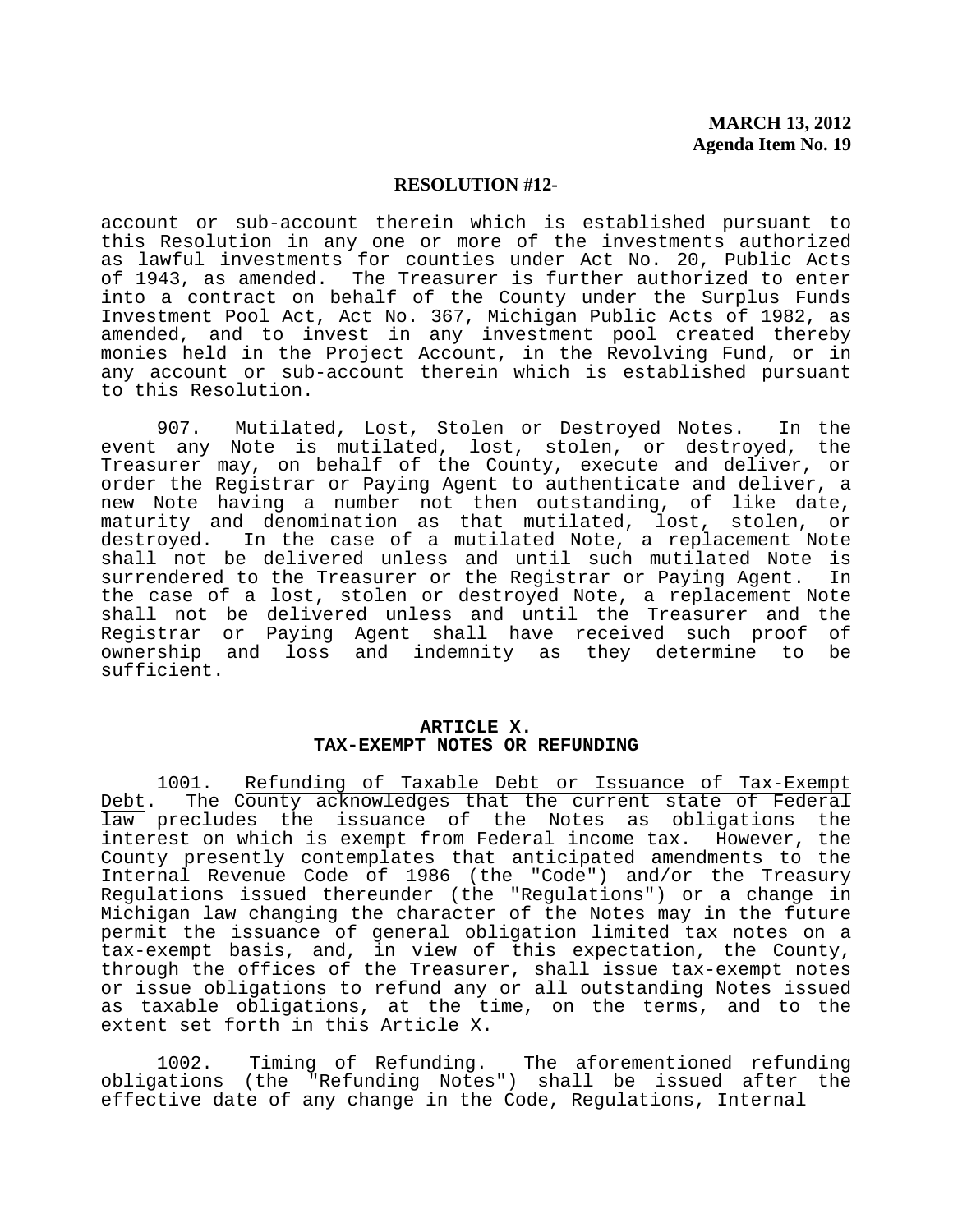Revenue Service pronouncements or judicial rulings which, as confirmed by the written opinion of bond counsel, permit the refunding of all or some of the outstanding Notes with proceeds from obligations the interest on which is excluded from gross income for purposes of Federal income tax.

1003. Extent of Refunding. Subject to the other provisions of this Section 1003, the Refunding Notes shall refund all Notes outstanding at or after the effective date of any change in the law described in Section 1002. This Section 1003 shall not, however, be construed to require the refunding of any Note prior to the time such Note may be refunded on a tax-exempt basis, nor shall this Section 1003 be construed to require the refunding of

any Note, if that refunding would result in greater cost to the County (including interest expense, professional fees and administrative outlays) than would arise if the Note were to remain outstanding.

 1004. Confirmatory Action. Subsequent to any change in the law described in Section 1002, the Board shall convene to consider any terms of the Refunding Notes requiring specific ratification by the Board.

 1005. Arbitrage Covenant and Tax Law Compliance. In the event tax-exempt Notes or Refunding Notes are issued pursuant to this Article X, the following covenants shall be observed by the County:

 (i) the County will make no use of the proceeds of the Notes or Refunding Notes and will undertake no other intentional act with respect to the Notes or Refunding Notes which, if such use or act had been reasonably expected on the date of issuance of the Notes or Refunding Notes or if such use or act were intentionally made or undertaken after the date of issuance of the Notes or Refunding Notes, would cause the Notes or Refunding Notes to be "arbitrage bonds," as defined in Section 148 of the Internal Revenue Code of 1986, as amended (the "Code"), in the Regulations promulgated under Sections 103 and 148 of the Code or in any successor or supplementary provision of law hereinafter promulgated,

 (ii) the County will undertake all actions as shall be necessary to maintain the Notes or Refunding Notes as obligations the interest on which qualifies for the tax exemption provided by Section 103(a) of the Code, including, where appropriate and without limitation, filing informational returns with the Secretary of Treasury, keeping accurate account of all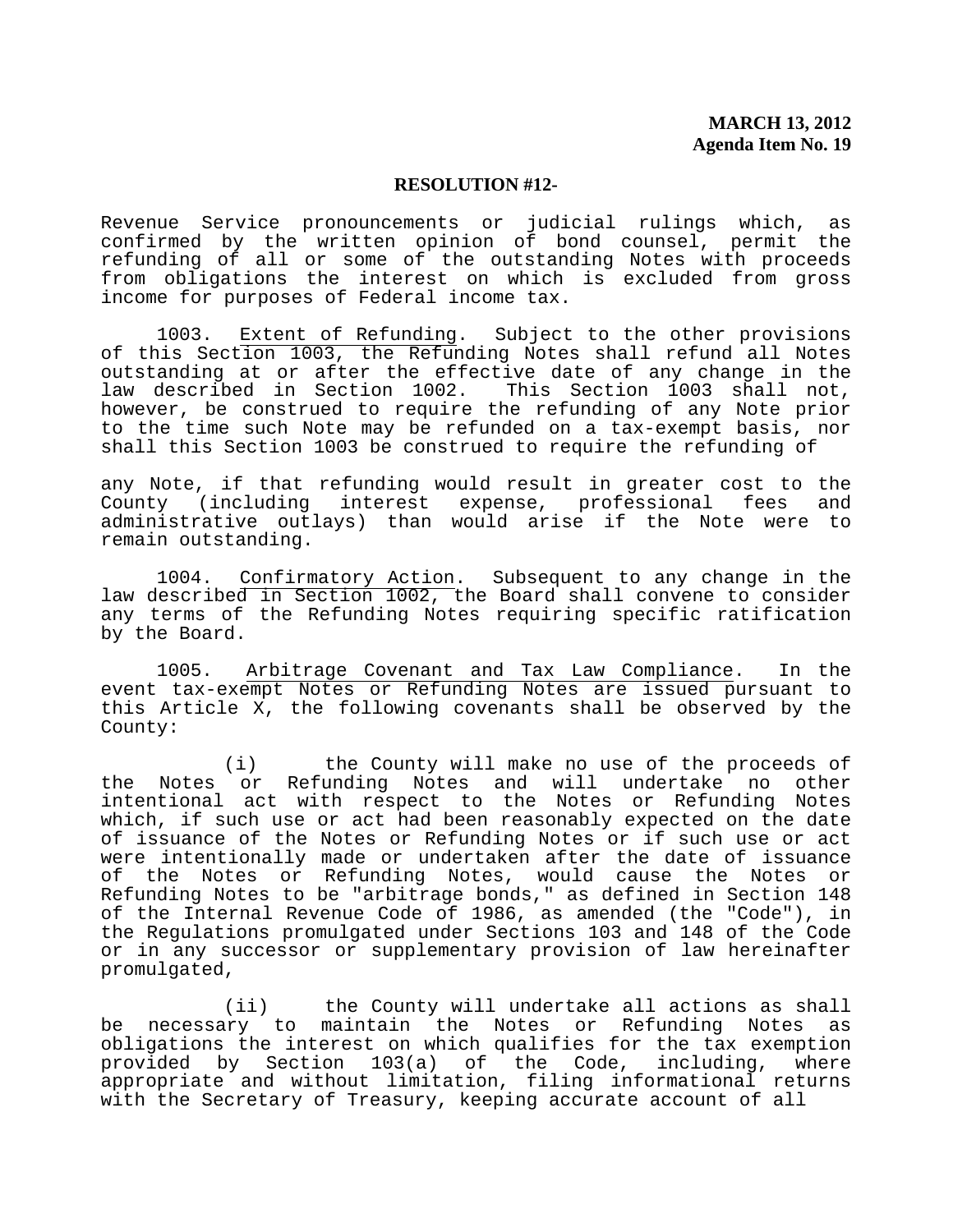monies earned in any fund, account or sub-account authorized by this Resolution or any resolution adopted in accordance with Section 1004 above, certifying cumulative cash flow deficits of the County and the local units, and investing any required portion of the gross proceeds of the Notes or Refunding Notes, whether on behalf of the County or the local units, in tax-exempt obligations or State and Local Government Series obligations, and

 (iii) the County will make timely payment to the United States of any investment earnings, realized by the County on the gross proceeds of the Notes or Refunding Notes, as may be subject to rebate under Section 148(f) of the Code, and, to the extent required under applicable law or deemed by the Treasurer to be in the best interest of the County pursuant to written order, the County's obligation to make such payment to the United States shall also account for excess investment earnings realized by

local units on all or a portion of the gross proceeds distributed to, and held by, the local units pursuant to Section 702.

 (iv) the Treasurer shall be directed to take such actions and to enter into such agreements and certifications, on behalf of the County, as the Treasurer shall deem necessary or appropriate to comply with the foregoing covenants.

1006. Undertaking to Provide Continuing Disclosure. If necessary, this Board of Commissioners, for and on behalf of the County of Ingham, hereby covenants and agrees, for the benefit of the beneficial owners of the Notes to be issued by the County, to enter into a written undertaking (the "Undertaking") required by Rule 15c2-12 promulgated by the Securities and Exchange Commission pursuant to the Securities and Exchange Act of 1934 (the "Rule") to provide continuing disclosure of certain financial information and operating data and timely notices of the occurrence of certain events in accordance with the Rule. The Undertaking shall be substantially in the form as approved by the Underwriter of the Notes. The Undertaking shall be enforceable by the beneficial owners of Notes or by the Underwriter on behalf of such beneficial owners (provided that the Underwriter's right to enforce the provisions of the Undertaking shall be limited to a right to obtain specific enforcement of the County's obligations hereunder and under the Undertaking), and any failure by the County to comply with the provisions of the Undertaking shall not be deemed a default with respect to the Notes.

 The County Treasurer or other officer of the County charged with the responsibility for issuing the Notes shall provide a Continuing Disclosure Certificate for inclusion in the transcript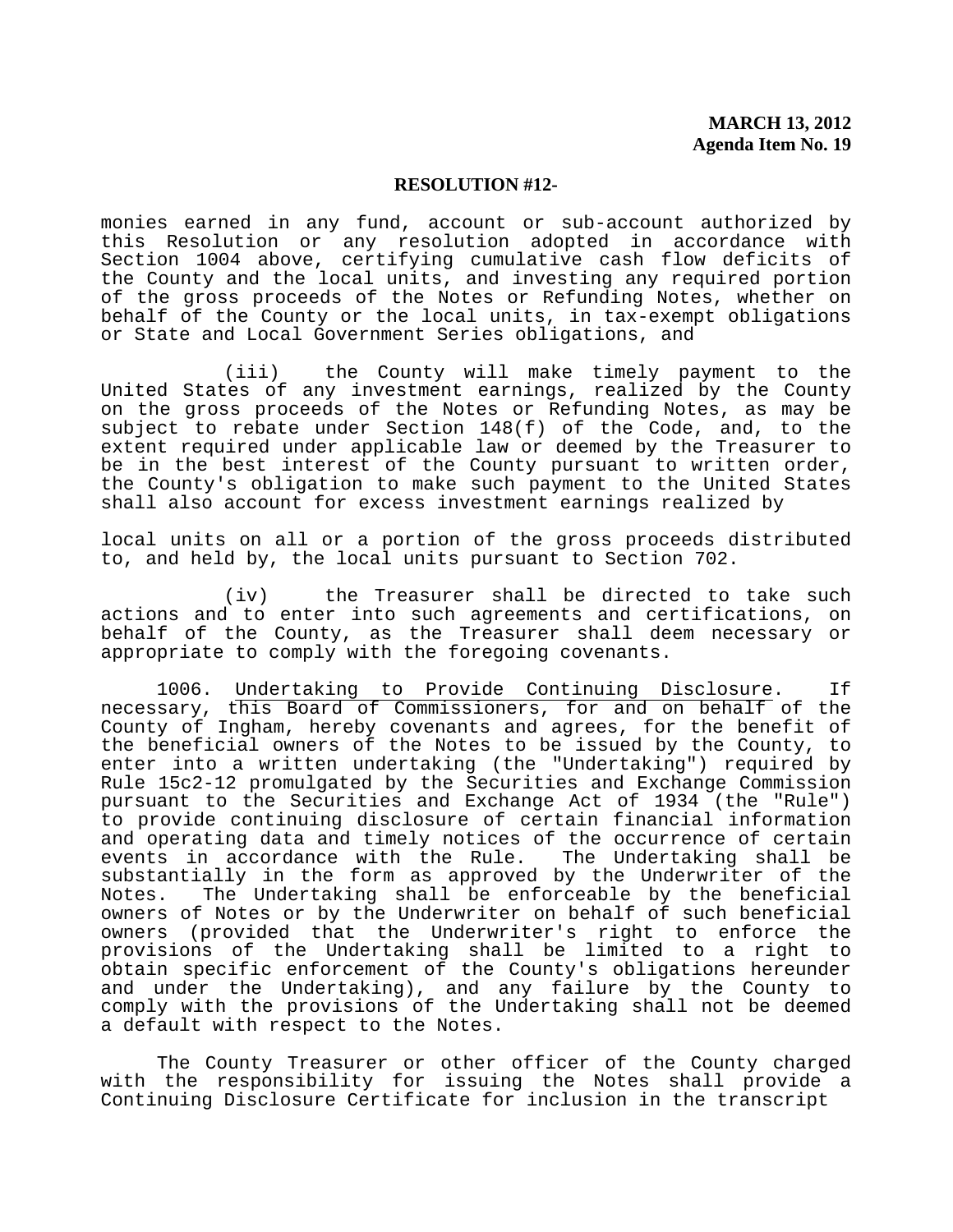of proceedings, setting forth the terms of the County's Undertaking.

 Discussion followed. A vote was thereupon taken on the foregoing resolution and the vote for each such resolution was as follows:

| AYES:    |  |  |
|----------|--|--|
|          |  |  |
|          |  |  |
|          |  |  |
|          |  |  |
| NAYS:    |  |  |
| ABSTAIN: |  |  |

 A sufficient majority having voted therefor, the two resolutions appearing above were adopted.

**FINANCE: Yeas:** Grebner, McGrain, Tennis, Dougan **Nays**: None **Absent:** Nolan, Bahar-Cook **Approved 3/7/12**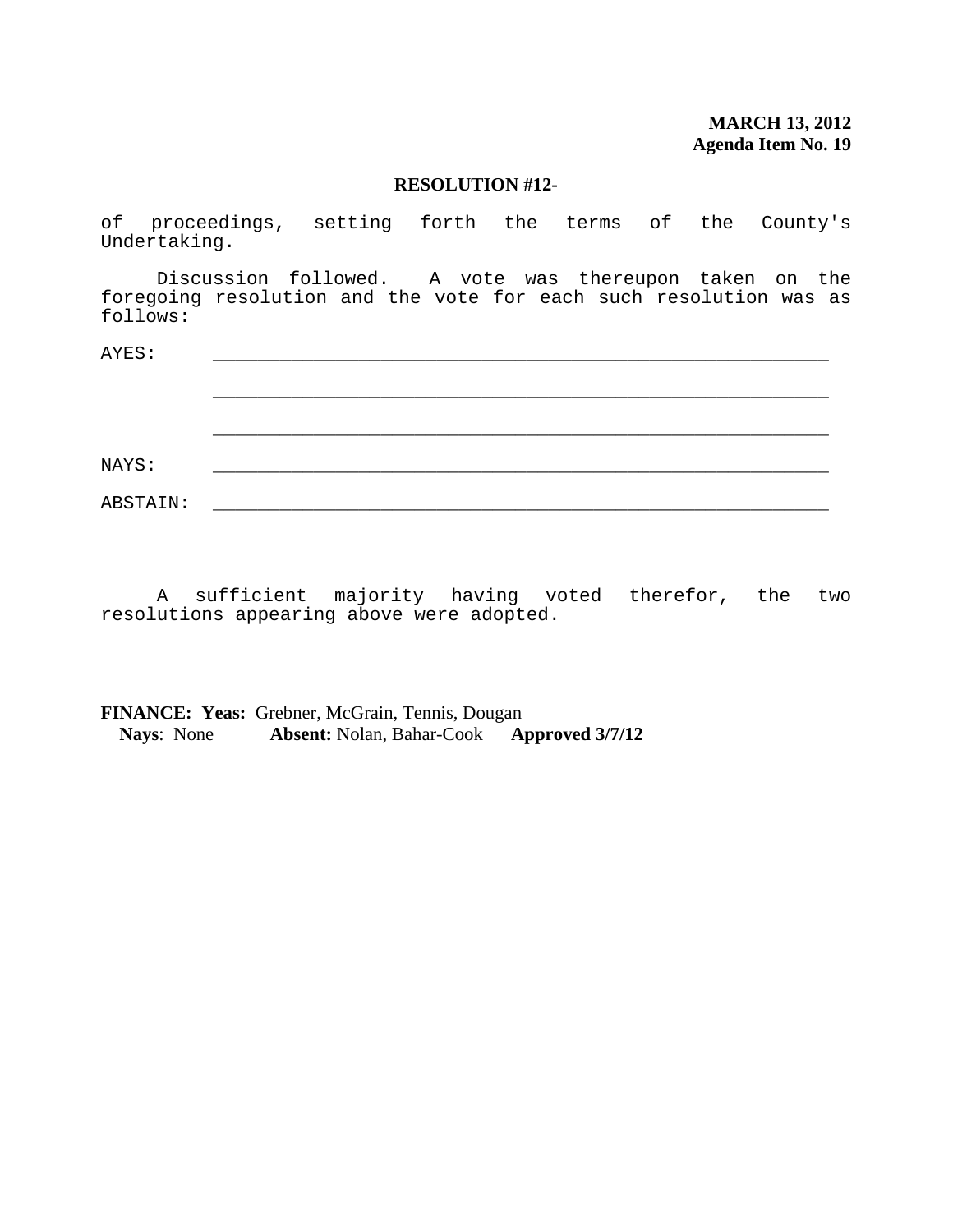STATE OF MICHIGAN

COUNTY OF INGHAM

 I, Mike Bryanton, Clerk for the County of Ingham, do hereby certify that the above and foregoing is a true and correct copy of a resolution adopted by the Board of Commissioners of the County of Ingham, Michigan on March 13,2012 as appears on record in my office, and that I have compared the same with the original and that it is a true transcript therefrom and of the whole thereof.

IN TESTIMONY WHEREOF, I have hereunto set my hand and affixed the sale of said County at Mason, Michigan this \_\_\_\_\_\_\_ day of

\_\_\_\_\_\_\_\_\_\_\_Mike Bryanton, Ingham County Clerk

\_\_\_\_\_\_\_\_\_\_\_\_\_\_\_\_\_\_\_\_\_\_\_\_\_\_\_\_\_\_\_\_\_\_\_

[SEAL]

elk.gr-ing2012.doc

\_\_\_\_\_\_\_\_\_\_\_\_\_, \_\_\_\_.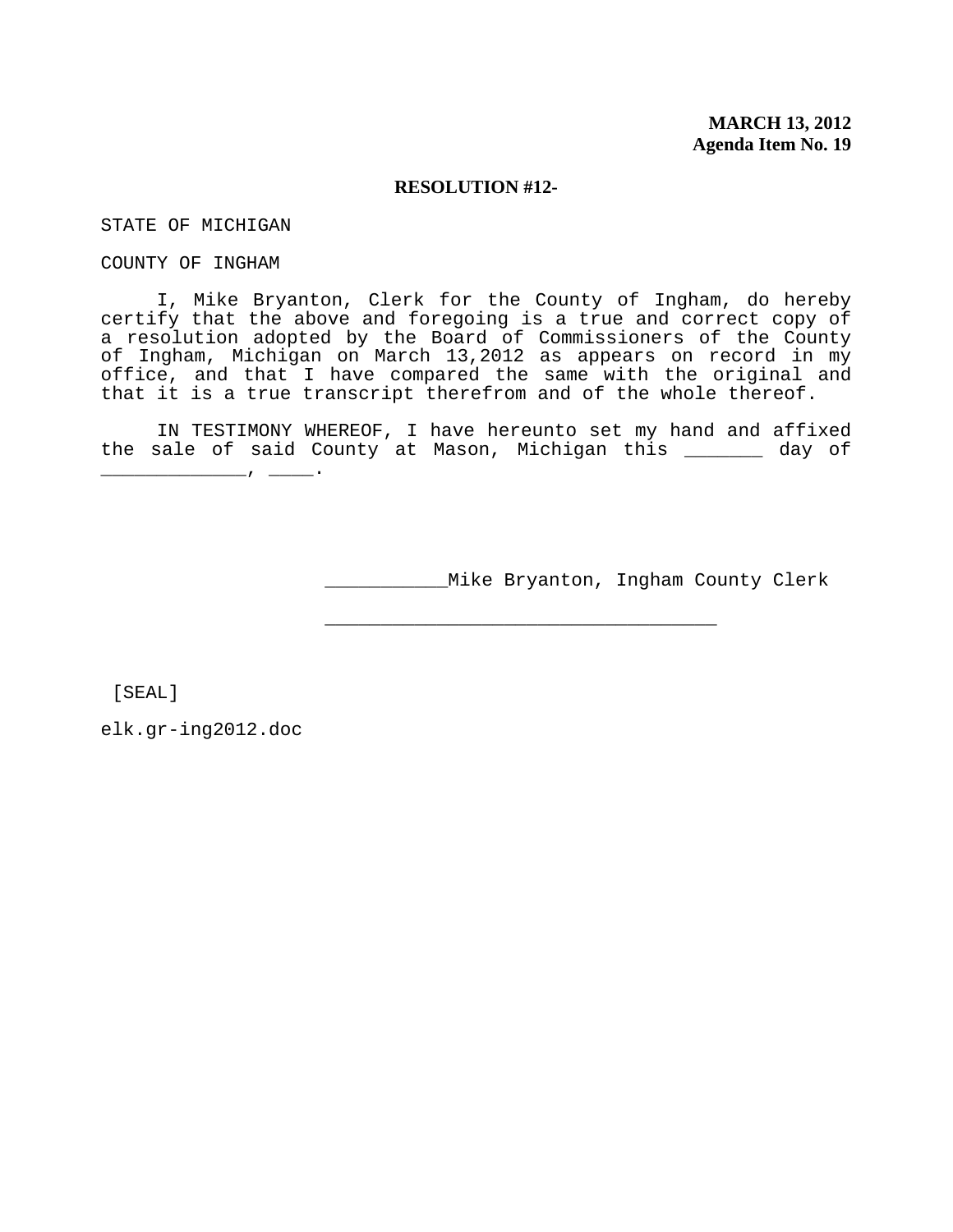Introduced by the Finance Committee of the:

## **INGHAM COUNTY BOARD OF COMMISSIONERS**

## **RESOLUTION TO ADOPT A FINANCIAL DEPOSITORY RESOLUTION FOR THE COUNTY OF INGHAM**

## **RESOLUTION #12-**

WHEREAS, it is the duty of the County Treasurer to receive all county funds (MCL 48.40); and

WHEREAS**,** the General Property Tax Act (GPTA) provides that the Board of Commissioners shall by resolution provide for the deposit of all public moneys which come into the hands of the Treasurer (MCL 211.43b); and

WHEREAS**,** the GPTA provides that the Board of Commissioners shall "specify the bank or banks where such public money shall be deposited" (MCL 211.43b); and

WHEREAS**,** Michigan Public Funds law requires that the "county board of commissioners … shall provide by resolution for the designation and deposit of public money … in 1 or more financial institutions." (MCL 129.12).

THEREFORE BE IT RESOLVED**,** that the Ingham County Board of Commissioners adopts the attached Financial Depository Resolution for the County of Ingham; and

BE IT FURTHER RESOLVED, that the County Treasurer and the Chief Deputy Treasurer are authorized to deposit county funds on behalf of Ingham County; and

BE IT FURTHER RESOLVED, that the County Treasurer, the Chief Deputy Treasurer and County Controller/Administrator are authorized to sign any routine documents consistent with the Financial Depository Resolution for the County of Ingham without approval as to form by the County Attorney.

BE IT FURTHER RESOLVED**,** that the Ingham County Board Chairperson and Controller/Administrator are authorized to sign any contract documents consistent with this resolution after approval as to form by the County Attorney.

**FINANCE: Yeas:** Grebner, McGrain, Tennis, Dougan **Nays**: None **Absent:** Nolan, Bahar-Cook **Approved 3/7/12**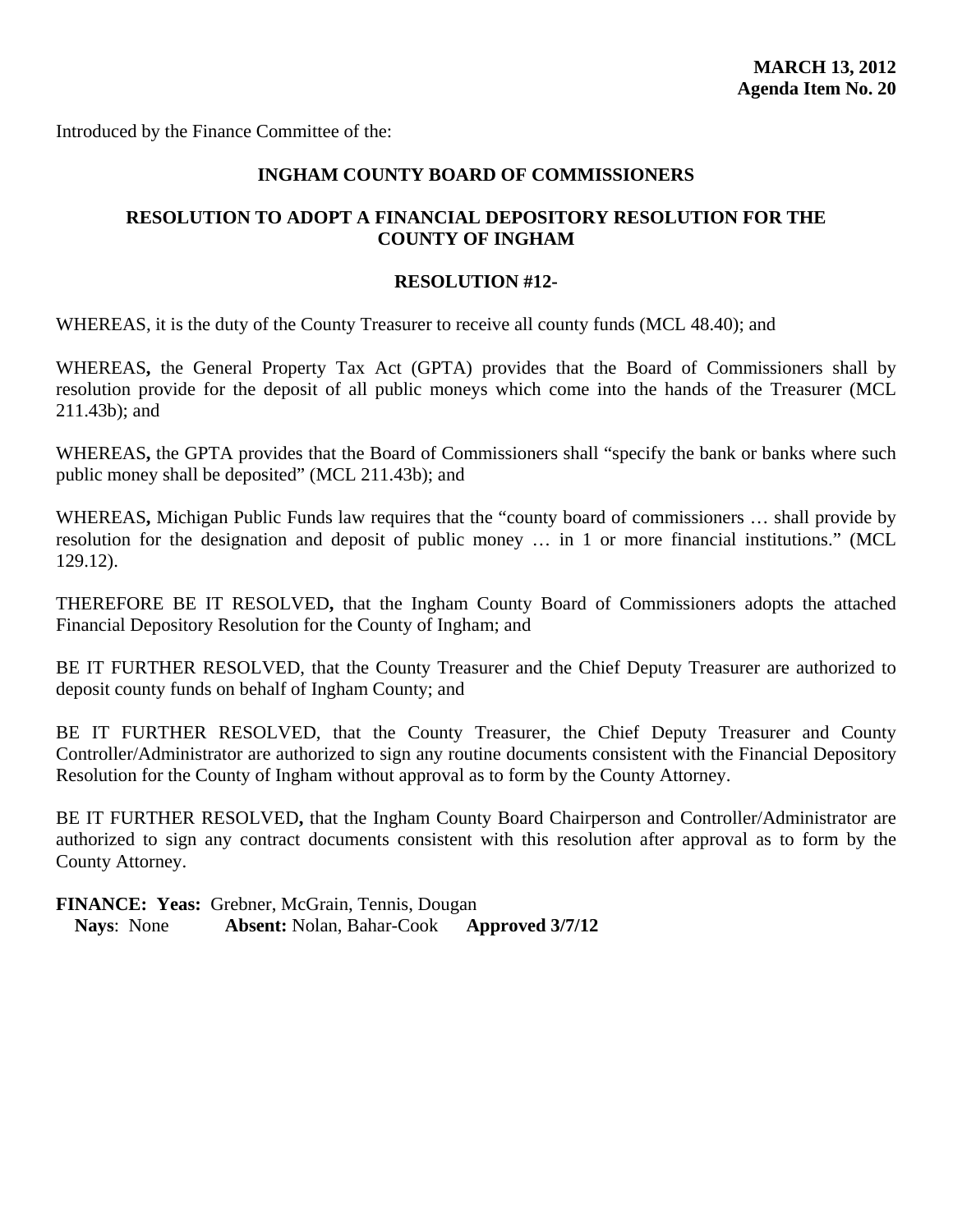# **FINANCIAL DEPOSITORY RESOLUTION FOR THE COUNTY OF INGHAM**

As Required by MCL 211.43b and MCL 129.12

## 1.0 PURPOSE

The purpose of the Financial l Depository Resolution for the County of Ingham is to comply with the General Property Tax Act (MCL 211.43b) and Michigan Public Funds Law (MCL 129.12). This Policy authorizes the County Treasurer to deposit County funds in specified financial institutions (as defined in MCL 129.91 (7)) and limits the amount of County Funds that can be deposited in any one financial institution.

## 2.0 DELEGATION OF AUTHORITY

The County Treasurer is responsible for deposit of all public funds and the administration of this policy. The County Controller/Administrator shall certify the County Treasurer's authority under this policy if asked to do so by a financial institution.

## 3.0 DEPOSITORY INSTITUTIONS

The County Treasurer shall deposit County funds in any of the following financial institutions:

- a) PNC Bank
- b) Mason State Bank
- c) Dart Bank
- d) Michigan State University Federal Credit Union

## 4.0 LIMITATION ON AMOUNT OF DEPOSIT

The County Treasurer shall not deposit more than 40% of County funds in any one Depository Institution.

## 5.0 PRUDENCE

The County Treasurer shall make deposits of county funds with the judgment and care, under circumstances then prevailing, which persons of prudence, discretion and intelligence would exercise in the management of their own affairs.

## 6.0 REPORTING

The County Treasurer shall provide an annual report to the Board of Commissioners which provides a clear picture of the status and types of investments of the current investment portfolio. This report shall be prepared in a manner which will allow the Board of Commissioners to ascertain whether investment activities during the reporting period have conformed to the Investment Policy.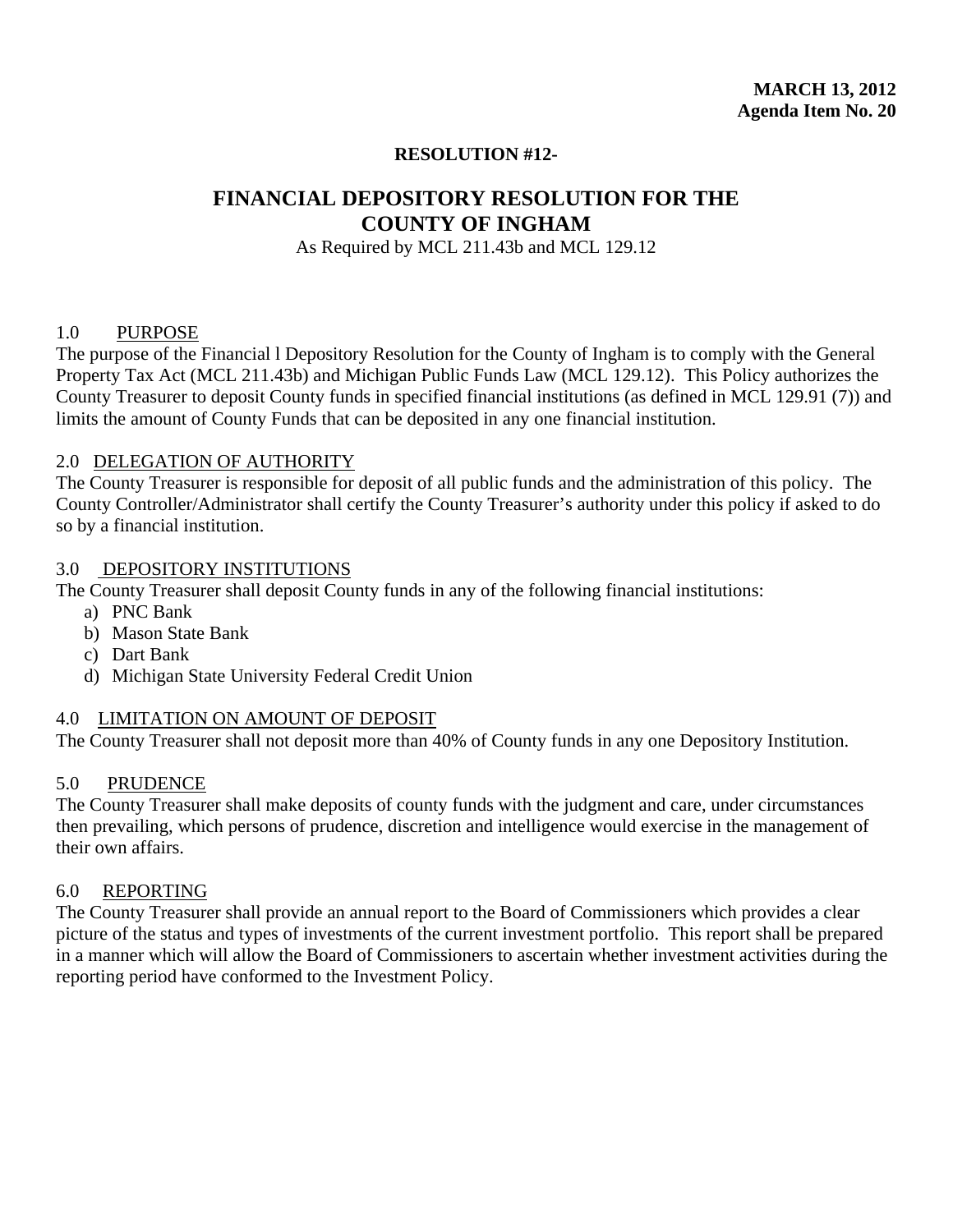Introduced by the Finance Committee of the:

## INGHAM COUNTY BOARD OF COMMISSIONERS

## **RESOLUTION ESTABLISHING THE BUDGET CALENDAR FOR 2013**

## **RESOLUTION #12-**

WHEREAS, Public Act 621 of 1978 provides that the Board of Commissioners establishes an appropriate time schedule for preparing the budget; and

WHEREAS, this Act requires that each elected official, department head, administrative office or employer of a budgetary center shall comply with the time schedule and requests for information from the Controller.

THEREFORE BE IT RESOLVED, that the attached budget calendar for the 2013 budget process be adopted.

BE IT FURTHER RESOLVED, that the County Clerk shall be directed to provide written notification of the attached budget calendar to all elected officials and department heads.

**FINANCE: Yeas:** Grebner, McGrain, Tennis, Dougan **Nays**: None **Absent:** Nolan, Bahar-Cook **Approved 3/7/12**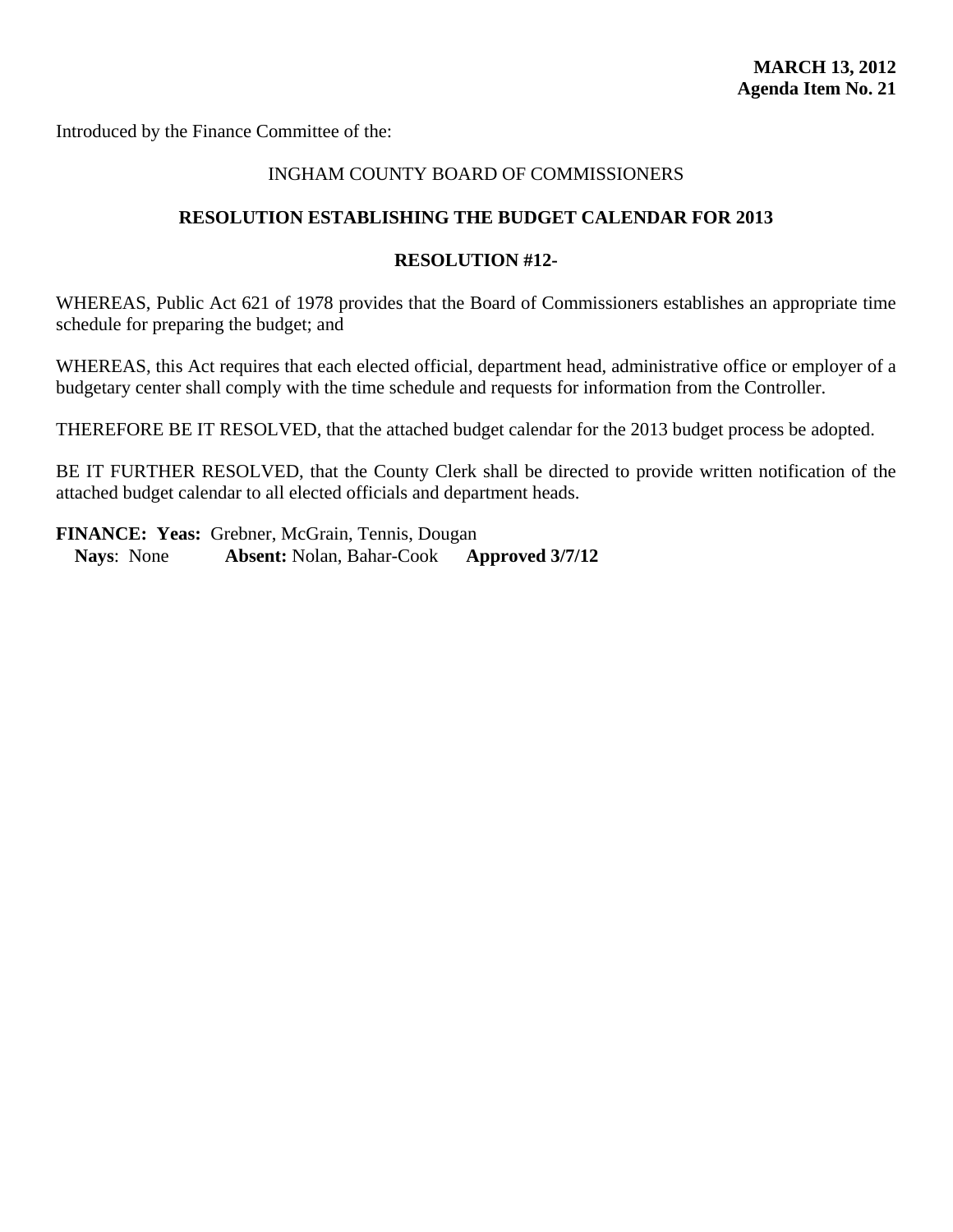# **2013 BUDGET CALENDAR**

| March 7                                                                                                                                                               | Finance Committee recommends 2013 budget calendar.                                                                       |  |
|-----------------------------------------------------------------------------------------------------------------------------------------------------------------------|--------------------------------------------------------------------------------------------------------------------------|--|
| March 13                                                                                                                                                              | Board of Commissioners approves 2013 budget calendar.                                                                    |  |
| April 12 - 17                                                                                                                                                         | Liaison Committees forward recommendations for strategic<br>goals for 2013 to the Finance Committee.                     |  |
| April 18                                                                                                                                                              | Finance Committee recommends strategic goals for 2013.                                                                   |  |
| April 24                                                                                                                                                              | Board of Commissioners adopts strategic goals for 2013.                                                                  |  |
| April $26 - May 2$<br>Committees review fees for various county services to make<br>recommendations for any appropriate increases to be effective<br>January 1, 2013. |                                                                                                                          |  |
| May 10-16                                                                                                                                                             | Committees make recommendations for increases to fees for<br>various county services to be effective January 1, 2013.    |  |
| May 22                                                                                                                                                                | Board of Commissioners adopts increases to fees for various<br>county services to be effective January 1, 2013.          |  |
| May 25                                                                                                                                                                | Department heads, agencies and community agencies submit<br>operating and capital budgets.                               |  |
| June 18 - 29                                                                                                                                                          | Controller holds budget meetings with departments.                                                                       |  |
| July $9-11$                                                                                                                                                           | Board Leadership meeting is held to discuss plans for<br>Controller Recommended Budget. (Exact date to be<br>announced.) |  |
| August 20                                                                                                                                                             | Controller's Recommended Budget distributed to full Board of<br>Commissioners.                                           |  |
| Aug. $29$ – Sept. 6                                                                                                                                                   | Liaison Committees hold hearings on operating and capital<br>budget recommendations.                                     |  |
| September 12                                                                                                                                                          | Finance Committee holds hearings and makes operating and<br>capital improvement budget recommendations.                  |  |
| October 23                                                                                                                                                            | Board holds public hearing on the General Fund Budget.<br>Board adopts operating and capital budgets and millages.       |  |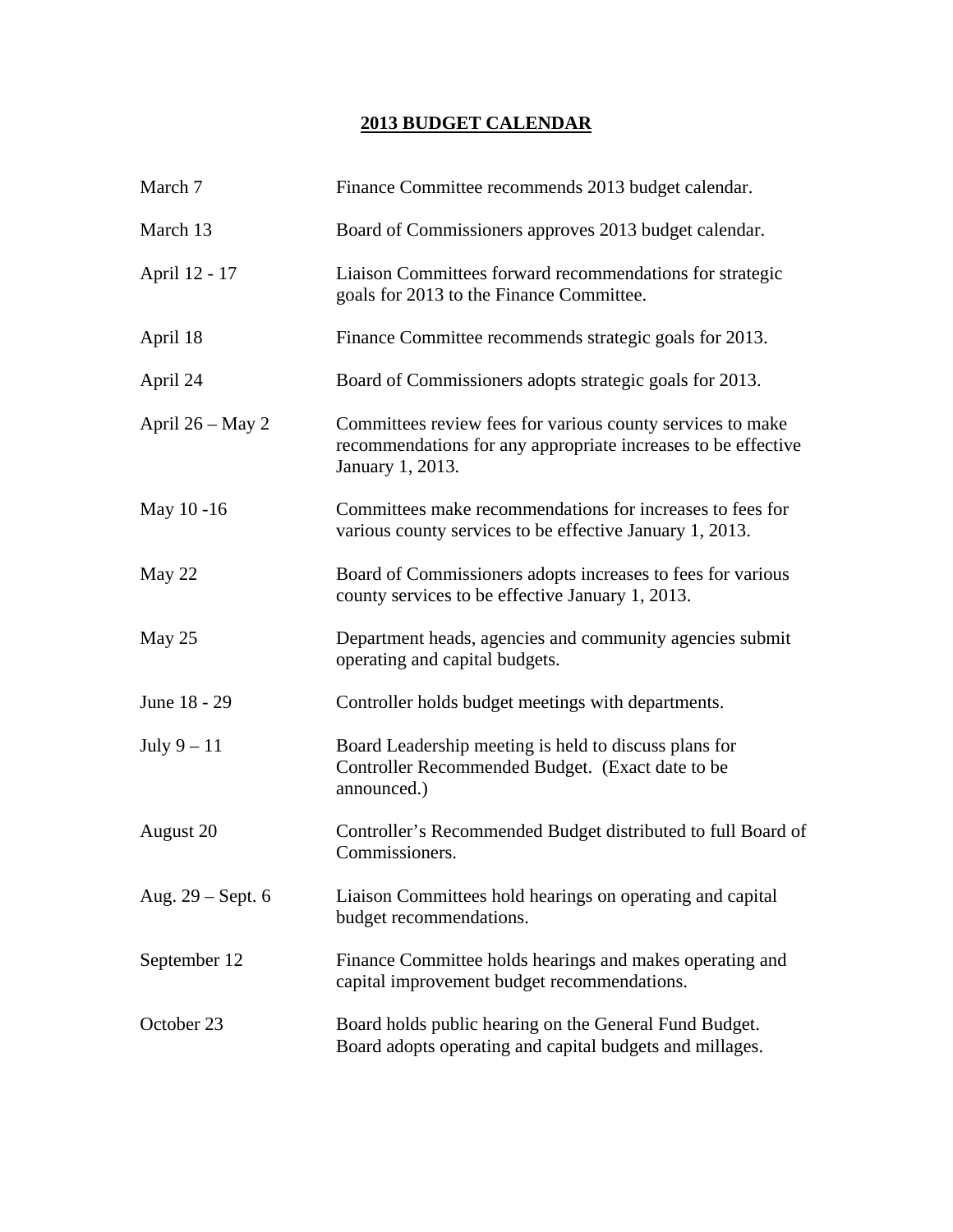Introduced by the Finance Committee of the:

## INGHAM COUNTY BOARD OF COMMISSIONERS

## **RESOLUTION AUTHORIZING THE INGHAM COUNTY SHERIFF'S OFFICE TO SELL TWO DOZEN SCBA (SELF CONTAINED BREATHING APPARATUS) TO THE MASON CITY FIRE DEPARTMENT**

## **RESOLUTION #12-**

WHEREAS, the Ingham County Sheriff's Office works closely with all countywide police and fire agencies to provide professional police and fire services for our citizens; and

WHEREAS, the Ingham County Sheriff's Office has two dozen (24) SCBA (Self Contained Breathing Apparatus), that were taken out of service due to being at least twenty years old; and

WHEREAS, the Ingham County Sheriff's Office has replaced the above, two dozen (24) SCBA (Self Contained Breathing Apparatus) in 2009 with newer models; and

WHEREAS, the National Fire Protection Authority which regulates the use of all SCBA (Self Contained Breathing Apparatus) in the United States mandates that the above outdated SCBA (Self Contained Breathing Apparatus), may not be used in the United States; and

WHEREAS, the City of Mason Fire Department has requested that the above two dozen SCBA (Self Contained Breathing Apparatus) be made available to their agency; and

WHEREAS, the City of Mason Fire Department, through United States Senator Debbie Stabenow's Office is donating a complete 1986 Fire Truck and standard equipment to Vini-Vetina, Kosovo; and

WHEREAS, the City of Mason Fire Department is willing to accept the above two dozen SCBA (Self Contained Breathing Apparatus) that the Ingham County Sheriff's Office can no longer use per the National Fire Protection Authority to be included with the donated 1986 Fire Truck to Vini-Vetina, Kosovo.

THEREFORE BE IT RESOLVED, that the Ingham County Board of Commissioners hereby authorizes the Ingham County Sheriff's Office to sell to the City of Mason Fire Department, two dozen (24) SCBA (Self Contained Breathing Apparatus) for the nominal sum of one dollar (\$1.00).

BE IT FURTHER RESOLVED, that the sale of these two dozen (24) SCBA (Self Contained Breathing Apparatus) will be "as is" with no warranties expressed or implied.

BE IT FURTHER RESOLVED, the Ingham County Board of Commissioners authorizes the Board Chairperson and County Clerk and the Sheriff to sign all necessary Buy Sell Agreement documents consistent with this resolution upon review and approval as to form by the County Attorney.

**FINANCE: Yeas:** Grebner, McGrain, Tennis, Dougan **Nays**: None **Absent:** Nolan, Bahar-Cook **Approved 3/7/12**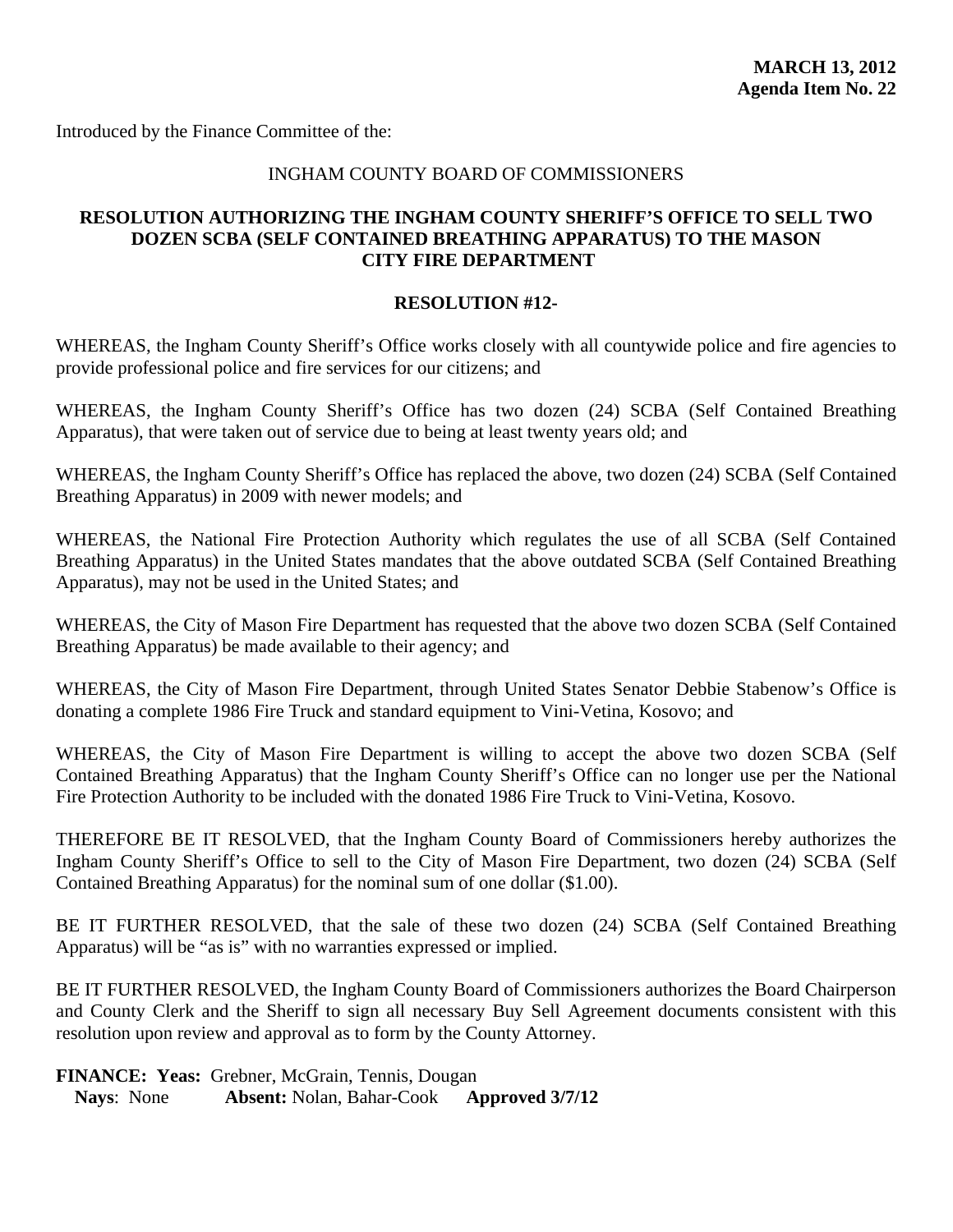Introduced by the Human Services, County Services and Finance Committees of the:

### INGHAM COUNTY BOARD OF COMMISSIONERS

# **RESOLUTION TO ACCEPT HEALTHY! CAPITAL COUNTIES FUNDS AND TO AUTHORIZE A TEMPORARY PART-TIME POSITION**

# **RESOLUTION #12-**

WHEREAS, under new Internal Revenue Service regulations (IRS Notice 2011-52) that are part of the Affordable Care Act, not-for-profit hospitals are required to conduct community health assessments and write health improvement plans and are encouraged to partner with local health departments in this work; and

WHEREAS, Mid Michigan hospitals and health departments, including the Ingham County Health Department, are conducting such a community health assessment and will write a health improvement plan; and

WHEREAS, the participating hospitals are using their own funds to support this work and have established the Barry-Eaton District Health Department as fiduciary for the project; and

WHEREAS, the Ingham County Health Department has agreed to play the leading role in conducting the data analysis and writing for the health assessment and health improvement plan; and

WHEREAS, the project participants have agreed to reimburse the Health Department \$25,000 for the cost of this work; and

WHEREAS, the Health Department desires to use these funds to hire a temporary part-time Health Analyst (ICEA/PRO 8) to work on the health assessment and health improvement plan.

THEREFORE BE IT RESOLVED, that the Ingham County Board of Commissioners accepts \$25,000 from the Barry-Eaton District Health Department.

BE IT FURTHER RESOLVED, effective upon approval of this resolution, the Board of Commissioners authorizes the creation of a temporary part-time Health Analyst (ICEA/PRO 8) to work on the community health assessment and health improvement plan in FY 2012.

BE IT FURTHER RESOLVED, that the Controller/Administrator is authorized to make any necessary budget adjustments consistent with this resolution.

BE IT FURTHER RESOLVED, that the Chairperson of the Board of Commissioners and County Clerk are authorized to sign any necessary contract documents on behalf of the County after approval as to form by the County Attorney.

 $#$ 

**HUMAN SERVICES: Yeas:** Nolan, Tennis, Schor, Vickers, Dougan, Copedge  **Nays:** None **Absent:** McGrain **Approved 2/27/12** 

**COUNTY SERVICES: Yeas**: Holman, Schor, Grebner, De Leon, Vickers **Nays:** None **Absen**t: Celentino **Approved 3/6/12**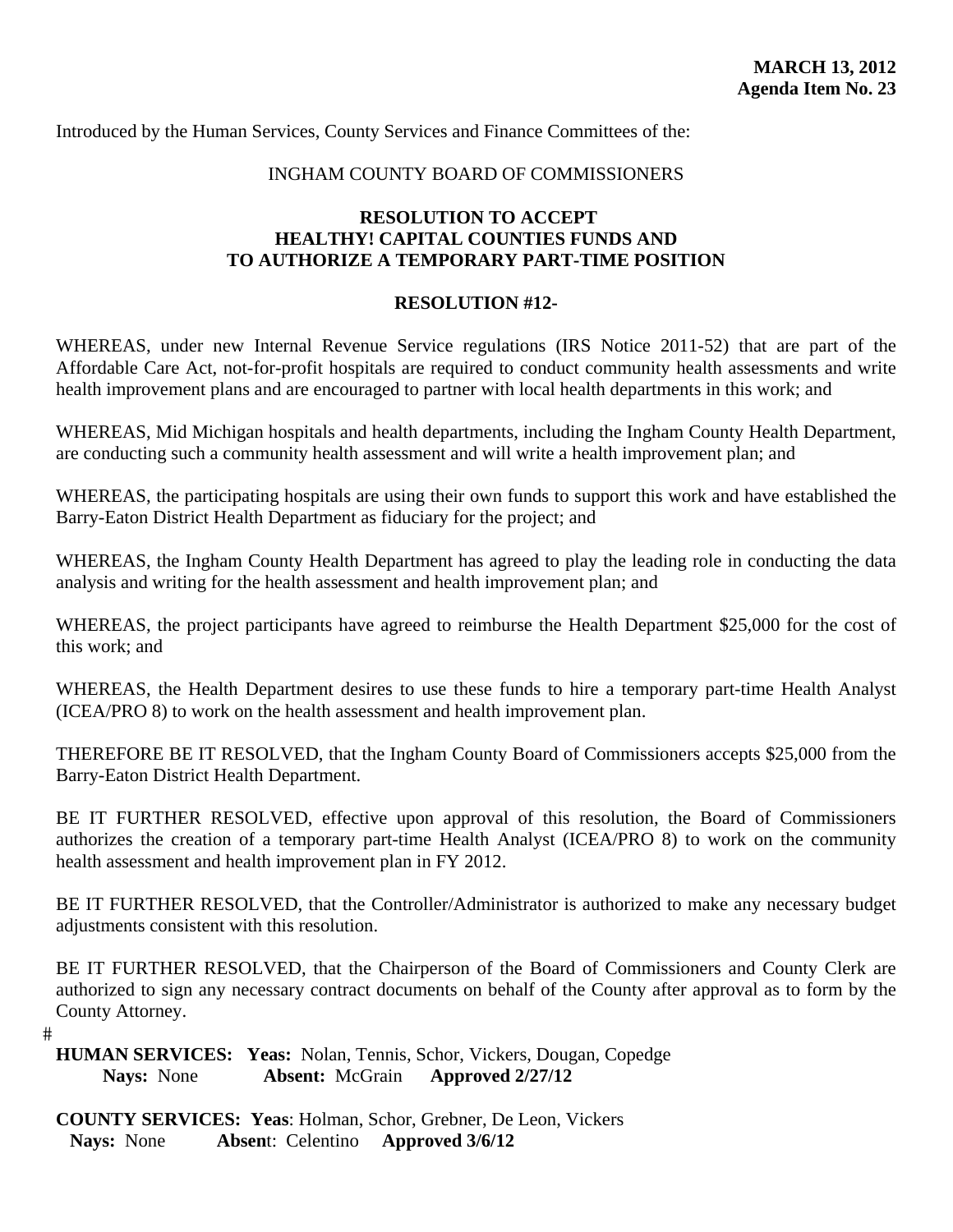# **RESOLUTION #12-**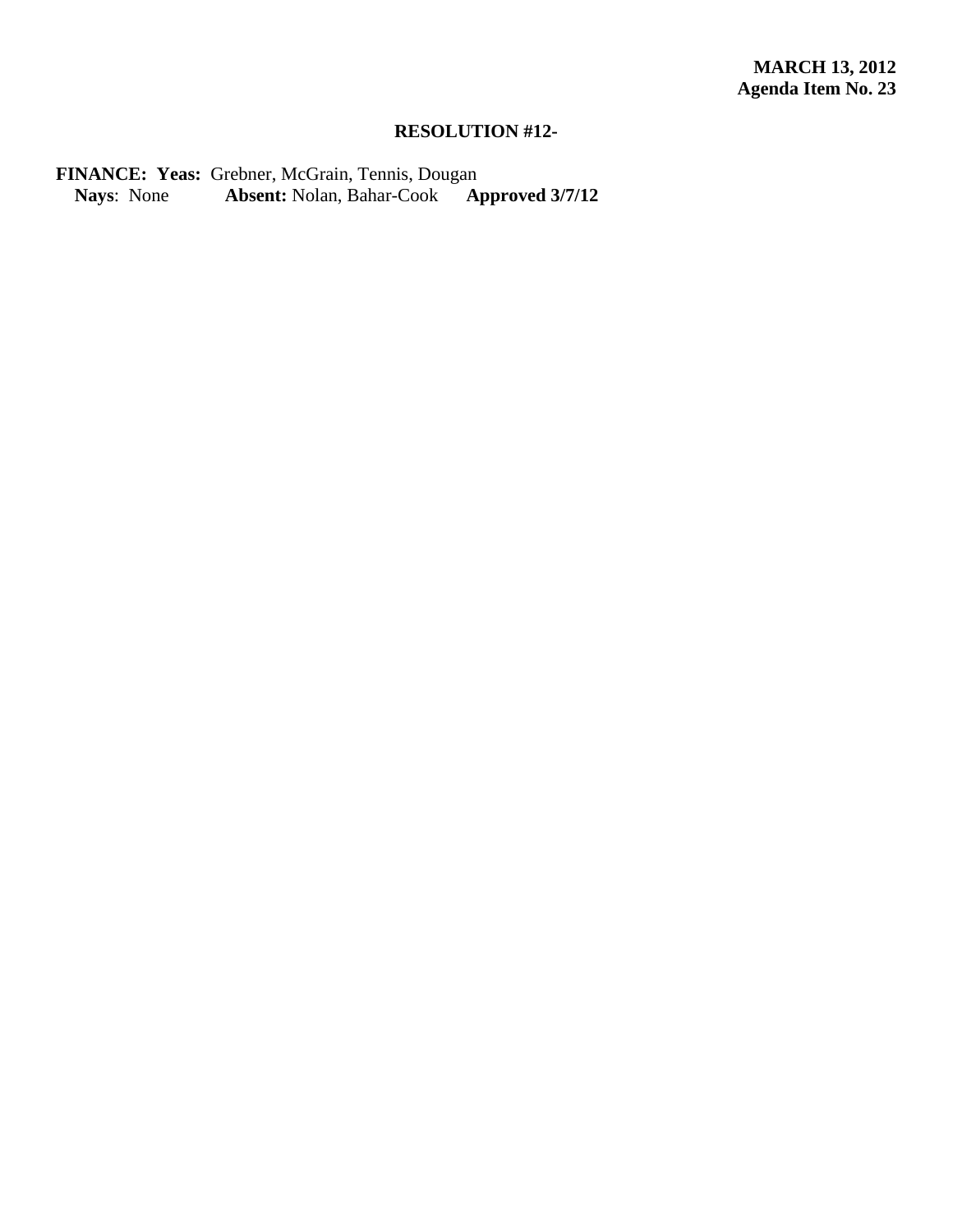### INGHAM COUNTY BOARD OF COMMISSIONERS

# **RESOLUTION TO ENTER INTO AN AGREEMENT WITH HIGHFIELDS INC. FOR THE PRIDE PROGRAM**

#### **RESOLUTION #12-**

WHEREAS, the Pride Program, an evening reporting program for court adjudicated youth is located at the Ingham County Family Center; and

WHEREAS, the Pride Program involves treatment intervention as recommended in the Chinn study in 2005 such as: Cognitive Behavioral Therapy, tutoring, mentoring, community service and structured recreational activity; and

WHEREAS, Highfields Inc. provides the transportation and professional support for the court ordered youth assigned to the program; and

WHEREAS, Highfields Inc. submitted a proposed budget for \$312,650, 50% of which is reimbursed by the State's Child Care Fund; and

WHEREAS, the amount of \$312,650 was approved in the 2012 budget to fund this program.

THEREFORE BE IT RESOLVED, that the Ingham County Board of Commissioners hereby authorizes an agreement with Highfields Inc. for the transportation and professional support to the Pride Program for the time of October 1, 2011 through September 30,2012 at a cost not to exceed \$312,650.

BE IT FURTHER RESOLVED, that the Chairperson of the Ingham County Board of Commissioners and County Clerk are authorized to sign any necessary contract documents consistent with this resolution upon approval as to form by the Attorney.

**JUDICIARY: Yeas**: Bahar-Cook, Holman, Tsernoglou, Schafer, Dragonetti **Nays:** None **Absen**t: Koenig **Approved 3/1/12**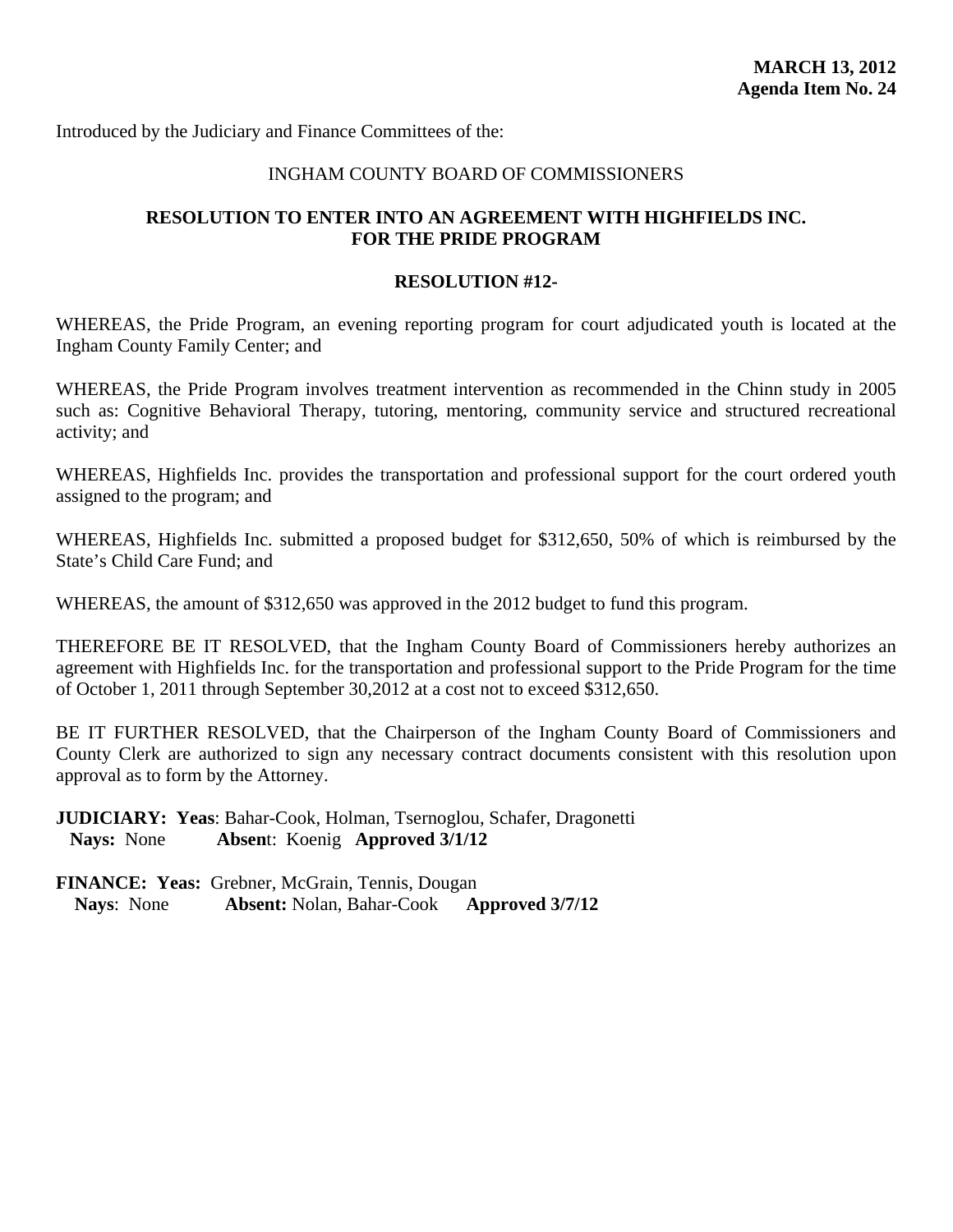# INGHAM COUNTY BOARD OF COMMISSIONERS

# **RESOLUTION TO ENTER INTO A CONTRACT WITH HIGHFIELDS INC. FOR SERVICES AT THE INGHAM ACADEMY**

### **RESOLUTION #12-**

WHEREAS, the Ingham Academy is a day treatment program located at the Ingham County Family Center for court adjudicated youth who otherwise cannot be successful in a regular school setting; and

WHEREAS, Highfields Inc. provides the necessary behavioral intervention and transportation for the juveniles attending the Ingham Academy; and

WHEREAS, the number of students increased from 60 youth in 2010/2012 to 90 youth in 2011/2012 due to the merge of the Peckham Crossroads day treatment program and the Ingham Academy program; and

WHEREAS, Highfields Inc. has been approved to provide this service at a cost not to exceed \$646,825 in the Ingham County's 2012 budget which is a 1.2% increase from last fiscal year; and

WHEREAS, the costs for the Ingham Academy is included in the 2011/2012 Child Care Fund and therefore is eligible to receive 50% reimbursement.

THEREFORE BE IT RESOLVED, the Ingham County Board of Commissioners authorize entering into a contract with Highfields Inc. for services provided at the Ingham Academy for a cost not to exceed \$646,825 for the time of October 1, 2011 through September 30, 2012.

BE IT FURTHER RESOLVED, the Chairperson of the Ingham County Board of Commissioners and County Clerk are authorized to sign any necessary contract documents consistent with this resolution upon approval as to form by the County Attorney.

**JUDICIARY: Yeas**: Bahar-Cook, Holman, Tsernoglou, Schafer, Dragonetti **Nays:** None **Absen**t: Koenig **Approved 3/1/12**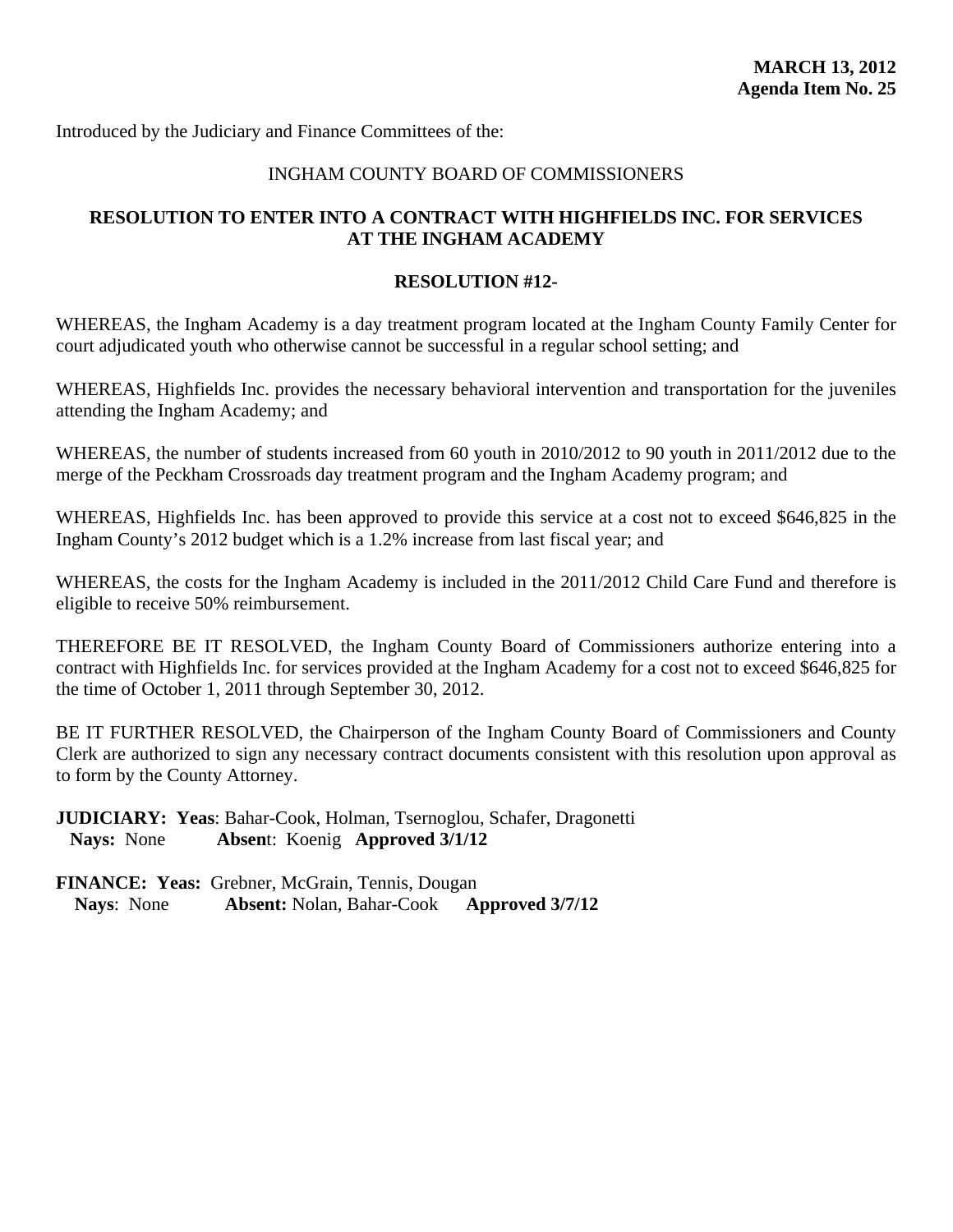### INGHAM COUNTY BOARD OF COMMISSIONERS

# **RESOLUTION TO AUTHORIZE ENTERING INTO A CONTRACT WITH HOUSE ARREST SERVICES INC.**

#### **RESOLUTION #12-**

WHEREAS, the Ingham County Circuit Court Family Division uses an electronic monitoring system, including tethers, for youth petitioned to the court for delinquency as a means of reducing out of home care; and

WHEREAS, the Family Division is interested in entering into a contract with House Arrest Services to provide the equipment and monitoring for the fiscal year 2011/2012; and

WHEREAS, the Family Division was budgeted in fiscal year 2011/2012 for up to \$30,000 to pay for electronic monitoring services; and

WHEREAS, this service is a part of the Family Division's Child Care Fund Budget, which means 50% of the cost is reimbursable by the State.

THEREFORE BE IT RESOLVED, that the Ingham County Board of Commissioners authorizes an agreement with House Arrest Services Inc. for electronic monitoring of court youth for the time of October 1, 2011 through September 30,2012 at a cost not to exceed \$30,000.

BE IT FURTHER RESOLVED, that the Chairperson of the Ingham County Board of Commissioners and the County Clerk are authorized to sign any necessary contract documents consistent with this resolution and approved as to form by the County Attorney.

**JUDICIARY: Yeas**: Bahar-Cook, Holman, Tsernoglou, Schafer, Dragonetti **Nays:** None **Absen**t: Koenig **Approved 3/1/12**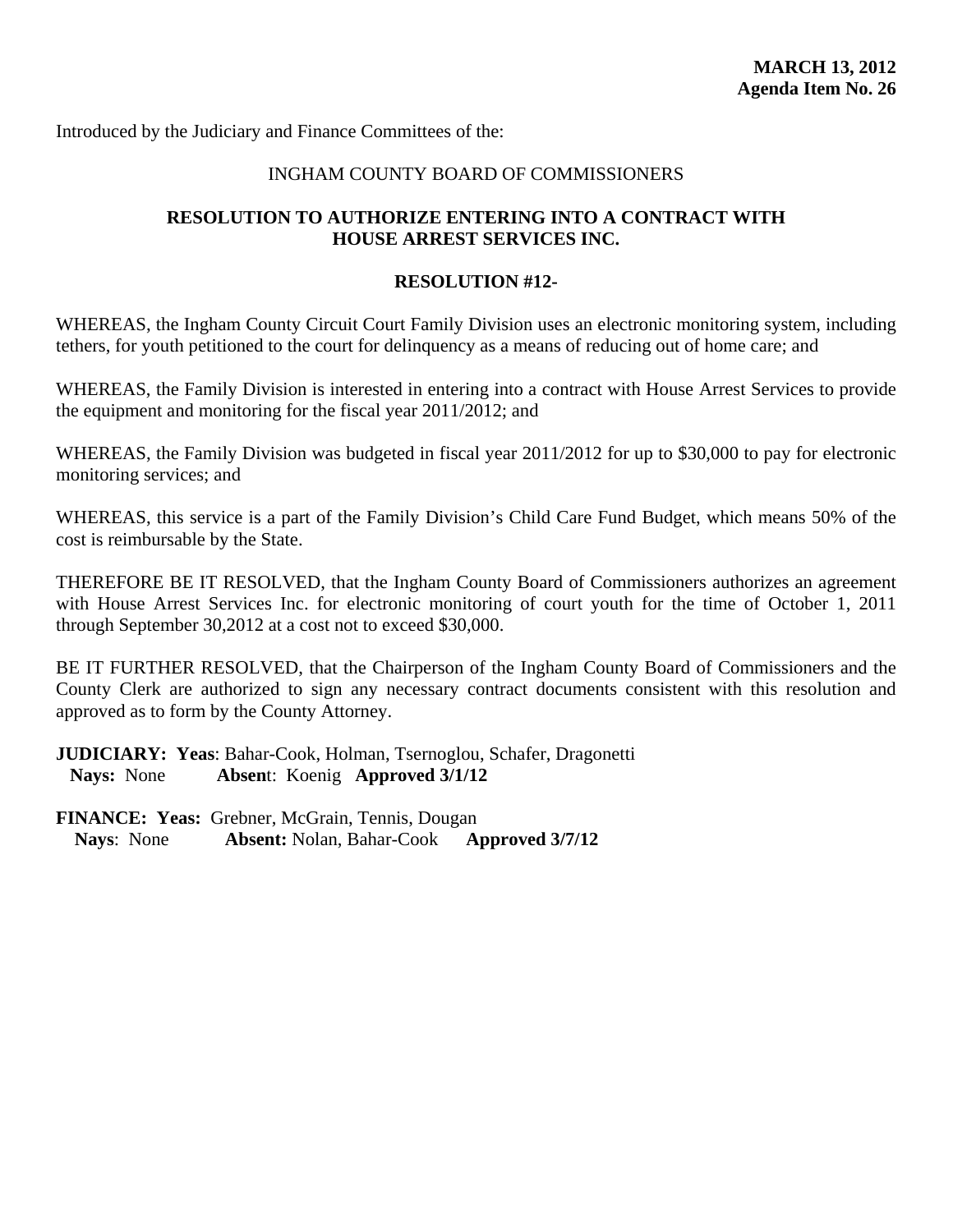### INGHAM COUNTY BOARD OF COMMISSIONERS

# **RESOLUTION TO AUTHORIZE ENTERING INTO A CONTRACT WITH MICHIGAN STATE UNIVERSITY FOR THE ADOLESCENT DIVERSION PROGRAM**

#### **RESOLUTION #12-**

WHEREAS, the Michigan State University Adolescent Project provides mentoring services for juveniles brought to the attention of the Circuit Court's Family Division for delinquency and truancy issues; and

WHEREAS, under the leadership of Distinguished Professor, Dr. William Davidson, this mentoring program has served thousands of Ingham County youth over the 30 plus years it has existed; and

WHEREAS, the Ingham County Board of Commissioners approved the amount of \$155,398 in the 2012 budget fund this program; and

WHEREAS, this program is included in the 2011/2012 Child Care Fund Budget and therefore is eligible for 50% reimbursement from the State.

THEREFORE BE IT RESOLVED, that the Ingham County Board of Commissioners authorizes the Circuit Court-Family Division entering into a contract with Michigan State University for a total cost of \$155,398 to operate the Adolescent Diversion Program from October 1, 2011 to September 30, 2012.

BE IT FURTHER RESOLVED, that the Chairperson of the Ingham County Board of Commissioners and County Clerk are authorized to sign any contract documents consistent with this resolution subject to the approval as to form by the County Attorney.

**JUDICIARY: Yeas**: Bahar-Cook, Holman, Tsernoglou, Schafer, Dragonetti **Nays:** None **Absen**t: Koenig **Approved 3/1/12**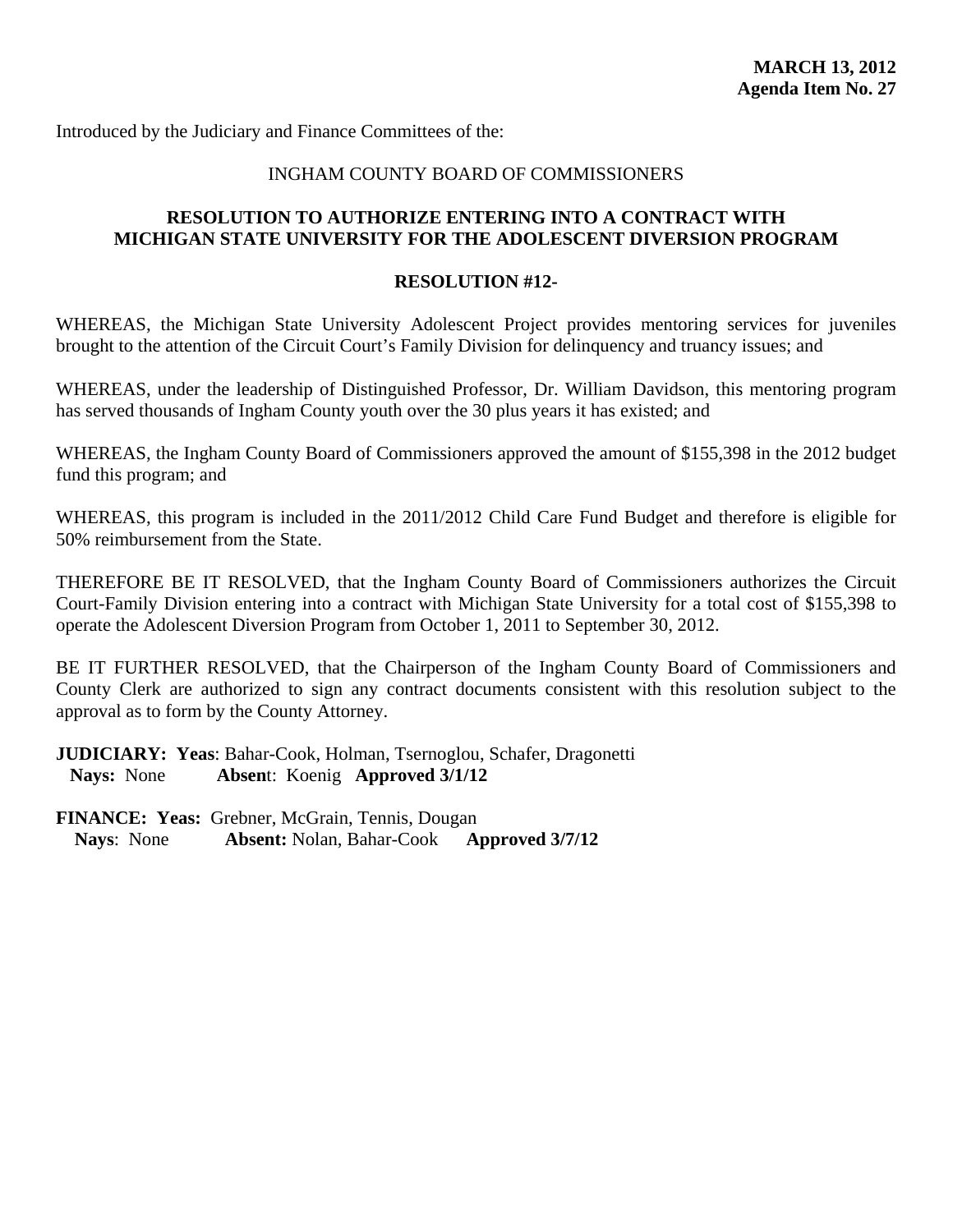Introduced by the Law Enforcement, County Services and Finance Committees of the:

### INGHAM COUNTY BOARD OF COMMISSIONERS

# **RESOLUTION TO ESTABLISH THE FINAL STAFFING AT THE INGHAM COUNTY 911 CENTRAL DISPATCH CENTER**

### **RESOLUTION #12-**

WHEREAS, that the Ingham County Board of Commissioners have approved the recommendation of the Ingham County Building Authority and authorized the Ingham County Consolidated 911 Central Dispatch Center Project to proceed with a revised project design and budget; and

WHEREAS, the current Construction Schedule has established a effective date of integration of April 17, 2012 to begin operations at the new 911 Central Dispatch Center; and

WHEREAS, there are currently two positions already established at the Ingham County 911 Central Dispatch Center including the Ingham County 911 Central Dispatch Director and the System Administrator .5 FTE; and

WHEREAS, the Ingham County 911 Central Dispatch Director is recommending a Final Staffing level of sixty five and one half FTE's; and

WHEREAS, MIS support will be provided to the 911 Central Dispatch Center by Ingham County's MIS Department, which will require an increase to the MIS staffing level.

THEREFORE BE IT RESOLVED, that the Board of Commissioners hereby establishes the following positions for Ingham County 911 Central Dispatch Center at the following Salary and Grade Levels:

One Assistant Director MCF 11 (\$ 63,641 - \$87,739, Salary range) One Administrative Assistant MCF 5 (\$38,710 - \$46,467, Salary range)

BE IT FURTHER RESOLVED, that the following positions are also established with the Salary Range and Grade Levels to be determined by the Human Resources Department, the provisions of Resolution #08- 056 and the collective bargaining process:

Six Supervisors Fifty-Six Telecommunicators

BE IT FURTHER RESOLVED, that the Board of Commissioners hereby establishes an additional Computer Technician Level I position, UAW/I (\$40,867 - \$48,776) in the MIS Department.

BE IT FURTHER RESOLVED, that the Position Allocation List is hereby amended to include the above positions for the Ingham County 911 Central Dispatch Center and the MIS Department.

BE IT FURTHER RESOLVED, that the hiring freeze and hiring delay are hereby waived for any of these positions at the 911 Center and the MIS Department and any vacancies may be posted immediately.

BE IT FURTHER RESOLVED, that the positions will start the effective date of Integration.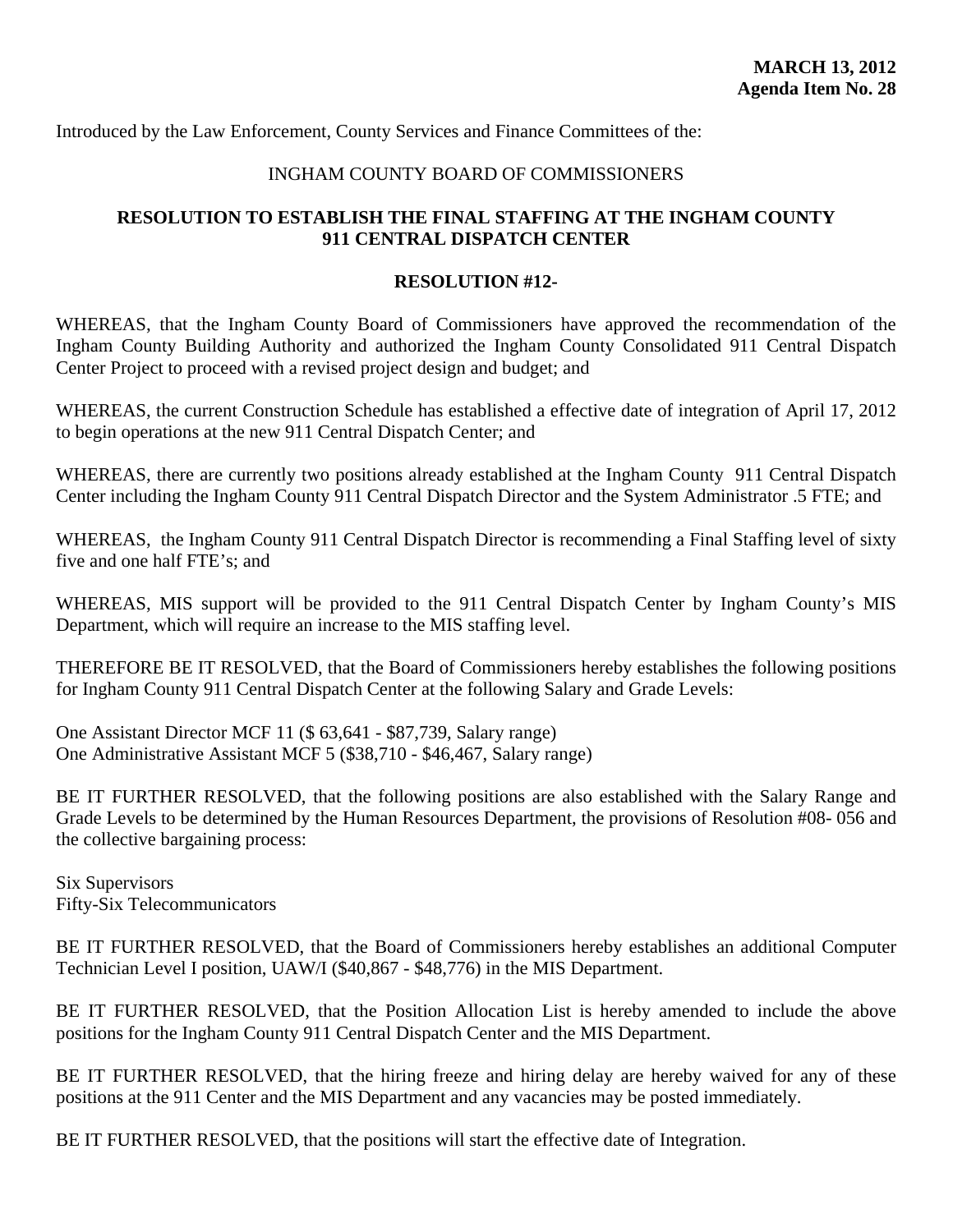#### **RESOLUTION #12-**

**LAW ENFORCEMENT: Yeas**: Tsernoglou, De Leon, Celentino, Schafer, Dragonetti **Nays:** None **Absen**t: Koenig **Approved 3/1/12**

**COUNTY SERVICES: Yeas**: Holman, Schor, Grebner, De Leon, Vickers **Nays:** None **Absen**t: Celentino **Approved 3/6/12**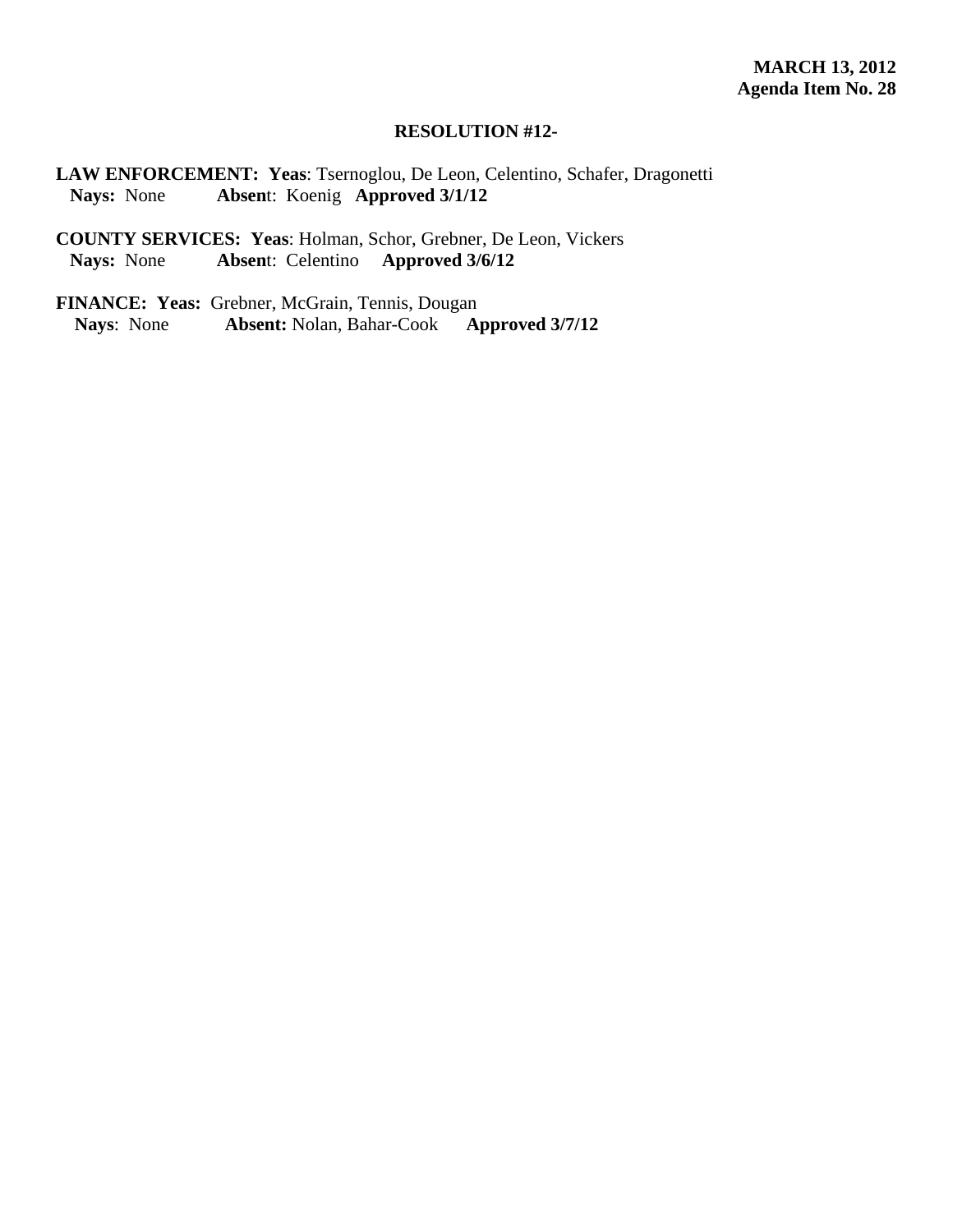Introduced by the Law Enforcement and Finance Committees of the:

# INGHAM COUNTY BOARD OF COMMISSIONERS

# **RESOLUTION TO AUTHORIZE INGHAM COUNTY TO ACCEPT THE DONATION OF THREE MOBILE RADIOS FROM HAYES GREEN BEACH HOSPITAL**

#### **RESOLUTION #12-**

 WHEREAS, the Ingham County Board of Commissioners operates the Ingham County Public Safety Radio Communications System; and

WHEREAS, Hayes Green Beach Hospital in Charlotte, Michigan has three radios that they no longer use and they would like to donate them to the Ingham County Public Safety Radio Communications System; and

WHEREAS, these radios would be placed in the Ingham County Public Safety Radio Communications System spare radio inventory.

THEREFORE BE IT RESOLVED, that the Ingham County Board of Commissioners authorizes the acceptance of three M-7100 UHF EDACS Trunking Radios, remote mount with cables to be placed in the Ingham County Public Safety Radio Communications System spare radio inventory, Serial numbers as follows:

9817577 9817575 9817562

BE IT FURTHER RESOLVED, that the Ingham County Board of Commissioners expresses their appreciation to Hayes Green Beach Hospital for their donation of these radios for the Ingham County Public Safety Radio Communications System spare radio inventory.

**LAW ENFORCEMENT: Yeas**: Tsernoglou, De Leon, Celentino, Schafer, Dragonetti **Nays:** None **Absen**t: Koenig **Approved 3/1/12**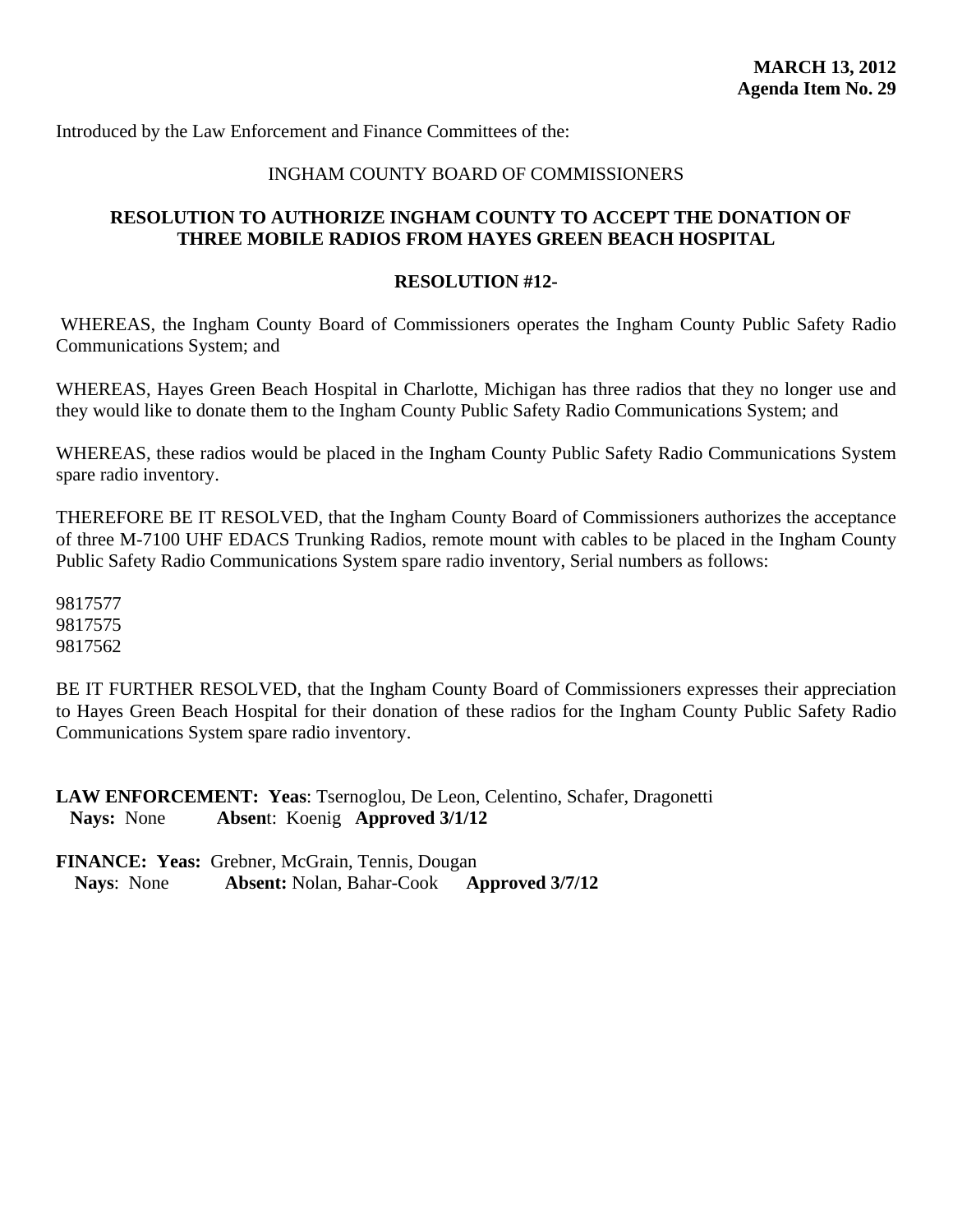Introduced by the Law Enforcement and Finance Committees of the:

# INGHAM COUNTY BOARD OF COMMISSIONERS

# **RESOLUTION AUTHORIZING THE INGHAM COUNTY SHERIFF'S OFFICE TO SELL AT FAIR MARKET VALUE, TWO USED PATROL VEHICLES TO THE INGHAM INTERMEDIATE SCHOOL DISTRICT**

### **RESOLUTION #12-**

WHEREAS, the Ingham County Sheriff's Office participates in many formal and informal training of our county youths; and

WHEREAS, the Ingham Intermediate School District, has requested from Ingham County to sell them two used patrol vehicles at fair market value for their Law Enforcement Program; and

WHEREAS, the Ingham Intermediate School District's Law Enforcement Program serves the need for High School Students from throughout the county's school districts, who wish to enter the law enforcement profession; and

WHEREAS, the Ingham Intermediate School District's Law Enforcement Director, Tim Nixon, is a 28 year veteran police officer and certified MCOLES (Michigan Commission on Law Enforcement Standards); and

WHEREAS, the two vehicles pending sale to the Ingham Intermediate School District will be vehicles that are taken out of service for auction; and

WHEREAS, the two vehicles the Ingham Intermediate School District's Law Enforcement Program buys will be used for their training program only and on Ingham Intermediate School District's property; and

WHEREAS, the two vehicles the Ingham Intermediate School District's Law Enforcement Program buys will be identified as an Ingham Intermediate School District's Law Enforcement program.

THEREFORE BE IT RESOLVED, that the Ingham County Board of Commissioners hereby authorizes the Ingham County Sheriff's Office to sell at fair market value two used Ingham County Patrol Vehicles.

BE IT FURTHER RESOLVED, that the Chairperson of the Ingham County Board of Commissioner, the County Clerk, and the Sheriff are authorized to sign any necessary contract documents consistent with this resolution and approved as to form by the County Attorney.

**LAW ENFORCEMENT: Yeas**: Tsernoglou, De Leon, Celentino, Schafer, Dragonetti **Nays:** None **Absen**t: Koenig **Approved 3/1/12**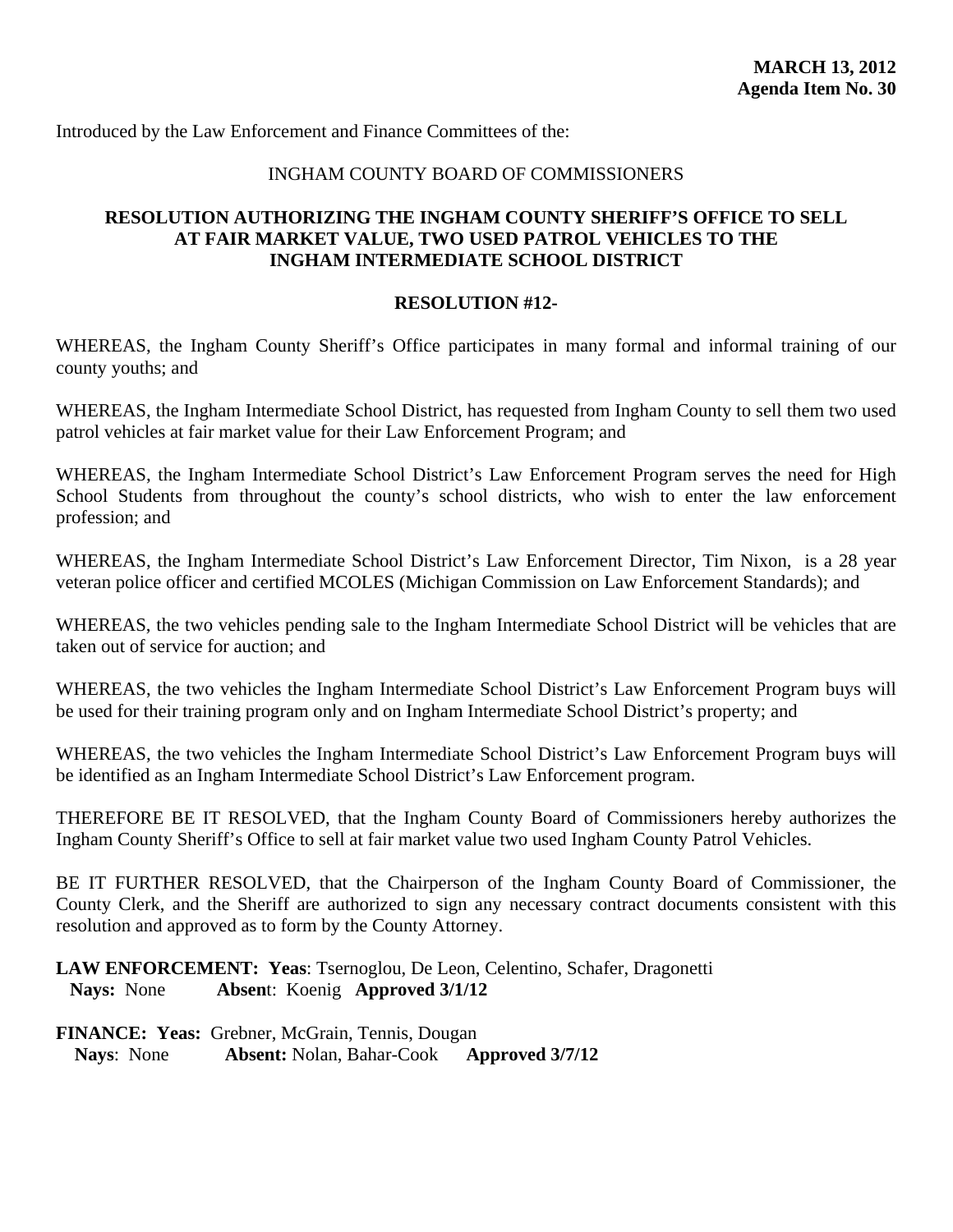Introduced by the Law Enforcement and Finance Committees of the:

# INGHAM COUNTY BOARD OF COMMISSIONERS

# **RESOLUTION AUTHORIZING AN AMENDMENT TO THE CONTRACT WITH THE CITY OF LANSING FOR THE PUBLIC SAFETY INTEROPERABLE COMMUNICATION (PSIC) GRANT PROGRAM TO ENHANCE THE INGHAM COUNTY PUBLIC SAFETY RADIO COMMUNICATIONS SYSTEM**

#### **RESOLUTION #12-**

WHEREAS, the Ingham County Board of Commissioners operates the Ingham County Public Safety Radio Communications System; and

WHEREAS, the Ingham County Board of Commissioners previously approved through Resolution #11-126 to enter into a contract with the City of Lansing for the Public Safety Interoperability Communication (PSIC) Grant Program for a total project cost of \$ 45,750 of which \$ 36,600 is grant funds and \$ 9,150 is local match for the purchase and installation of the necessary radios and related equipment for the Public Safety Wireless Voice Communication System to enhance our interoperability between the Ingham County Public Safety Radio Communications System, Ingham County Central Dispatch and the Michigan Public Safety Communication System (MPSCS) radio system; and

WHEREAS, additional PSIC grant funds are available to reprogram all the Radios on the Ingham County Public Safety Wireless Voice Communication System and to purchase a narrow band radio; and

WHEREAS, this grant will fund eighty per cent (\$48,400) of the total costs (\$60,500) to enhance our interoperability between the Ingham County Public Safety Radio Communications System, Ingham County Central Dispatch and the Eaton County Public Safety Agencies radio system; and

WHEREAS, the 911 Advisory Board is recommending that the Ingham County Board of Commissioners fund this additional twenty percent grant match request (\$12,100) from the 911 Emergency Telephone Dispatch Services - Ingham County Public Safety Radio Communications System Project Budget.

THEREFORE BE IT RESOLVED, that the Ingham County Board of Commissioners authorizes amending the contract with the City of Lansing for the Public Safety Interoperability Communication (PSIC) Grant Program for a new total project cost of \$106,250 of which \$85,000 is grant funds and \$21,250 is local match the project for the purchase and installation of one additional narrow band radio and to reprogram all of the radios of the Public Safety Wireless Voice Communication System for the time period of January 1, 2007 to June 30, 2012.

BE IT FURTHER RESOLVED, that the following amended budget and purchase orders are authorized as part of this communications project: